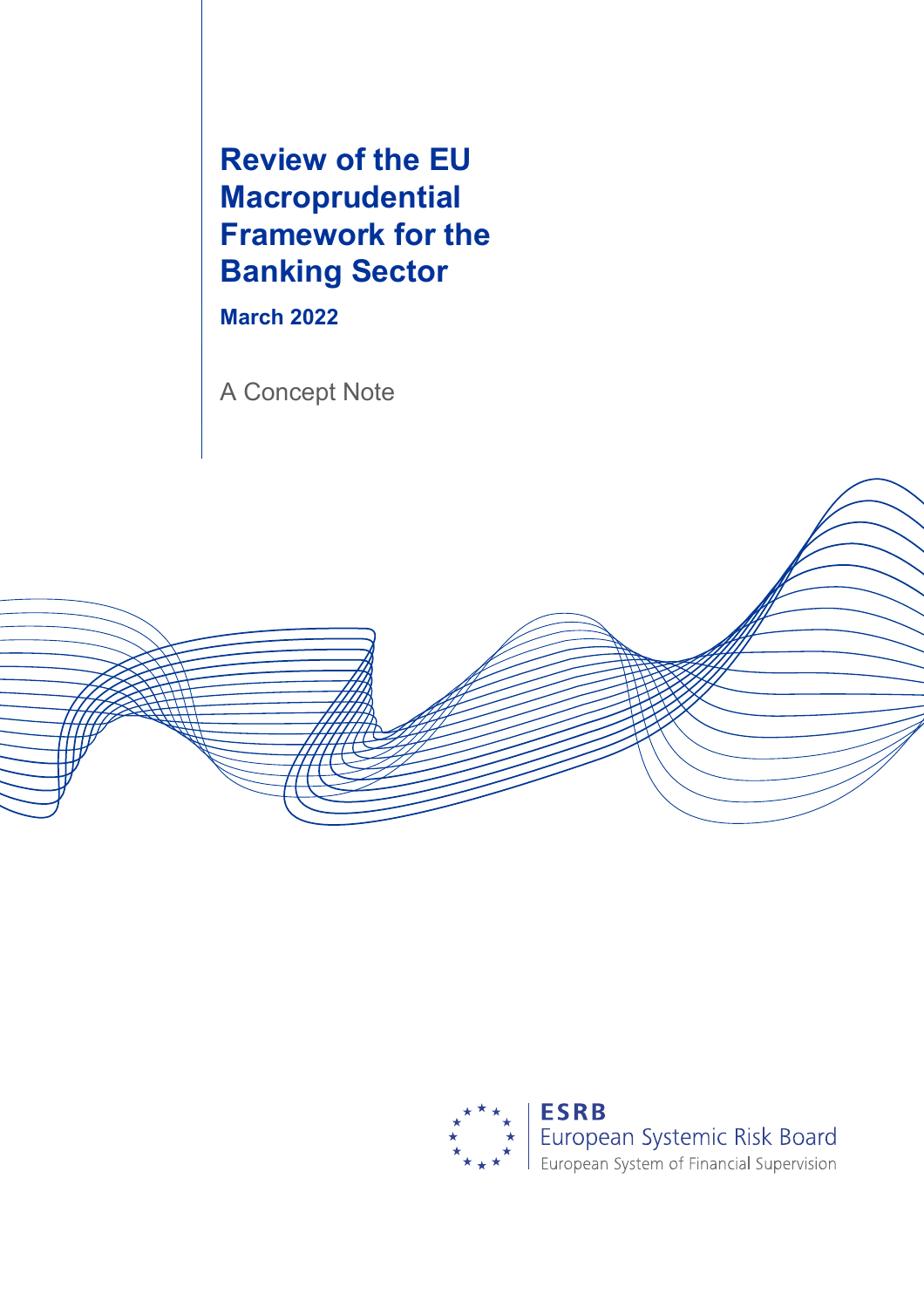# **Contents**

|                   | <b>Foreword</b><br>$\overline{\mathbf{2}}$                       |                                                                                           |    |
|-------------------|------------------------------------------------------------------|-------------------------------------------------------------------------------------------|----|
|                   | <b>Key concepts</b>                                              |                                                                                           | 3  |
| 1                 |                                                                  | <b>Introduction</b>                                                                       | 6  |
| $\mathbf{2}$      | Systemic risks in the EU banking system over the next decade     |                                                                                           | 11 |
| 3                 | <b>Enhancing the EU macroprudential banking framework</b>        |                                                                                           |    |
|                   | 3.1                                                              | Macroprudential capital buffers                                                           | 15 |
|                   | 3.2                                                              | Risk weight measures                                                                      | 27 |
| 4                 |                                                                  | <b>Broadening the regulatory perimeter</b>                                                | 31 |
|                   | 4.1                                                              | Borrower-based measures                                                                   | 31 |
|                   | 4.2                                                              | Systemic liquidity                                                                        | 39 |
|                   | 4.3                                                              | Bank-like activities of non-banks                                                         | 42 |
| 5                 | Macroprudential tools to address hybrid risks in the next decade |                                                                                           | 46 |
|                   | 5.1                                                              | Systemic cyber risks                                                                      | 46 |
|                   | 5.2                                                              | Climate-related financial risks                                                           | 48 |
| 6                 |                                                                  | Cooperation in a broader regulatory and institutional context                             | 52 |
| <b>References</b> |                                                                  |                                                                                           | 55 |
| <b>Annex</b>      |                                                                  |                                                                                           | 61 |
|                   | Box A1                                                           | Elements of a harmonised macroprudential risk weight article for<br>real estate exposures | 61 |
|                   | Box A2                                                           | Proposal for including BBMs in EU legislation                                             | 63 |
|                   |                                                                  | <b>Imprint and acknowledgements</b>                                                       | 69 |

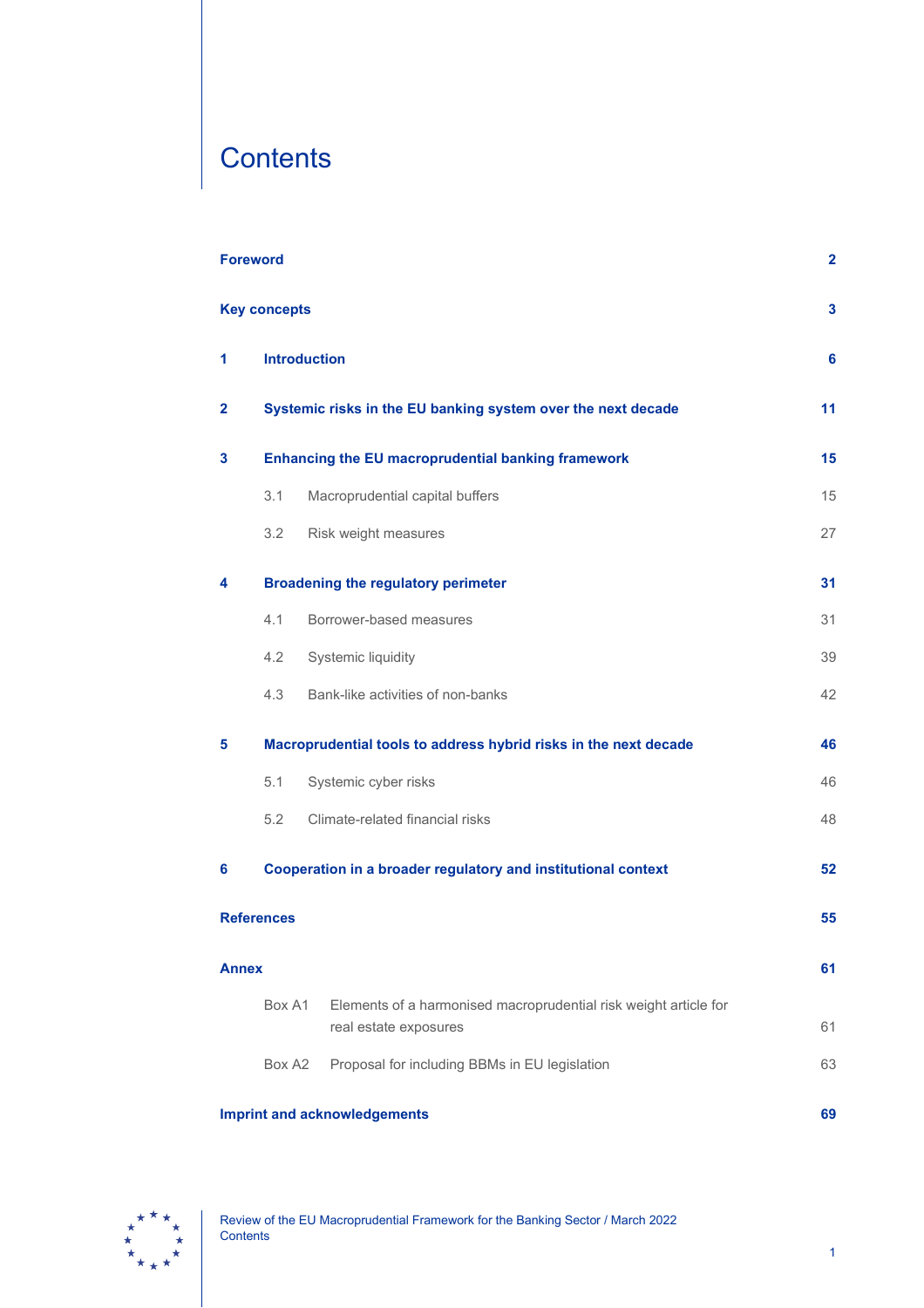# <span id="page-2-0"></span>Foreword



*Christine Lagarde, Chair of the European Systemic Risk Board*

**Large-scale and swift policy intervention in the European Union and abroad helped stabilise the economy.** This included fiscal policy, labour market policy and monetary policy measures. They were complemented by measures targeted at the financial system to ensure a sustained flow of financing to households and businesses.

**The reforms to the regulatory framework for banks implemented after the global financial crisis and euro area sovereign debt crisis helped avoid a financial crisis.** Entering the COVID-19 pandemic, banks were funded with more and betterquality equity to absorb unexpected losses. They also retained more liquid assets to meet funding liquidity shocks. And resolution frameworks were in place offering more options than in the past to

deal with failing banks had this turned out to be necessary.

**Work is ongoing to fully implement internationally agreed reforms and to complete the broader regulatory reform agenda.** This notably includes the full and faithful implementation of the finalisation of the Basel III agreement as well as the completion of Capital Markets Union and Banking Union. The reform agenda strives to make the financial system more stable, more efficient, and more reliable. This often comes in the form of restrictions, and hence at a cost to financial institutions. But this is a cost well worth paying as it ensures that our financial system remains resilient when faced with unexpected shocks and does not amplify economic crises when these shocks occur.

**Financial stability remains one of the foundations on which to build the European Union of the future.** It allows the financial system to serve European households and businesses and thus to contribute to sustainable economic growth across the EU. We should not be complacent, particularly at the present times. Increased indebtedness across the economy, elevated asset prices remain key vulnerabilities and cyber-attacks that are increasing in frequency and sophistication pose a risk. These and other vulnerabilities and risks need to be addressed such that the financial system can support the economic recovery from the pandemic and the twin green and digital transitions of our economies.

**This is hence the right time to review whether our macroprudential toolkit for banks functions as we want it to, in light of the recent experience and of what might happen in the future.** The banking sector remains at the core of the financial system in the European Union. The present ESRB Concept Note discusses the main challenges to be addressed and sets out what in the ESRB's view needs to be done to ensure that our macroprudential rules for banks remain fit for purpose and future proof. It is designed to inform and feed into the Commission's review of the macroprudential framework.

Christine Lagarde

Chair of the ESRB

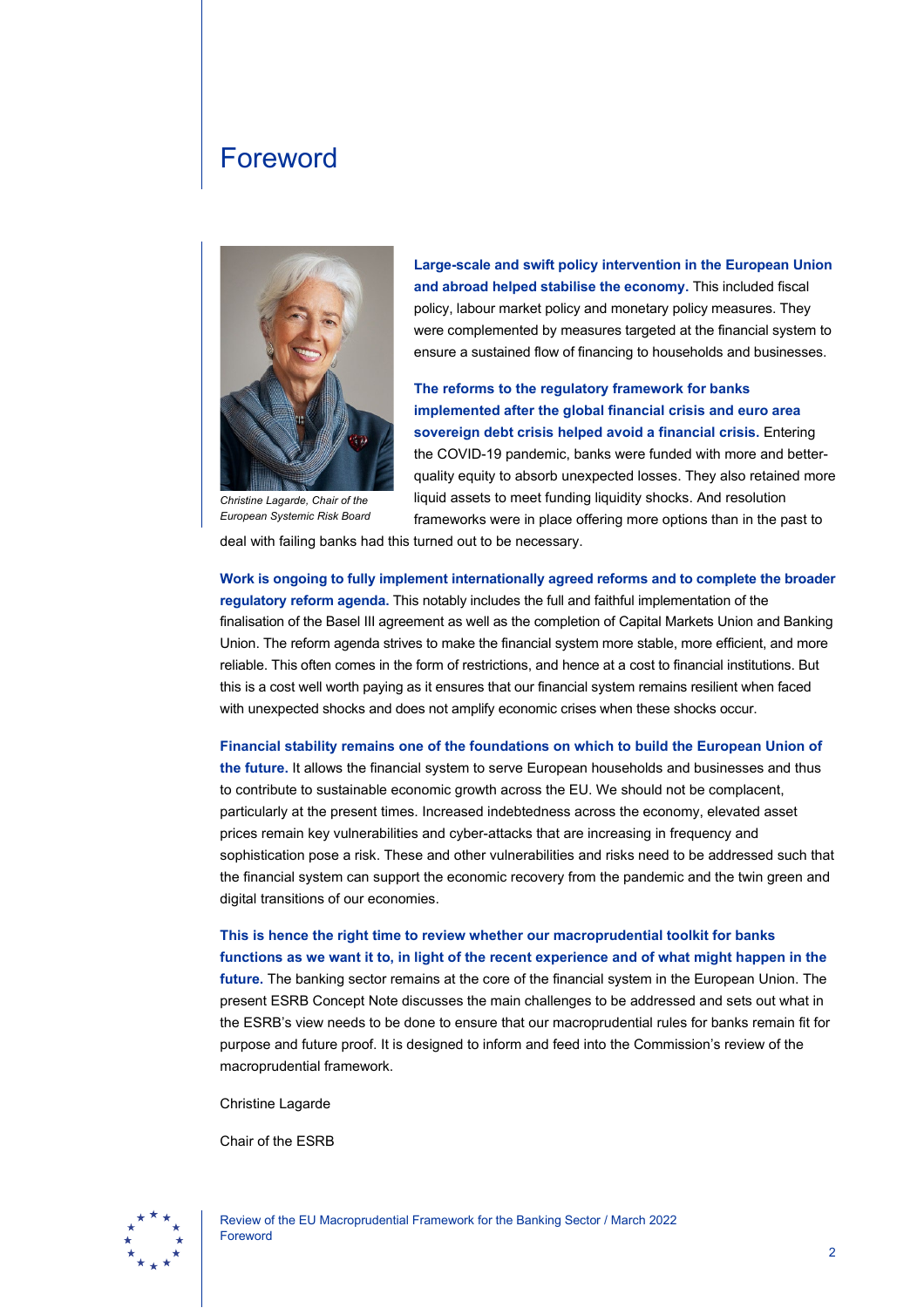# <span id="page-3-0"></span>Key concepts

- 1. The economic and social costs of financial crises are large. The aim of macroprudential policy is to reduce the probability and impact of such crises. The benefits of this only accrue over time, can seem abstract and are spread out across all stakeholders, while implementation costs are felt immediately and sometimes born by only a few stakeholders. This can lead to an inaction bias, whereas an effective macroprudential policy framework must foster prompt and decisive policy action.
- 2. The enhanced regulatory framework for banks, including macroprudential tools, served the EU well during the COVID-19 crisis. However, it remains to be tested through a whole financial cycle and in the absence of significant intervention by public authorities. Full, timely and consistent implementation of the outstanding Basel III reforms is crucial to further strengthening the framework. Resilient banks – both in terms of quality and quantity of capital – are better lenders, as they can continue to provide credit in times of crisis to businesses and households that are solvent, but liquidity-constrained.
- 3. The macroprudential toolkit contributed to resilience, even though it was used unevenly across the EU. Those Member States which had built up releasable buffers used them – at least partially – for macroprudential loosening during the COVID-19 crisis. In most, though, credit institutions made limited use of the capital freed up by micro- and macroprudential loosening. Reasons include a limited need to absorb losses due to monetary and fiscal support for the economy, fear of market stigma, uncertainty about future losses, muted demand from creditworthy borrowers, overlapping capital requirements and other factors, among them expected supervisory action to restore capital. Nevertheless, empirical evidence suggests capital relief measures were effective in supporting credit supply during the pandemic.
- 4. The experience gained by applying macroprudential provisions in the last ten years highlights the need for more consistent, forward-looking and actively countercyclical use of macroprudential instruments. A further overarching aim of reform is to reduce the complexity of the provisions, both procedurally and conceptually: this would facilitate their use by authorities without weakening existing safeguards for the integrity of the internal market.
- 5. Looking into the next decade, the priorities for the macroprudential toolkit for banks are: (i) ensuring that banks fund themselves with enough capital to match cyclical and structural systemic risks; (ii) enhancing the usability and effective use of capital buffers; (iii) closing gaps in the toolkit, notably by including borrower-based measures; (iv) ensuring consistent use of policy instruments across the EU.
- 6. More releasable capital can be obtained by building up the countercyclical capital buffer (CCyB) earlier and in a more forward-looking manner. This could be combined with a positive neutral rate, i.e. one that is positive in a standard risk environment. This could apply to the CCyB and/or the systemic risk buffer (SyRB) and be implemented using guided discretion by Member States.

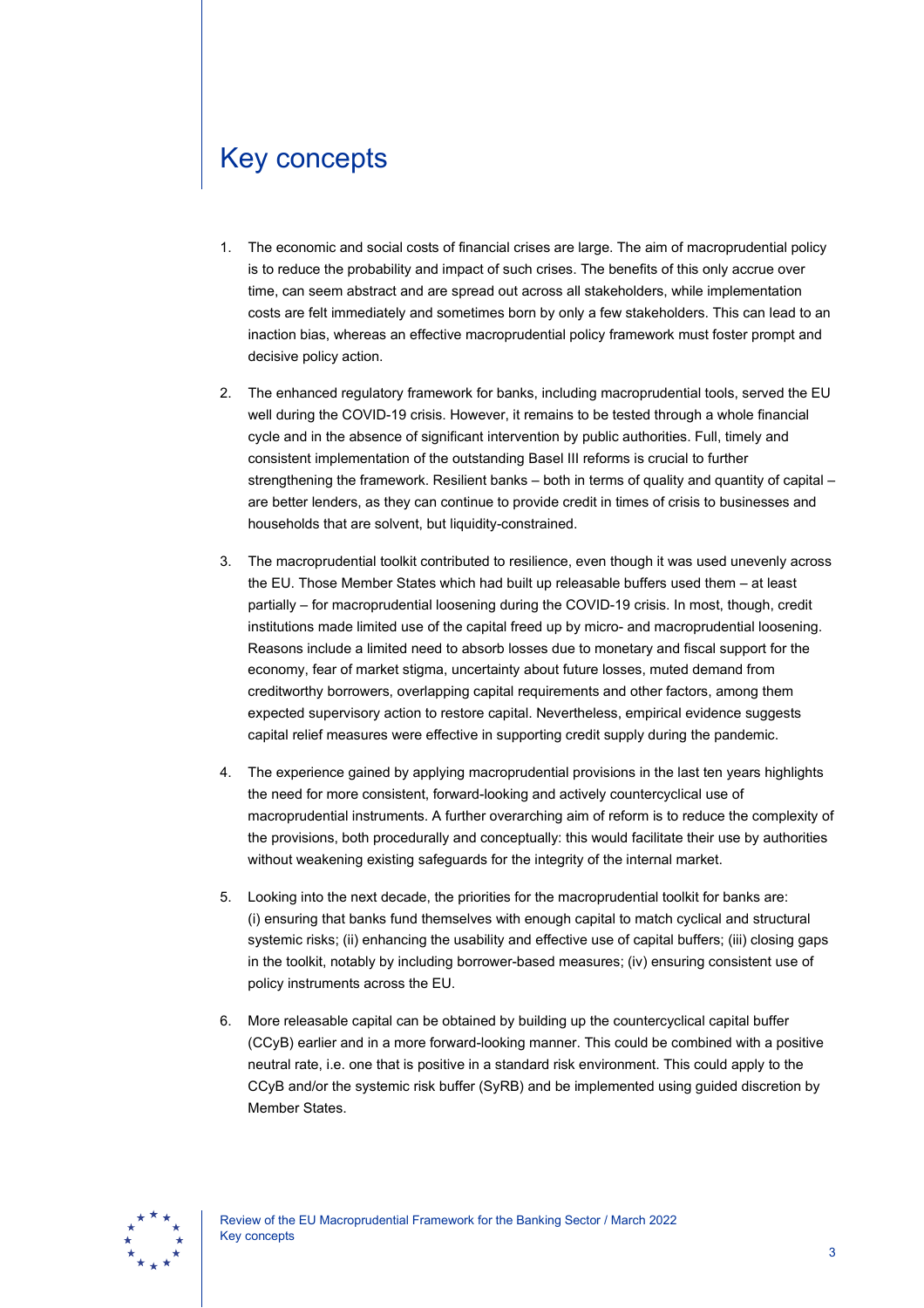- 7. ESRB analysis has shown that several banks, in particular systemically important ones, are not able to fully use their capital buffers, due to overlapping capital requirements. This is the case when dipping into the buffers would result in a breach of the parallel minimum requirements for the leverage ratio or minimum requirements for own funds and eligible liabilities (MREL). Regulatory capital buffers might therefore be (partially) ineffective. The advantages and disadvantages of potential mitigating options are discussed.
- 8. Risk weights play a crucial role in determining the amount of capital that must be held by banks to foster their resilience against different sources of risk. Therefore risk weights should not only incorporate idiosyncratic risks but also include a systemic risk component. As it is particularly important to ensure the appropriateness of risk weights for exposures secured by immovable property, several national authorities have increased risk weights pursuant to Article 124 of the CRR or adopted stricter national measures under Article 458. The latter introduced risk weight measures that take different forms, are based on different methodologies and take different types of considerations into account. For risk weights on residential and commercial real estate, a new single harmonised macroprudential article on risk weights replacing the specific provisions in Articles 124, 164 and 458 of the CRR should be created. This new article should rely on guided discretion, with the aim of striking the right balance between consistent application and flexibility. The experience gained with the use of Article 458 also suggests a few simplifications could be introduced, while keeping its status as an instrument of last resort.
- 9. The EU legal framework should be enriched by including borrower-based measures (BBMs) for residential real estate (RRE) loans in a targeted manner. This would ensure that a basic set of instruments is available in all countries to effectively mitigate risks related to RRE markets at both national and in turn also EU level. It is important that BBMs should be included in EU legislation in a way that allows sufficient flexibility to address national specificities and ensure they remain effective, rather than through fully harmonised definitions and uniform application throughout the EU. Similarly, decisions on activating and releasing BBMs, as well as calibrating and applying the measures overall, should be left in the hands of national authorities. The EU legal framework should therefore only provide a minimum level of harmonisation in line with the principles of subsidiarity and proportionality. The Commission should also consider what safeguards would be necessary to ensure the new set of macroprudential powers is used solely at national level, as the proposal to include BBMs in EU legislation is subject to the condition that the ECB's topping-up power does not apply. Nonetheless, common standards for the governance of the minimum set of BBMs should be set out, to reduce potential for inaction bias. Minimum harmonisation of BBMs at EU level would further align national legal systems, reduce the complexity resulting from the multitude of different national legal frameworks and facilitate the completion of the Single Market. It would also facilitate reciprocation of BBMs and mitigate systemic risk at the EU level. Including BBMs in EU law could go hand in hand with harmonising the definitions related to RRE and CRE loans in current EU reporting; this would reduce the costs of reporting for lenders and facilitate monitoring of RRE risks to financial stability across countries.
- 10. Congruent regulation which applies similar requirements to all entities carrying out the same type of financial activities, taking account of their specific risk profiles, should help prevent regulatory arbitrage and the transfer of risks to other parts of the system such as FinTechs and

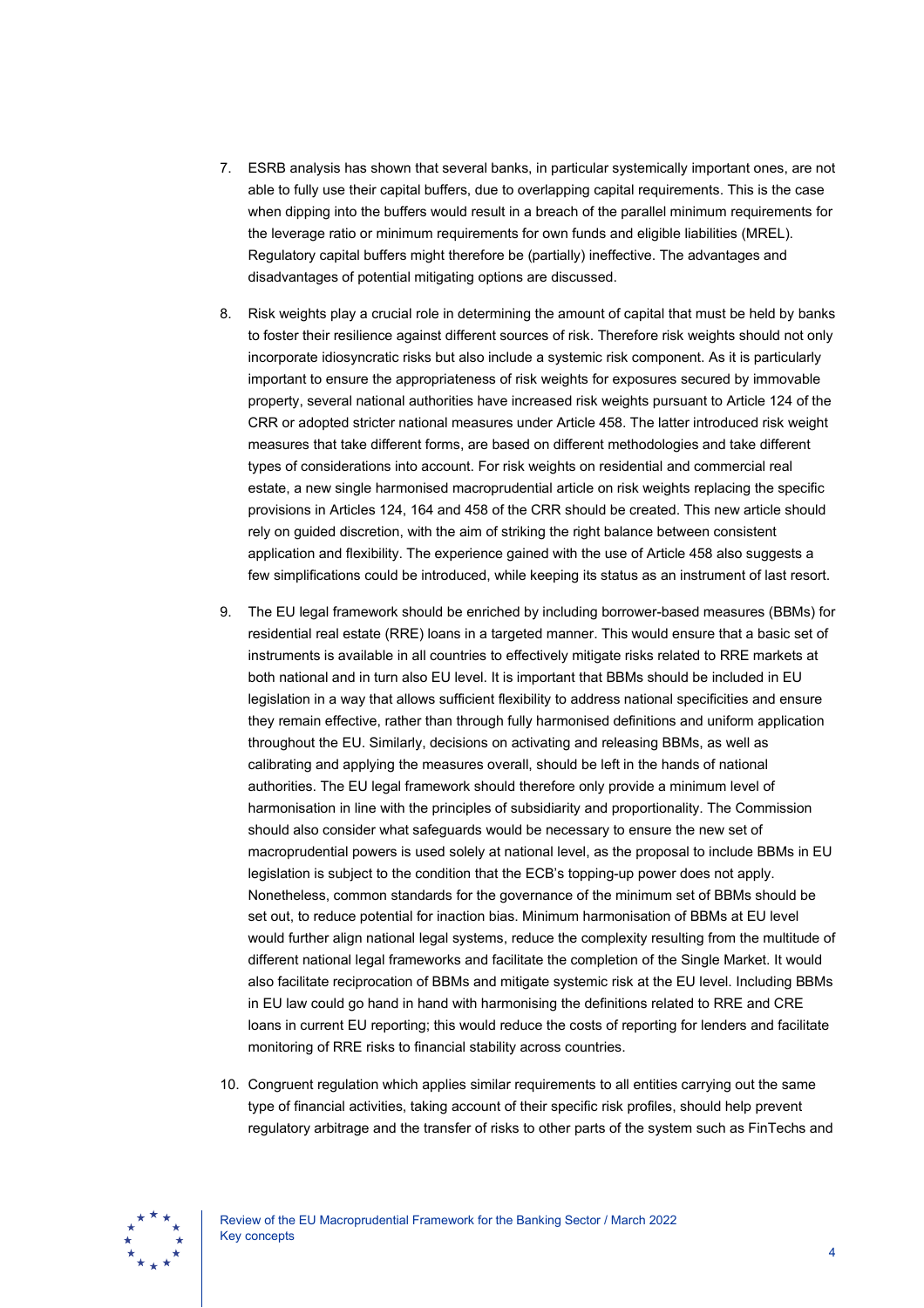BigTechs, which appear less regulated than banks but increasingly perform similar activities. Entity-specific tools could therefore be complemented with activity-based tools. Borrowerbased measures, for instance, could in principle address all types of lending, regardless of the institutional form of the lender.

- 11. As investment funds, money market funds and other financial institutions represent an important source of wholesale funding for the banking sector, it is important to monitor liquidity flows at the scale of the whole EU financial system and ensure coherent system-wide analysis of liquidity risks.
- 12. To address the risk of cyber incidents having financial consequences in addition to operational ones, and even affecting confidence in the financial system's ability to provide critical economic services, the macroprudential mandate needs to be extended to cyber resilience. The current toolkit has limited capacity to develop specific cyber risk mitigants and address the risk arising from the increasing importance of third-party information and communication technologies (ICT) providers in the financial system. Additional cyber resilience requirements for systemically important institutions should be introduced to address the systemic risk stemming from these. To ensure proportionality, smaller and lower-capacity institutions might focus on strengthening cyber hygiene. The macroprudential mandate also needs to encompass thirdparty providers, as already foreseen for microprudential supervision in the proposed Digital Operational Resilience Act (DORA).
- 13. The EU should reflect on how macroprudential policy could contribute to increasing the resilience of credit institutions to climate-related financial risks – both transitional and physical. The ESRB, together with the ECB, is assessing the possible use of macroprudential policy instruments to address systemic risks related to climate change in the financial system. Preliminary findings indicate that, with some amendments, the systemic risk buffer and large exposure limits could potentially be relevant tools. As a growing body of analysis on climaterelated risks becomes available, further adjustments to the macroprudential toolkit and new tools may be needed.
- 14. Inaction bias in macroprudential policy could be further reduced by clear allocation of responsibilities, greater transparency, better communication and clearer narratives, as well as more flexible instruments and simpler implementation and reciprocation procedures. Common methodologies, including taxonomies for identifying risk and calibration guidance for floors and benchmarks, can play an important role in addressing possible inaction bias and merit further assessment and elaboration. Ensuring cooperation, coordination and data exchange between micro- and macroprudential authorities, resolution authorities and central banks is also key.

**Key words:** buffer usability; simplification, risk weight measures, borrower-based measures; activity-based tools; hybrid risks; better cooperation.

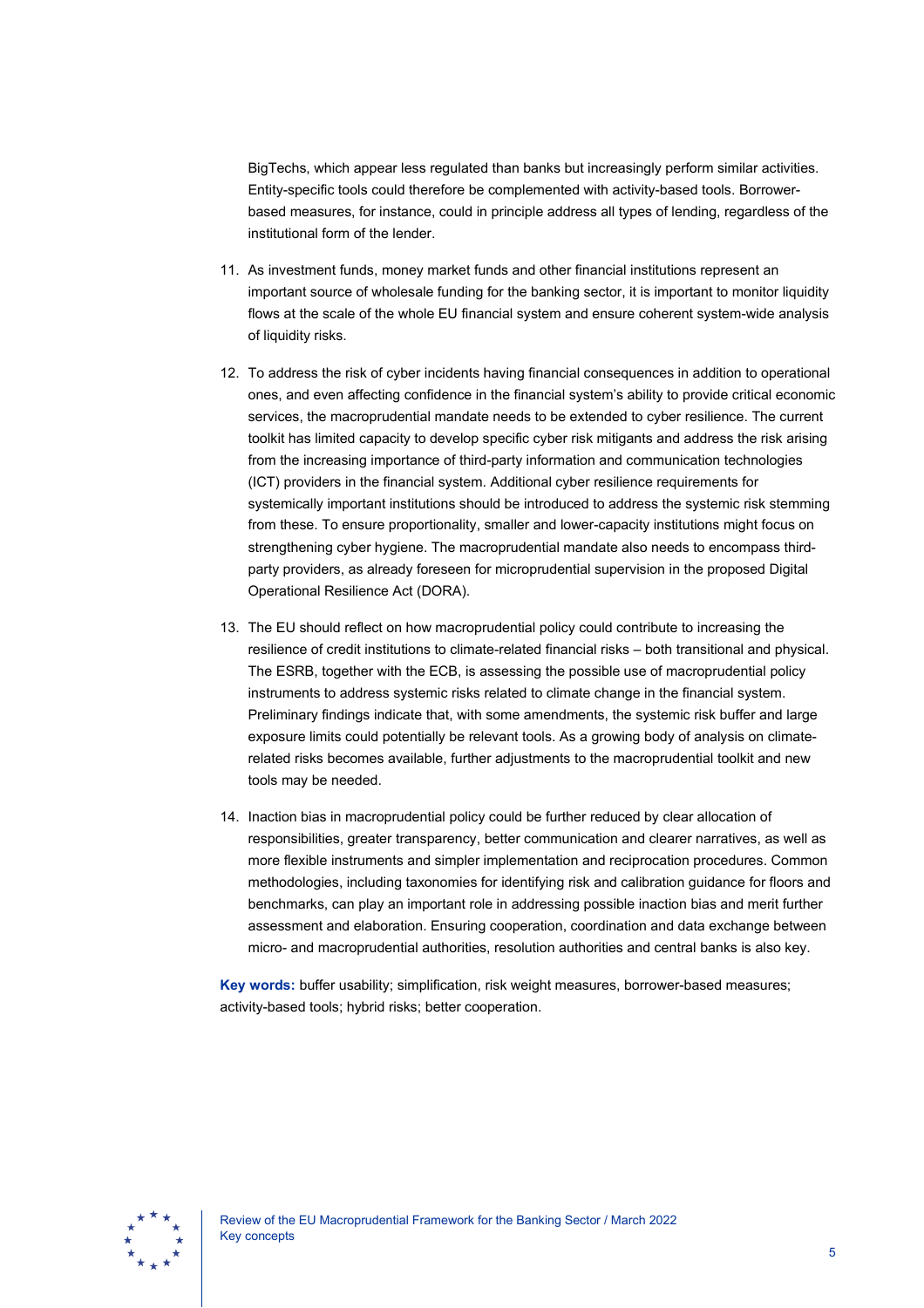# <span id="page-6-0"></span>1 Introduction

**The Capital Requirements Directive and Regulation (CRD/CRR) aim to strengthen the resilience of the banking sector so it can better absorb economic shocks, while ensuring banks continue to finance economic activity and growth.**[1](#page-6-1) Banks have a crucial role in allocating capital efficiently in the economy by providing credit to those households and firms that can best use it, as well as supporting their liquidity and risk management, and are also essential intermediaries in payment systems. Banks therefore need to be able to withstand economic shocks to avoid harmful disruptions to their services.

**Since 2014 the CRD/CRR also provide a macroprudential toolkit, enabling authorities to react to both cyclical systemic risks (e.g. those related to the financial cycle) and structural ones (e.g. those related to interconnectedness, financial market structure or the business models of financial intermediaries at a given point in time).** Since CRD IV/CRR<sup>[2](#page-6-2)</sup> came into force in 2014 and CRD V/CRR II<sup>[3](#page-6-3)</sup> in 2020, the resilience of the EU banking sector has further increased, mainly due to higher capital requirements, better quality of capital and higher liquidity buffers. Additional progress is expected with the upcoming CRD VI/CRR III, which will incorporate the latest global regulatory reform, i.e. Basel III,<sup>[4](#page-6-4)</sup> into EU law. A further review of EU regulation is expected in 2022, with a focus on the macroprudential policy toolkit. All proposals included in this Concept Note are therefore intended to be compatible with full, timely and consistent implementation of Basel III in the European Union.

**Through this Concept Note the ESRB General Board takes a comprehensive view and proposes enhancements to the existing EU macroprudential framework for the banking sector – and beyond – for the next decade.** Table 1 provides an overview of the ESRB's policy proposals and refers to the respective main sources of systemic risk in the EU that need to be addressed. **Section 2** outlines the main systemic risks in the EU banking sector over the next decade, showing why there is a need to enhance and adjust the macroprudential framework. **Section 3** focuses on two instruments which have been used frequently across the EU: capital buffers and risk weights. Based on the experience with these instruments over the last decade, specific areas are identified where the macroprudential framework needs to be enhanced. **Section 4** provides proposals to broaden the macroprudential framework in the EU to better mitigate systemic risks which have arisen in the last decade. First, the emergence of vulnerabilities

<span id="page-6-4"></span>

<span id="page-6-2"></span><span id="page-6-1"></span><sup>1</sup> See European Commission, **[Statement on prudential requirements](https://ec.europa.eu/info/business-economy-euro/banking-and-finance/financial-supervision-and-risk-management/managing-risks-banks-and-financial-institutions/prudential-requirements_en)**.

<sup>2</sup> Directive (EU) 2013/36/EU of the European Parliament and of the Council of 26 June 2013 on access to the activity of credit institutions and the prudential supervision of credit institutions and investment firms, amending Directive 2002/87/EC and repealing Directives 2006/48/EC and 2006/49/EC (OJ L 176, 27.6.2013, p. 338); Regulation (EU) No 575/2013 of the European Parliament and of the Council of 26 June 2013 on prudential requirements for credit institutions and investment firms and amending Regulation (EU) No 648/2012 (OJ L 176, 27.6.2013, p.1).

<span id="page-6-3"></span><sup>3</sup> Directive (EU) 2019/878 of the European Parliament and of the Council of 20 May 2019 amending Directive 2013/36/EU as regards exempted entities, financial holding companies, mixed financial holding companies, remuneration, supervisory measures and powers and capital conservation measures (OJ L 150, 7.6.2019, p. 253); Regulation (EU) 2019/876 of the European Parliament and of the Council of 20 May 2019 amending Regulation (EU) No 575/2013 as regards the leverage ratio, the net stable funding ratio, requirements for own funds and eligible liabilities, counterparty credit risk, market risk, exposures to central counterparties, exposures to collective investment undertakings, large exposures, reporting and disclosure requirements, and Regulation (EU) No 648/2012 (OJ L 150, 7.6.2019, p. 1).

<sup>4</sup> See BCBS, **[Reforms – Basel III](https://www.bis.org/bcbs/basel3/b3_bank_sup_reforms.pdf)**.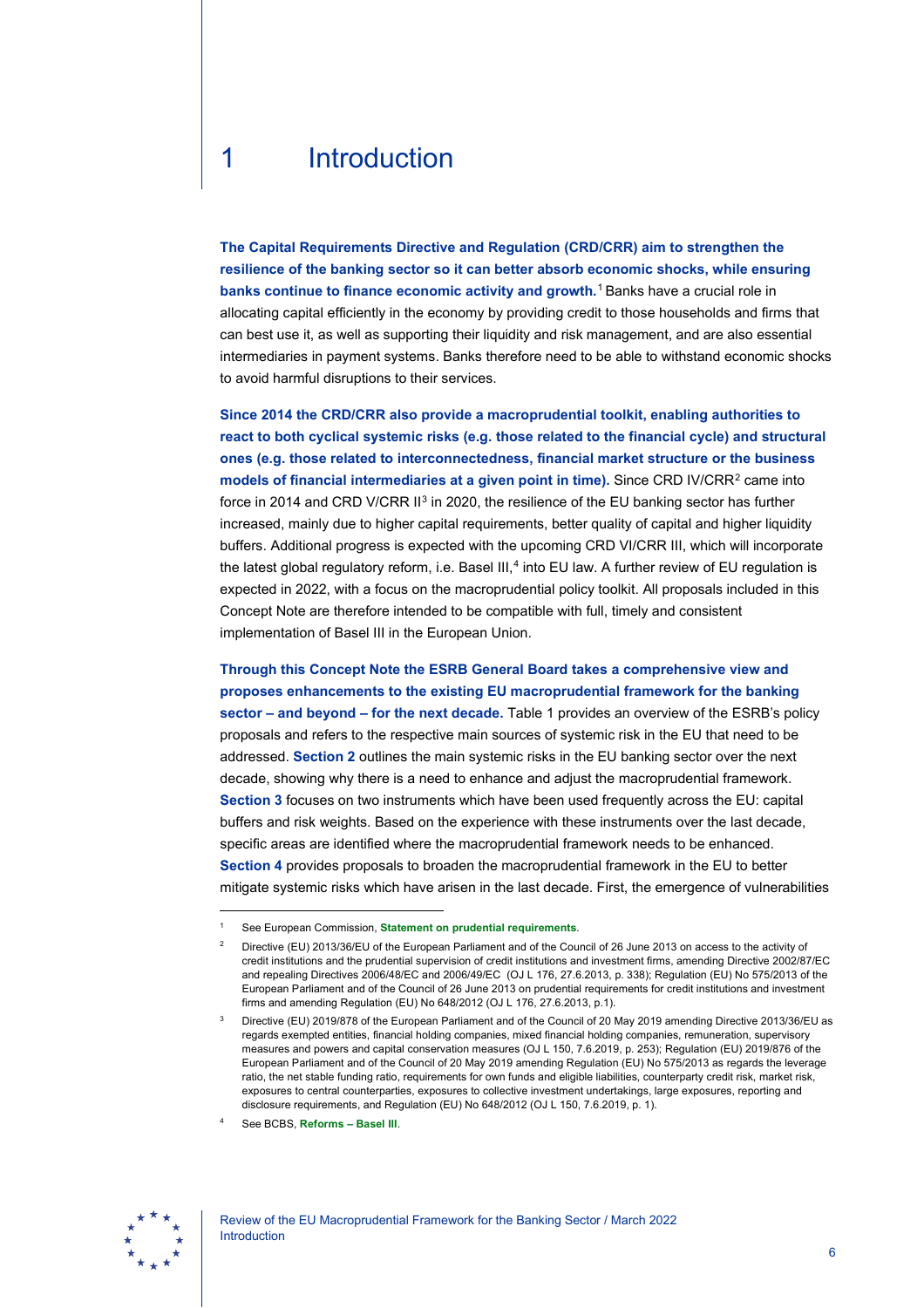in the real estate sector across the European Union makes it indispensable to enshrine the availability of borrower-based measures in EU law. Second, liquidity risks need to be monitored and addressed taking a more system-wide perspective. Third, other institutions in the financial sector are providing bank-like services, implying that they are both benefiting from regulatory comparative advantages and also exposing themselves to bank-like risks. To address these risks, a holistic approach to reviewing the macroprudential framework is required. **Section 5** provides proposals to address new hybrid risks which are already threatening the stability of the banking sector and are expected to increase further, such as systemic cyber risks and climate-related financial risks. **Section 6** includes proposals to facilitate cooperation and coordination among authorities at all levels in a broader regulatory context.

### **Overall, the ESRB is aiming for a macroprudential policy in banking that:**

- **…acts in a forward-looking manner.** It fosters resilience before systemic risks materialise, including through active countercyclical use of buffers and by completing the toolkit with borrower-based measures.
- **…shows flexibility in responding to structural changes.** It is able to address current and future systemic risks from structural changes to the financial system as well as cyber and climate change-related financial risks.
- **…forms part of a holistic framework.** It promotes congruent regulation across all activities in the financial system and facilitates cooperation between authorities at all levels.

| Proposals for amendments in the CRD/CRR toolkit<br>(and beyond)*<br>* Proposals in italics refer to areas beyond CRD/CRR.<br><b>Measure</b><br>Proposals to enhance the EU macroprudential banking framework (Section 3)                                                                                                                                                                                                                                                                                                                                                                                                                                                                                                                                                                                                                                                                              | <b>Macroprudential objective</b>                                                                                                                                                                                                                                                                                                                                                                                                                                                                                                                                                          | Source of<br>systemic risk                                                                                                                                                                                                       |
|-------------------------------------------------------------------------------------------------------------------------------------------------------------------------------------------------------------------------------------------------------------------------------------------------------------------------------------------------------------------------------------------------------------------------------------------------------------------------------------------------------------------------------------------------------------------------------------------------------------------------------------------------------------------------------------------------------------------------------------------------------------------------------------------------------------------------------------------------------------------------------------------------------|-------------------------------------------------------------------------------------------------------------------------------------------------------------------------------------------------------------------------------------------------------------------------------------------------------------------------------------------------------------------------------------------------------------------------------------------------------------------------------------------------------------------------------------------------------------------------------------------|----------------------------------------------------------------------------------------------------------------------------------------------------------------------------------------------------------------------------------|
| <b>CC<sub>V</sub>B</b><br><b>Capital</b><br><b>buffers</b><br>• Determine a more explicit role for cyclical indicators<br>beside the credit-to-GDP gap (e.g. the qualitative<br>dimension of credit) and better acknowledge<br>measurement uncertainty.<br>Make early, forward-looking build-up more explicit<br>$\bullet$<br>(refer to the prospect of increasing systemic risks).<br>• Allow the option to reduce the 12-month<br>implementation period to six months without any<br>need to explain exceptional circumstances.<br>Remove the 2.5% cap for mandatory reciprocity of<br>the CCyB.<br>Encourage/allow the possibility for national<br>$\bullet$<br>authorities to set a positive neutral rate for cyclical<br>risks.<br>Maintain the possibility to set CCyB rates for<br>$\bullet$<br>exposures to third countries.<br><b>SyRB</b><br>• Encourage/allow the possibility for national | <b>CC<sub>V</sub>B</b><br>• Increase macroprudential<br>buffers that can be used during<br>a crisis to absorb losses, while<br>avoiding excessive<br>deleveraging that would be<br>harmful for the economy.<br>• Promote forward-looking build-<br>up of resilience via the CCyB,<br>using a broader indicator base<br>that captures cyclical risks from<br>buoyant credit to the private<br>non-financial sector.<br>• Foster and facilitate<br>reciprocation.<br>• Reduce inaction bias on the<br>part of macroprudential<br>authorities.<br><b>SyRB</b><br>• Allow build-up of SyRB to | • Insufficient<br>resilience<br>and/or flexibility<br>to the<br>materialisation<br>of cyclical and<br>structural<br>systemic risks<br>triggered by<br>developments<br>in the macro-<br>economic and<br>financial<br>environment. |

### Table 1

### **Proposals for policy tools to address the main sources of systemic risk in the EU**

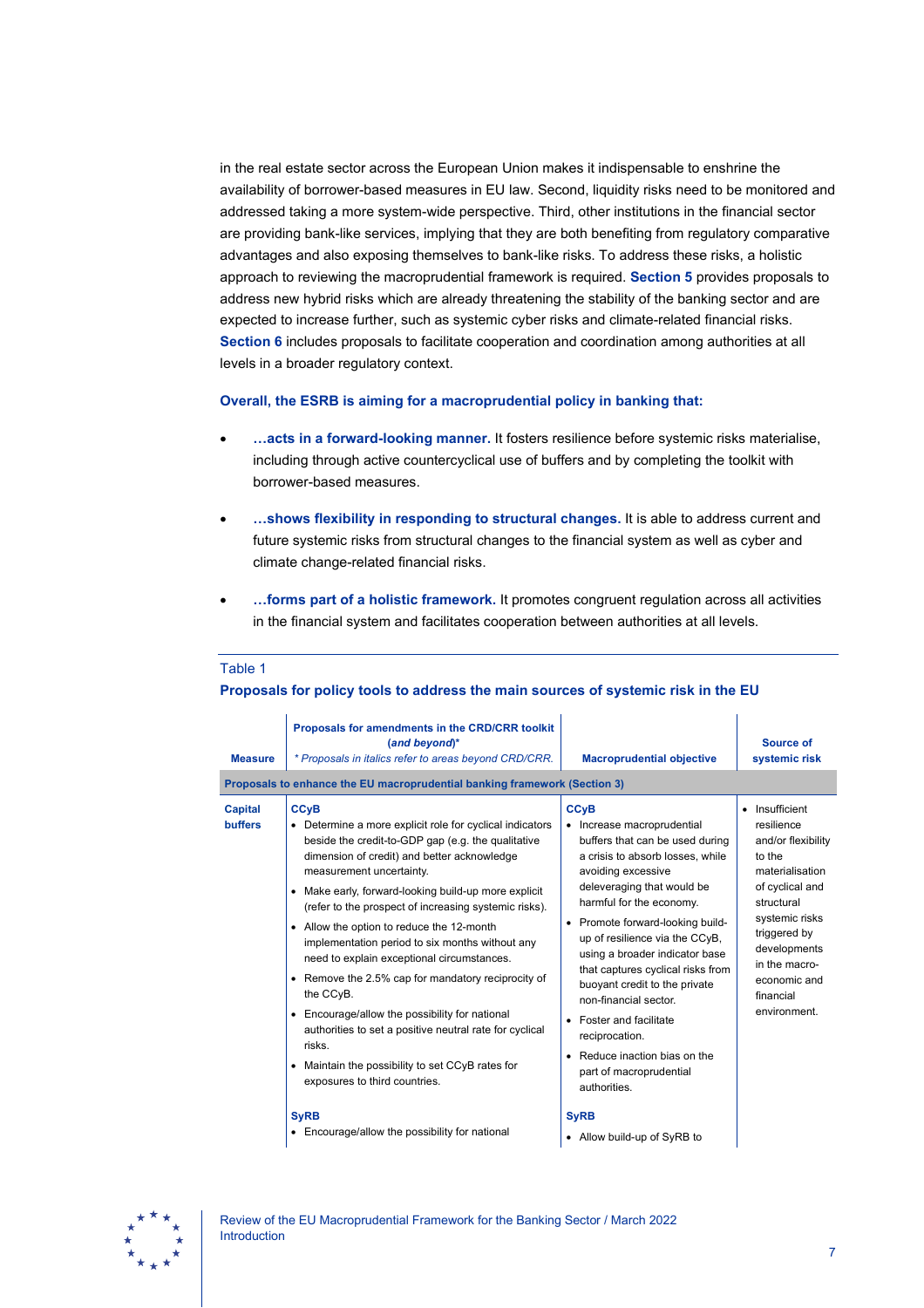| <b>Measure</b>                    | Proposals for amendments in the CRD/CRR toolkit<br>(and beyond)*<br>* Proposals in italics refer to areas beyond CRD/CRR.                                                                                                                                                                                                                                                                                     | <b>Macroprudential objective</b>                                                                                   | Source of<br>systemic risk                                                   |
|-----------------------------------|---------------------------------------------------------------------------------------------------------------------------------------------------------------------------------------------------------------------------------------------------------------------------------------------------------------------------------------------------------------------------------------------------------------|--------------------------------------------------------------------------------------------------------------------|------------------------------------------------------------------------------|
|                                   | authorities to set a positive neutral rate for structural<br>and unknown risks.                                                                                                                                                                                                                                                                                                                               | absorb unexpected and<br>unknown external shocks.                                                                  |                                                                              |
|                                   | • Revise the cumulation rule for broad and sectoral<br>SyRB rates.                                                                                                                                                                                                                                                                                                                                            | • Foster and facilitate<br>reciprocation.                                                                          |                                                                              |
|                                   | • Require mandatory reciprocity of the SyRB (above a<br>materiality threshold).                                                                                                                                                                                                                                                                                                                               | • Reduce inaction bias on the<br>part of macroprudential                                                           |                                                                              |
|                                   | authorities.<br>• Clarify that recognised foreign SyRB rates do not<br>count towards the thresholds that trigger<br>Commission approval or an EU governance<br>procedure.                                                                                                                                                                                                                                     |                                                                                                                    |                                                                              |
|                                   | <b>O-SII buffer</b>                                                                                                                                                                                                                                                                                                                                                                                           | <b>O-SII buffer</b>                                                                                                |                                                                              |
|                                   | • Promote an EU-wide floor methodology with<br>guidance for calibrating O-SII buffers.                                                                                                                                                                                                                                                                                                                        | • Ensure more homogeneous<br>application of O-SII buffer rates                                                     |                                                                              |
|                                   | • Promote measures to address the window dressing<br>problem (e.g. use averages over the year instead of<br>year-end values).                                                                                                                                                                                                                                                                                 | across the EU.                                                                                                     |                                                                              |
|                                   | <b>CCoB</b>                                                                                                                                                                                                                                                                                                                                                                                                   | <b>CCoB</b>                                                                                                        |                                                                              |
|                                   | • Emphasise that the capital conservation buffer is a<br>general backstop for loss absorption and should not<br>be released by authorities.                                                                                                                                                                                                                                                                   | • Maintain current level of<br>resilience.                                                                         |                                                                              |
|                                   | <b>Protection of released capital</b>                                                                                                                                                                                                                                                                                                                                                                         | <b>Protection of released capital</b>                                                                              |                                                                              |
|                                   | • During a severe systemic crisis, promote the use of<br>soft power to indicate that capital freed up by<br>regulatory measures should not be used for<br>payouts.                                                                                                                                                                                                                                            | • Support banks' ability to absorb<br>losses during a crisis.                                                      |                                                                              |
|                                   | <b>Buffer usability</b>                                                                                                                                                                                                                                                                                                                                                                                       | <b>Buffer usability</b>                                                                                            |                                                                              |
|                                   | • Consider ways to mitigate impediments to banks'<br>ability to use their buffers.                                                                                                                                                                                                                                                                                                                            | • Enhance buffer usability and<br>the effectiveness of buffer<br>releases.                                         |                                                                              |
|                                   | • Consider increasing buffer usability by reviewing<br>overlaps of requirements in the multi-restrictive<br>framework. This requires amendments to the<br>CRD/CRR, also to the BRRD/SRMR <sup>5</sup> with respect<br>to MREL. The current review of the crisis<br>management and deposit insurance framework in<br>the EU should be used for this, to ensure<br>consistency with the macroprudential review. |                                                                                                                    |                                                                              |
| <b>Risk</b><br>weight<br>measures | Create a single article for risk weight measures for<br>٠<br>exposures secured by immovable property, built on<br>guided discretion. Mandatory reciprocity subject to<br>materiality thresholds.                                                                                                                                                                                                              | • Avoid underestimating<br>macroprudential or systemic<br>risk in the risk-weighted<br>prudential framework.       | Systemic risk is<br>$\bullet$<br>not always<br>perfectly<br>reflected in the |
|                                   | Delete the provisions on risk weight adjustments<br>$\bullet$<br>from Articles 124 and Article 164 of the CRR and the<br>stricter risk weight measures from Article 458.                                                                                                                                                                                                                                      | • Act as substitute for the<br>sectoral systemic risk buffer<br>when the latter cannot cover<br>the targeted risk. | risk weights<br>used for<br>microprudential<br>purposes.                     |

<sup>5</sup> Directive 2014/59/EU of the European Parliament and of the Council of 15 May 2014 establishing a framework for the recovery and resolution of credit institutions and investment firms (OJ L 173, 12.6.2014, p. 190); Regulation (EU) No 806/2014 of the European Parliament and of the Council of 15 July 2014 establishing uniform rules and a uniform procedure for the resolution of credit institutions and certain investment firms in the framework of a Single Resolution Mechanism and a Single Resolution Fund and amending Regulation (EU) No 1093/2010 (OJ L 225, 30.7.2014, p. 1).

<span id="page-8-0"></span>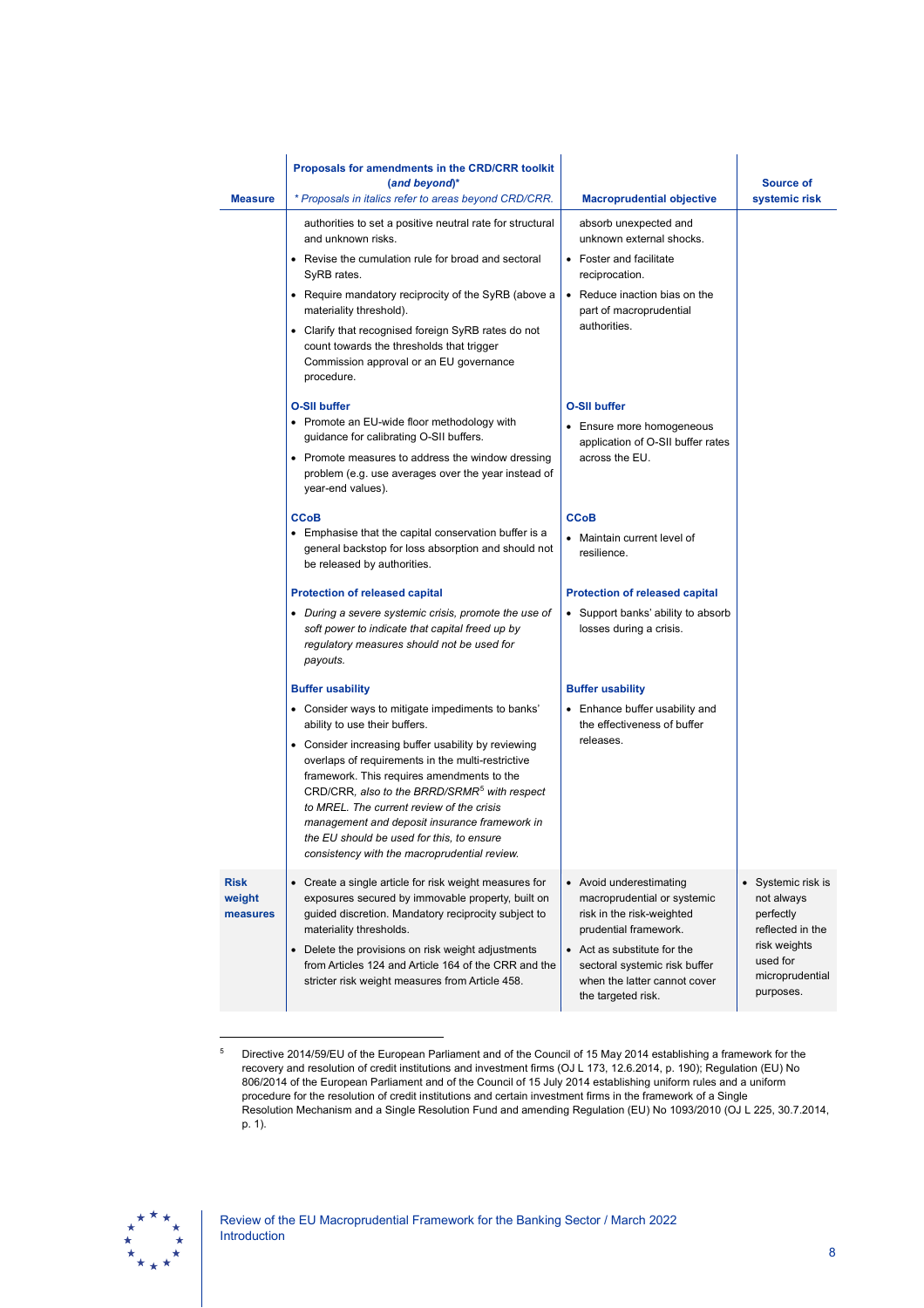| <b>Measure</b><br>Article 458<br>(non-risk<br>weighted)<br>measures | Proposals for amendments in the CRD/CRR toolkit<br>$(and beyond)*$<br>* Proposals in italics refer to areas beyond CRD/CRR.<br>• Simplify Article 458 of the CRR to improve the<br>application of stricter non-risk weight measures,<br>including extending the application period from two<br>years to three.<br>• Mandatory reciprocity subject to materiality<br>thresholds, considering other instruments with<br>equivalent impact where necessary.<br>• Clarify that Article 458 can be activated not only<br>when changes in the intensity of macroprudential or<br>systemic risk occur, but also when the intensity or<br>level of macroprudential or systemic risk is/remains<br>elevated.<br>• Clarify that hybrid risks such as climate-related<br>financial risk and systemic cyber risks can also be | <b>Macroprudential objective</b><br>• Address systemic risks with<br>specific national<br>macroprudential measures<br>when other instruments are<br>deemed less effective.<br>• Reduce inaction bias on the<br>part of macroprudential<br>authorities.                                                                                                             | <b>Source of</b><br>systemic risk<br>• Build-up and/or<br>materialisation<br>of specific<br>national<br>systemic risks<br>that cannot be<br>addressed by<br>other<br>instruments. |
|---------------------------------------------------------------------|-------------------------------------------------------------------------------------------------------------------------------------------------------------------------------------------------------------------------------------------------------------------------------------------------------------------------------------------------------------------------------------------------------------------------------------------------------------------------------------------------------------------------------------------------------------------------------------------------------------------------------------------------------------------------------------------------------------------------------------------------------------------------------------------------------------------|--------------------------------------------------------------------------------------------------------------------------------------------------------------------------------------------------------------------------------------------------------------------------------------------------------------------------------------------------------------------|-----------------------------------------------------------------------------------------------------------------------------------------------------------------------------------|
|                                                                     | sources of change in the intensity of<br>macroprudential or systemic risk.                                                                                                                                                                                                                                                                                                                                                                                                                                                                                                                                                                                                                                                                                                                                        |                                                                                                                                                                                                                                                                                                                                                                    |                                                                                                                                                                                   |
|                                                                     | Proposals to broaden the regulatory perimeter (Section 4)                                                                                                                                                                                                                                                                                                                                                                                                                                                                                                                                                                                                                                                                                                                                                         |                                                                                                                                                                                                                                                                                                                                                                    |                                                                                                                                                                                   |
| <b>Borrower-</b><br>based<br>measures                               | • Introduce a common minimum set of borrower-<br>based measures in EU legislation for residential real<br>estate (RRE) loans, i.e. loans related to the<br>purchase of existing or construction of new<br>residential property, at the disposal of national<br>authorities, with sufficient coverage to effectively<br>address sources of RRE vulnerabilities.<br>• Maintain decision-making on activating, releasing<br>and calibrating BBMs at national level.<br>• Preserve flexibility in definitions and application of<br>BBMs to address national specificities.<br>• Introduce common standards for the governance of<br>BBMs.                                                                                                                                                                            | • Dampen the build-up of credit-<br>driven real estate bubbles.<br>• Strengthen the resilience of<br>both borrowers and lenders<br>against potential build-up of<br>vulnerabilities stemming from<br>the real estate market.                                                                                                                                       | • Financial<br>instability<br>stemming from<br>real estate<br>markets and<br>excessive<br>borrowing by<br>debtors in<br>relation to their<br>real estate<br>exposures.            |
| <b>Liquidity</b><br>measures                                        | • Promote a system-wide regulatory perspective for<br>monitoring and analysing systemic liquidity risks.<br>• Clarify that the CRD/CRR regulate only LCR and<br>NSFR and therefore do not prohibit additional<br>liquidity instruments.<br>• Provide consistent macroprudential definitions of<br>high-quality liquid assets (HQLA).<br>• Promote implementation of countercyclical<br>measures in margin and haircut requirements.                                                                                                                                                                                                                                                                                                                                                                               | • Increase resilience by<br>increasing funding and loss<br>absorbency.<br>• Enhance analysis of the stock<br>of HQLA held across all<br>financial sectors and improve<br>measurement of liquidity risks<br>at the system-wide level using<br>systemic liquidity stress tests.<br>• Diminish procyclicality in<br>margin calls that may lead to<br>liquidity risks. | • Materialisation<br>of systemic<br>liquidity risks<br>stemming from<br>liquidity<br>mismatches at<br>non-bank<br>financial<br>intermediaries,<br>amongst other<br>things.        |
| <b>Activity-</b><br>based<br>measures                               | • Develop the macroprudential framework so entity-<br>specific tools are complemented with activity-based<br>tools.<br>• Either apply consistent rules across all financial<br>institutions when they perform the same activities,<br>taking account of their specific risk profiles, or<br>require them to adjust their activities accordingly.<br>• Consider whether a dedicated macroprudential code<br>that encompasses the macroprudential framework<br>for the whole financial system is appropriate.                                                                                                                                                                                                                                                                                                       | • Ensure congruent regulation to<br>minimise regulatory arbitrage,<br>i.e. risks being transferred to<br>other parts of the system not<br>suited to managing them<br>optimally.                                                                                                                                                                                    | • Increasing<br>systemic<br>importance of<br>bank-like<br>activities by<br>non-banks that<br>are subject to a<br>lighter<br>regulatory<br>regime<br>(regulatory<br>arbitrage).    |

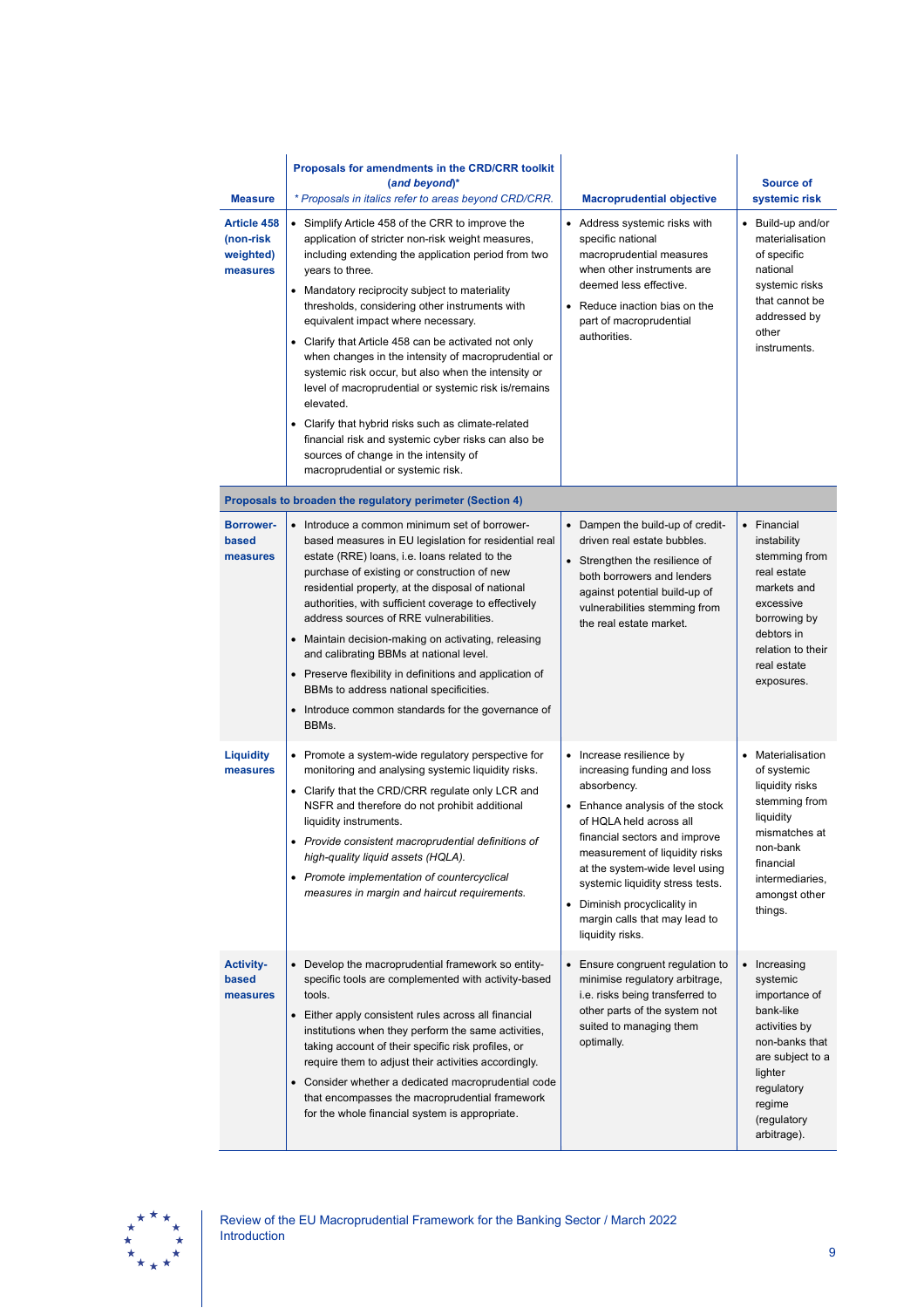| <b>Measure</b>                                                             | Proposals for amendments in the CRD/CRR toolkit<br>(and beyond)*<br>* Proposals in italics refer to areas beyond CRD/CRR.                                                                                                                                                                                                                                                                                                                                                                                                                                                                                                                                                                                                                                                                                                                 | <b>Macroprudential objective</b>                                                                                                                                                                                                                                                                                                                                                                                                                                                                                                                                                   | <b>Source of</b><br>systemic risk                                                                                                                              |
|----------------------------------------------------------------------------|-------------------------------------------------------------------------------------------------------------------------------------------------------------------------------------------------------------------------------------------------------------------------------------------------------------------------------------------------------------------------------------------------------------------------------------------------------------------------------------------------------------------------------------------------------------------------------------------------------------------------------------------------------------------------------------------------------------------------------------------------------------------------------------------------------------------------------------------|------------------------------------------------------------------------------------------------------------------------------------------------------------------------------------------------------------------------------------------------------------------------------------------------------------------------------------------------------------------------------------------------------------------------------------------------------------------------------------------------------------------------------------------------------------------------------------|----------------------------------------------------------------------------------------------------------------------------------------------------------------|
|                                                                            | Proposals to address hybrid risks in the next decade (Section 5)                                                                                                                                                                                                                                                                                                                                                                                                                                                                                                                                                                                                                                                                                                                                                                          |                                                                                                                                                                                                                                                                                                                                                                                                                                                                                                                                                                                    |                                                                                                                                                                |
| <b>Cyber risk</b><br>measures                                              | Expand the scope of the macroprudential mandate<br>beyond financial institutions to cover third-party ICT<br>providers (as foreseen for microprudential<br>authorities in the proposed DORA).<br>• New macroprudential tools could be included in the<br>CRD/CRR or in the forthcoming DORA.<br>• Introduce higher cyber resilience requirements for<br>systemically important institutions.<br>• Either apply concentration limits to third-party<br>providers or require higher cyber resilience where<br>third-party providers cannot be replaced.<br>• Require macroprudential authorities to define the<br>maximum acceptable level of disruption to critical<br>economic functions which would not pose risks to<br>financial stability.<br>• Supplement data collection initiatives by sharing<br>information between authorities. | • Address the risk of cyber<br>incidents having financial<br>consequences in addition to<br>operational ones, or even<br>affecting confidence in the<br>whole financial system.<br>• Ensure timely recovery of<br>operational systems to mitigate<br>contagion effects of cyber<br>incidents.<br>• Enable system-wide cyber<br>resilience scenario stress tests<br>to assess the level of<br>operational disruption caused<br>by cyber incidents.<br>• Overcome lack of data at<br>macroprudential level and<br>facilitate risk assessment<br>across jurisdictions and<br>sectors. | Disruptions to<br>$\bullet$<br>critical<br>economic and<br>financial<br>infrastructure<br>caused by<br>large-scale<br>cyber incidents.                         |
| Climate-<br>related<br>financial<br>risk<br>measures                       | • Existing tools such as sectoral SyRBs and large<br>exposure limits could be relevant to addressing the<br>systemic aspects of climate-related financial risk<br>(CRFR), but some amendments are necessary.<br>• Ensure sufficient flexibility in the macroprudential<br>toolkit (e.g. concentration charges) to address<br>materialisation of CRFR once more analysis<br>becomes available.<br>• Promote coordination among European countries<br>when implementing measures to address CRFR.<br>• Close climate data gaps and promote development<br>of a harmonised and granular taxonomy and<br>metrics.                                                                                                                                                                                                                             | • Increase ability to absorb<br>unexpected losses caused by<br>system-wide impact of CRFR<br>(both transition and physical<br>risk).                                                                                                                                                                                                                                                                                                                                                                                                                                               | $\bullet$<br>Materialisation<br>of known and<br>unknown<br>CRFR.                                                                                               |
|                                                                            | Proposals to strengthen cooperation in a broader regulatory and institutional context (Section 6)                                                                                                                                                                                                                                                                                                                                                                                                                                                                                                                                                                                                                                                                                                                                         |                                                                                                                                                                                                                                                                                                                                                                                                                                                                                                                                                                                    |                                                                                                                                                                |
| Co-<br>operation<br>and co-<br>ordination<br>between<br><b>authorities</b> | Enhance cooperation and coordination between<br>European and national authorities (including micro-<br>and macroprudential as well as resolution<br>authorities).<br>• Ensure that all relevant authorities have access to<br>the granular data needed to assess the systemic<br>implications of idiosyncratic or system-wide stress.<br>• Evaluate potential amendments to the CRD/CRR<br>and the BRRD to address supervisory, MREL and<br>data gaps.<br>Distribution restrictions when combined buffer<br>requirements on top of risk-weighted MREL are<br>breached should be automatic or discussed with the<br>macroprudential authority.<br>Harmonise and simplify reciprocation to make the<br>framework consistent.                                                                                                                | Ensure consistent regulatory<br>measures and communication<br>throughout the European<br>financial system.<br>• Facilitate cross-sectoral<br>analysis of the whole financial<br>sector.<br>• Facilitate flow of information<br>between macro- and<br>microprudential as well as<br>resolution authorities and<br>central banks.<br>• Facilitate/ensure proper<br>functioning of the European<br>internal market; create a level<br>playing field for lenders.                                                                                                                      | Lack of<br>cooperation<br>and<br>communication<br>between<br>relevant<br>authorities<br>leading to a<br>suboptimal<br>policy response<br>to systemic<br>risks. |

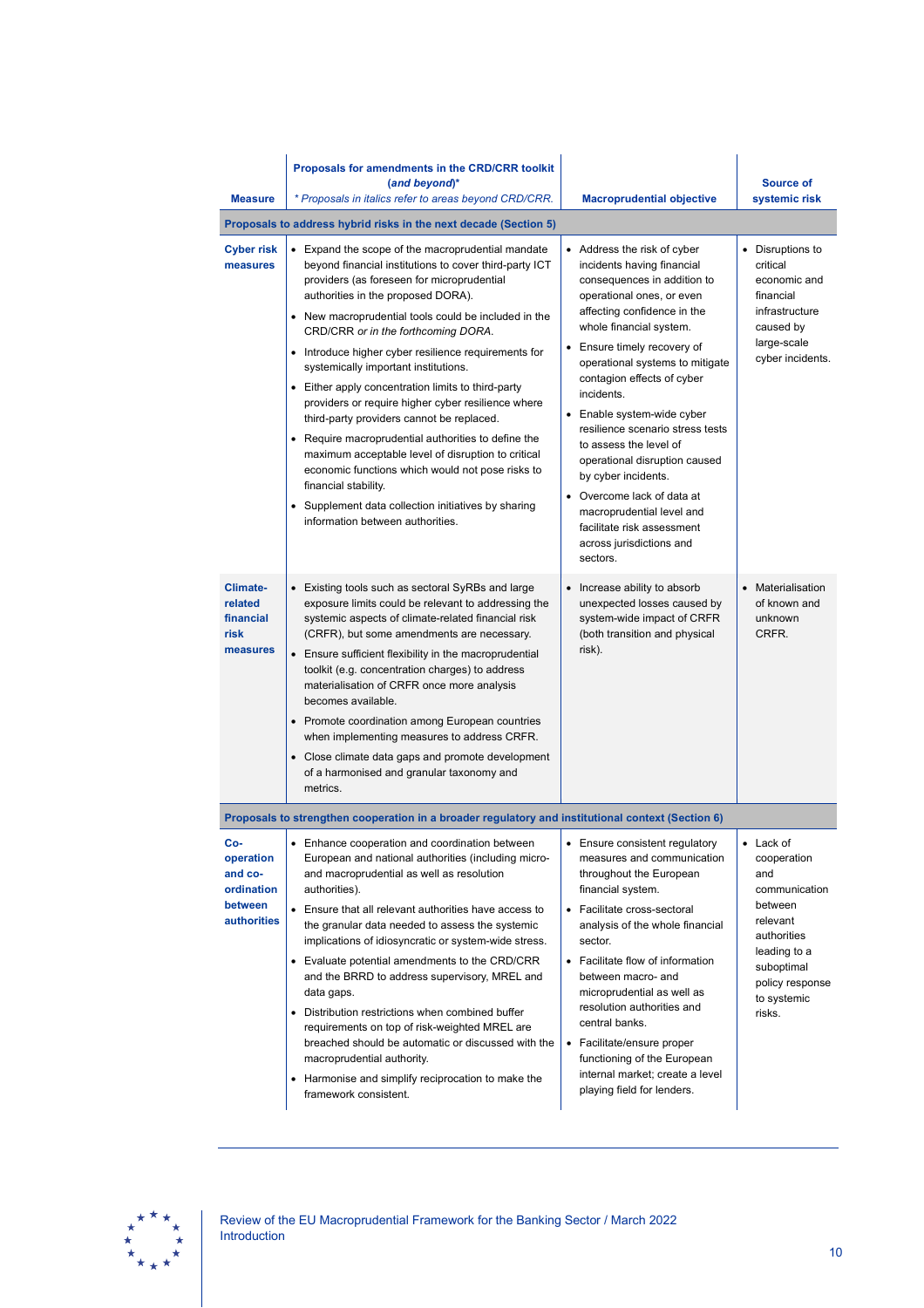# <span id="page-11-0"></span>2 Systemic risks in the EU banking system over the next decade

**Over the next decade the EU banking system will continue to face both cyclical and structural systemic risks. These must be considered carefully when reviewing the macroprudential toolkit.** The first decade of macroprudential policy was marked by a challenging environment for banks, as they recovered from the global financial and the euro area sovereign debt crises. This period was characterised by low growth, subdued inflation, ample liquidity and a prolonged period of exceptionally low interest rates.<sup>[6](#page-11-2)</sup> The recessionary episodes brought about a deterioration in the credit quality of European banks, while profitability and market valuations have been persistently low over the past decade, reflecting both cyclical and structural factors (**[Figure 1](#page-11-1)**).

### <span id="page-11-1"></span>Figure 1

#### **Return on equity of banks in the EU**

*(percentages; interquartile range and median; quarterly flows are annualised; latest observation Q3 2021)*





European bank valuations have hovered well below many of their global peers in recent years and estimates indicate that many institutions have not been able to earn the return required by investors (**[Figure 2](#page-12-0)**).[7](#page-11-3) A banking system that is not delivering sustainable profitability carries considerable financial stability risks from a business model perspective.<sup>[8](#page-11-4)</sup> First, low bank profitability may impair

<span id="page-11-4"></span><span id="page-11-3"></span><span id="page-11-2"></span>

<sup>6</sup> See **[ESRB Annual Report](https://www.esrb.europa.eu/pub/pdf/ar/2019/esrb.ar2018%7Ed69ff774ac.en.pdf) 2018**; **[ESRB Annual Report](https://www.esrb.europa.eu/pub/pdf/ar/2020/esrb.ar2019%7E03c9997400.en.pdf) 2019**; **[ESRB Annual Report](https://www.esrb.europa.eu/pub/pdf/ar/2021/esrb.ar2020%7Ef20842b253.en.pdf) 2020**; and "**[Lower for longer –](https://www.esrb.europa.eu/pub/pdf/reports/esrb.reports210601_low_interest_rate%7E199fb84437.en.pdf)  [macroprudential policy issues arising from the low interest rate environment](https://www.esrb.europa.eu/pub/pdf/reports/esrb.reports210601_low_interest_rate%7E199fb84437.en.pdf)**", ESRB Report, June 2021.

<sup>7</sup> See Altavilla et al., "**[Measuring the cost of equity of euro area banks](https://www.ecb.europa.eu/pub/pdf/scpops/ecb.op254%7E664ed99e11.en.pdf)**", *Occasional Paper Series*, No 254, ECB, January 2021.

<sup>8 &</sup>quot;Sustainable profitability" means an excessively high level may be equally undesirable, if it indicates banks are taking excessive risks. For a detailed discussion of low profitability for euro area banks, see "**[How can euro area banks reach](https://www.ecb.europa.eu/pub/financial-stability/fsr/special/html/ecb.fsrart201811_1.en.html)  [sustainable profitability in the future?](https://www.ecb.europa.eu/pub/financial-stability/fsr/special/html/ecb.fsrart201811_1.en.html)**", *Financial Stability Review*, ECB, November 2018.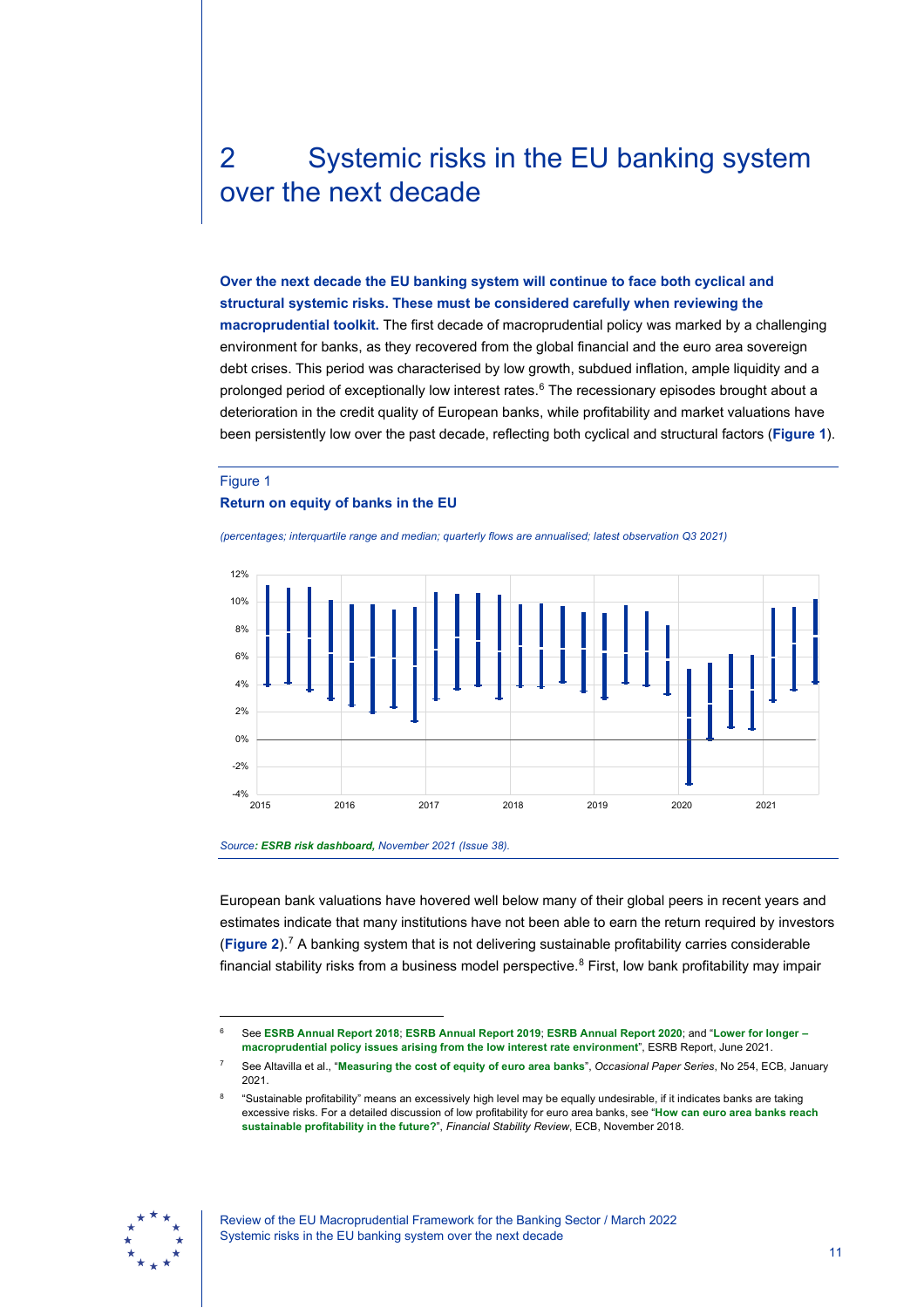banks' capacity to serve the real economy and can signal unaddressed structural vulnerabilities.<sup>[9](#page-12-1)</sup> Second, a banking system with low profitability is also more sensitive to the risk that market forces could drive up funding costs should confidence abruptly weaken.

### <span id="page-12-0"></span>Figure 2 **Return on assets of EU, US and Japanese banks**

*(percentages, latest observation 2018)*



*Source: ["Will video kill the radio star? – Digitalisation and the future of banking",](https://www.esrb.europa.eu/pub/pdf/asc/esrb.ascreport202201_digitalisationandthefutureofbanking%7E83f079b5c7.en.pdf)* ASC Report, ESRB, January 2022. *Notes: The data for the EU shows the median from the EU Member States in the OECD Banking Database (AT, BE, CZ, DE, DK, EE, ES, FI, FR, IE, IT, LU, NL, PL, SE, SI and SK) until 2009. From 2010 onwards, data for the EU from the ECB Consolidated Banking Data is used. US data refers to commercial banks only.*

**European banks' exposures to the real estate sector may trigger risks with a cyclical and/or structural component.** Vulnerabilities here have been a source of concern for macroprudential authorities in the last decade. Over the past five years the ESRB has issued a number of countryspecific warnings and recommendations on medium-term vulnerabilities in the residential real estate sector.<sup>[10](#page-12-2)</sup> Most recently, in February 2022, a report on these was published along with five ESRB warnings and two recommendations,<sup>[11](#page-12-3)</sup> bringing the total number of EEA countries which have been subject to ESRB action to sixteen (seventeen including the UK before it left the EEA). This regular re-assessment of vulnerabilities in all EEA countries aimed to create incentives for authorities to address cyclical and structural financial stability risks which might require new tools to be added to the EU regulatory toolkit. In addition, commercial real estate, which has been significantly affected by the pandemic, shows much stronger links with the non-banking sector than

<span id="page-12-3"></span>

Review of the EU Macroprudential Framework for the Banking Sector / March 2022 Systemic risks in the EU banking system over the next decade

<span id="page-12-2"></span><span id="page-12-1"></span><sup>9</sup> See ECB, "**[Euro area bank profitability: where can consolidation help?](https://www.ecb.europa.eu/pub/financial-stability/fsr/special/html/ecb.fsrart201911_01%7E81377050be.en.html)**", *Financial Stability Review*, November 2019.

<sup>10</sup> 2016: Austria (**[Warning ESRB/2016/5](https://www.esrb.europa.eu/pub/pdf/warnings/161128_ESRB_AT_warning.en.pdf?4109281b4473186e7e01e281fb83a9f6)**); Belgium (**[Warning ESRB/2016/6](https://www.esrb.europa.eu/pub/pdf/warnings/161128_ESRB_BE_warning.en.pdf?51801db43737e54f262d11187eb5a5d0)**); Denmark (**[Warning ESRB/2016/7](https://www.esrb.europa.eu/pub/pdf/warnings/161128_ESRB_DK_warning.en.pdf?69c940bba49fe1029767b94feffebf47)**); Finland (**[Warning ESRB/2016/8](https://www.esrb.europa.eu/pub/pdf/warnings/161128_ESRB_FI_warning.en.pdf?c99f5ce982d1d6e441b114bfaa247b74)**); Luxembourg (**[Warning ESRB/2016/9](https://www.esrb.europa.eu/pub/pdf/warnings/161128_ESRB_LU_warning.en.pdf?e3974367852fe81d804212091c9ed519)**); the Netherlands (**[Warning ESRB/2016/10](https://www.esrb.europa.eu/pub/pdf/warnings/161128_ESRB_NL_warning.en.pdf?b356b4b363c09da9f6e0f8fa88627eca)**); and Sweden (**[Warning ESRB/2016/11](https://www.esrb.europa.eu/pub/pdf/warnings/161128_ESRB_SE_warning.en.pdf?c480c853818499f537afce96052e24ac)**). 2019: Czech Republic (**[Warning ESRB/2019/10](https://www.esrb.europa.eu/pub/pdf/warnings/esrb.warning190923_cz_warning%7Ebd479e5cb1.en.pdf?85124f1422f99483c5b61c3eb4fd3977)**); Germany (**[Warning ESRB/2019/11](https://www.esrb.europa.eu/pub/pdf/warnings/esrb.warning190923_de_warning%7E6e31e93446.en.pdf?926b167901fb0c238cfe175a62ee3073)**); France (**[Warning ESRB/2019/12](https://www.esrb.europa.eu/pub/pdf/warnings/esrb.warning190923_fr_warning%7E48c2ad6df4.en.pdf?0579a444c7a78be20d55914a39f46f04)**); Iceland (**[Warning ESRB/2019/13](https://www.esrb.europa.eu/pub/pdf/warnings/esrb.warning190923_is_warning%7E32a34b069f.en.pdf?3c3070eedc5c49c287d98e731426374e)**); Norway (**[Warning ESRB/2019/14](https://www.esrb.europa.eu/pub/pdf/warnings/esrb.warning190923_no_warning%7Ed3e4f2c135.en.pdf?4cf3e3031aa71bffaa0bd97a66b311ac)**); Belgium (**[Recommendation ESRB/2019/4](https://www.esrb.europa.eu/pub/pdf/recommendations/esrb.recommendation190923_be_recommandation%7E2cb5134896.en.pdf?a6262f97ef6cbf9a919426f8bf11f7fe)**); Denmark (**[Recommendation ESRB/2019/5](https://www.esrb.europa.eu/pub/pdf/recommendations/esrb.recommendation190923_dk_recommandation%7E85f24c864d.en.pdf?02e5dfa1ef7bc5bc09fc1bc297622d1a)**); Finland (**[Recommendation](https://www.esrb.europa.eu/pub/pdf/recommendations/esrb.recommendation190923_fi_recommandation%7E60d62c4314.en.pdf?dddfca81265fe3d7e2b4435ec9dc872b)  [ESRB/2019/8](https://www.esrb.europa.eu/pub/pdf/recommendations/esrb.recommendation190923_fi_recommandation%7E60d62c4314.en.pdf?dddfca81265fe3d7e2b4435ec9dc872b)**); Luxembourg (**[Recommendation ESRB/2019/6](https://www.esrb.europa.eu/pub/pdf/recommendations/esrb.recommendation190923_lu_recommandation%7E6577fe0f0d.en.pdf?f47ec83bdcd02b966bf5c4c1175a8875)**); the Netherlands (**[Recommendation ESRB/2019/7](https://www.esrb.europa.eu/pub/pdf/recommendations/esrb.recommendation190923_nl_recommandation%7Ededbe77acd.en.pdf?3a435a3847cd722cab43356bb94e6cd6)**); and Sweden (**[Recommendation ESRB/2019/9](https://www.esrb.europa.eu/pub/pdf/recommendations/esrb.recommendation190923_se_recommandation%7Ea11003ac8e.en.pdf?832275df092cdddff22063c720085be4)**).

<sup>11</sup> See "**[ESRB issues new warnings and recommendations on medium-term residential real estate vulnerabilities](https://www.esrb.europa.eu/news/pr/date/2022/html/esrb.pr220211%7E9393d5e991.en.html)**", ESRB Press Release, 11 February 2022.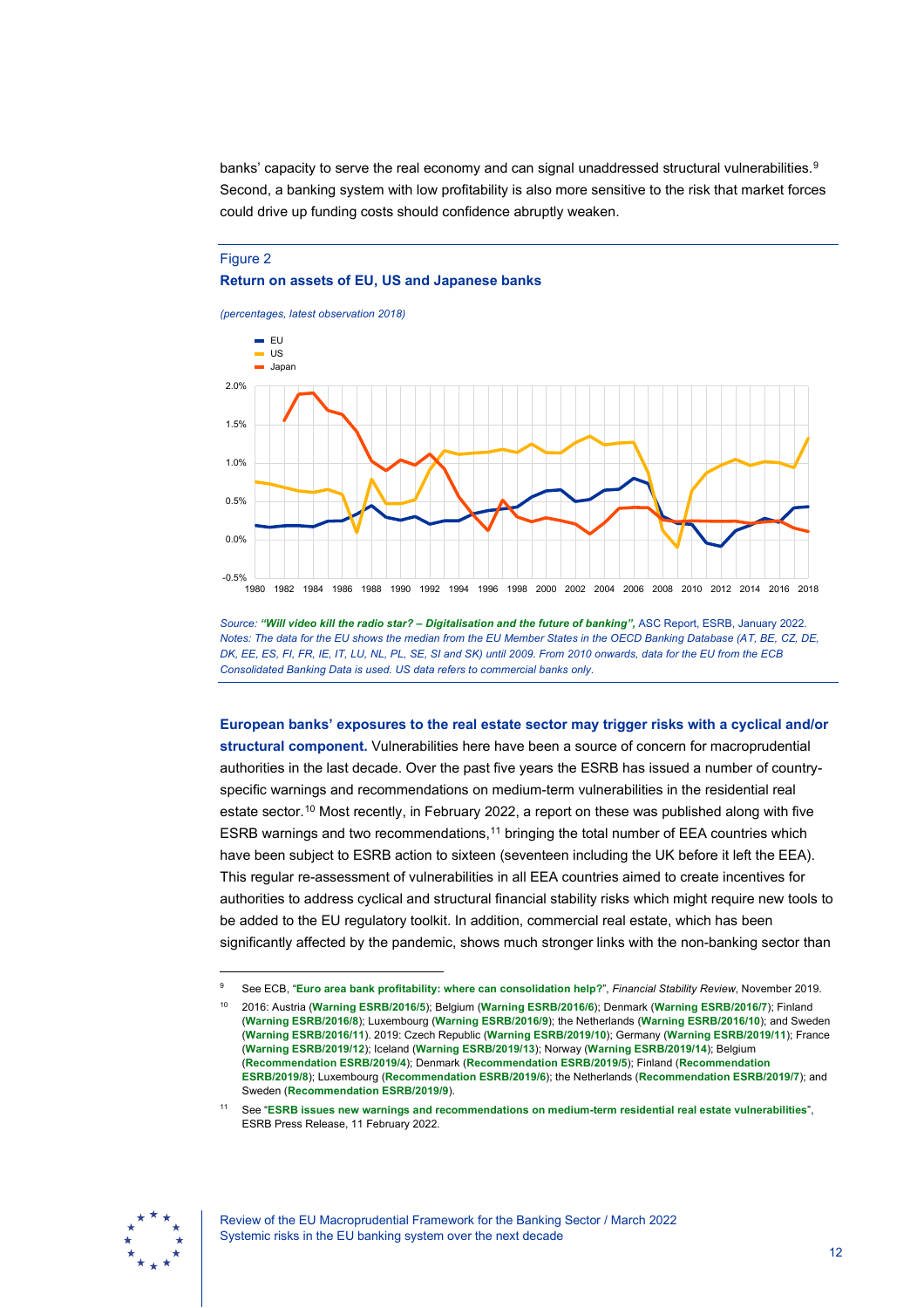residential real estate markets. However, there are substantial gaps in the macroprudential framework for commercial real estate and non-bank financial institutions. Exposures to the nonbanking sector are significant and increasing in a number of countries for residential real estate too.

**This Concept Note is written taking into account structural vulnerabilities that may affect the banking system in the second decade of macroprudential policy.** Overbanking and low profitability among EU banks remain key structural features of the EU financial system.<sup>[12](#page-13-0)</sup> As a result, some banks may need to exit the market. As long as the build-up of a truly EU-wide banking sector remains far from complete, the provision of banking services will continue to be largely national. Fragmentation in the EU banking sector will also continue to impede efficient private sector risk-sharing and may give rise to financial stability risks. In addition, EU banks will be affected by several further structural features, of which the following three are pivotal:

- 1. **First, banks need to embrace digital transformation while ensuring long-term resilience to cyber threats.**[13](#page-13-1) While this is inevitable and necessary, not least in view of new social trends, the banking system may be more exposed to cyber threats as a result of digitalisation. Ultimately, given their potential to disrupt critical financial services and operations, cyber incidents pose a systemic risk to the financial system and may impair key economic functions.
- 2. **Second, non-bank financial institutions such FinTech and BigTech**[14](#page-13-2) **will become increasingly important competitors in providing financing for the real economy [\(Figure](#page-14-0) 3).** The role of non-bank finance is expected to increase further as additional progress is made towards a capital markets union. This is highly desirable from a market integration and risk diversification perspective. In the absence of a developed micro- and macro prudential framework for non-banks (including new providers), however, it may lead to an unlevel playing field. Beyond the competitive argument, the overall result is sub-optimal: risks can be shifted to institutions which do not fall under fully developed prudential regulation. High levels of risktaking among non-banks without appropriate regulatory risk mitigants may spill over to the banking system, given the tight interconnections between the two. As a result, the effectiveness of macroprudential policies may be reduced.
- 3. **Third, climate change may imply a number of vulnerabilities for banks, including European ones, unless timely and decisive actions are taken at the global level.** [15](#page-13-3) A warmer planet will cause a rise in the frequency and intensity of natural catastrophes (i.e. physical risks), potentially leading to higher direct and indirect losses for all financial institutions, including banks. At the same time, transition risks may occur when moving away from carbon-intensive activities. These could slow economic growth in the short term and would indirectly affect bank profitability. In addition, and more directly, transition risks could pose a risk to financial stability, either through their impact on the probability of default of borrowers in certain economic sectors or through a sudden repricing of the carbon-intensive

<span id="page-13-3"></span><span id="page-13-2"></span><span id="page-13-1"></span><span id="page-13-0"></span>

<sup>12</sup> See "**[Is Europe Overbanked?](https://www.esrb.europa.eu/pub/pdf/asc/Reports_ASC_4_1406.pdf)**", ASC Report No 4, June 2014.

<sup>13</sup> See "**[Systemic cyber risk](https://www.esrb.europa.eu/pub/pdf/reports/esrb.report200219_systemiccyberrisk%7E101a09685e.en.pdf)**", ESRB Report, 2020.

<sup>14</sup> See **[EBA report on the impact of Fintech on incumbent credit institutions' business models](https://www.eba.europa.eu/sites/default/documents/files/documents/10180/2270909/1f27bb57-387e-4978-82f6-ece725b51941/Report%20on%20the%20impact%20of%20Fintech%20on%20incumbent%20credit%20institutions%27%20business%20models.pdf)**, 2018; "**[Will video kill](https://www.esrb.europa.eu/pub/pdf/asc/esrb.ascreport202201_digitalisationandthefutureofbanking%7E83f079b5c7.en.pdf?87d77f9d8be17bcd1c5bacb79455b1f0)  the radio star? – [Digitalisation and the future of banking](https://www.esrb.europa.eu/pub/pdf/asc/esrb.ascreport202201_digitalisationandthefutureofbanking%7E83f079b5c7.en.pdf?87d77f9d8be17bcd1c5bacb79455b1f0)**", ASC Report, ESRB, January 2022.

<sup>15</sup> See "**[Too late, too sudden: Transition to a low-carbon economy and systemic risk](https://www.esrb.europa.eu/pub/pdf/asc/Reports_ASC_6_1602.pdf)**", ASC Report No 6, February 2016; "**[Positively green: measuring climate change risks to financial stability](https://www.esrb.europa.eu/pub/pdf/reports/esrb.report200608_on_Positively_green_-_Measuring_climate_change_risks_to_financial_stability%7Ed903a83690.en.pdf)**", ESRB Report, June 2020; "**[EU-wide pilot](https://www.eba.europa.eu/sites/default/documents/files/document_library/Publications/Reports/2021/1001589/Mapping%20Climate%20Risk%20-%20Main%20findings%20from%20the%20EU-wide%20pilot%20exercise%20on%20climate%20risk.pdf)  [exercise on climate risk](https://www.eba.europa.eu/sites/default/documents/files/document_library/Publications/Reports/2021/1001589/Mapping%20Climate%20Risk%20-%20Main%20findings%20from%20the%20EU-wide%20pilot%20exercise%20on%20climate%20risk.pdf)**", EBA, May 2021; "**[Climate-related risk and financial stability](https://www.esrb.europa.eu/pub/pdf/reports/esrb.climateriskfinancialstability202107%7E79c10eba1a.en.pdf)**", ECB/ESRB Report, July 2021.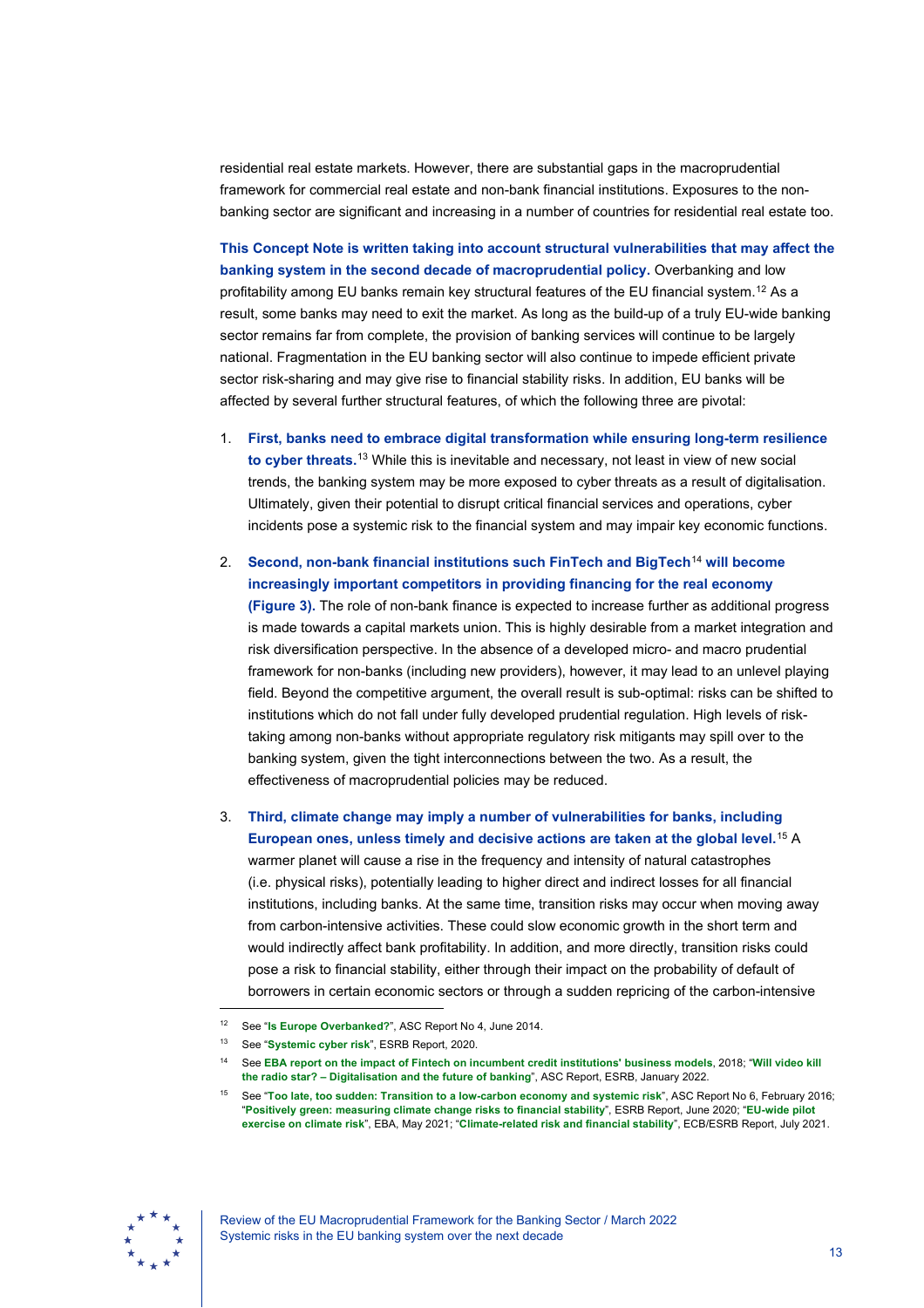assets banks are exposed to. This would be especially true in a disorderly transition scenario.<sup>16</sup>

### <span id="page-14-0"></span>Figure 3

### **Total financial assets of the EU financial sector**

*(left-hand chart: EUR trillions; right-hand chart: percentages; latest observation Q4 2020)*





Money market funds

 $\overline{\mathcal{A}}$ 

*Source: [EU Non-bank Financial Intermediation Risk Monitor,](https://www.esrb.europa.eu/pub/pdf/reports/nbfi_monitor/esrb.202108_eunon-bankfinancialintermediationriskmonitor2021_%7E88093a4a94.en.pdf) ESRB, August 2021. Notes: Based on financial accounts data for the total financial assets of the financial sector of the euro area plus non-euro area EU Member States. To exclude central banks from the MFI time series, ESCB is estimated based on BSI data for the Eurosystem and national central bank data for the non-euro area EU central banks. The latest observation is for the fourth quarter of 2020.*

<span id="page-14-1"></span>

<sup>16</sup> See ECB/ESRB, "**[Climate Related Risk and Financial Stability"](https://www.esrb.europa.eu/pub/pdf/reports/esrb.climateriskfinancialstability202107%7E79c10eba1a.en.pdf?71a273dc36a85ef05c8bed530466f900)**, July 2021.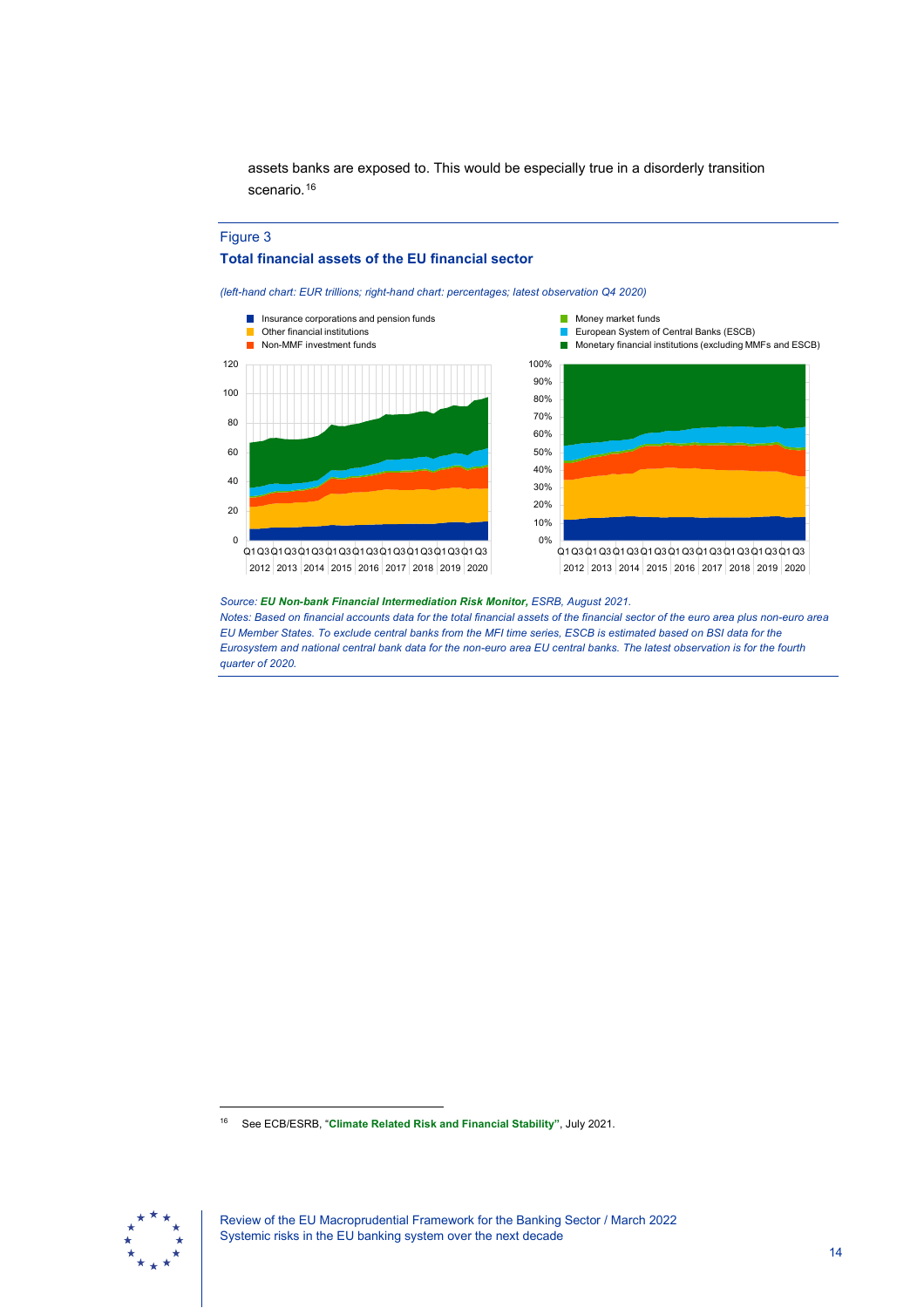# <span id="page-15-0"></span>3 Enhancing the EU macroprudential banking framework

# <span id="page-15-1"></span>3.1 Macroprudential capital buffers

## 3.1.1 Experience of the past decade

**A key objective of macroprudential capital buffers is to address systemic risks that emanate from banks and reduce procyclicality in the financial system.** [17](#page-15-2) The experience of the global financial crisis in 2007-09 led to a large overhaul of the regulatory framework for banks. One of the key lessons learned from the crisis was the need to mitigate the too-big-to-fail problem<sup>[18](#page-15-3)</sup> and reduce incentives for banks to act imprudently and procyclically with negative consequences for the real economy. They also tend to leverage too much in normal times and deleverage excessively during significant economic downturns. As a result, regulators introduced the leverage ratio and capital buffers (to counter structural and cyclical systemic risks).[19](#page-15-4)

### <span id="page-15-5"></span>Figure 4

### **CET1/risk-weighted assets ratio of banks in the EU**



*(percentages; interquartile range and median; latest observation Q3 2021)*

*Source: ESRB risk dashboard, [November 2021 \(Issue 38\).](https://www.esrb.europa.eu/pub/pdf/dashboard/esrb.risk_dashboard211209%7Ec09aef002a.en.pdf)*

<span id="page-15-4"></span><span id="page-15-3"></span><span id="page-15-2"></span>

Review of the EU Macroprudential Framework for the Banking Sector / March 2022 Enhancing the EU macroprudential banking framework

<sup>17</sup> The buffers are: i) a capital conservation buffer; ii) a countercyclical capital buffer; iii) a systemic risk buffer; plus buffers for iv) global; and v) domestic systemically important banks.

<sup>18</sup> See "**[Evaluation of the effect of too-big-to-fail reforms](https://www.fsb.org/wp-content/uploads/P010421-1.pdf)**", FSB, April 2021.

<sup>&</sup>lt;sup>19</sup> Not only the quantity of capital improved but also its quality. In addition, liquidity buffers were introduced.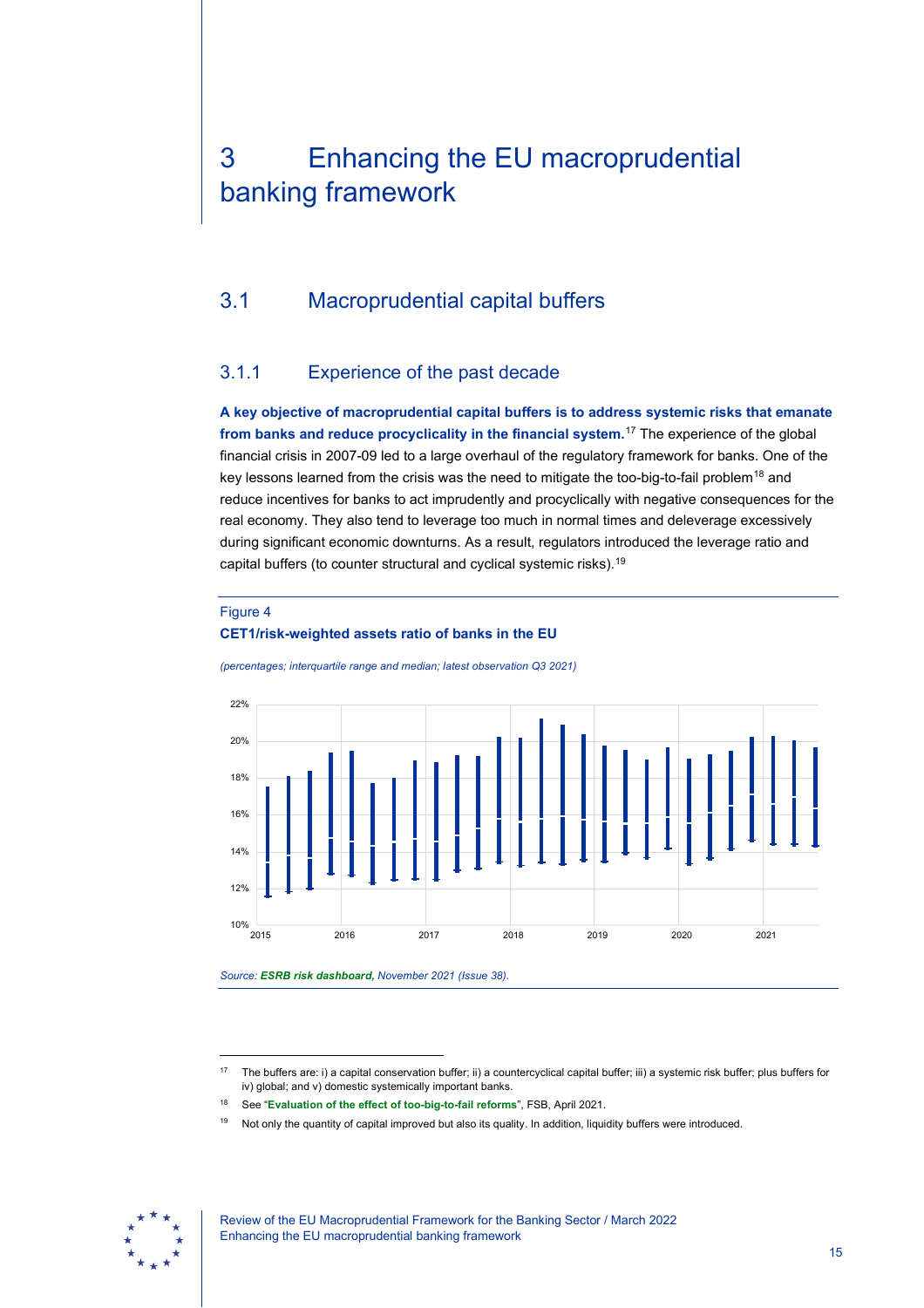**Since the adoption of CRD IV/CRR, the resilience of the EU banking system has increased without negatively affecting credit supply.** The median ratio of Common Equity Tier 1 (CET1) to risk-weighted assets (RWA) increased from around 13% at the beginning of 2014 to 17% in mid-2021 (**[Figure 4](#page-15-5)**). European banks kept providing credit to the real economy while meeting higher capital requirements (**[Figure 5](#page-16-0)**). Risk-weighted capital buffers, which sit on top of risk-weighted minimum requirements, support bank resilience and help conserve capital by establishing constraints on distributions that are activated when the buffers are breached. In contrast to minimum requirements, which must always be strictly fulfilled, capital buffers can be used, i.e. drawn down, when losses need to be absorbed during times of stress, and be replenished afterwards. In this way, the risk of excessive deleveraging and de-risking should be reduced. The purpose of capital buffers for banks is therefore to increase the resilience of the financial system and cushion the financial cycle. This is especially the case for the countercyclical capital buffer (CCyB), which is designed to be built up when cyclical systemic risks increase and released by authorities in a financial cycle downturn, enabling banks to use the regulatory capital freed up to support lending to households and firms without being restricted in distributions after a buffer breach.<sup>[20](#page-16-1)</sup>

#### <span id="page-16-0"></span>Figure 5

#### **Total assets and total loans of EU and US banks as a share of GDP**

*(ratio to GDP, latest observation 2020)*



**The buffer releases in March 2020 offered the first opportunity to assess how some features of the macroprudential buffer framework performed in a system-wide crisis.** None of the buffers were originally designed to address an exogenous shock from a pandemic, and their use has not really fully been tested due to the massive fiscal and monetary support seen. Nevertheless the COVID-19 crisis, along with the experience of the past decade, provided valuable lessons and raised questions about: (i) buffer levels; (ii) interaction with other policies; (iii) buffer usability

<span id="page-16-1"></span>

Banks using capital from released buffers are not subject to the restrictions associated with a breach of the maximum distributable amount threshold.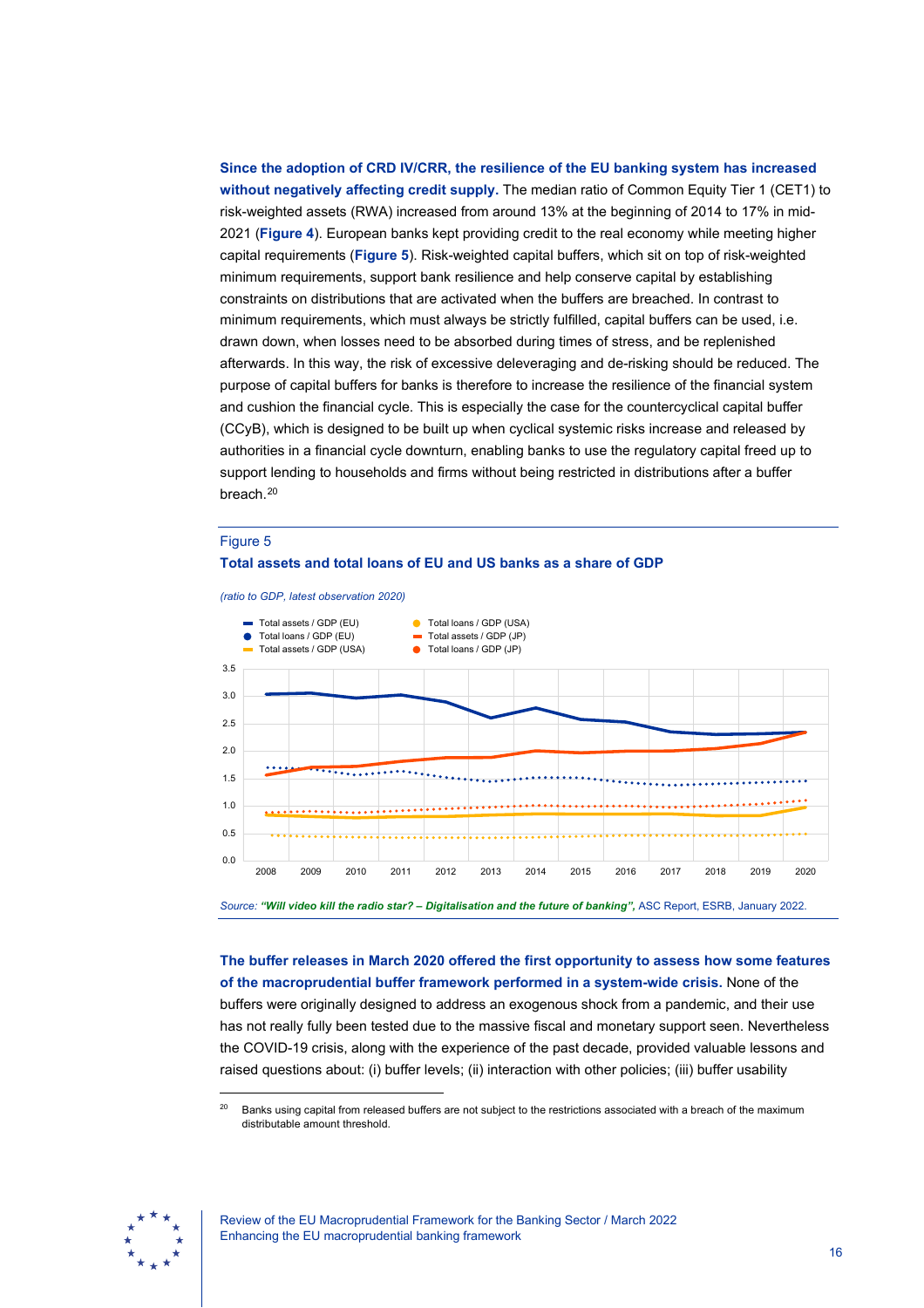constraints resulting from interaction with the minimum requirements of the EU regulatory framework; (iv) the willingness of banks to use buffers; (v) the effectiveness of soft law to restrict dividend payouts in a severe crisis.

### **1. Buffer levels**

The CCyB is the key macroprudential instrument for countering pro-cyclicality in the financial system by supporting credit supply during a downturn. It is the only buffer explicitly designed to be released in a financial crisis. Though the COVID-19 crisis was an external shock and not foreseen in cyclical risk assessments, most Member States released the CCyB as a supportive macroprudential measure when it occurred. However, the majority of Member States had only built up a limited CCyB before the crisis triggered this release. At the end of 2019 the aggregate CCyB amounted to only 0.3% of RWA in the EU, which is low compared to a combined buffer requirement that amounted to 4.0% of RWA.<sup>[21](#page-17-0)</sup> CCyB rates were also highly heterogeneous across Member States. By the start of 2020 eleven countries had a positive domestic CCyB rate, but in only two cases was it as much as 2.5% (**[Figure 6](#page-18-0)**). The remainder had an effective CCyB rate of 0%. For some countries this properly reflected subdued cyclical risks. For others the CCyB may have been too low despite rising risks, possibly due to over-reliance on the credit-to-GDP gap – a core indicator for the CCyB which was strongly negative for a long time in some countries. Over-reliance on this indicator may have led to an inaction bias.

<span id="page-17-0"></span>

<sup>&</sup>lt;sup>21</sup> The combined buffer requirement means the total CET1 capital required to meet the requirement for the capital conservation buffer, plus the following as applicable: 1) a countercyclical capital buffer; 2) a G-SII buffer; 3) an O-SII buffer; 4) a systemic risk buffer. See "**[The EU Banking Sector: First Insights into the COVID-19 Impacts](https://www.eba.europa.eu/sites/default/documents/files/document_library/Risk%20Analysis%20and%20Data/Risk%20Assessment%20Reports/2020/Thematic%20notes/883986/Thematic%20note%20-%20Preliminary%20analysis%20of%20impact%20of%20COVID-19%20on%20EU%20banks%20%E2%80%93%20May%202020.pdf)**", EBA, May 2020 (incl. statistical annex).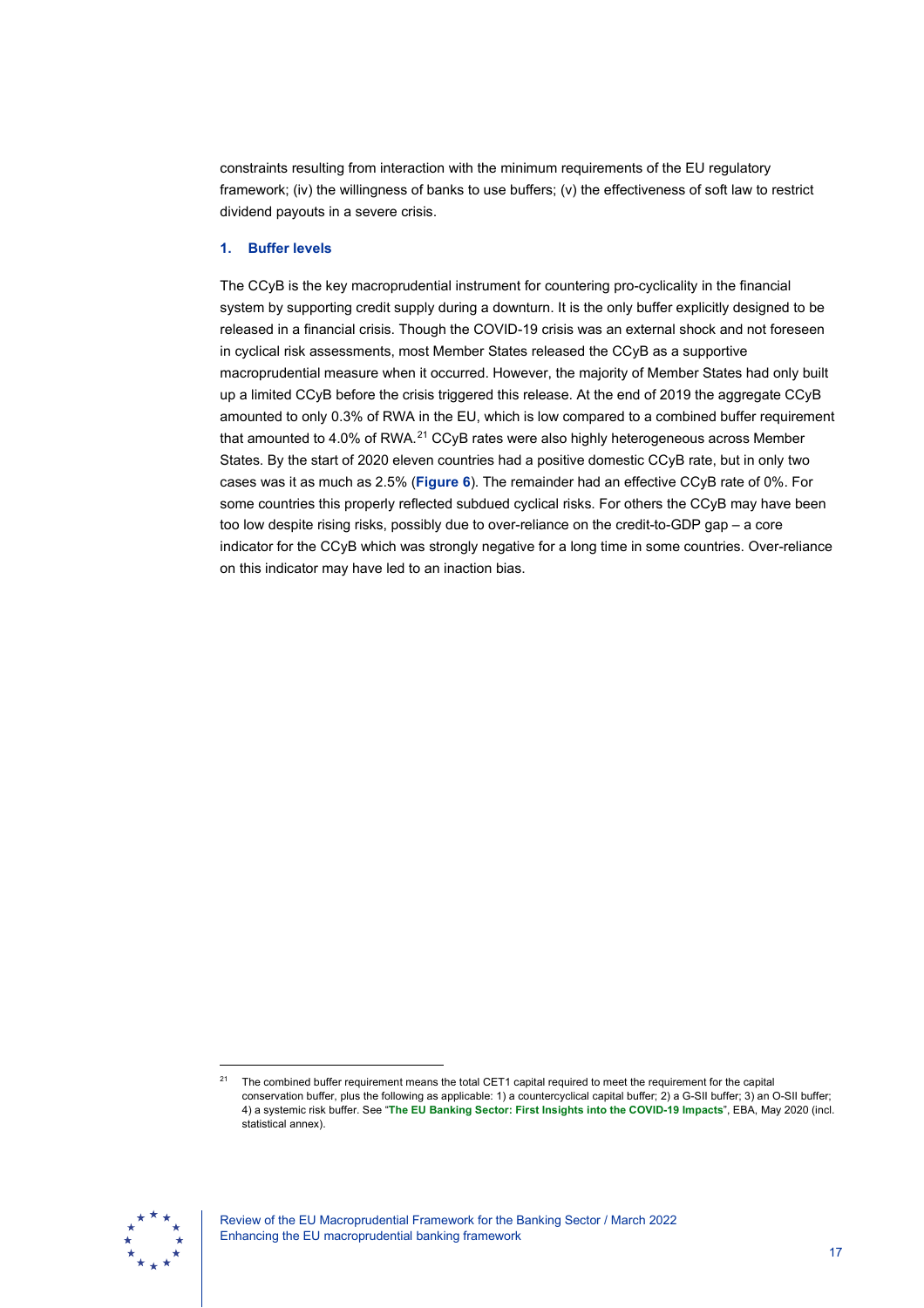### <span id="page-18-0"></span>**Figure 6**



*(CCyB rate, latest observation December 2021)* 



#### *Source: ESRB.*

*Note: Countries not shown had not built up a positive CCyB before the COVID-19 crisis struck.*



Review of the EU Macroprudential Framework for the Banking Sector / March 2022 Enhancing the EU macroprudential banking framework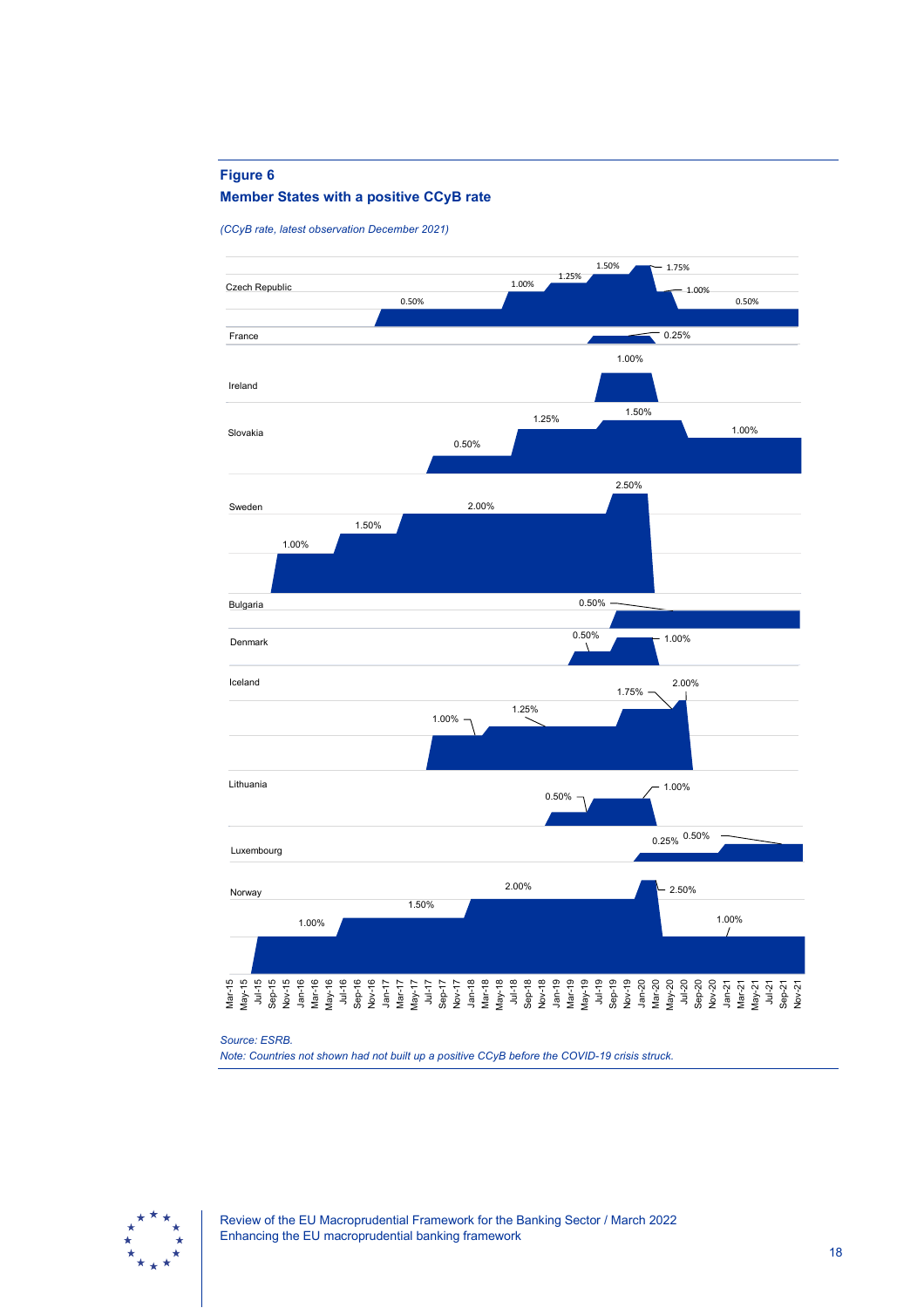### **Increasing the CCyB in a more preventive and forward-looking way when times were normal would have enabled macroprudential authorities to release more capital during the crisis.**

Microprudential adjustments freed up €120 billion in the euro area at the beginning of the crisis, but only around €20 billion was provided by macroprudential ones (**[Figure 7](#page-19-0)**), of which €12 billion came from CCyB releases. In sum, more macroprudential space, $^{22}$  $^{22}$  $^{22}$  including more releasable macroprudential capital, would have been desirable at the start of the crisis. Macroprudential authorities should therefore argue for timely, forward-looking increases in the CCyB to allow for a more preventive build-up of macroprudential space before risks become elevated.

### <span id="page-19-0"></span>Figure 7

### **In comparison to microprudential adjustments, macroprudential adjustments freed up only a fraction of overall CET1 capital in the euro area in response to the COVID-19 shock**



*(EUR billions, latest observation Q4 2019)*

#### *Source: ["Macroprudential Policy Issues"](https://www.ecb.europa.eu/pub/financial-stability/fsr/html/ecb.fsr202005%7E1b75555f66.en.html#toc33), Financial Stability Review, ECB, May 2020.*

*Notes: The sample covers significant and less significant institutions, consolidated at the euro area level. Microprudential adjustments include the decision on regulatory adjustment to the Pillar 2 Requirements and making the guidance temporarily usable. Macroprudential adjustments include the releases of the countercyclical capital buffer (CCyB), the systemic risk buffer (SyRB) and the other systemically important institutions (O-SII) buffer. Revoked CCyB announcements and the postponed phase-in of O-SII buffers are not taken into account when calculating the total capital released. The chart does not include buffer changes that took place after July 2020.*

### **2. Interaction with other policies**

Timely and extraordinary use of monetary and fiscal policies at EU, euro area and national level during the COVID-19 crisis helped shield the financial sector from the immediate impact of the strong contraction in the economy, ensuring bank customers remained financially liquid and supporting further provision of credit to corporates and households. Other, more powerful policies therefore likely overshadowed the countercyclical function of the macroprudential buffer framework.

<span id="page-19-1"></span>

<sup>&</sup>lt;sup>22</sup> Macroprudential space is defined as the sum of releasable and non-releasable capital buffers, i.e. the combined buffer requirements. If the macroprudential space overlaps with minimum requirements, not all space may be usable. Releasable buffers are a sub-category of macroprudential space: the countercyclical capital buffer plus the systemic risk buffer (if used for cyclical risks). Not all releasable buffers may be usable.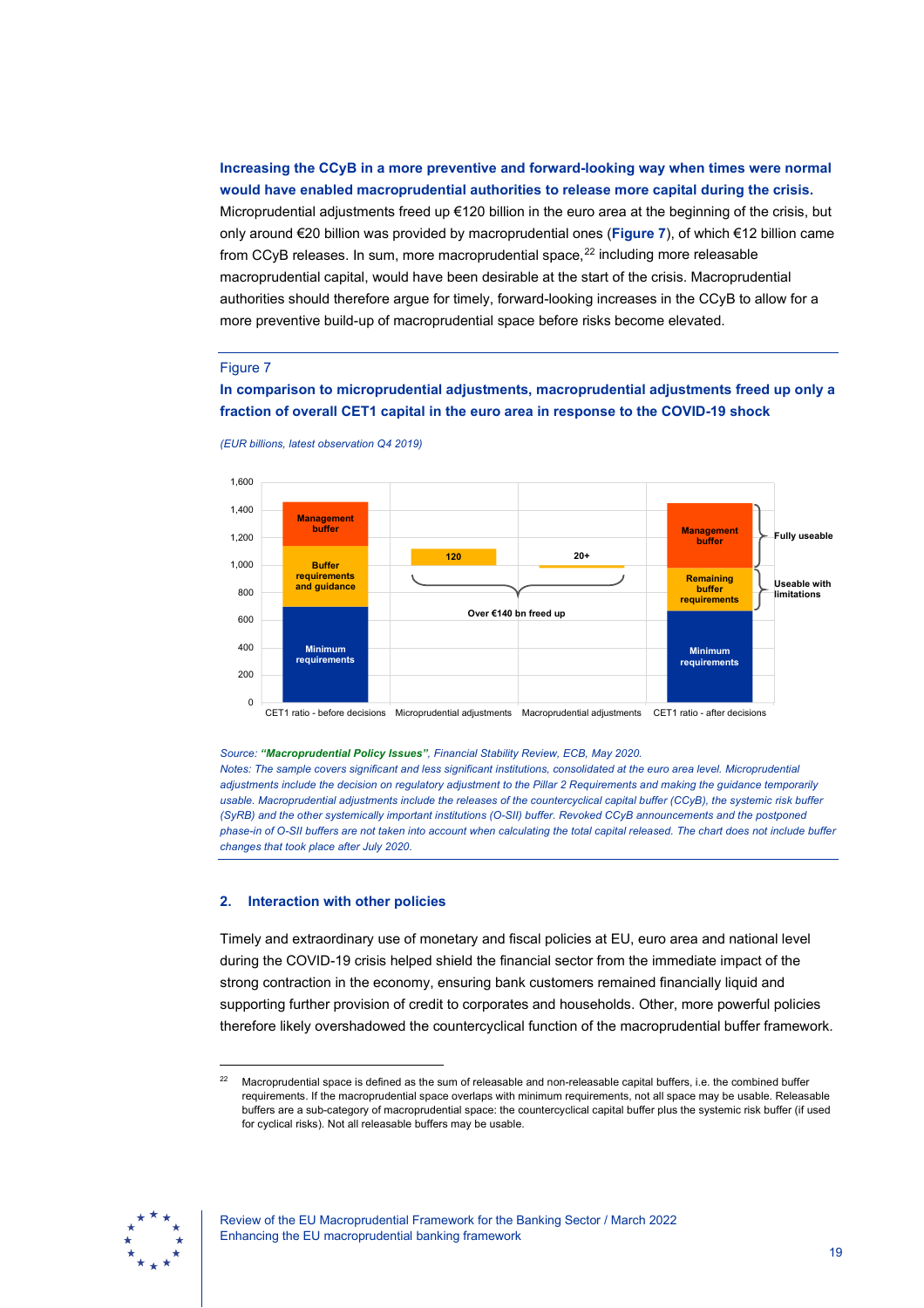If authorities decide to withdraw some of these policies in future, the buffer framework may still be tested as credit institutions have to either dip into their buffers or make use of released CCyBs.

### **3. Interaction with other regulatory requirements and the ability to use buffers**

One constraint on the use of buffers is that, due to regulation itself and under certain circumstances, banks have a limited ability to dip into them in times of stress (i.e. lower their actual CET1 ratio). If combined buffer requirements overlap with minimum requirements such as the leverage ratio and/or MREL, a bank is not allowed to lower its CET1 ratio below these minimum requirements. The three parallel requirements – risk-weighted capital requirements, the non-riskweighted leverage ratio and MREL – have different objectives but interact with each other (see **[Figure 8](#page-20-0)** for a comparison of CET1 and leverage ratios globally). For banks with a low risk weight density in particular, the leverage ratio may become binding, prohibiting them from dipping into the risk-weighted buffer. This can also be the case for MREL (which is not risk-weighted) if banks earmarked for resolution have low risk weight density and rely on buffer capital to fulfil requirements. On aggregate, the proportion of combined buffer requirements (CBR) which is usable under the leverage ratio and MREL constraints is estimated to be around 29%, with large variations across banks. Buffer usability for the larger and more systemically important banks applying internal risk weight models is estimated to be 27%, whereas for those adopting the standard risk weight approach the figure is 67%.<sup>[23](#page-20-1)</sup>

#### <span id="page-20-0"></span>Figure 8



**CET1 ratios, leverage ratios and liquidity coverage ratios**

*Source: [Basel III Monitoring Report](https://www.bis.org/bcbs/publ/d531.pdf), BCBS, February 2022.*

### **The multi-restrictive nature of the framework of risk-based and non-risk-based requirements – which was built intentionally to limit systemic and bank-specific risks – has**

<span id="page-20-1"></span>

<sup>23</sup> See "**[Report of the Analytical Task Force on the overlap between capital buffers and minimum requirements](https://www.esrb.europa.eu/pub/pdf/reports/esrb.ATFreport211217_capitalbuffers%7Ea1d4725ab0.en.pdf)**", ESRB, December 2021, for analytical work and descriptions of mitigating options.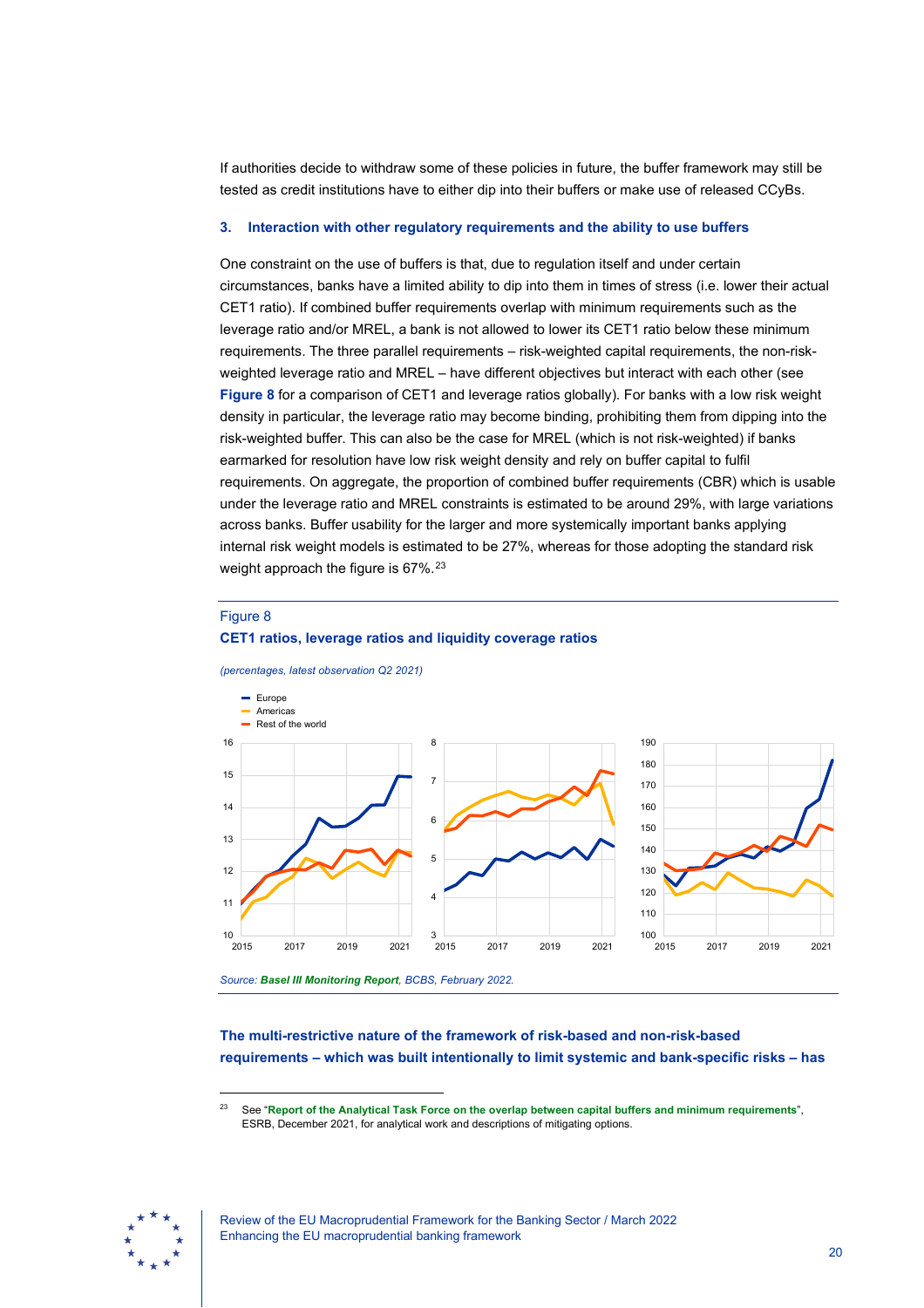# **consequences for banks' ability to use the buffers: it limits the ability of the buffer framework to "breath with the cycle".** Any adjustments to the buffer framework should not compromise the overall prudential requirements created by the multi-restrictive framework. Lossabsorbing capacity on a going-concern basis should also be maintained, avoiding excessive leverage and deleveraging. This would contribute to smoothing the financial cycle and help internalise negative external effects such as funding cost advantages stemming from expectations of a public bailout.

### **4. Banks' willingness to use buffers**

Even where banks are not restricted by overlapping capital requirements, there may be several supply- and demand-side reasons why they would refrain from dipping into buffers or using released capital. One motive could be fear of market stigma, as dipping into a buffer may be perceived negatively by investors. This can affect banks' funding costs too; those perceived as weaker pay higher interest rates on their liabilities. Another reason could be that banks had modest needs to absorb losses due to the extraordinary monetary and fiscal support measures for the economy. Uncertainty about potential future losses and a temporary lack of supervisory guidance on the timeline for fully replenishing buffers could also have affected banks' willingness to use them. Demand for loans from creditworthy borrowers may have been subdued, as many firms and households hesitated to invest during the pandemic. Given the forward-looking perspective of the macroprudential review, there is merit in thinking about solutions upfront,before limitations on banks' willingness to dip into buffers arise again.<sup>[24](#page-21-0)</sup>

### **5. Payout restrictions**

The COVID-19 crisis led the ESRB to issue recommendations to restrict payouts (including dividend restrictions and share buybacks). These helped support capital levels in the financial system at a moment of high uncertainty.<sup>[25](#page-21-1)</sup> The recommendations supported the actions of the monetary and fiscal authorities at a time when major support measures were being provided to stabilise the economy. Together with actions taken by member institutions, the ESRB system-wide recommendation to temporarily suspend distributions reduced the risk of weaker institutions feeling compelled to maintain them to signal their soundness to financial markets. This increased the stability of the whole banking system.<sup>[26](#page-21-2)</sup>

**In a severe systemic crisis, the ESRB would stand ready to issue such recommendations again.** The ESRB could further recommend that restrictions be coordinated between the competent, the resolution and the designated authorities to ensure bank-specific and system-wide

<span id="page-21-2"></span><span id="page-21-1"></span>

<span id="page-21-0"></span><sup>24</sup> See "**[Principles for Operational Resilience](https://www.bis.org/bcbs/publ/d516.pdf)**", BCBS, March 2021, which shows a positive and significant relationship between the management buffer, i.e. voluntary capital above the combined capital requirements, and corporate lending in the euro area. This would support the notion that banks try to avoid dipping into their buffers to prevent triggering possible supervisory or market responses.

<sup>&</sup>lt;sup>25</sup> A first recommendation was issued in March 2020, followed by a second recommendation which amended and extended it in December 2020. In September 2021 the ESRB decided to let the recommendation expire. The first recommendation applied to credit institutions, investment firms, insurance and reinsurance corporations and central counterparties (CCPs). From December 2020 CCPs were exempted.

<sup>26</sup> Temporary system-wide payout restrictions may address collective action problems and ensure that released capital stays in the system. However, they could have negative market implications for European banks and reduce investor's appetite, thus increasing funding costs.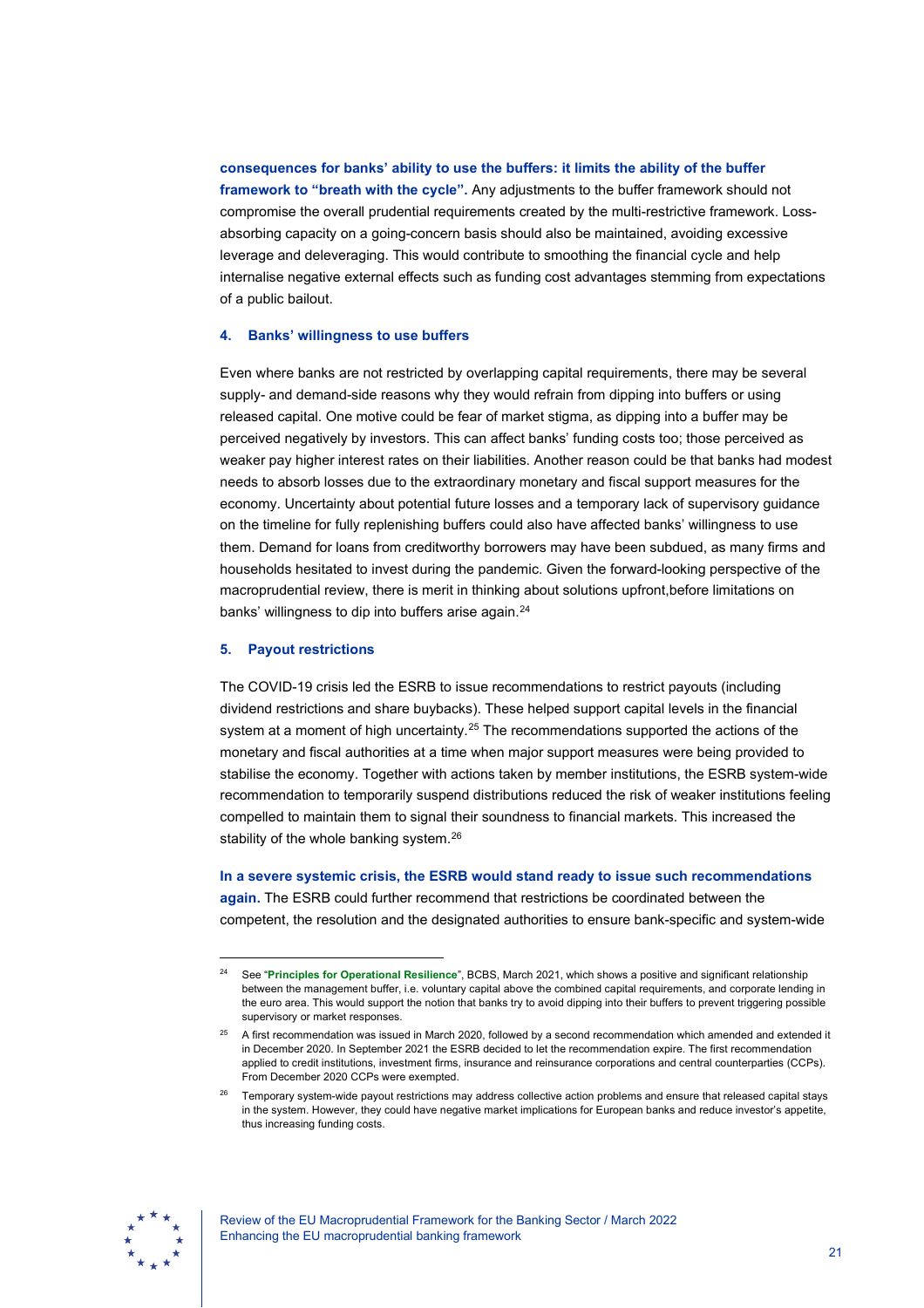views complement each other. Relevant authorities should communicate to banks the need to use the released capital prudently, so as to ensure freed-up regulatory capital is temporarily not used for payouts.

# 3.1.2 Facilitating the build-up of releasable capital buffers

**Experience to date with the capital buffer framework highlights possible regulatory improvements.** As mentioned before, the framework is impaired if buffers are not built up or released in a timely manner, or banks are unable or unwilling to draw down their capital buffers while nevertheless being imprudent with payouts. Risk-weighted capital buffers may also be less effective if the risk weights do not sufficiently reflect systemic risk.

**The current level of resilience needs to be at least maintained, while enabling more flexible and preventive activation of the CCyB.** This would make it easier for authorities to build up the CCyB in a forward-looking perspective, taking a broader range of cyclical indicators and measurement uncertainty into account. Structural buffers should not be lowered, so as to retain the current level of resilience. It is important to keep the capital conservation buffer (CCoB) at 2.5% to preserve sufficient capital for potential future loss absorbency.

## **To encourage more active use of the CCyB, the legal framework should increase the weight attached to cyclical indicators other than quantitative measures of excessive credit growth.**

The current framework focuses mainly on quantitative measures of excessive credit to the private non-financial sector and the credit-to-GDP gap as a lead indicator. This reflects the experience of the global financial crisis: in the past, the gap empirically showed good early warning properties for financial crises, on average. However, action might also be necessary when early signs of cyclical risks are looming, but overall quantitative credit growth is not yet excessive. The CRD already provides for use of indicators of cyclical risk. Increasing their weights would be a small refinement that is easy to achieve. A broader variety of indicators capturing cyclical risks from private nonfinancial sector imbalances should be taken into account when a decision is made to use the CCyB. The credit-to-GDP gap should remain an important indicator, but not the central one.

**EU law should make it easier for authorities to increase the CCyB when they expect cyclical risks to increase.** In the current text, activation and increase are conditional on a material increase in systemic risk. That might be too late to build up the CCyB: lags in data availability, decision making and the 12-month implementation phase mean earlier activation would be more effective. Recital 80 of the CRD should be revised to allow for policy action when there are prospects of broad and increasing cyclical systemic risks. If desired, the ESRB could facilitate early and forwardlooking use of the CCyB by conducting risk analyses and issuing recommendations. For early activation, legal changes to the text might entail only minor refinements within the current framework, in line with Basel standards.

**In addition, national macroprudential authorities could choose to implement a positive neutral rate for the CCyB and/or the SyRB.** This would increase banks' resilience as well as the releasable macroprudential space. A positive neutral CCyB could be justified, for example, on the grounds that it provides insurance against measurement and assessment uncertainty over the magnitude and persistence of cyclical risks and lags in decision making. Grounds for having a



Review of the EU Macroprudential Framework for the Banking Sector / March 2022 Enhancing the EU macroprudential banking framework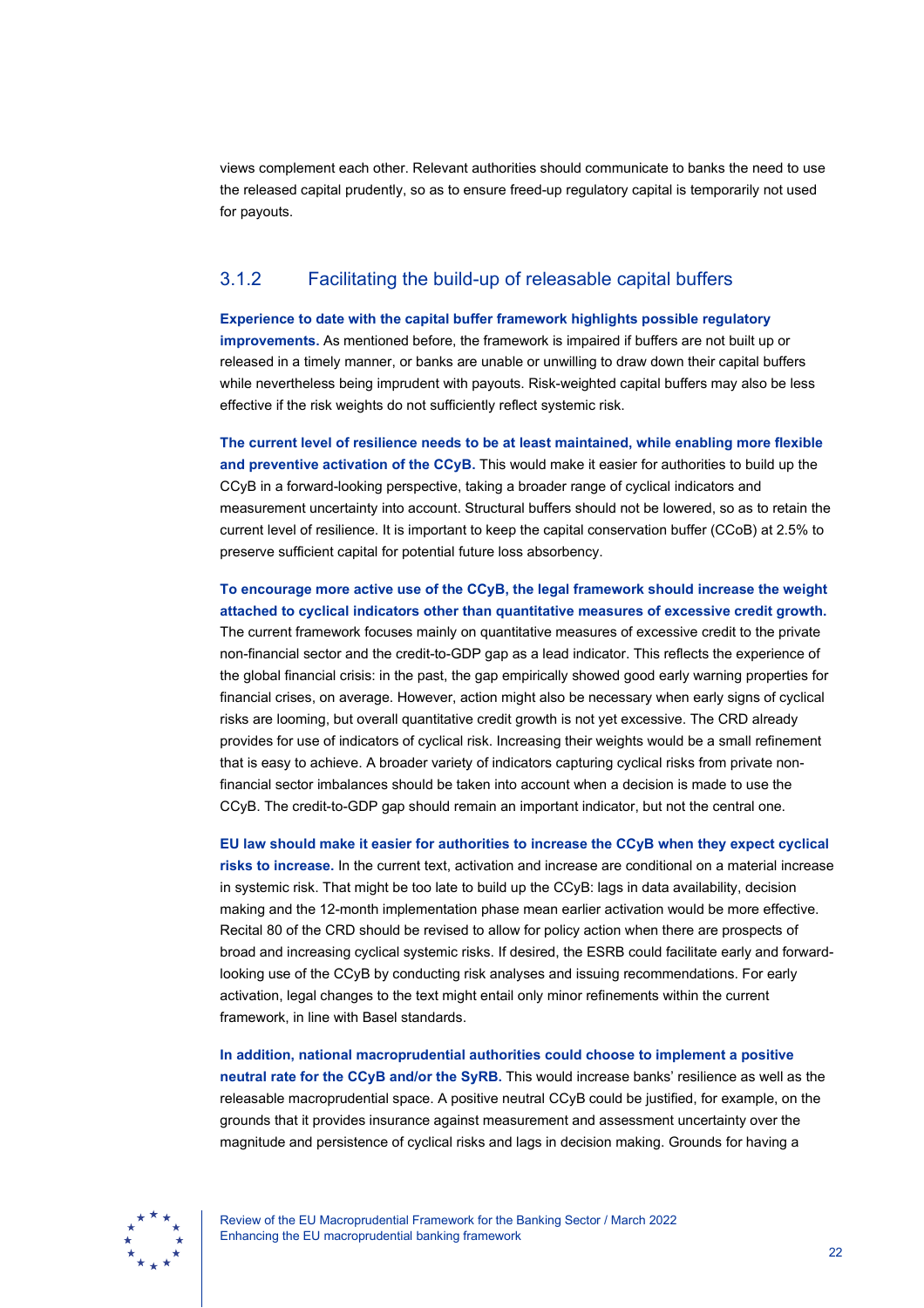positive neutral SyRB could be to have a loss absorption buffer for unexpected shocks ("unknown unknowns"), such as a pandemic or a "black swan" event. National macroprudential authorities could set a positive neutral rate, for example 1% or 2%, based on their assessment of systemic risks. This would be compliant with Basel standards, since it would not undermine global minimum standards. Building up a positive neutral CCyB or SyRB could be phased in over 12-24 months, for instance, to reduce short-term transition costs for banks. While the CCyB would likely target domestic exposure, the SyRB could also target total exposure (in the case of domestic banks). The ESRB could update and expand its guidance on these buffers, for example in recommendation ESRB/2014/1.

**Macroprudential authorities should be given the option to reduce the CCyB phase-in period from 12 months to six without having to argue for exceptional circumstances.** Currently, banks have 12 months to implement the CCyB once it has been announced. This can be shortened, for example to six months, in exceptional circumstances. Allowing this without the need to prove exceptional circumstances would help restore buffers after a release has proved unnecessary because no losses had to be absorbed, or where banks can fulfil the CCyB from excess capital.

**Both macroprudential and microprudential authorities should closely coordinate their decisions and timelines for replenishing buffers.** The effectiveness of the current system is limited by asymmetries. On the one hand, the microprudential authority approves the capital conservation plans of banks that have dipped into their buffers. On the other hand, it is generally macroprudential authorities that set buffer rates, decide when buffers should be released and make announcements about the horizon over which banks typically do not need to expect higher buffer rates. Ideally, replenishment decisions after a system-wide buffer release should be coordinated, in particular when G-SIIs/O-SIIs are concerned, due to their systemic importance.

# 3.1.3 Ensuring consistency between different regulatory frameworks

**The ESRB report on overlapping capital requirements discusses options for improving buffer usability.**<sup>[27](#page-23-0)</sup> Creating capital buffers was a core improvement after the global financial crisis. It is essential that banks are able to use their buffers to absorb losses in a crisis. The parallel minimum requirements, namely the leverage ratio and MREL, may restrict the ability of banks to dip into these buffers. One option for improving bank's ability to use capital buffers within the multirestrictive framework is the leverage ratio buffer: this is a buffer add-on applied on top of the minimum leverage ratio (which is not risk-weighted) and mirrors the risk-weighted capital buffers via a conversion factor. The following paragraphs describe how a leverage ratio buffer works and outline the advantages and disadvantages of extending it.

**Starting in 2023, a leverage ratio buffer will be applicable for global systemically important banks (G-SIIs).** The G-SII leverage ratio buffer mirrors the G-SII buffer via a conversion factor of

<span id="page-23-0"></span>

<sup>27</sup> See "**[Report of the Analytical Task Force on the overlap between capital buffers and minimum requirements](https://www.esrb.europa.eu/pub/pdf/reports/esrb.ATFreport211217_capitalbuffers%7Ea1d4725ab0.en.pdf?1485b688223df041bdf275ea2384aab3)**", ESRB, December 2021. Other options mentioned in the report that technically mitigate the overlap include increasing the CBR or setting higher risk weights, setting a minimum share of eligible liabilities with which MREL has to be met and phasing out AT1 and/or T2 from regulatory capital.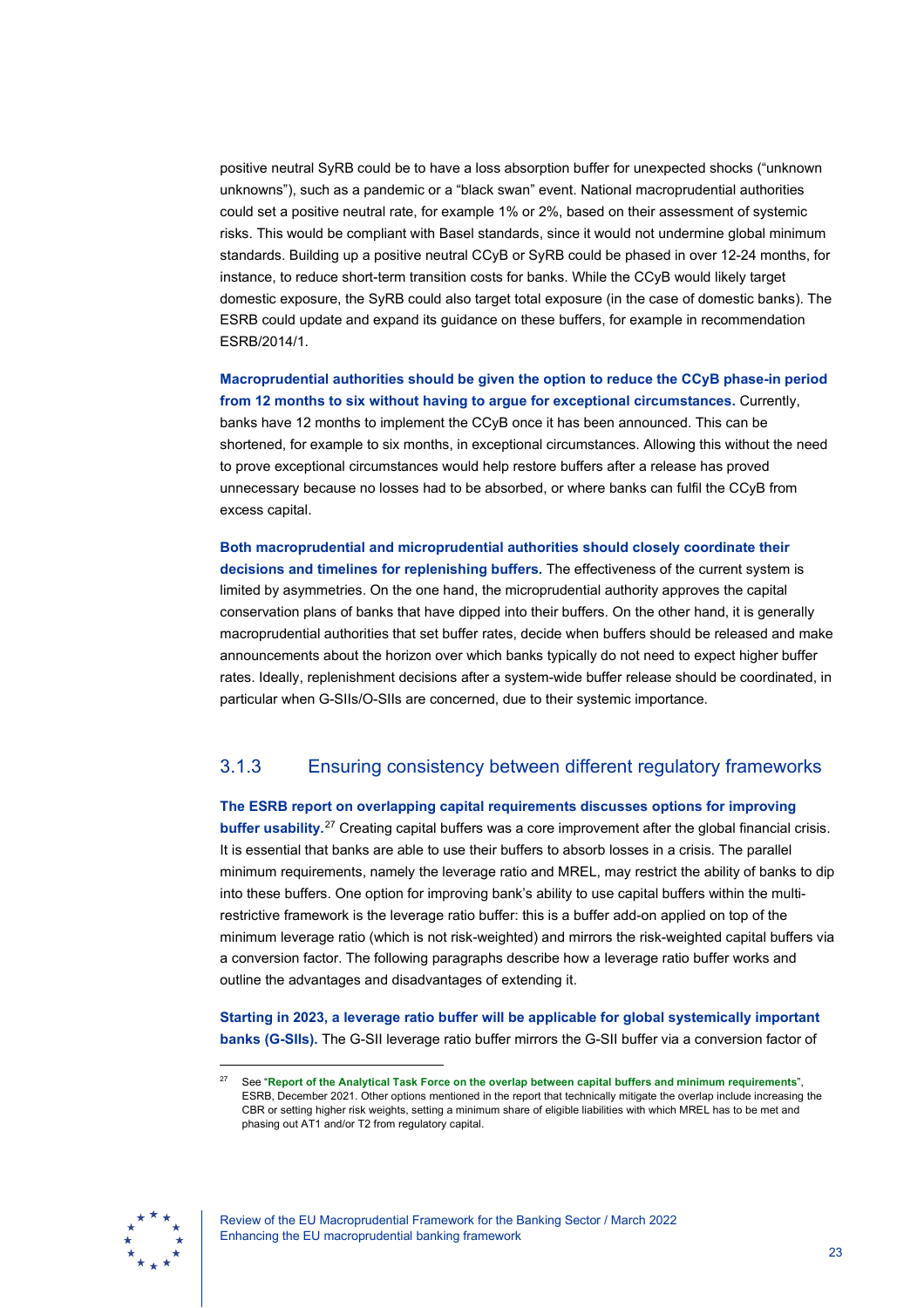50%. It sits on top of the minimum leverage ratio requirements and improves the resilience of G-SIIs by limiting the degree of leverage they can take. In contrast to the minimum leverage ratio requirement, which has to be fulfilled at all times, banks can temporarily dip into the leverage ratio buffer, as they can with risk-weighted capital buffers. The leverage ratio buffer concept improves both the resilience of banks and the usability of the risk-weighted capital buffers. It currently mirrors just the G-SII buffer, and hence only applies to G-SIIs. The G-SII leverage ratio buffer can be met with Tier 1 capital.<sup>[28](#page-24-0)</sup> If the leverage ratio buffer were to be met with the same type of capital as the risk-weighted capital buffers, i.e. CET1 capital, buffer usability would improve further.

**The leverage ratio buffer could be extended to mirror all risk-weighted capital buffers.** A

leverage ratio buffer mirroring all capital buffers (i.e. CCoB, SyRB, the O-SII/G-SII buffer and CCyB) would be partially releasable, as a CCyB release would simultaneously release the CCyB component of the leverage ratio buffer. The ESRB report shows that a leverage ratio buffer of this sort would improve usability significantly. This is particularly the case when a bank's risk weight density is low.[29](#page-24-1) At the same time, mirroring all capital buffers in the leverage ratio buffer would result in a stronger increase in capital requirements compared to only mirroring a subset of riskweighted buffers.

**Alternatively, the leverage ratio buffer could be extended to mirror only the O-SII buffer, as is the case with the G-SII buffer.** If O-SIIs were subject to a leverage ratio buffer similar to G-SIIs, this would complement the framework for systemically important banks and increase consistency. It would be proportionate in the sense that banks of higher systemic importance would be subject to tighter regulation than smaller banks. Mirroring only the G-SII or O-SII buffer would result in a lower increase in capital requirements, but also have a smaller impact on improving buffer usability than a leverage ratio buffer mirroring all capital buffers.

**The ESRB Handbook Addendum provides operational details such as the conversion factor that maps the capital buffers into the leverage ratio buffer.**[30](#page-24-2) The capital increase associated with implementing a leverage ratio buffer is driven by the conversion factor: the higher this is, the higher the net increase in capital requirements. A common conversion factor for all risk-weighted buffers would be the least complex solution, but would not differentiate between individual buffers. While countries already seem to be able to implement such buffers nationally, $31$  amending the CRD/CRR to allow an EU-wide approach to their design and function could be considered.

**If the leverage ratio buffer is not extended this time, the subject should be considered as a priority at the next macroprudential review.** A higher leverage ratio buffer would lead to an

<sup>31</sup> For example, via Article 458 of the CRR.

<span id="page-24-3"></span><span id="page-24-2"></span>

<span id="page-24-1"></span><span id="page-24-0"></span><sup>&</sup>lt;sup>28</sup> Tier 1 capital comprises Common Equity Tier 1 (CET1) and Additional Tier 1 (AT1).

<sup>29</sup> The average overall usability of the combined buffer requirements (CBR) would increase significantly, from 29% to 77%, if all risk weight buffers were mirrored by a leverage ratio buffer with a conversion factor of 50%. The resources that would need to be raised to cover shortfalls and maintain the management buffer under the assumptions made would increase by 0.82% of RWA or around €60 billion (CBR amounts to 3.8% of RWA). Source: ESRB, "**[Report of the Analytical Task](https://www.esrb.europa.eu/pub/pdf/reports/esrb.ATFreport211217_capitalbuffers%7Ea1d4725ab0.en.pdf)  [Force on the overlap between capital buffers and minimum requirements](https://www.esrb.europa.eu/pub/pdf/reports/esrb.ATFreport211217_capitalbuffers%7Ea1d4725ab0.en.pdf)**", December 2021. In contrast, mirroring only O-SII buffers in the leverage framework with a 50% conversion factor would lead capital requirements to rise by €6.7bn. Source: own calculations. On the other hand, if banks are unwilling to use leverage ratio buffers, any non-releasable leverage ratio buffer that overlaps with the combined buffer requirement could in fact reduce the usability of releasable riskweighted capital buffers.

<sup>30</sup> See "**[Handbook on Operationalising Macroprudential Policy in the Banking Sector. Addendum: Macroprudential](https://www.esrb.europa.eu/pub/pdf/other/150625_esrb_handbook_addendum.en.pdf)  [Leverage Ratios](https://www.esrb.europa.eu/pub/pdf/other/150625_esrb_handbook_addendum.en.pdf)**", ESRB, June 2015.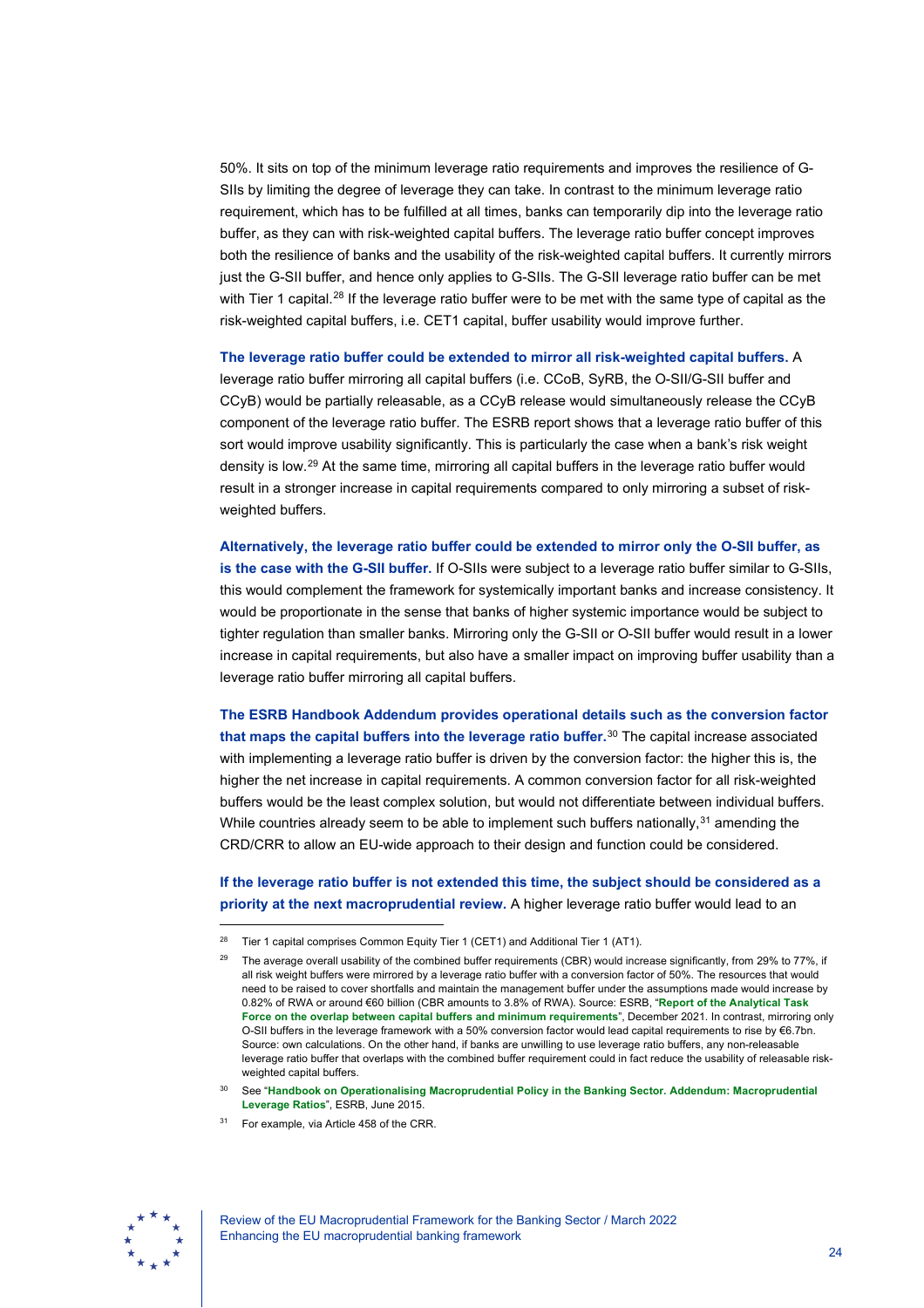increase in capital requirements. If this is deemed undesirable while Basel III is being implemented, the ability of banks on average and in particular of the systemically important banks to use their buffers will remain limited. The final Basel III agreement requires implementation of the output floor, which limits the reduction in required capital that banks can derive from using internal model-based risk weights to calculate their capital requirements. The ESRB supports full, faithful and timely implementation of Basel III, as this will be beneficial from a financial stability viewpoint. It will however have little impact on improving buffer usability. If regulatory adjustments to the restricted buffer usability are not implemented in this review, the extension of the leverage ratio buffer to O-SIIs or all banks as well as other mitigating options should be considered at the latest in the next macroprudential review. In the meantime banks will have further adjusted to Basel III.

**A fundamental and far-reaching way to achieve full buffer usability would be to avoid, or at least reduce, double counting of the same unit of capital for both buffers and parallel minimum requirements.** The regulatory framework is multi-restrictive by construction, i.e. different requirements exist in parallel and can overlap. At the same time, macroprudential buffers are meant to absorb losses. As mentioned above, in some circumstances overlapping requirements restrict the ability to fully use capital buffers to absorb losses as a going concern, because the same capital is used to meet parallel minimum requirements, such as the leverage ratio or  $MREL$ .<sup>[32](#page-25-0)</sup> As a result, a bank is restricted in several dimensions, which is a fundamental aspect of the current framework. Removing the overlap between the requirements of the multi-restrictive framework to increase buffer usability would require changes to the CRD/CRR. This should also be discussed at Basel level, as it would be conceptually different compared to the current set-up with regard to the fungibility of capital. Changes would also be necessary to the BRRD/SRMR with respect to MREL. The current review of the crisis management and deposit insurance (CMDI) framework in the EU should be used to ensure consistency here with the macroprudential review.

# 3.1.4 Reducing inaction bias and improving consistency in the use of capital buffers

**As noted by the ESRB,**[33](#page-25-1) **O-SII buffer rates differ markedly across Member States for similar levels of systemic importance in the national banking system.** For the SSM area, a minimum floor methodology currently applies, with the possibility of top-up by the ECB. To address differences in buffer rates of banks that have similar scores, a floor methodology is a first step towards limiting heterogeneity at the lower end. An EU-wide floor methodology would have the advantage of not unduly constraining jurisdictions that consider a higher rate more appropriate given their specific national systemic risks, while still ensuring a minimum degree of harmonisation. The current ECB floor for the SSM area indicates a commonly agreed lower bound, but the appropriate level could be higher, depending on national specificities. Current implementation

<span id="page-25-1"></span><span id="page-25-0"></span>

Review of the EU Macroprudential Framework for the Banking Sector / March 2022 Enhancing the EU macroprudential banking framework

<sup>&</sup>lt;sup>32</sup> There is a difference between the way MREL interacts with risk-weighted buffers and with the leverage ratio, which is not risk-weighted. MREL expressed in risk-weighted terms already cannot be counted for the buffers. MREL expressed in terms of the leverage ratio, however, can.

<sup>33</sup> See "**[A Review of Macroprudential Policy in the EU in 2019](https://www.esrb.europa.eu/pub/pdf/reports/review_macroprudential_policy/esrb.report200429_reviewofmacroprudentialpolicy%7E13aab65584.en.pdf)**", ESRB Report, April 2020; also cited in **[EBA Report on the](https://www.eba.europa.eu/sites/default/documents/files/document_library/Publications/Reports/2020/961796/EBA%20report%20on%20calibration%20of%20OSII%20buffer%20rates.pdf)  [appropriate methodology to calibrate O-SII buffer rates](https://www.eba.europa.eu/sites/default/documents/files/document_library/Publications/Reports/2020/961796/EBA%20report%20on%20calibration%20of%20OSII%20buffer%20rates.pdf)**, December 2020.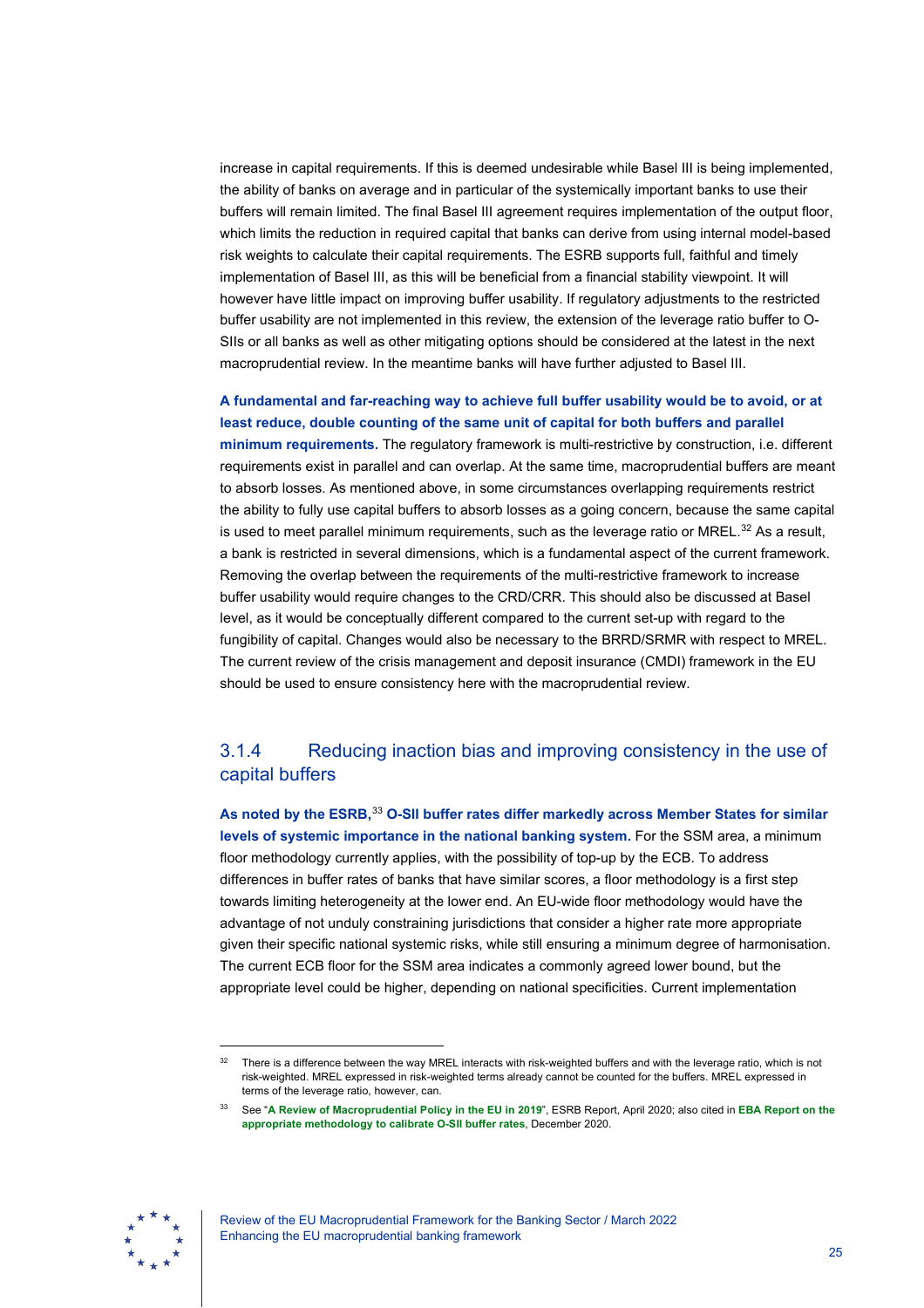suggests floors are misinterpreted as the appropriate buffer in some countries: O-SII buffers are still set at the minimum (floor) in some Member States.

**EU-wide floors and guidance on O-SII buffer rate setting could help avoid inaction bias, increase consistency in macroprudential regulation across Member States and strengthen the Single Market.** While recognising different risk preferences across Member States, in general a similar level of systemic risk should lead to a consistent policy response. That would foster appropriate resilience in Europe. An EU-wide floor is not a panacea for all unwarranted heterogeneity, however. Hence, this first step should be accompanied by an EU-wide methodology to guide how O-SII buffer rates are set. This would help to avoid inaction and reduce heterogeneity. A methodology of this sort, possibly developed by the ESRB with the involvement of the ECB and the EBA, would counter systemic risk in a more homogeneous way across Member States while further strengthening the resilience of O-SIIs, and thus the European banking system as a whole.

# **Using averages over the year instead of year-end values when identifying O-SIIs would**

**reduce the incentives for window dressing.** The use of averages (at the reporting frequency) could limit the volatility in prices seen in some markets around the year-end as institutions try to optimise their balance sheet for the reporting date. It could also reduce the volatility of scores from year to year. Increased predictability is beneficial for financial institutions' capital plans and provides more transparency to market participants. Given the bucket methodology used by most European countries, the use of annual averages could avoid sudden cliff effects as an institution changes from one bucket to another. Further, the use of averages mitigates the consequences of window dressing, where banks fine tune their metrics for the reporting date.<sup>[34](#page-26-0)</sup> This behaviour poses a risk that reported numbers show a snapshot rather than a solid statement of banks' systemic footprint. For indicators that feed into to the O-SII designation, window dressing might lead to scores that do not reflect a bank's actual systemic relevance. Hence banks might not be designated as O-SIIs at all or their scores might be too low, leading to lower O-SII buffer rates. If the use of averages over the year does not capture the increase in the systemic importance of a growing institution (e.g. by a merger) promptly, this can be reflected in supervisory discretion.

**Capping mandatory reciprocity of CCyB rates at 2.5% should be removed.** This would lower the perceived hurdle to go beyond a 2.5% CCyB and implement ESRB Recommendation ESRB/2014/1 (Principle 6). Given that the CCyB rates are weighted by the share of exposures to each country, any country-level CCyB above 2.5% would typically translate into a much smaller bank-specific CCyB as a percentage of risk-weighted assets. Extending reciprocity above 2.5% would promote the internal market and encourage national macroprudential authorities, which would have the certainty of knowing this would be automatically applied to foreign lenders. As this is stricter than Basel, it would be perfectly compatible and compliant with the Basel minimum standards.

<span id="page-26-0"></span>

<sup>34</sup> See Garcia et al., "**Window dressing systemic importance – [Evidence from EU banks and the G-SIB framework](https://www.eba.europa.eu/sites/default/documents/files/document_library/972420/Window%20dressing%20systemic%20importance%20-%20Garcia%20Lewrick%20Secnik.pdf)**", *EBA Staff Paper Series*, No 12, April 2021; Garcia et al., "**[Is window dressing by banks systemically important?](https://www.bis.org/publ/work960.pdf)**", *BIS Working Papers*, No 960, August 2021; and "**[Does the G-SIB framework incentivise window-dressing behaviour?](https://www.ecb.europa.eu/pub/financial-stability/macroprudential-bulletin/html/ecb.mpbu201810_02.en.html#:%7E:text=Window-dressing%20behaviour%20could%20have%20detrimental%20effects%20on%20financial,in%20this%20article%20suggests%20that%20both%20G%20)**", *Macroprudential Bulletin*, ECB, October 2018. Window dressing could be reduced by averaging, but may not disappear unless maximum values are taken into account or higher frequency data reported for those indicators more prone to it.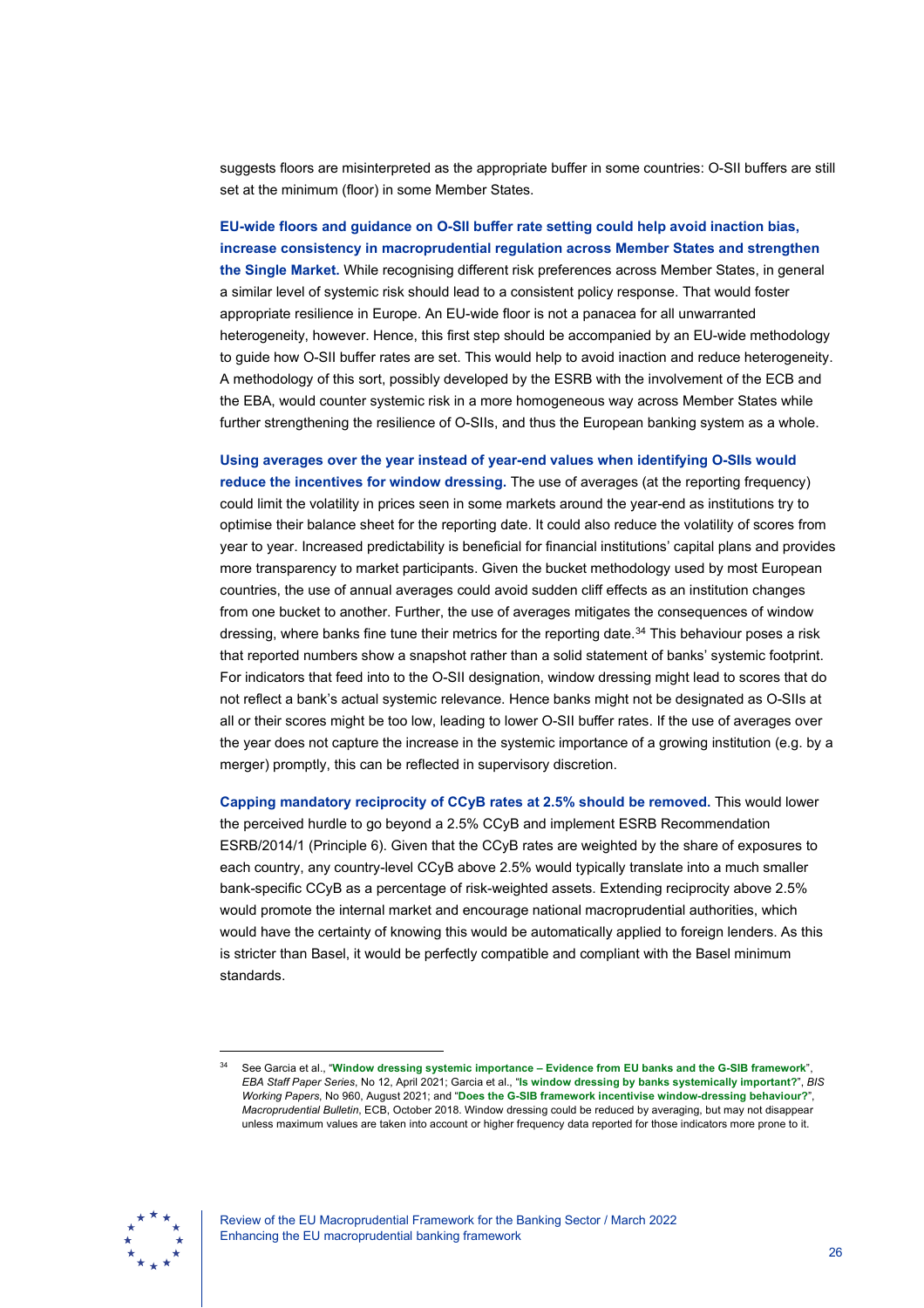**The possibility of setting CCyB rates for exposures to third countries should remain.** The CRD mandates the ESRB to address risks arising from excessive credit growth in third countries and ensure a coherent approach to setting CCyB rates for exposures to third countries. In particular the ESRB may, in recommendations, provide guidance to macroprudential authorities on the appropriate CCyB rate for exposures to a third country where a CCyB rate has not been set or is not sufficient to protect EU financial institutions. These measures have not yet been activated. A review of the provisions to promote more active use might be appropriate. It is important that the coordination role of the ESRB is retained so potential inconsistent application of the CCyB for third countries does not lead to fragmentation of the Single Market.<sup>[35](#page-27-1)</sup>

**A revision of the rules on the sectoral systemic risk buffer (SyRB) could make it easier to apply by weighting sectoral rates with the size of the exposure class they apply to.** Currently, SyRB rates on all exposures are treated the same as sectoral SyRB rates, i.e. by adding up both the general SyRB and sectoral SyRB rates, including when cumulating them with O-SII and G-SII buffers for the purposes of calculating combined rates to be compared with the thresholds determining appropriate governance procedures. As sectoral rates would potentially need to be set at higher levels to achieve the desired resilience effect, but only apply to the sectoral exposures, the sectoral rate should be treated as such by weighting it with the sectoral share in all exposures. In this way, the cumulative combined SyRB/G-SII/O-SII rates would reach the 5% threshold that would trigger a more burdensome approval procedure less frequently.<sup>[36](#page-27-2)</sup> SyRB rates on domestic exposures would therefore also be weighted by the share of domestic exposures in all exposures. Alternatively, the 5% threshold above which authorisation from the Commission is required could be removed so as not to disincentivise prudent setting of buffers.

**Recognised SyRB rates should not count towards authorisation thresholds.** To promote reciprocation and the integrity of the EU internal market, recognised SyRB rates should not be considered for the stringent procedures that are triggered when the combined SyRB rate exceeds 3% or the cumulative SyRB/O-SII/G-SII buffer rate is higher than 5%.

# <span id="page-27-0"></span>3.2 Risk weight measures

## 3.2.1 Experience of the past decade

Some macroprudential authorities in the EEA (Belgium, Estonia, the Netherlands, Norway, Sweden, and previously Finland) used Article 458 of the CRR to introduce stricter risk weight measures. They acted to address macroprudential concerns generated by changes in the intensity of the macroprudential or systemic risks that were not being sufficiently addressed by internal ratings-based approach (IRB) risk weights for exposures secured by residential property. Over the

<span id="page-27-2"></span><span id="page-27-1"></span>

<sup>&</sup>lt;sup>35</sup> Please refer to the ESRB response to the European Commission's consultation on the review of the central clearing framework in the EU for further reflections on macroprudential buffers applicable to foreign exposures.

According to Article 133(11) of the CRD V, if the combined SyRB rate is higher than 3% and up to 5%, the national authority must request the Commission's opinion. For combined SyRB rates above 5%, national authorities must seek the authorisation of the Commission, as laid down in Article 133(12).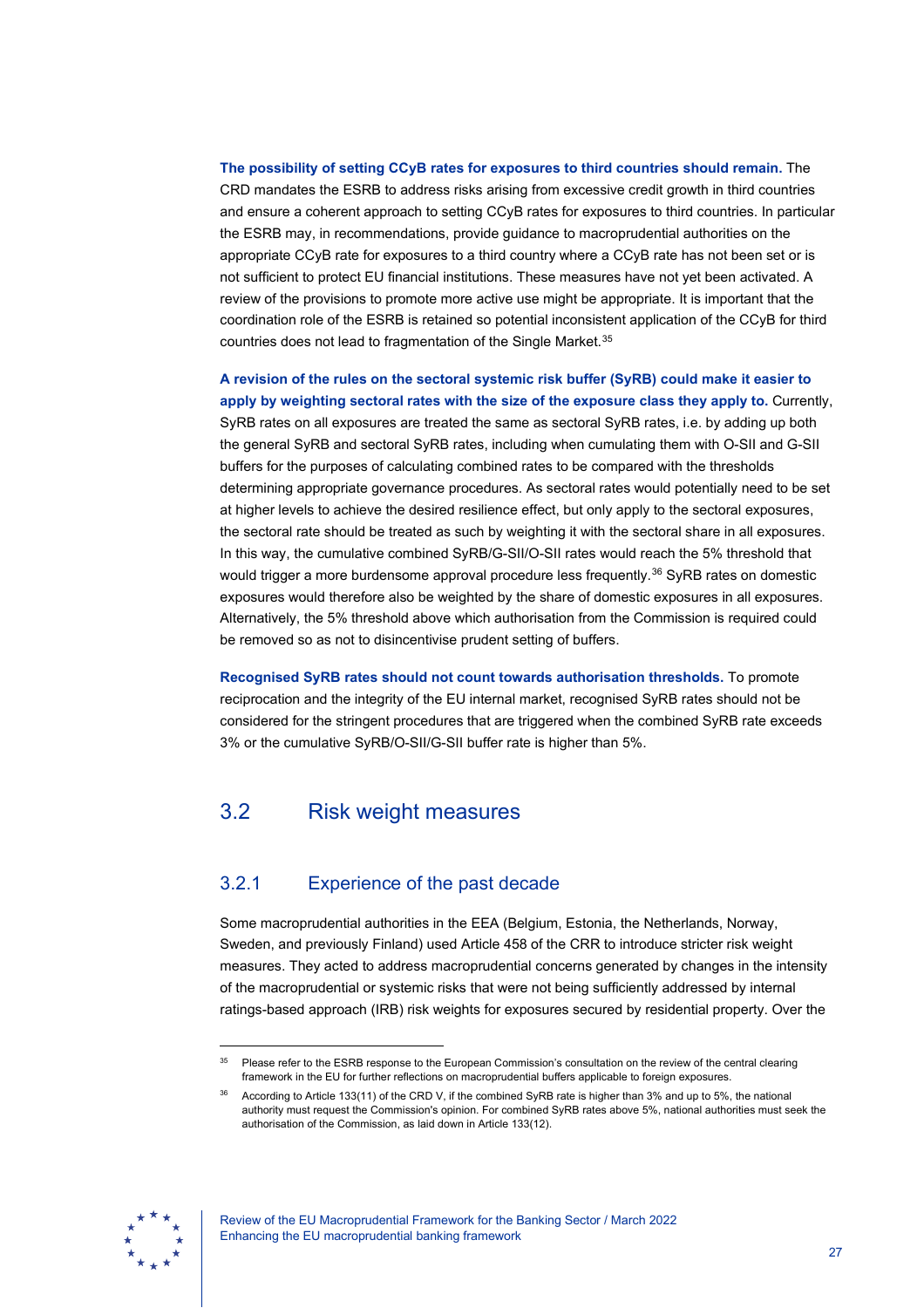years, several authorities have reported that the low IRB risk weights for mortgage exposures are mainly driven by a fall in probability of default (PD) estimates observed in the past rather than low loss given default (LGD) estimates. In general, risk weights have a direct and crucial impact on how much capital a bank needs to fulfil its risk-based capital requirements (minimum requirements as well as buffers).<sup>[37](#page-28-0)</sup> Even when internal models (i.e. the IRB approach) are meant to fully cover all essential microprudential risks, they may still fall short of capturing macroprudential risks.<sup>38</sup>

Article 458 is designed to be a last resort, i.e. other macroprudential tools that can address the risks identified appropriately and effectively must be considered first. However, no other macroprudential tools in the CRD/CRR allow risk weight floors for banks to be set using internal models. Authorities may only apply Article 124 to raise risk weights secured by mortgages on immovable property under the standardised approach (SA). Article 164, on the other hand, only allows the minimum LGD value to be increased for retail exposures secured by immovable property in IRB models. Measures under both articles are subject to automatic recognition. While Article 124 has been used by several countries (Ireland, Croatia, Lithuania, Malta, Poland and Slovenia),<sup>[39](#page-28-2)</sup> Article 164 has been implemented only once (in Norway).

# 3.2.2 Streamlining risk weight measures for real estate exposures and simplifying Article 458 of the CRR for other than risk weight measures

**Ensuring a proper correspondence between risk weights and macroprudential risks is key to preserving resilience in the banking sector.** Based on previous experience and looking ahead to the next decade, both the risk weight framework concerning macroprudential measures and measures under Article 458 need to be adjusted in two ways:

### **1. Adjustments to risk weight provisions for real estate**

**Creating one single macroprudential article on risk weights for real estate exposures would foster consistency, reduce complexity and enhance the proper functioning of the Single Market.** The new single article should frame the use of a standard macroprudential risk weight tool, no longer restraining it to being a last resort. The macroprudential provisions adjusting risk weights in Articles 124 and 164 and the stricter risk-weight measure in Article 458 should be removed. The new risk weight measure could act as a substitute for the sectoral SyRB when underlying systemic

<span id="page-28-2"></span>

<span id="page-28-0"></span><sup>&</sup>lt;sup>37</sup> All risk-based capital requirements (minimum and buffers) are calculated as a share of risk-weighted assets. A reduction of 5% in risk weights equals a reduction of 5% in the capital needed to fulfil any given requirement.

<span id="page-28-1"></span>Internal models which rely on historical data risk underestimating the link between real economic developments and future financial sector losses. For example, in the COVID-19 crisis the various support measures introduced by authorities had an impact on borrowers' financial conditions (e.g. lower default levels) and behaviour (e.g. consumption) and therefore impacted the output of internal models.

<sup>39</sup> For the standard approach, Article 124(2) of the CRR requires relevant authorities to conduct periodic assessments on whether risk weights for exposures secured by immovable property adequately reflect the actual risks inherent to those exposures based on the loss experience of such exposures and forward-looking developments in the immovable property markets.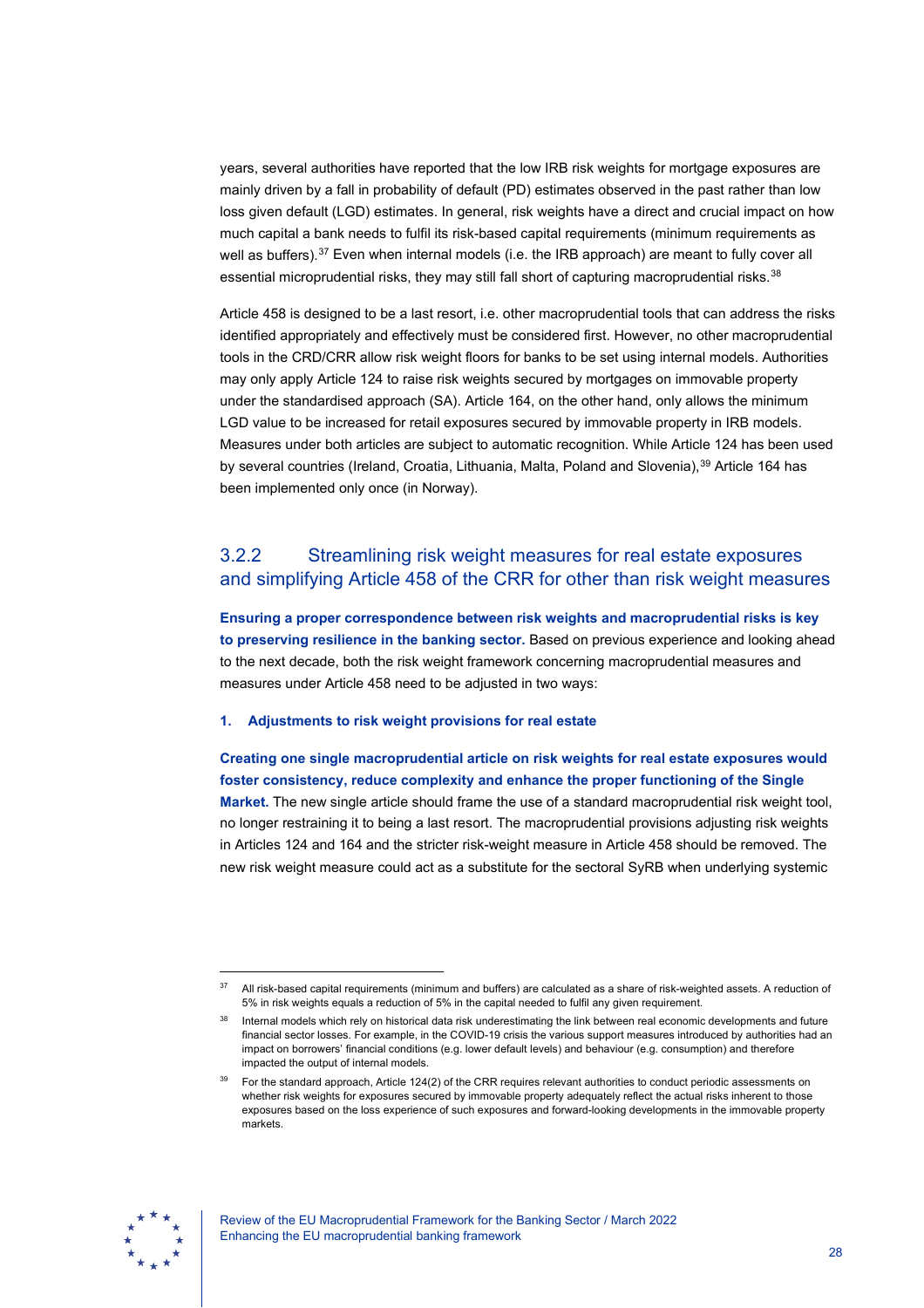risk in the real estate sector is too large to be covered by this sectoral buffer.<sup>40</sup> Box A1 (see Annex) summarises the ten main features to be included in the new single macroprudential article.

**The activation and calibration framework for a new risk weight measure should rely on a guided discretion approach which aims to strike the right balance between consistent application and flexibility.** This means that risk weight measures should be set combining a rulesbased approach with discretionary powers to respond appropriately to the risk identified. Guided discretion would provide a minimum level of harmonisation, striking a balance between consistency across Member States and flexibility to cater for national specificities while also fostering peerlearning and facilitating reciprocation.

**The upcoming introduction of the output floor in European regulation would not eliminate the need to use risk weight measures for real estate in the next decade.** The output floor (which is a lower bound computed on an aggregated basis in relation to the standardised approach) does not address macroprudential or systemic risk, but rather aims at reducing excessive variability in risk-weighted assets and enhancing the comparability of risk-weighted capital ratios. Even after it has been implemented, risk weights for real estate exposures could remain insufficiently low in light of systemic risks, despite the overall risk weight level still complying with regulation.

### **2. Strengthening and simplifying Article 458 of the CRR for other than risk weight measures**

### **Although Article 458 remains an instrument of last resort, it needs improvement in five**

**ways.** First, activating any stricter measure should not depend solely on deterioration in systemic risk but also encompass situations where the intensity of macroprudential or systemic risk is unchanged but still high. This would make it easier to extend Article 458 measures. Second, as measures mostly address risks with long-term characteristics, the application period for any stricter measure or extension should be extended from two years to three. This would take into consideration the balance between the long-term nature of the risk targeted and the temporary nature of the measure of last resort. In addition, extending the period of application will reduce the burden for all stakeholders.[41](#page-29-1) Third, reciprocation of Article 458 measures should be mandatory and subject to materiality thresholds. These should be set in line with the ESRB Recommendation on assessing cross-border effects of and voluntary reciprocity for macroprudential policy measures, follow the calibration guidance provided by the ESRB on operationalising macroprudential policy in the banking sector (chapter 11) and be publicly disclosed on the ESRB website. If needed, the ESRB could consolidate the ESRB recommendation and the guidance in the ESRB handbook mentioned above into a single recommendation. When a national measure is stricter but not available in the national legislation of the host reciprocating Member State, the host authority should reciprocate with another macroprudential policy measure available in its jurisdiction which has an equivalent effect to the Article 458 measure activated. Materiality should also be reflected in the assessment prepared by the Commission and in the opinions provided by the ESRB and the

<span id="page-29-1"></span><span id="page-29-0"></span>

<sup>40</sup> Article 133 of the CRD does not set limits on the SyRB. Nonetheless, the CRD V provides for an enhanced notification procedure if the combined SyRB rate is at a level higher than 3% and up to 5%, and for the need to seek approval by the European Commission, if this rate is above 5%. Examples of how large the SyRB rate must be to be equivalent to a risk weight floor can be found in selected **[ESRB Assessment of notifications in accordance with Article 458 of the CRR](https://www.esrb.europa.eu/mppa/opinions/html/index.en.html)**.

<sup>41</sup> Relevant authorities (NCAs or NDAs), the ESRB, the EBA, the Commission and the respective banks.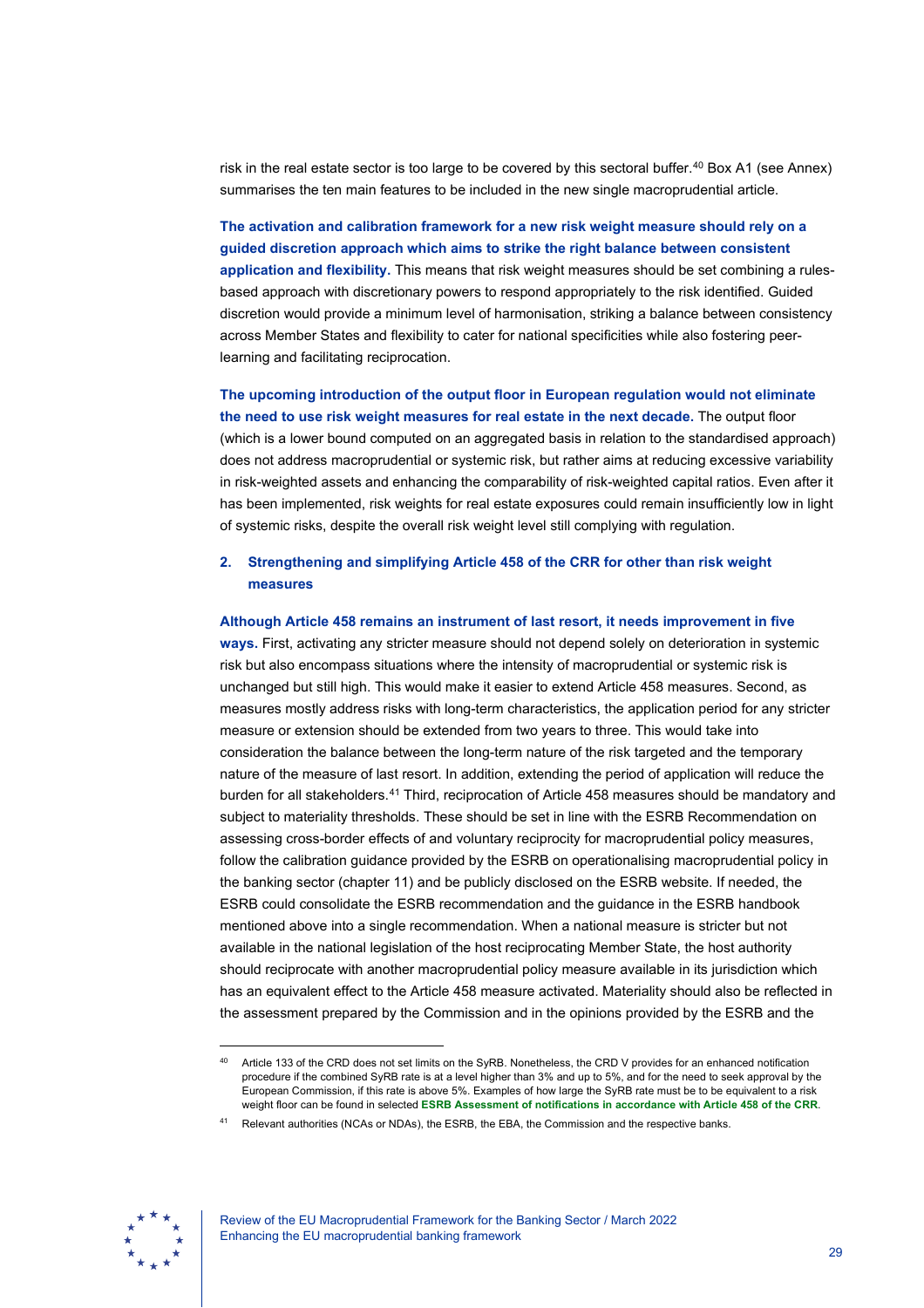EBA. All of this would foster a level playing field and financial integration in the EU. Fourth, it should be clarified that hybrid risks such as climate-related financial risk and systemic cyber risk (see Section 5) can also be source for changes in the intensity of macroprudential or systemic risk, if their materialisation endangers the stability of the financial system and the real economy. Fifth, stricter risk weight measures will no longer be an instrument in Article 458 because of the new single risk weight article outlined above.



Review of the EU Macroprudential Framework for the Banking Sector / March 2022 Enhancing the EU macroprudential banking framework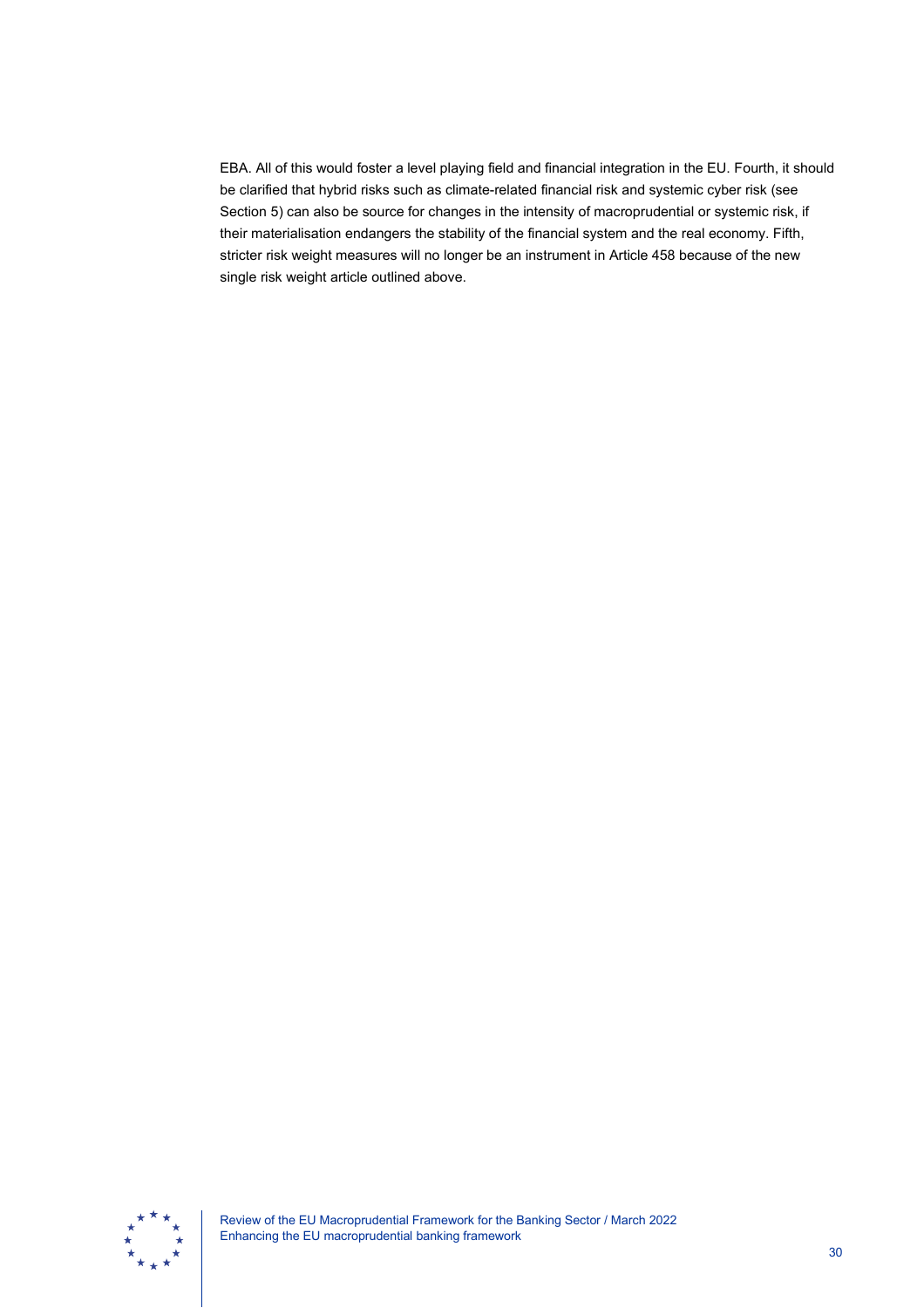# <span id="page-31-1"></span><span id="page-31-0"></span>4.1 Borrower-based measures

## 4.1.1 The benefits of including BBMs in EU legislation

**Including borrower-based measures (BBMs) in the EU macroprudential framework, if appropriately designed, could have significant benefits. In particular, the aim would be to (i) effectively mitigate systemic risks related to real estate markets, (ii) reduce inaction bias regarding the use of BBMs nationally, and (iii) take a further step towards developing the EU Single Rulebook, facilitating the further integration of the Single Market by enhancing crossborder lending, reciprocity, and the assessment and monitoring of financial stability risks.** Notwithstanding the fact that legally binding and non-legally binding BBMs are already applied in most Member States, the inclusion of a common minimum set of BBMs in EU legislation would enhance the EU macroprudential framework by ensuring that a sufficient set of BBMs is available to and useable by the authorities of all Member States to prevent systemic risks building up. Furthermore, this would ensure that all national authorities have legally binding BBMs available if the use of non-legally binding instruments does not ultimately prove effective and efficient. Box A2 (see Annex) summarises the main features of the proposal for including BBMs in EU legislation.

**Given the importance of residential real estate (RRE) markets and their financing for financial stability, as well as the strong economic and financial interconnectedness between Member States, there should also be a common minimum basis for the national legal frameworks for BBMs.** This would allow for a more effective use of BBMs compared with the use of similar instruments based on divergent national legal frameworks, some of which are incomplete in terms of the instruments available. Moreover, the proposal for including BBMs in EU legislation could increase the transparency and comparability of macroprudential measures across Member States, strengthening overall confidence in those measures. To that end, the EU legal framework should be designed in such a way that it is not in conflict with existing national macroprudential frameworks for BBMs. If that is the case, the benefits are expected to significantly outweigh the associated efforts in terms of the necessary adaptation and transposition at Member State level. By contrast, should the design of an EU framework require changes other than the inclusion of a minimum set of BBMs in the existing national frameworks for BBMs developed over the past decade, this could entail potential additional costs, which would not just be procedural, and which could affect the cost-benefit calculus underlying the proposal.

**Evidence shows that one of the main causes of past banking and financial crises has been credit-driven real estate "boom/bust" cycles.**[42](#page-31-2) RRE markets have recurrently been prone to boom/bust cycles with detrimental effects on financial stability and the real economy. These cycles

<span id="page-31-2"></span>

<sup>42</sup> See, for example, [Reinhart, C. M. and Rogoff, K. S., "](https://www.nber.org/system/files/working_papers/w14656/w14656.pdf)**The Aftermath of Financial Crises**", *National Bureau of Economic [Research Working Paper Series](https://www.nber.org/system/files/working_papers/w14656/w14656.pdf)*, January 2009.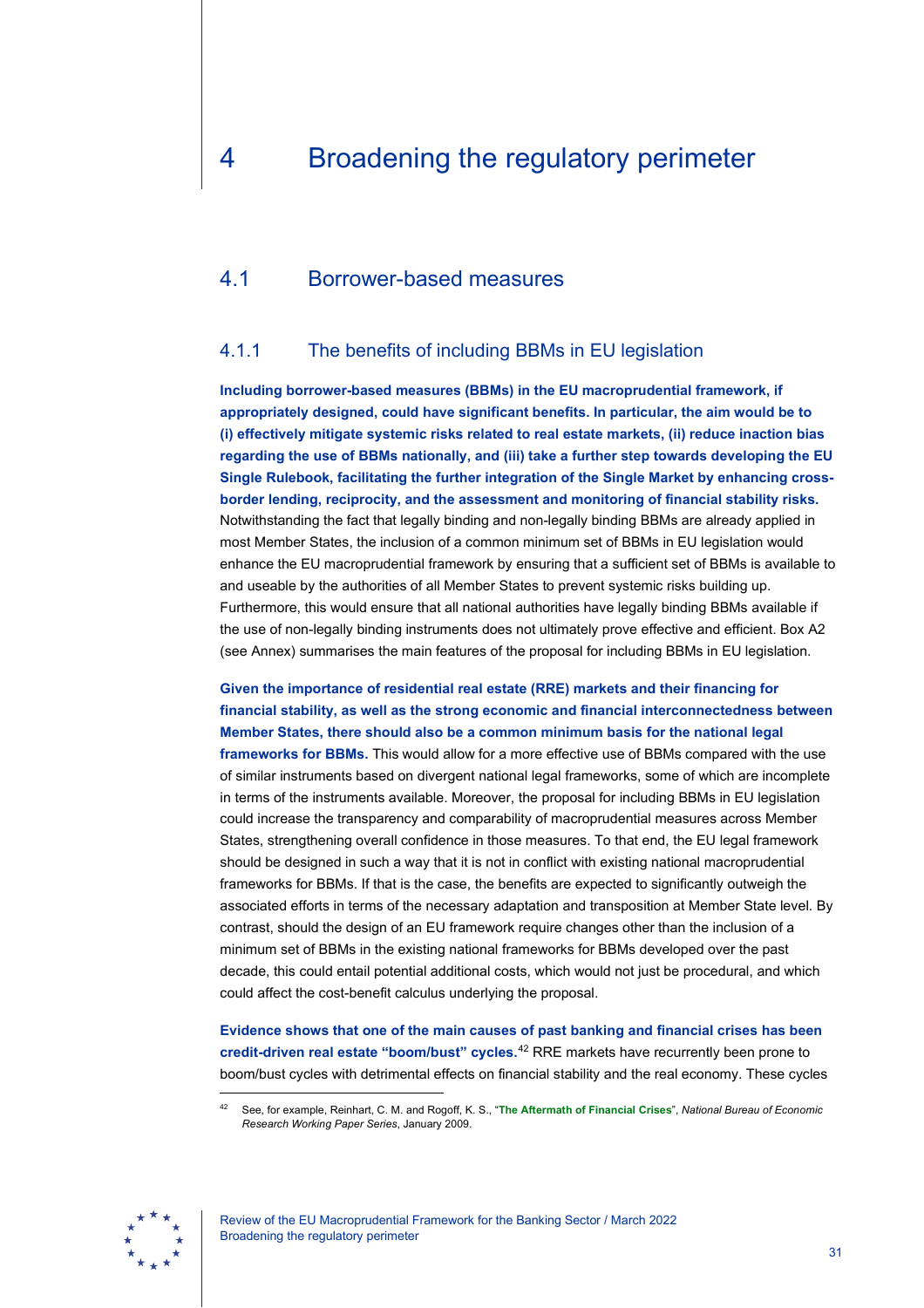are typically characterised by patterns of reinforcement and procyclical patterns in price developments and risk-taking among lenders and borrowers.[43](#page-32-0) RRE busts are common causes of banking crises, reflecting the importance of real estate in the balance sheets of households and credit institutions.[44](#page-32-1) Recessions following RRE busts tend to be particularly deep and prolonged, with severe repercussions in terms of consumption, investment and employment.

**BBMs can help to ensure sound lending standards and boost borrower resilience, and are therefore necessary complements to capital-based measures.** International experience shows that risks to financial stability from developments in RRE markets tend to build up when there is a combination of strong house price growth and housing credit dynamics, and eroding credit standards. BBMs can help mitigate these risks by ensuring minimum credit standards for new housing loans. Therefore, the use of BBMs tends to be associated with lower mortgage credit growth and higher resilience of households (including the most vulnerable households) as well as of credit providers.[45](#page-32-2) By reducing the procyclicality of credit, the scale of banking crises and/or their negative economic consequences are reduced. Consumption and investment are less volatile, contributing to a more stable macroeconomic environment and facilitating economic growth in the medium term as, in particular, borrowers are less at risk of not being able to repay or service their debt regularly without significantly reducing their consumption. $46$  The value of household wealth is also less likely to experience a sharp decline.

**While powers to activate legally binding BBMs are currently completely missing from the legal systems of only two EEA countries, the existing national legal frameworks diverge significantly in the extent to which these measures are available to authorities to mitigate financial stability risks.** Legal frameworks for BBMs are currently completely missing in Greece and Poland only.<sup>[47](#page-32-4)</sup> In many countries, the national legal frameworks provide a comprehensive set of legally binding BBMs that national authorities can use to effectively address the vulnerabilities identified. In some other countries (Finland, Germany, Hungary, Liechtenstein, Netherlands and Norway), however, the set of legally binding instruments available to the national authorities is currently insufficient to enable them to effectively mitigate risks from a forward-looking perspective. To ensure that potential financial stability risks can be addressed effectively in future, a comprehensive combination of BBMs related to the collateralisation of RRE loans, as well as borrowers' ability to service and repay such loans, is needed. Furthermore, in many countries, these measures can only apply to RRE lending to natural persons, and cannot be applied to legal persons (Czech Republic, Finland, Hungary, Iceland, Liechtenstein, Latvia, Netherlands and

<span id="page-32-4"></span><span id="page-32-3"></span>

<span id="page-32-0"></span><sup>43</sup> See, for example, Jordà, O. et al., "**Leveraged Bubbles**", *[Journal of Monetary Economics](https://www.sciencedirect.com/science/article/pii/S0304393215000987)*, 2015.

<span id="page-32-1"></span><sup>44</sup> See, for example, Hartmann, "**[Real estate markets and macroprudential policy in Europe](https://www.ecb.europa.eu/pub/pdf/scpwps/ecbwp1796.en.pdf)**", *ECB Working Paper Series*, [No 1796, May 2015.](https://www.ecb.europa.eu/pub/pdf/scpwps/ecbwp1796.en.pdf)

<span id="page-32-2"></span><sup>45</sup> See, for example, Poghosyan, T., "How Effective is Macroprudential Policy? Evidence from Lending Restriction Measures in EU Countries", *IMF Working Paper Series,* 2017; Lim, C., et al., "Macroprudential policy: what instruments and how to use them? Lessons from country experiences", *IMF Working Paper Series*, 2011; Abreu, D., and Passinhas, J., "Curb your enthusiasm: the aggregate short-run effects of a borrower-based measure", *Banco de Portugal Economic Studies*, 2021; Cerruti, E. et al., "**[The use and effectiveness of macroprudential policies: New evidence](https://www.sciencedirect.com/science/article/pii/S1572308915001035)**", *Journal of Financial Stability*, [2017.](https://www.sciencedirect.com/science/article/pii/S1572308915001035)

See, for example, Galán, J., "[The benefits are at the tail: uncovering the impact of macroprudential policy on growth](https://www.sciencedirect.com/science/article/pii/S1572308920301340)**at-risk**", *[Journal of Financial Stability](https://www.sciencedirect.com/science/article/pii/S1572308920301340)*, 2020.

In Poland, BBMs have been used as part of supervisory guidance to banks since 2010 (DSTI), 2013 (maturity limits) and 2014 (LTV). Banks have been adjusting following the guidelines in their lending policies in response to changes in the guidance generally.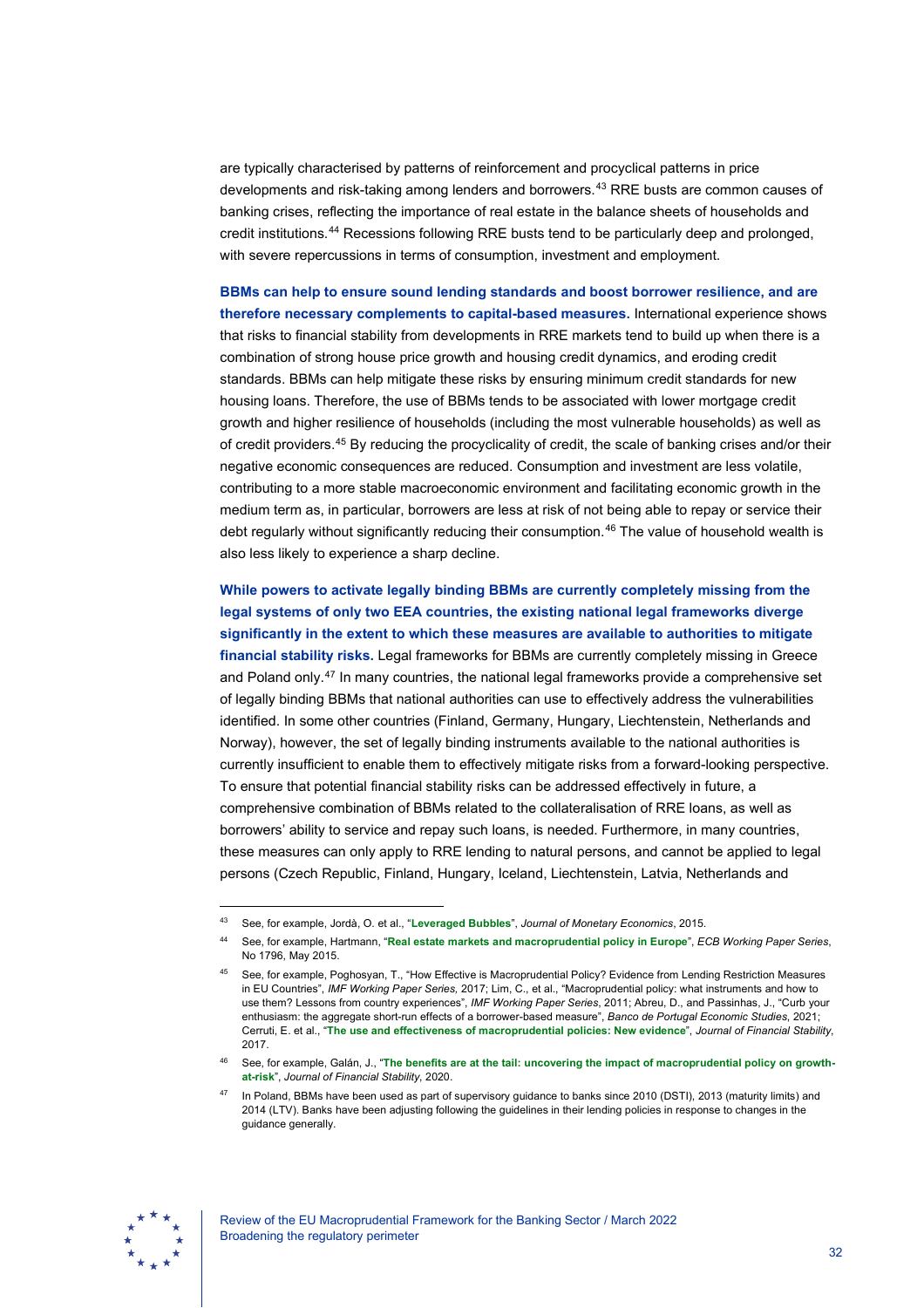Slovakia). Importantly, in several countries, either governance issues may lead to inaction bias or the legislation may be less conducive to timely use of the measures.

**Limitations to the use of appropriate macroprudential tools across Member States may expose the European economy as a whole to systemic risks** in situations where real estate vulnerabilities are the result of common factors, such as low interest rates. In the worst of cases, unaddressed vulnerabilities can materialise in a country and adversely affect the economy, potentially creating spillover effects across the EU.

### **1. BBMs as effective instruments for mitigating systemic risks related to real estate markets**

**The proposal to include BBMs in EU legislation could allow for a more effective use of BBMs in mitigating systemic risks related to RRE markets.** Fostering the availability and use of BBMs in a timely, broad-based and flexible manner is key to mitigating systemic risks at the national and EU level effectively. The proposal would ensure that a sufficient set of instruments is available to national authorities to mitigate sources of systemic risk. This would make the application of BBMs more effective, and prevent financial stability risks from spilling over across the EU, in comparison with measures based solely on national provisions, which may be incomplete in terms of instruments available and which may also conceptually differ from each other. This appears to be important at the current juncture, when RRE cycles in EU countries seem to be synchronised to a significant extent.<sup>[48](#page-33-0)</sup> In addition to a minimum set of instruments envisaged in EU legislation, Member States should have the flexibility to use additional instruments and to use non-legally binding instruments as they see fit.

# **The responsibility for the activation and calibration of BBMs should remain at national level: there should be no shift of responsibilities for activating BBMs from the national to the**

**European level.** The Commission should envisage which safeguards would be necessary to ensure that the new set of macroprudential powers are used solely at national level, as the proposal to include BBMs in EU legislation is subject to the condition that the ECB's topping-up power does not apply. Therefore, the Commission's legislative proposal to include BBMs in EU legislation should clearly assign the responsibility for activating, releasing and calibrating BBMs to the national level, and explicitly rule out any topping-up powers for European authorities or institutions as regards BBMs. As long as lending markets across the EU are fragmented, BBMs will need to be tailored to national markets and lending practices. To this end, the inclusion of BBMs in EU legislation could follow the principles of "guided discretion", by setting a general framework at the European level but leaving the implementation at national level. In addition, decisions on the activation and release of the measures, as well as about their calibration and any possible exemptions, would be left solely in the hands of national legislators or authorities, which may also have to take into account socio-economic considerations, such as access to the housing market for low-income and first-time buyers.

**Including BBMs in the CRD would complement the existing set of macroprudential instruments available to the banking sector and emphasise the financial stability dimension** 

<span id="page-33-0"></span>

Review of the EU Macroprudential Framework for the Banking Sector / March 2022 Broadening the regulatory perimeter

<sup>48</sup> See "**[Vulnerabilities in the residential real estate sectors of the EEA countries](https://www.esrb.europa.eu/pub/pdf/reports/esrb.report220211_vulnerabilities_eea_countries%7E27e571112b.en.pdf)**", ESRB Report, February 2022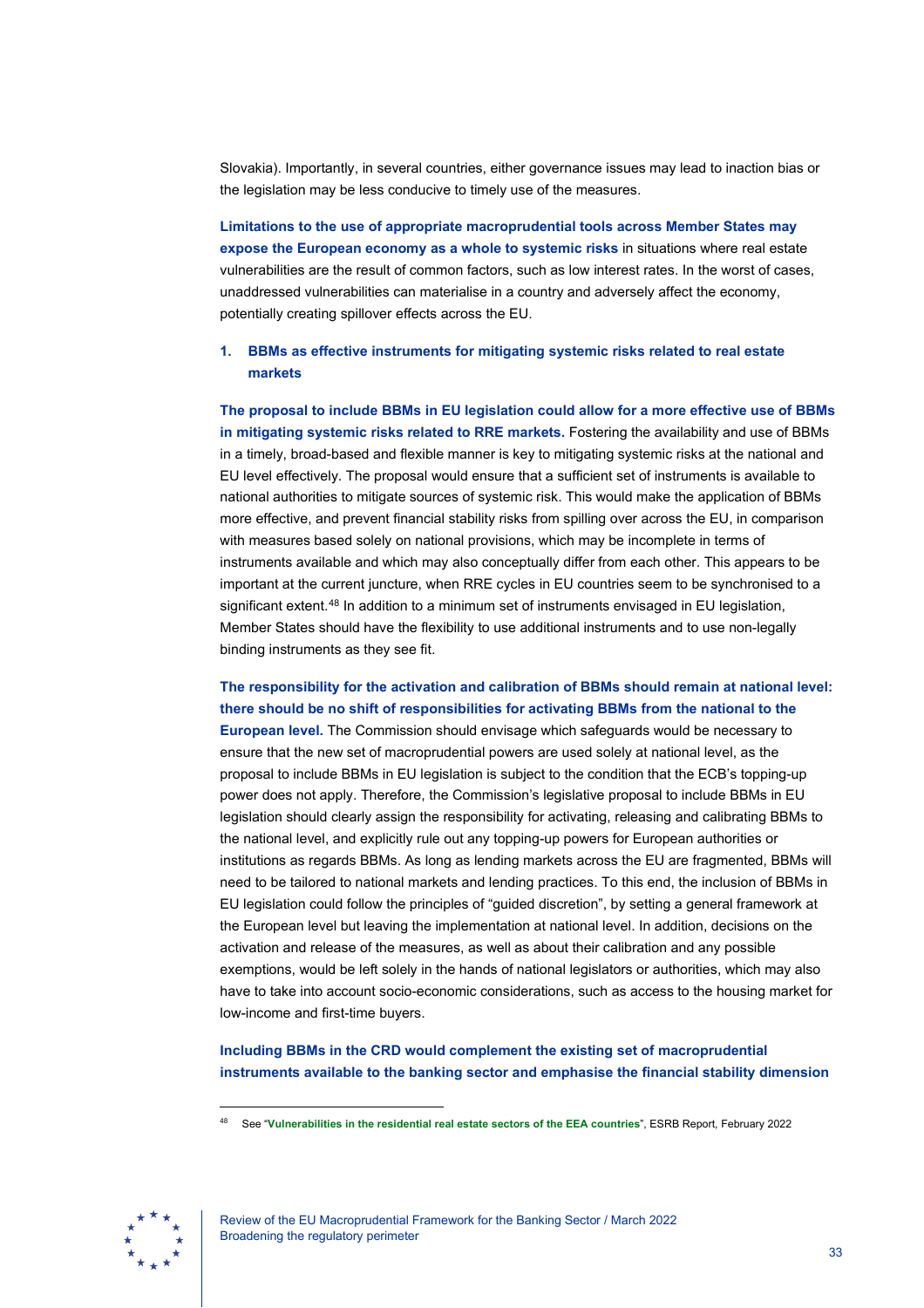**of BBMs alongside existing capital-based measures.** Moreover, the inclusion of BBMs in the Mortgage Credit Directive (MCD) would allow authorities to apply macroprudential BBMs to loans granted by all types of lenders, including insurance companies, investment funds and pension funds, provided that the scope of application of the MCD were also extended to macroprudential aspects. To ensure that BBMs are applied at the same level as capital-based measures, but at the same time extending the scope of BBMs to non-banks and EU branches, it would be advisable to refer to BBMs in both legal texts, the CRD and the MCD. This would not only ensure a level playing field but also prevent regulatory arbitrage. Therefore, the Commission is strongly encouraged to extend the scope of BBMs by also adding a reference to this set of instruments in the MCD, despite the existing differences in the regulatory objectives of the MCD and the CRD. The inclusion of BBMs in the CRD and the MCD should not preclude Member States from applying BBMs not only to RRE loans but also to other consumer loans. To avoid possible circumvention, the Consumer Credit Directive should therefore in principle allow the application of BBMs to consumer loans as well.

**BBMs should not be included in the so-called "pecking order" of macroprudential measures in the CRD/CRR.** BBMs apply to new loans, depending on borrower or loan characteristics, and have a direct impact on borrowers' resilience. The existing macroprudential measures that are already included in the CRD/CRR (capital buffers and risk weight and other measures) apply to all existing loans or to subsets of existing loans. These measures have an impact primarily on the resilience of lenders. The different applicability of borrower-based and capital-based measures make these two types of instruments complementary, depending on the level and dynamics of the vulnerabilities identified. As a result, BBMs could be activated in isolation, or in combination with other macroprudential measures. Decisions about activating BBMs and having the right mix of borrower-based and capital-based measures in place should follow a careful assessment of the nature and intensity of the vulnerabilities and should be left to the national authorities.

**The proposal would not mean imposing uniformity in either the application or design of BBMs across the European Union, given existing differences in real estate markets and different traditions and legal constraints.** The EU legal framework should consider only a minimum level of harmonisation when it comes to the design of BBMs, inspired by the principles of subsidiarity and proportionality. Including BBMs in EU legislation would not imply equal definitions or uniform application throughout the European Union. Rather, it would leave sufficient flexibility to address national specificities, including the decision as to whether BBMs should be applied in a given situation via legally or non-legally binding acts. Such flexibility is needed to ensure that BBMs are effective in mitigating systemic risks, as national legal frameworks are better suited to allow authorities to address country specificities, such as social factors, prevailing income types, bank practices, or other regulatory rules such as taxation or covered bond regulation. In line with the principle of proportionality, changes to existing national frameworks would not be envisaged if the frameworks already met the requirements set out in the minimum EU framework. Furthermore, allowing for appropriate transitional periods for transposing EU legislation into national law should avoid negative interference with existing national frameworks. The level of harmonisation to be achieved at EU level would thus remain below the level of harmonisation achieved for capital-based macroprudential instruments. However, to foster more consistency in the use of BBMs, the ESRB could assist by providing guidance to national authorities on the sound and consistent application of

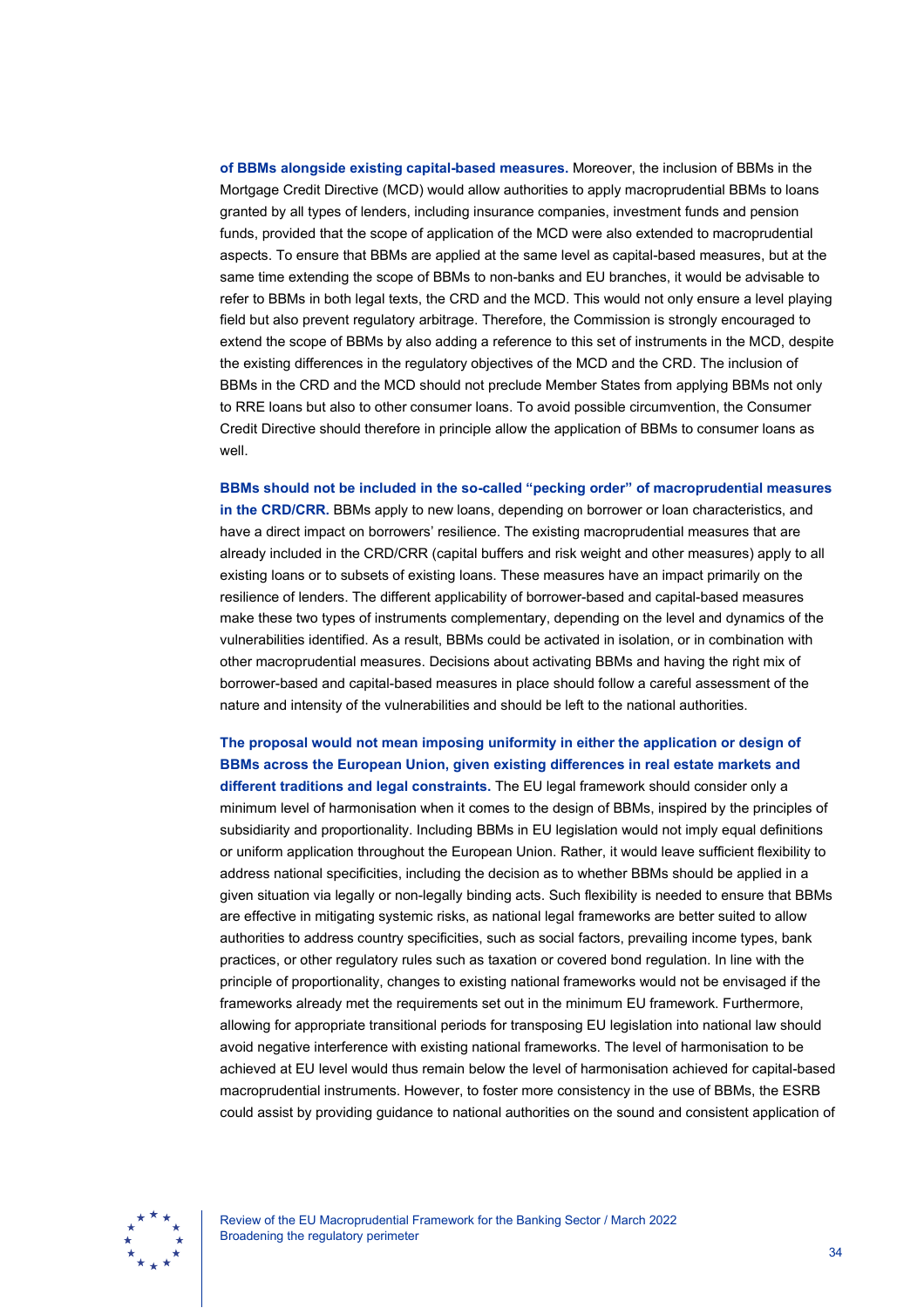BBMs across Member States, while any policy decision would remain exclusively with those Member States.

### **2. Reducing potential risks related to inaction bias**

**Including BBMs in EU legislation could, depending on the final design, reduce risks related to inaction bias potentially associated with the use of national BBMs.** Notwithstanding the fact that legally binding and non-legally binding BBMs are already applied by most Member States, the inclusion of some basic common standards for the governance of BBMs in EU legislation should help reduce potential inaction bias and thus contribute to financial stability. Risks to financial stability arise through inaction if the relevant authorities are not able, or willing, to act according to their mandate. Consistent with the broader macroprudential framework, an essential pillar of an effective governance framework for BBMs would be transparency and accountability, which the relevant responsible authorities must ensure. Indeed, it is critical that these authorities are in a position to articulate the benefits, costs and broader effects of BBMs to a range of stakeholders, including governments. Nevertheless, political considerations could be a factor that prevents or delays the appropriate use of BBMs.

## **Although it would be left to Member States to decide which authority were responsible for activating BBMs, Member States would be strongly advised to entrust the designated or macroprudential authorities with an active role in activating, releasing and calibrating BBMs.**

For the application of BBMs, it is essential to involve authorities with sufficient experience in addressing financial stability risks stemming from the RRE market. The conferral of tasks related to the monitoring and assessment of financial stability risks posed by RRE markets on macroprudential authorities would be in line with the mandates of national macroprudential authorities as required by the ESRB in its Recommendation on the macroprudential mandate of national authorities (ESRB/2011/3). The additional burden on macroprudential authorities would therefore be limited. The same applies to potentially conferring tasks related to the activation of BBMs on designated/macroprudential authorities. Under EU legislation, designated authorities are responsible for activating capital-based measures, and are thus experienced in applying macroprudential instruments. Furthermore, a legal obligation to publish decisions and in particular the reasoning behind them would not be an additional burden for national authorities, as the established publication channels could also be used by the designated/macroprudential authorities to ensure transparency with regard to the monitoring and assessment of risks to financial stability stemming from RRE markets and with regard to decisions on activating and calibrating BBMs. The ESRB could help develop a framework which provides guidance to national authorities for the assessment of financial stability risks stemming from RRE and which would help promote the sound and consistent application of BBMs across Member States.

# **In order to address potential risks related to inaction bias, EU legislation could provide a basis for close coordination between national authorities involved in monitoring risks to financial stability and for more transparency when making decisions- about BBMs.** Furthermore, regular monitoring of the risks stemming from the RRE market is essential for the supervision of the financial system and preventing systemic risks from building up. In this regard,

EU legislation could provide for regular (e.g. annual) assessments of all potential sources of systemic risk stemming from the RRE markets and the need to use BBMs by all institutions involved in decision-making on the activation, release and calibration of BBMs, where necessary for

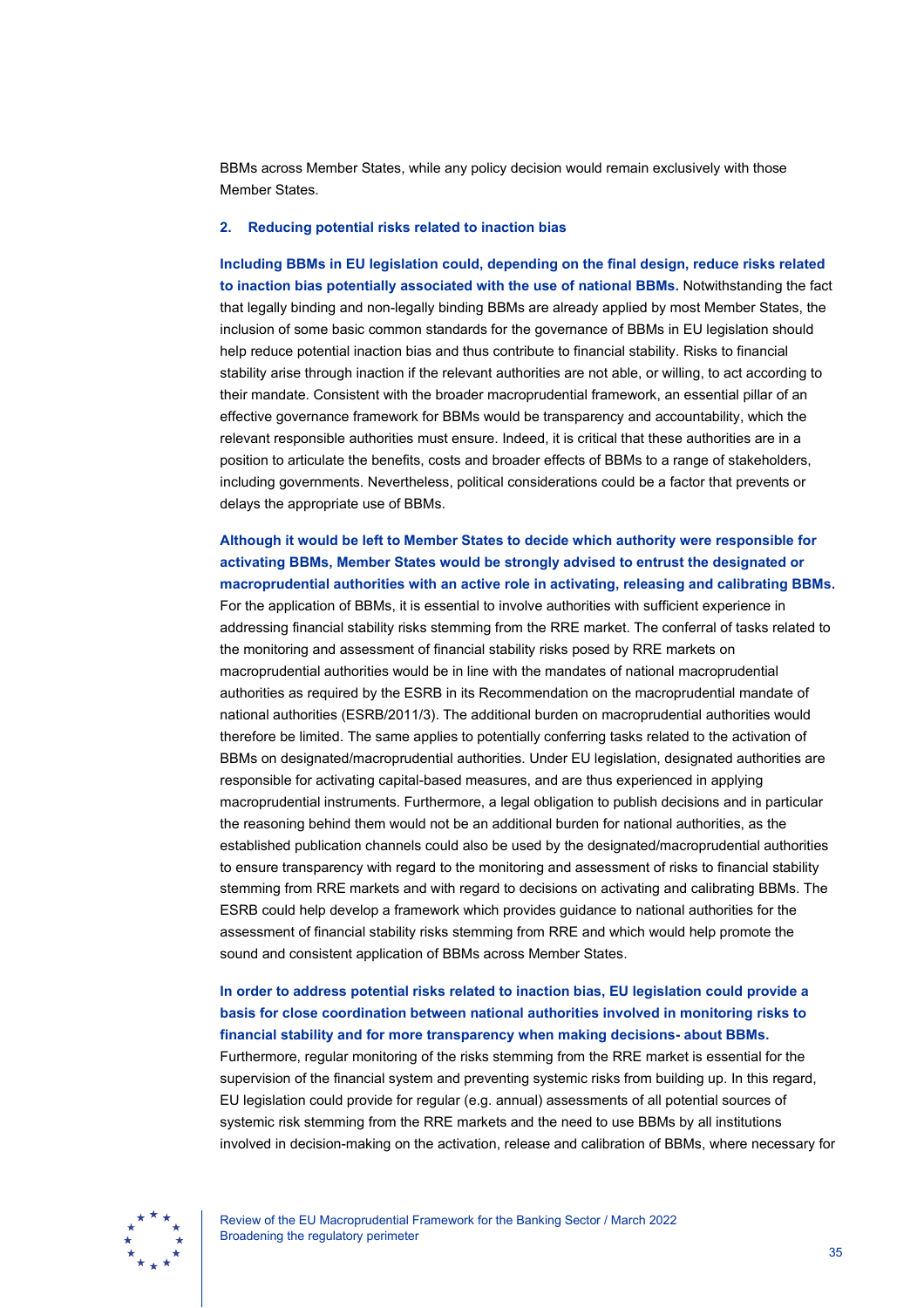risk mitigation. The main conclusions from such assessments, which would be conducted by the relevant authorities, should be made transparent, for example as part of a regular financial stability review publication or other dedicated publication. This approach would ensure an in-depth assessment of potential risks to financial stability stemming from the RRE sector and foster accountability in decision-making about BBMs. Responsibility for identifying and assessing potential financial stability risks should therefore be vested in authorities with a macroprudential mandate.

## **3. Facilitating cross-border lending and mitigation of cross-border risks through reciprocity**

**Although the proposal to include BBMs in EU legislation is not intended to harmonise BBMs at EU level, this step could lead to a further alignment of national legal systems and reduce the complexity that arises from the multitude of different national legal frameworks across the EU. This would facilitate cross-border lending in the Single Market.** However, it is important to acknowledge that the different macroprudential frameworks for BBMs at Member State level are not the main reason for the fragmentation of the banking market for RRE financing within the Single Market: other factors such as differing tax and insolvency proceedings, for instance, are much more relevant. However, a common minimum basis for a legal framework for BBMs could improve transparency for lenders and borrowers, and could thus increase competition among lenders in the internal market. This could ultimately result in lower costs and allow banks to offer broader services to their customers. This would be beneficial not only to banks, but notably also to EU citizens as potential borrowers. This would therefore be a step towards more integrated Single Market and banking union. On the other hand, the absence of common rules for BBMs could contribute to an uneven playing field in the single market.

**Reducing the complexity of legal frameworks governing BBMs would also facilitate reciprocation of BBMs and reduce the spillover of risks, ensuring the mitigation of systemic risk at EU level.** Therefore, harmonisation of BBMs would also allow systemic risks in the internal market to be more efficiently and effectively addressed. This would also reduce the spillover of risks from cross-border lending among Member States, leading to an overall reduction of risks to EU financial stability.

### **4. Balancing the costs and benefits of including BBMs in the EU macroprudential framework**

**The costs associated with including BBMs in EU legislation and subsequently transposing them into national law should be limited to procedural costs.** The proposal would not lead to a discontinuation of existing national measures as it does not aim to alter existing national frameworks for BBMs that already include the proposed set of instruments and in principle allow national authorities to activate legally binding instruments. However, some Member States that already have binding BBMs in place would need to adjust their legal frameworks if they do not already provide for the possibility of activating the full set of instruments in a legally binding way. Ensuring transparency of the authorities involved in decision-making on BBMs could be an example of a new procedural feature that could cause additional costs at national level. Although the proposal discussed here is not intended to interfere with existing national provisions and measures in place, this cannot be completely ruled out. Appropriate implementation periods should therefore ensure that the inclusion of BBMs in EU legislation does not have any adverse effects on national

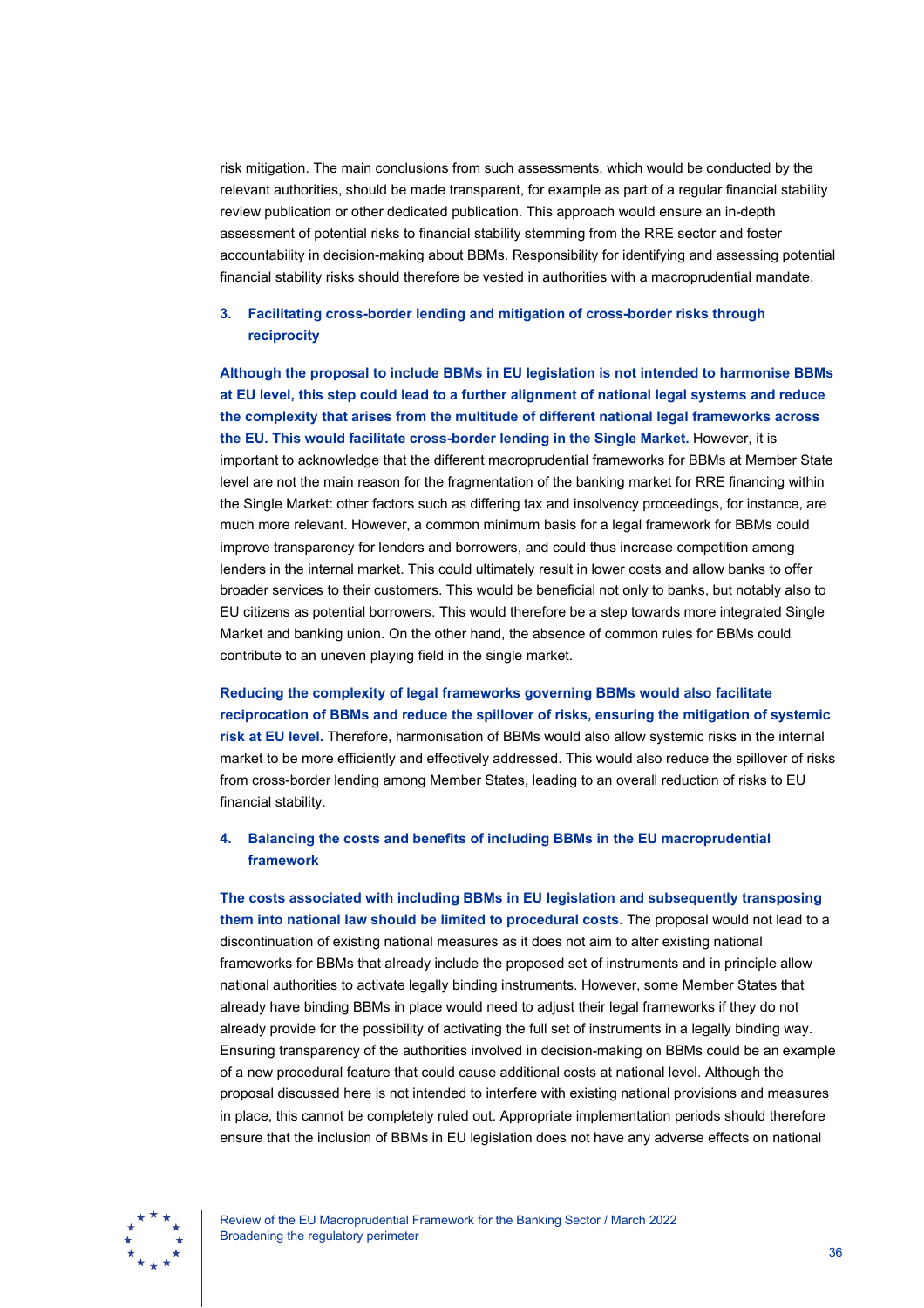measures already in use. Member States should also be given sufficient time to transpose the new set of instruments included in EU legislation into national law, also to reduce any short-term costs at national level. Any way forward should therefore seek a balance between long-term benefits and short-term costs.

# 4.1.2 Scope of inclusion of BBMs in the EU legal framework

**The minimum common set of BBMs for RRE loans should at least include:** limits on loan-tovalue (LTV), debt-to-income, debt-service-to-income, and both maturity and amortisation requirements. While this is the minimum set of tools that should be available in all countries, Member States should feel encouraged to go beyond this set of instruments or to offer full flexibility to the respective authorities to use any macroprudential instruments related to the loan or borrower characteristics of RRE loans. Depending on the availability in each country of data on individual borrowers and their overall debt in each country, making limits to loan-to-income (LTI) and loan service-to-income (LSTI) available in the national toolkit for BBMs should be considered.

**At the very least, a legal basis for the minimum common set of BBMs should be established at the EU level and transposed into national law so that they can be activated individually or in combination if deemed necessary for macroprudential purposes.**[49](#page-37-0) To avoid circumvention of the measures via top-up loans, increasing the indebtedness of mortgagors, EU legislation should allow national legal frameworks to include the possibility of applying BBMs when other new loans are taken out. Broader applicability of BBMs can avoid circumvention of the measures and prevent increasing the indebtedness (and therefore vulnerability) of households with a mortgage loan, which could lead to RRE risks materialising. In relation to the LTV limits, countries might consider making the measures applicable when new loans related to RRE acquisition or construction are taken out, including both secured and unsecured loans. In relation to the income-related instruments, for example, countries might consider making the measures applicable when new RRE loans, as well as any other subsequent new loans, are taken out by borrowers who already have an outstanding RRE loan.

**EU legislation should also allow for the possibility to make BBMs applicable to loans provided to legal persons. This would prevent the transfer of risks from the household to the investor sector, ensure a level playing field for households with respect to other players on the housing market and mitigate additional fuelling of the RRE market by legal persons who acquire residential properties as investments.** So far, BBMs have mostly been applied to natural persons only. This means that the measures can be circumvented by, for example, creating a small company to purchase buy-to-let property. In addition, households can face more regulatory constraints than legal persons when it comes to financing real estate which is ultimately used for housing purposes. To avoid this and make BBMs more effective and efficient as a result, EU legislation should allow national legal frameworks to extend the application of BBMs to legal persons. The inclusion of loans taken out by legal persons to acquire property that is ultimately used for housing purposes should be considered on the basis of an assessment of risks to financial stability.

<span id="page-37-0"></span>

<sup>49</sup> Including loans related to the purchase of existing or construction of new RRE property.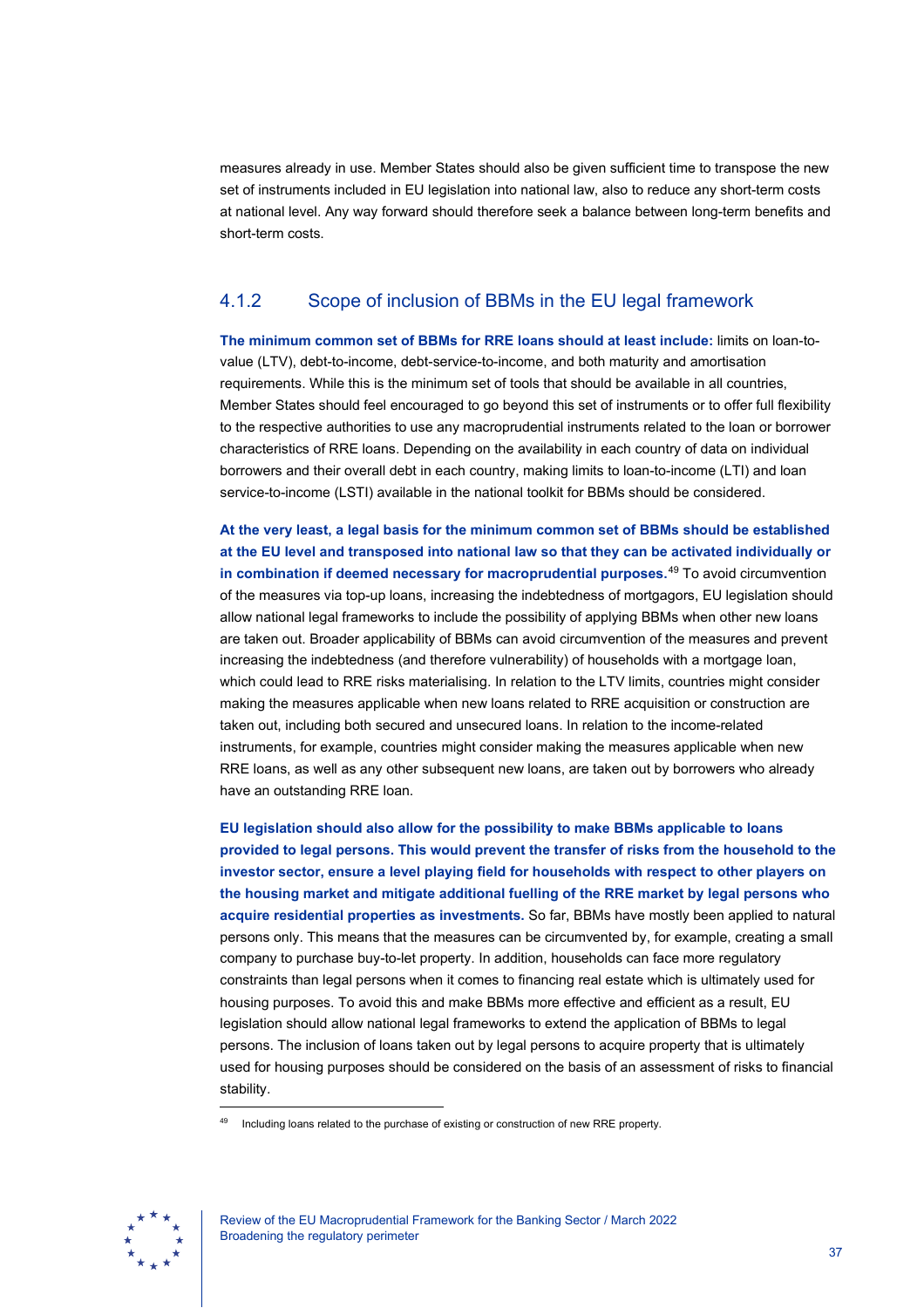## **Extending BBMs to CRE loans in general is not warranted in EU legislation at this stage, despite the higher risks that can be associated with these loans.** Commercial property is

characterised by higher price volatility, which increases the risk that collateral values would be insufficient to cover the outstanding value of the debt upon a borrower's default. In addition, borrowers' liability may be limited, which further increases the risk of credit providers incurring credit losses. At the same time, however, CRE financing is more complex and heterogeneous. The ESRB Recommendation on closing real estate data gaps<sup>[50](#page-38-0)</sup> put forward definitions of BBMs for CRE loans, which can be further developed to suit the needs of practical implementation. However, owing to the heterogeneity and complexity of CRE financing and scarce practical experience in applying BBMs to CRE loans, any extension of BBMs to CRE loans should be preceded by conceptual work on designing such measures and facilitating their use. Until such tools are developed for CRE, the focus should remain on harmonising BBMs for the RRE market only.

**Extending BBMs to other loans to non-financial corporations (NFCs) beyond real estate loans is also not warranted in EU legislation at present.** Given that other loans to NFCs are typically not secured by real estate, there is less "value added" in using BBMs for these types of loans than there is in using capital-based measures, as this cannot be used to lean against the property price cycle. In addition, because other NFC loans are even more heterogeneous than CRE loans, imposing BBMs on them would be even more challenging.

**Applying BBMs to all lenders would help reduce the risk of leakages due to credit provision by non-bank financial institutions and thus help ensure a level playing field.**[51](#page-38-1) Therefore, there are good reasons not to limit the regulatory reform of macroprudential tools to the CRD/CRR. If the MCD contains provisions that are similar to BBMs (e.g. requirement to properly assess borrowers' ability to repay RRE loans), these could be developed into a comprehensive set of BBMs to be used both for consumer protection and for mitigating financial stability risks emanating from any type of mortgage lender. Currently, BBMs have been established in an activity-based manner only in a minority of countries (Belgium, Czech Republic, Germany, France, Hungary, Ireland, Iceland, Lithuania, Netherlands, Norway, Sweden and Slovakia). Including BBMs in the MCD would represent a significant step towards activity-based regulation at EU level. Furthermore, Member States would not be precluded from applying BBMs to other types of loans granted to borrowers, e.g. to consumer loans (see Section 4.3), as well.

**The ESRB stands ready to work on facilitating the use of BBMs for CRE loans and other loans to NFCs, as well as on finding ways to further develop activity-based regulation.** Both streams of work would make the use of the macroprudential framework more effective and efficient. The results of such an investigation could be discussed in the context of the next review of the macroprudential framework, which is due by 2027.

**Including BBMs in EU legislation could be complemented with further harmonisation of the definitions related to RRE and CRE loans that are used for monitoring risks under the current EU reporting framework.** Currently, some of the reporting requirements at EU level use definitions which are consistent with the ESRB Recommendation on closing real estate data gaps,

<span id="page-38-1"></span><span id="page-38-0"></span>

<sup>50</sup> See **[Recommendation of the European Systemic Risk Board of 31 October 2016](https://www.esrb.europa.eu/pub/pdf/recommendations/esrb.recommendation190819_ESRB_2019-3%7E6690e1fbd3.en.pdf)** on closing real estate data gaps [\(ESRB/2016/14\) \(as amended by Recommendation ESRB/2019/3\).](https://www.esrb.europa.eu/pub/pdf/recommendations/esrb.recommendation190819_ESRB_2019-3%7E6690e1fbd3.en.pdf)

<sup>51</sup> See "**[Macroprudential policy beyond banking: an ESRB strategy paper](https://www.esrb.europa.eu/pub/pdf/reports/20160718_strategy_paper_beyond_banking.en.pdf)**", ESRB, July 2016.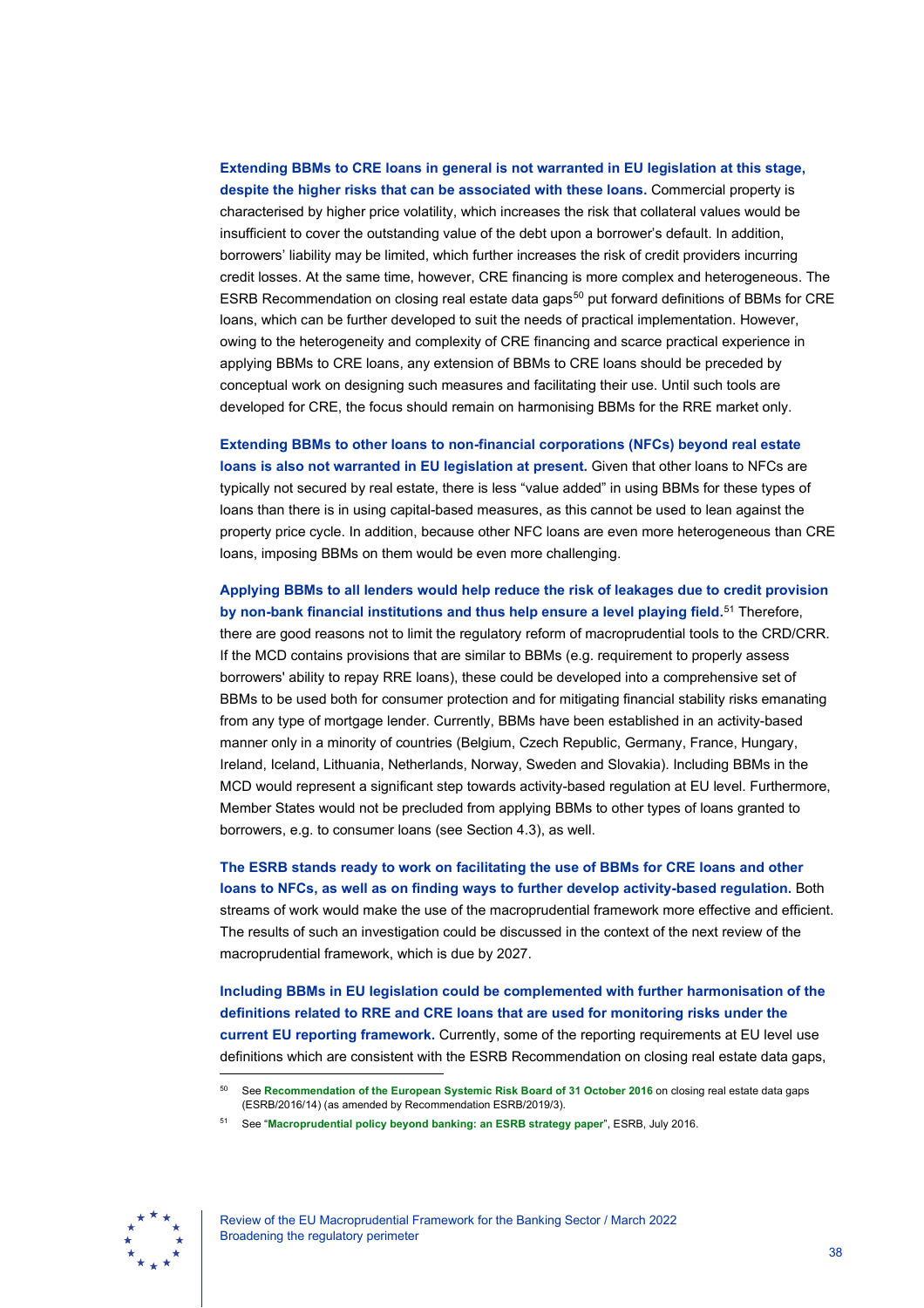while others use different (previously set) definitions. Harmonising the definitions used in EU reporting would therefore reduce costs to lenders and help monitor RRE risks to financial stability across Member States, fostering further development of BBMs as an effective and efficient tool for addressing vulnerabilities stemming from the real estate markets. This would facilitate decisionmaking on the activation, release and calibration of BBMs. There is a precedent here: the inclusion of a common definition for non-performing exposures in the CRR is not only a successful example of a step towards more transparency and comparability in the single market, but also shows that harmonisation of definitions is fundamentally beneficial. Such a harmonisation of definitions should be based on the ESRB Recommendation on closing data gaps (ESRB Recommendation 2016/14 as amended by ESRB Recommendation 2019/3), which provides for a comprehensive set of indicators for monitoring risks to financial stability and their definitions. The assessment of compliance carried out by the ESRB in 2021 has shown that addressees collect and monitor data in compliance with the above-mentioned Recommendation. Nevertheless, further work needs to be done on closing the remaining data gaps, especially in relation to the CRE loans. This could be done by further developing and improving data collection through AnaCredit or other credit registers.

Member States should be able to continue using different indicators for the purpose of activating or calibrating BBMs if that is necessary owing to national specificities. Member States should be encouraged to follow the definitions set out in the ESRB Recommendation as closely as possible, without legally forcing them to align the national definitions with the detailed definitions included therein. In particular, countries should be able to continue collecting more detailed data which suits the national definitions of BBMs.

# **Harmonisation should also extend to other areas without interfering with national**

**responsibilities for activating, designing and calibrating BBMs.** In particular, EU legislation could provide for annual assessments and the publication by national authorities of the main findings of those assessments. In addition, EU legislation could also set out the framework for certain procedural aspects, such as information obligations, and the obligation to include an explanation as to why measures are considered suitable, effective and proportionate in terms of addressing the situation. This level of harmonisation would make reciprocation at the EEA level easier. These processes should be designed to be as streamlined and efficient as possible in order to minimise any unnecessary administrative burden.

# <span id="page-39-0"></span>4.2 Systemic liquidity

**Systemic risk stemming from the liability side of banks' balance sheets, as well as the balance sheets of non-bank financial intermediaries such as investment funds, i.e. shortterm funding which has to be rolled over, remains high on the macroprudential agenda, even if more experience might be needed before introducing new harmonised instruments at EU level.** The ESRB report on macroprudential policy issues arising from the low interest rate environment identified a need to work on policies to address systemic liquidity risk.<sup>52</sup> At the same

<span id="page-39-1"></span>

<sup>52</sup> See "**Lower for longer – [macroprudential policy issues arising from the low interest rate environment](https://www.esrb.europa.eu/pub/pdf/reports/esrb.reports210601_low_interest_rate%7E199fb84437.en.pdf)**", ESRB [Report, June 2021.](https://www.esrb.europa.eu/pub/pdf/reports/esrb.reports210601_low_interest_rate%7E199fb84437.en.pdf)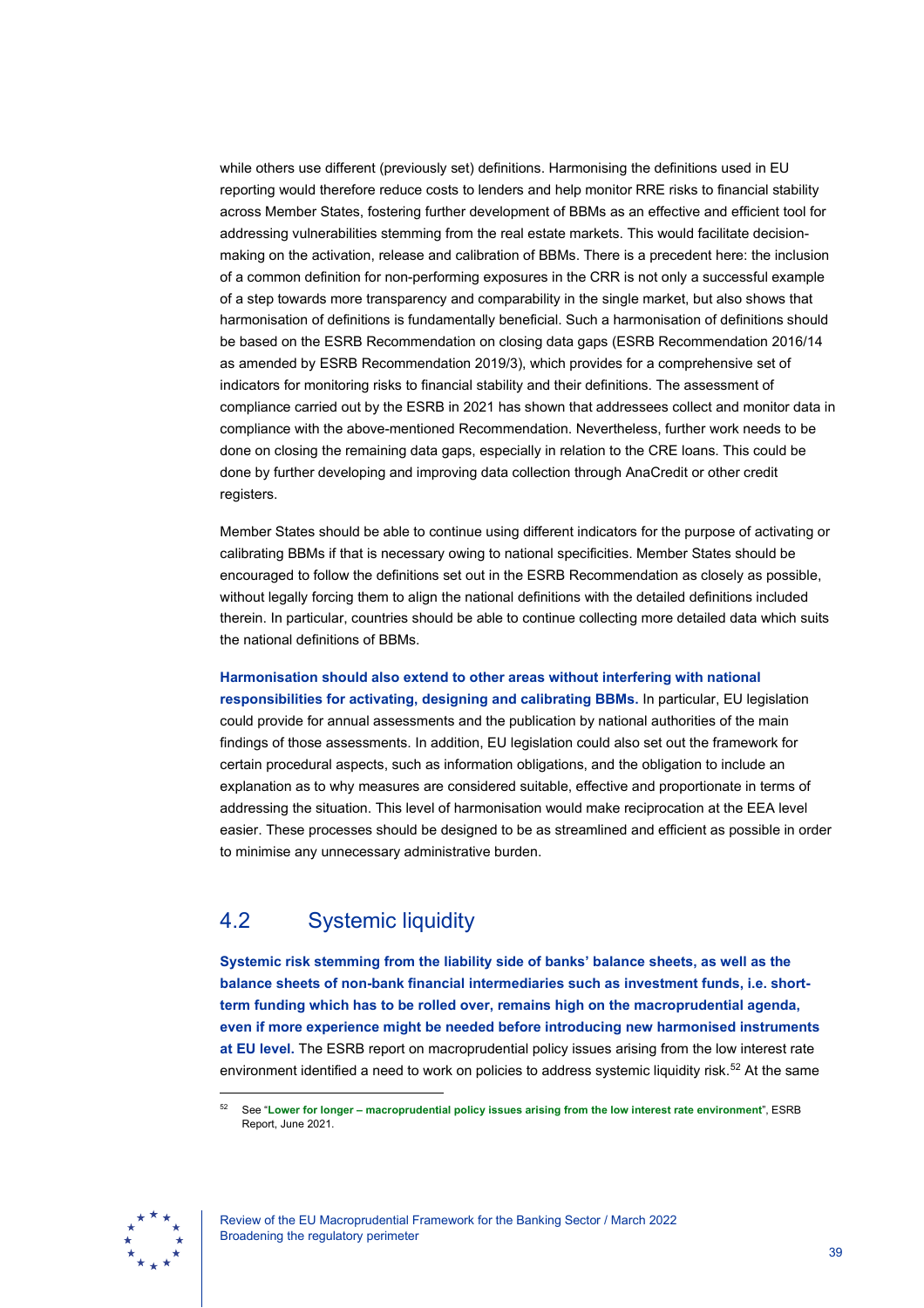time, measuring systemic liquidity risks is difficult and subject to data quality and methodological issues. In addition, there is still little experience with this type of instrument and more experience might be warranted before additional tools could be calibrated and implemented at EU level.

**In the banking sector, the net stable funding ratio (NSFR) and the liquidity coverage ratio (LCR) aim to reduce risk stemming from maturity mismatches and the lack of high-quality liquid assets.** However, the requirements focus on individual banks without taking into account the systemic dimension of liquidity risk, such as interconnectedness and contagion, suggesting a possible need for new macroprudential liquidity instruments. In addition, Article 458 of the CRR allows for the application of macroprudential modifications to these instruments, for instance, a time varying NSFR or LCR. The ESRB Handbook on macroprudential liquidity instruments provides guidance on how to operationalise national macroprudential liquidity instruments.<sup>[53](#page-40-0)</sup>

## **With respect to liquidity regulation, the legislation could further clarify that the CRD/CRR package regulates LCR and NSFR only, and does not prohibit additional liquidity instruments when they are justified by systemic liquidity risks.** At the moment,

macroprudential authorities generally have no power to impose requirements relating to funding instruments, such as repos, swaps, and other instruments with very short maturities.<sup>[54](#page-40-1)</sup> As such powers could be conducive to increasing loss absorbency in going and gone concern and to limiting contagion, consideration could be given to adding them to the macroprudential toolbox.<sup>55</sup> Belgium<sup>[56](#page-40-3)</sup>, Hungary<sup>[57](#page-40-4)</sup> and Portugal<sup>[58](#page-40-5)</sup> are examples of countries in which such powers have been introduced at national level.

## **Consistent macroprudential definitions of high-quality liquid assets (HQLA) would be beneficial in terms of ensuring a coherent system-wide analysis of liquidity vulnerabilities.**

The liquidity vulnerabilities of banks and non-banks differ and should be analysed taking into account their business models and the different nature of their assets and liabilities. However, sources of liquidity should be consistently defined across sectors, ensuring that only those assets that are effectively liquid at all times are regulatorily defined as liquid.<sup>59</sup> The EBA is developing a report to the European Commission on appropriate uniform definitions of high and extremely high liquidity as well as the credit quality of transferable assets. In several of its publications<sup>[60](#page-40-7)</sup> ESMA has

<span id="page-40-7"></span><span id="page-40-6"></span><span id="page-40-5"></span><span id="page-40-4"></span>

<span id="page-40-0"></span><sup>53</sup> See **[The ESRB Handbook on Operationalising Macro-prudential Policy in the Banking Sector](https://www.esrb.europa.eu/pub/pdf/other/150625_esrb_handbook_addendum.en.pdf)**, Chapter 5, "Liquidity [instruments"](https://www.esrb.europa.eu/pub/pdf/other/150625_esrb_handbook_addendum.en.pdf), 2014.

<span id="page-40-1"></span>Macroprudential authorities do have the option to implement stricter liquidity requirements under Article 458(2)(d)(iii) of the CRR.

<span id="page-40-2"></span>This expansion of the toolkit should happen in a manner that avoids fragmentation and overlaps with existing liquidity tools in the single rulebook, while minimising the risk of circumvention.

<span id="page-40-3"></span><sup>56</sup> See Article 36/34 § 1 (10°) of the **[law of 22 February 1998 establishing the organic statute of the National Bank of](https://www.nbb.be/doc/ts/enterprise/juridisch/e/organic_act.pdf)  [Belgium](https://www.nbb.be/doc/ts/enterprise/juridisch/e/organic_act.pdf)** with regard to the macroprudential instrument offering the possibility of imposing compliance with a minimum funding requirement. It is partly motivated by the aim to ensure a sufficient amount of those liabilities that can absorb losses in gone concern without leading to contagion or loss of confidence effects. The minimum funding requirement could be applied to credit institutions and stockbroking firms established under Belgian law.

<sup>57</sup> See Article 34 of the **[Act CXXXIX of 2013 on the Magyar Nemzeti Bank](https://www.mnb.hu/letoltes/mnb-torveny-2019-04-05-en.pdf)** in the form of rules pertaining to maturity and currency mismatches in banks' balance sheets.

<sup>58</sup> Banco de Portugal implemented a loan-to-deposit ratio to address excessive maturity mismatch and market illiquidity.

<sup>59</sup> See "**Lower for longer – [macroprudential policy issues arising from the low interest rate environment](https://www.esrb.europa.eu/pub/pdf/reports/esrb.reports210601_low_interest_rate%7E199fb84437.en.pdf)**", ESRB Report, June 2021, [Section 4.1.3.3.](https://www.esrb.europa.eu/pub/pdf/reports/esrb.reports210601_low_interest_rate%7E199fb84437.en.pdf)

<sup>60</sup> See the section entitled "Measuring the Shadow banking system - a focused approach", in **[Report on Trends, Risks and](https://www.esma.europa.eu/sites/default/files/library/2015_esma_-_1290_-_trv_2_2015.pdf)  [Vulnerabilities No.2](https://www.esma.europa.eu/sites/default/files/library/2015_esma_-_1290_-_trv_2_2015.pdf)**, ESMA**,** 2015 and "**[Stress simulation for investment funds](https://www.esma.europa.eu/sites/default/files/library/esma50-164-2458_stresi_report.pdf)**", *ESMA Economic Report*, 2019.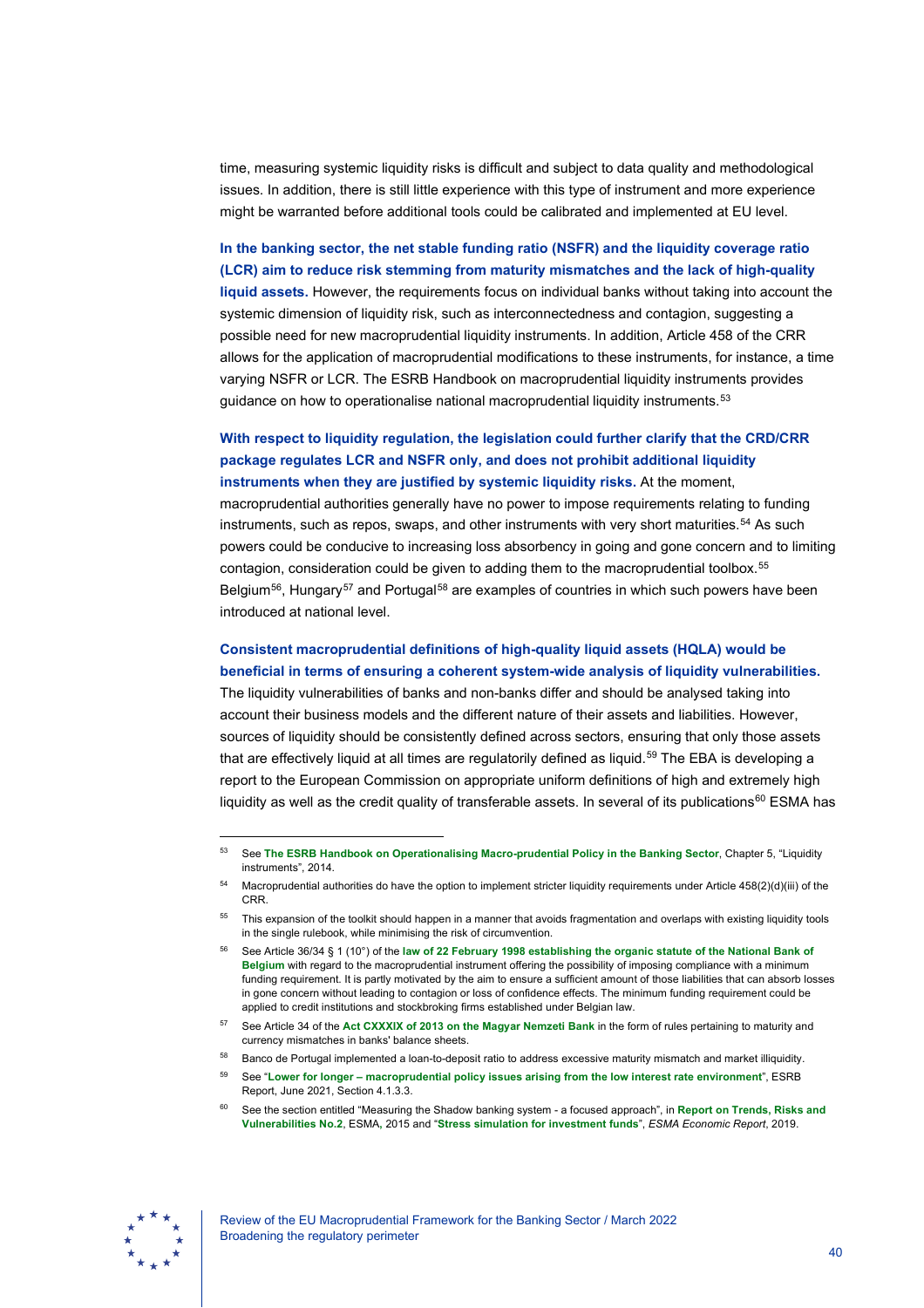used a consistent definition of HQLA when analysing potential liquidity shortfalls of investment funds. On insurance, the ESRB has also suggested using a consistent definition when assessing the liquidity risks stemming from the liabilities of insurers.<sup>[61](#page-41-0)</sup> In this regard, EIOPA works under a definition of liquid assets that is aligned with the International Association of Insurance Supervisors (IAIS) and ESRB publications. Using consistent – but not necessarily identical – definitions would help in analysing the stock of HQLA held across all sectors and would be a step towards measuring liquidity risks system-wide. Such definitions, however, should be regularly reviewed as the liquidity of assets may change over time, possibly also owing to structural developments.

**Procyclical margin and haircut requirements might also increase systemic liquidity risks, particularly affecting banks' most active derivatives markets, both in the cleared and uncleared segments.** Initial and variation margins typically have to be provided in the form of cash and other liquid assets. Margin calls may occur in periods of high volatility, hence exacerbating liquidity needs in times of market stress when liquidity tends to be scarcer. The March 2020 market stress resulted in large margin calls in derivative markets (**[Figure 9](#page-42-1)**). Central bank interventions proved crucial to limiting fire sales, while central bank reserves became a more important source of liquidity both in absolute and relative terms. $62$  The ESRB is carrying out work on margins and haircuts<sup>[63](#page-41-2)</sup> and has published a recommendation on liquidity risk arising from margin calls (ESRB 2020/06)<sup>[64](#page-41-3)</sup>. ESMA is also reviewing anti-procyclicality requirements for central clearing counterparties (CCPs) as laid down in the European Market Infrastructure Regulation (EMIR). Further policy measures to mitigate the procyclicality of margins and haircuts should focus on increasing transparency as well as on improving the liquidity preparedness of clearing members, among which banks are of key importance.

**Macroprudential and supervisory authorities need to be better prepared to monitor, prevent and address systemic liquidity risks.** Money market funds (MMFs) are an important source of wholesale funding for the banking sector and episodes of illiquidity in these institutions may quickly spill over to the banking system through that funding channel. Reliance on such funding from MMFs may not be sustainable under stressed market conditions, as witnessed in March 2020 when investors used MMFs as a source of liquidity. An abrupt withdrawal of MMF funding to banks may lead to market disruptions that could spill over to other parts of the financial system and the nonfinancial corporate sector. As proposed in the ESRB's report on macroprudential policy issues arising from the low interest rate environment, $65$  liquidity reporting on an entity-based level and datasets at a transaction level should be better aligned and harmonised, in order to monitor liquidity flows at the scale of the EU financial system. Second, liquidity risks should be analysed using system-wide liquidity stress tests. Third, a range of tools which could mitigate identified risks while avoiding unintended consequences could be considered. In particular, regulation is needed

<span id="page-41-4"></span><span id="page-41-3"></span><span id="page-41-2"></span>

<span id="page-41-0"></span><sup>61</sup> See "**[Enhancing the macroprudential dimension of Solvency II](https://www.esrb.europa.eu/pub/pdf/reports/esrb.200226_enhancingmacroprudentialdimensionsolvency2%7E1264e30795.en.pdf)**", ESRB, December 2020, pp. 74 et seq.

<span id="page-41-1"></span><sup>62</sup> See "**Consultative report, [Review of margining practices](https://www.bis.org/bcbs/publ/d526.pdf)**", BCBS-CPMI-IOSCO, 2021.

<sup>63</sup> The ESRB's 2020 "**[Report on mitigating the procyclicality of margins and haircuts in derivatives markets and](https://www.esrb.europa.eu/pub/pdf/reports/esrb.report_200109_mitigating_procyclicality_margins_haricuts%7E0f3e9f9e48.en.pdf)  [securities financing transactions](https://www.esrb.europa.eu/pub/pdf/reports/esrb.report_200109_mitigating_procyclicality_margins_haricuts%7E0f3e9f9e48.en.pdf)**" put forward six policy proposals to help mitigate procyclicality in the practice of central and bilateral margining.

<sup>64</sup> See **Recommendation [of the European Systemic Risk Board](https://www.esrb.europa.eu/pub/pdf/recommendations/esrb.recommendation200608_on_liquidity_risks_arising_from_margin_calls%7E41c70f16b2.en.pdf)** of 25 May 2020 on liquidity risks arising from margin calls (ESRB/2020/06) (OJ C 238, 20.7.2020, p.1).

<sup>65</sup> See "**Lower for longer – [macroprudential policy issues arising from the low interest rate environment](https://www.esrb.europa.eu/pub/pdf/reports/esrb.reports210601_low_interest_rate%7E199fb84437.en.pdf)**", ESRB Report, June 2021.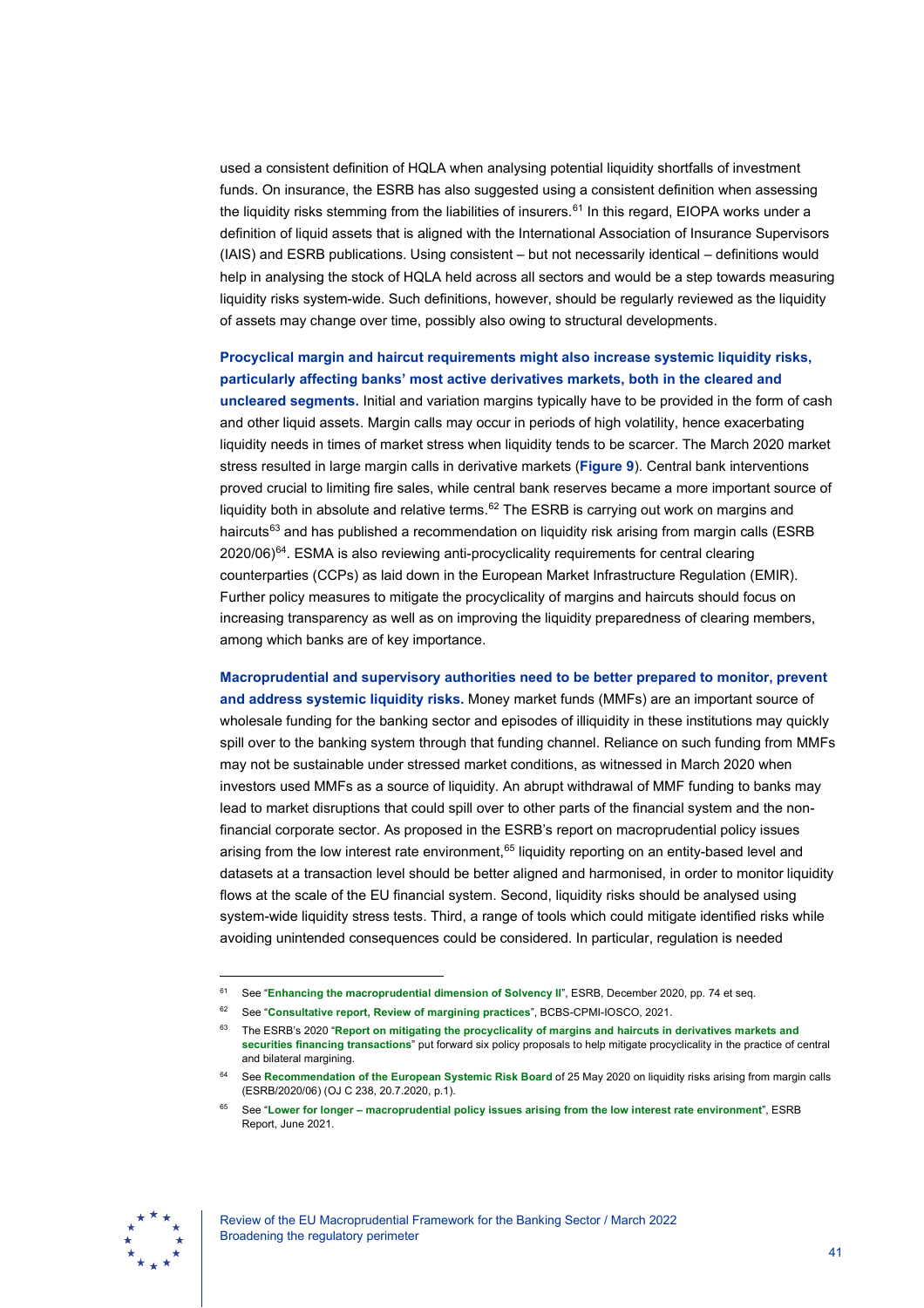throughout the financial system to ensure that liquidity is managed system-wide in a sustainable manner. Sector-specific (both banking and non-banking) microprudential liquidity constraints might increase the probability of system-wide liquidity runs. It will be important to assess the impact of potential regulatory changes on the sustainability of the business models of the financial entities to which these requirements are applied. Finally, given the global dimension of the issue, international coordination and cooperation are essential.

#### <span id="page-42-1"></span>Figure 9

### **Initial and variation margins posted in four EU and UK CCPs**

*(EUR billions, latest observation May 2020)*



#### *Source: "[Liquidity risks arising from margin calls](https://www.esrb.europa.eu/pub/pdf/reports/esrb.report200608_on_Liquidity_risks_arising_from_margin_calls_3%7E08542993cf.en.pdf)", ESRB Report, June 2020.*

*Notes: The chart includes data for the largest four CCPs (in terms of initial margins) in the EU and United Kingdom vis-à-vis their respective clearing members. The latest observation is for 7 May 2020. The chart shows a comparison of initial and variation margins posted and received at the four largest CCPs in the EU and the United Kingdom by initial margins (clearing members from all jurisdictions are included in the aggregates). "Gross flow" proxies the total amount of liquidity flowing from clearing members to the CCPs plus the amount from the CCPs to the clearing members until the end of the day. "Variation margin received" by the CCPs proxies the amount of clearing members' cash liquidity needs. "Variation margin posted" by the CCPs proxies the amount of cash liquidity received by clearing members. The share of variation margin posted by the CCPs resulting from intraday margin calls reflects the liquidity subject to a delayed pass-through for some CCPs. The results for each CCP have been validated with national sources. The methodology has been developed in cooperation with the Deutsche Bundesbank.*

# <span id="page-42-0"></span>4.3 Bank-like activities of non-banks

**From a macroprudential perspective, a growing non-bank financial sector brings benefits in terms of increased risk-sharing across the financial system. However, it can also result in new risks and vulnerabilities.**[66,](#page-42-2)[67](#page-42-3) The non-bank financial intermediation sector has grown strongly in the aftermath of the global financial crisis (**[Figure 10](#page-43-0)**), in some cases providing bank-like

<span id="page-42-3"></span><span id="page-42-2"></span>

<sup>66</sup> See **[EU Non-Bank Financial Intermediation Risk Monitor 2021](https://www.esrb.europa.eu/pub/pdf/reports/nbfi_monitor/esrb.202108_eunon-bankfinancialintermediationriskmonitor2021_%7E88093a4a94.en.pdf)**, ESRB, August 2021.

<sup>67</sup> See "**[Will video kill the radio star? – Digitalisation and the future of banking](https://www.esrb.europa.eu/pub/pdf/asc/esrb.ascreport202201_digitalisationandthefutureofbanking%7E83f079b5c7.en.pdf)**", ASC Report, ESRB, January 2022. The early 20th century saw the rise of investment banks to fund railroad expansion in the United States, while the 1960s saw the rise of money market funds in the United States in response to Regulation Q, which prevented banks from paying interest on demand deposits.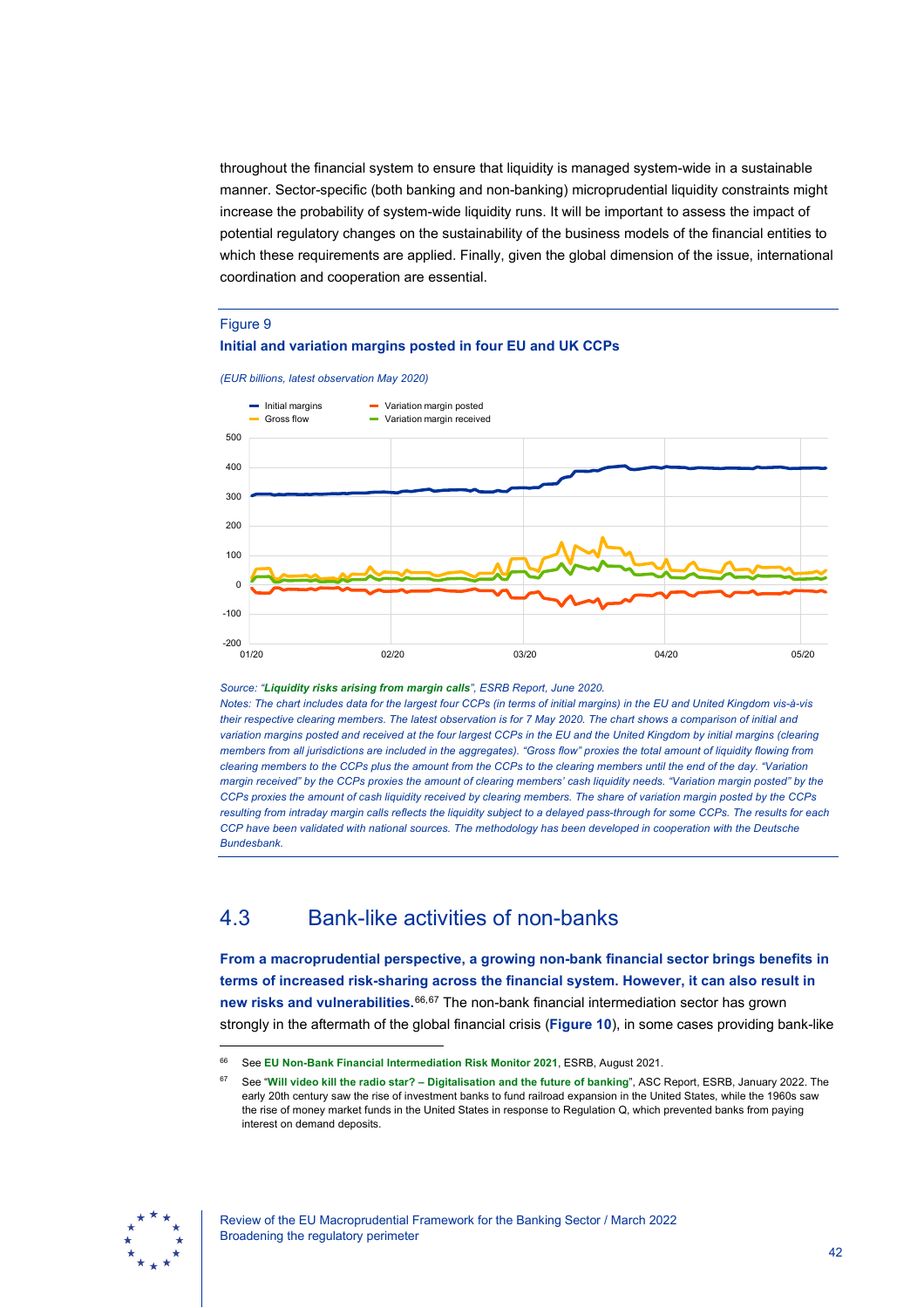financial services. In addition, digitalisation has brought new intermediaries in the form of, for example, peer-to-peer lending platforms or new payment service providers. It has also accommodated non-financial companies entering the financial service market (e.g. Amazon, Facebook, etc.). The entry of new institutions and the use of new financial products, some of which have quickly gained popularity (e.g. crypto assets, stablecoins, etc.), has the potential to pose risks to financial stability. This expansion of the non-bank financial sector in recent years has diminished, at least marginally, the role of banks as providers of financial services to the real economy, allowing for risks to be diversified across different types of financial institutions. But it has also been accompanied by an increase in liquidity transformation and maturity transformation, combined with a pick-up in leverage for some entities.

#### <span id="page-43-0"></span>Figure 10

### **Total assets of EU banks and assets under management of EU investment funds and other financial institutions**

#### *(EUR trillions, latest observation Q2 2021)*



*Source: ["Will video kill the radio star? – Digitalisation and the future of banking"](https://www.esrb.europa.eu/pub/pdf/asc/esrb.ascreport202201_digitalisationandthefutureofbanking%7E83f079b5c7.en.pdf),* ASC Report, ESRB, January 2022. *Notes: The blue line represents assets under management of EU investment funds and other financial institutions, as reported in the 2020 Non-Bank Financial Intermediation Risk Monitor. Data on the size of the banking system are taken from consolidated banking data, including from domestic banking groups, stand-alone banks and foreign (non-EU) controlled subsidiaries and branches, irrespective of their accounting framework. Consolidated banking data have been reported quarterly only since 2015, so linear extrapolation has been used for values before that year. Both time series end in 2019 to keep a constant sample of EU countries.*

**At the same time, if the new landscape involves certain key financial services being concentrated in a few BigTech companies, these could become new too-big-to-fail players and an additional source of systemic fragility.** Such a risk can arise either when BigTech companies serve purely as platforms or when they go directly into intermediation if the provision of a significant share of essential services involves their participation. Further, in the platform economy, disruption and winner-takes-all dynamics can lead to the rapid collapse of a platform in favour of another, which involves risk during the process of transition.

**The principle of "same activities, entity-specific risks, consistent rules" could provide guidance for reforming the EU macroprudential framework in order to ensure congruent** 

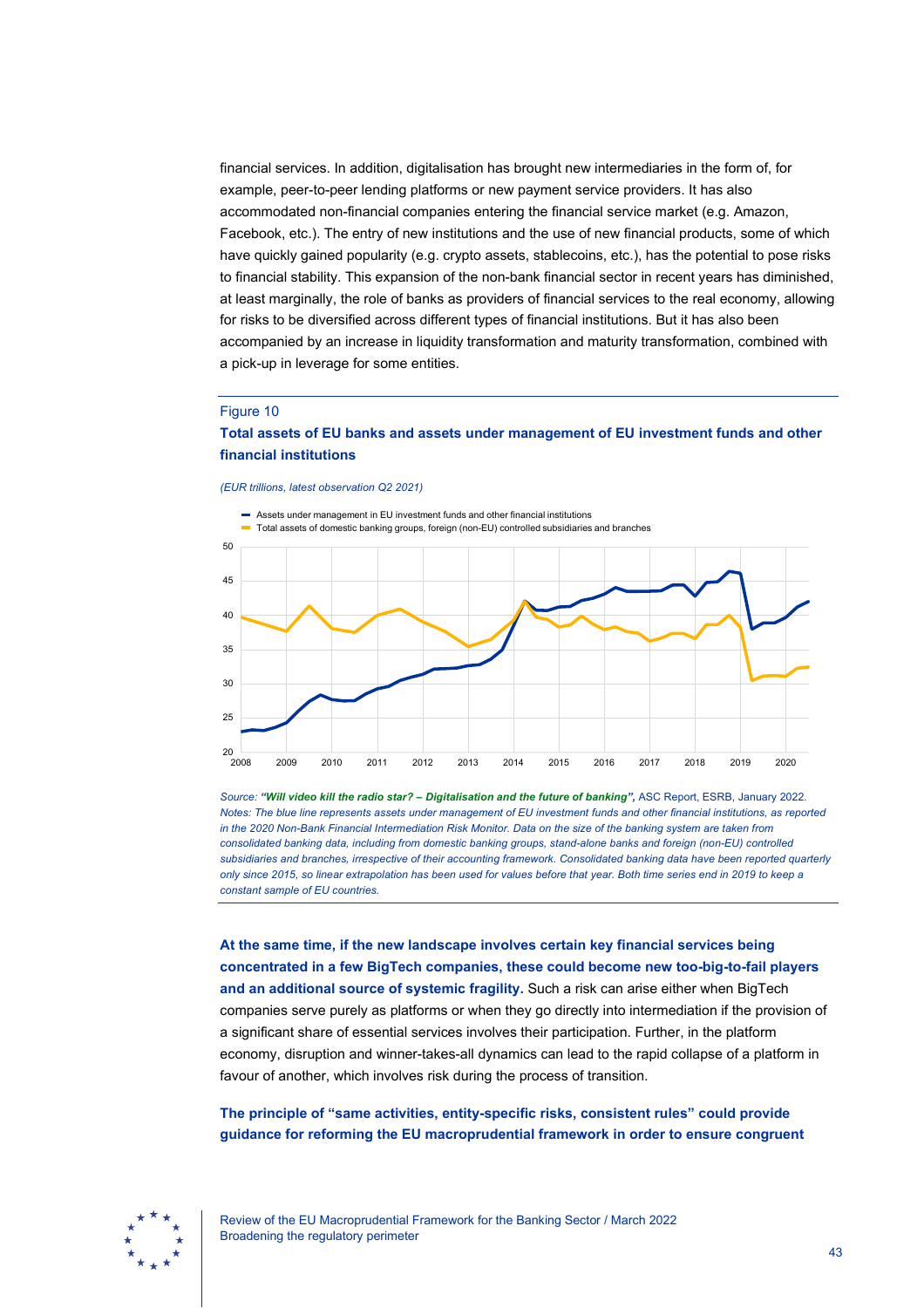**regulation.**[68](#page-44-0) The goal of congruent regulation would be the avoidance of regulatory arbitrage as well as the transfer of risks to unexpected or less regulated parts of the system. At the same time, technological innovation should be encouraged. Where non-banks conduct bank-like activities, such as offering lending, deposit-taking or payment services, an assessment of entity-specific risks and sectoral legislation, as well as of opportunities for regulatory arbitrage, should be conducted. The outcome could either be that congruent regulatory rules should be implemented, or that activities should be adjusted accordingly.

## **Approaching new macroprudential tools from an activity-based perspective, complementing the entity-based perspective, could be a way of ensuring the resilience of the whole**

**system.**[69](#page-44-1) Macroprudential tools specifically designed for banks cannot be applied one-to-one to non-bank financial institutions, even when they are exposed to the same type of risks. This is because the business models and balance-sheets of non-banks are different. As analysed in the ESRB Advisory Scientific Committee's report on regulatory complexity<sup>70</sup>, given the recent evolution of the financial system, in which financial institutions have in some cases expanded their range of activities, it may be advisable to ensure a consistent treatment of certain risks across the financial system, as a complement to the existing entity-based regulation. A way for macroprudential tools to also cover non-banks would be to design activity-based tools which would then be applicable to various groups of financial institutions and which would complement existing entity-based regulation.

**A first area in which to try to apply the approach of activity-based tools would be BBMs.** One example for macroprudential tools beyond banking are those that the ESRB has proposed for insurers, in view of the Solvency II 2020 Review.<sup>[71](#page-44-3)</sup> These include BBMs when insurers engage in mortgage lending.<sup>[72](#page-44-4)</sup> In its response to the Solvency II review EIOPA considers that a capital surcharge could be applied where insurers are involved in certain types of activities that are more prone to creating systemic risk.[73](#page-44-5) This reflects the need to ensure consistency in macroprudential policy across the financial sector. In a number of countries, but not all, the legal scope of BBMs already includes insurers.<sup>[74](#page-44-6)</sup> BBMs targeted at the borrower level could in principle address all types of lending, independent of the institutional entity of the lender. The inclusion of BBMs in the Mortgage Credit Directive (MCD) could thus avoid loopholes both in terms of entity and types of credit; furthermore, national legal frameworks should not be precluded from applying BBMs to other consumer loans as well (see Section 4.1).

### **A second example is the ESRB Recommendation on Money Market Funds (MMFs)**[75](#page-44-7)**, which aims to eliminate the deposit-like features of certain MMFs, as they are not regulated like**

- <sup>72</sup> See **[ESRB Letter to Members of the European Parliament on the Solvency II Review](https://www.esrb.europa.eu/pub/pdf/other/esrb.letter220202_on_solvencyii_to_EU_Parliament%7Ee573a2038c.en.pdf?3859e10cb66bea1174e8e15adaf1bc80)**, February 2022.
- <sup>73</sup> See **[Opinion on the 2020 Review of Solvency II](https://www.eiopa.europa.eu/sites/default/files/solvency_ii/eiopa-bos-20-749-opinion-2020-review-solvency-ii.pdf)**, EIOPA-BoS-20/749, 17 December 2020.
- <sup>74</sup> See "**[Enhancing the macroprudential dimension of Solvency II](https://www.esrb.europa.eu/pub/pdf/reports/esrb.200226_enhancingmacroprudentialdimensionsolvency2%7E1264e30795.en.pdf)**", ESRB Report, February 2020, Chart 28, p.106.

<span id="page-44-7"></span><span id="page-44-6"></span><span id="page-44-5"></span><span id="page-44-4"></span>

<sup>68</sup> See Metrick, A, and Tarullo, D.K., "**[Congruent financial regulation](https://www.brookings.edu/bpea-articles/congruent-financial-regulation/)**", March 2021

<span id="page-44-1"></span><span id="page-44-0"></span><sup>&</sup>lt;sup>69</sup> The ESRB already conducts activity-based monitoring, complementing entity-based monitoring and thereby ensuring a more holistic understanding of financial stability risks related to non-bank financial intermediation.

<span id="page-44-2"></span><sup>70</sup> See "**[Regulatory complexity and the quest for robust regulation](https://www.esrb.europa.eu/pub/pdf/asc/esrb.asc190604_8_regulatorycomplexityquestrobustregulation%7Ee63a7136c7.en.pdf)**", ASC Report, ESRB, June 2019.

<span id="page-44-3"></span><sup>71</sup> See **[ESRB Response Letter to a Consultation of the European Commission on the review of Solvency II](https://www.esrb.europa.eu/pub/pdf/other/esrb.letter201016_on_response_to_Solvency_II_review_consultation%7E8898c97469.en.pdf)**, October [2020.](https://www.esrb.europa.eu/pub/pdf/other/esrb.letter201016_on_response_to_Solvency_II_review_consultation%7E8898c97469.en.pdf)

<sup>75</sup> See **[Recommendation](https://www.esrb.europa.eu/pub/pdf/recommendations/esrb.recommendation220125_on_reform_of_money_market_funds%7E30936c5629.en.pdf) of the European Systemic Risk Board** of 2 December 2021 on reform of money market funds (ESRB/2021/9).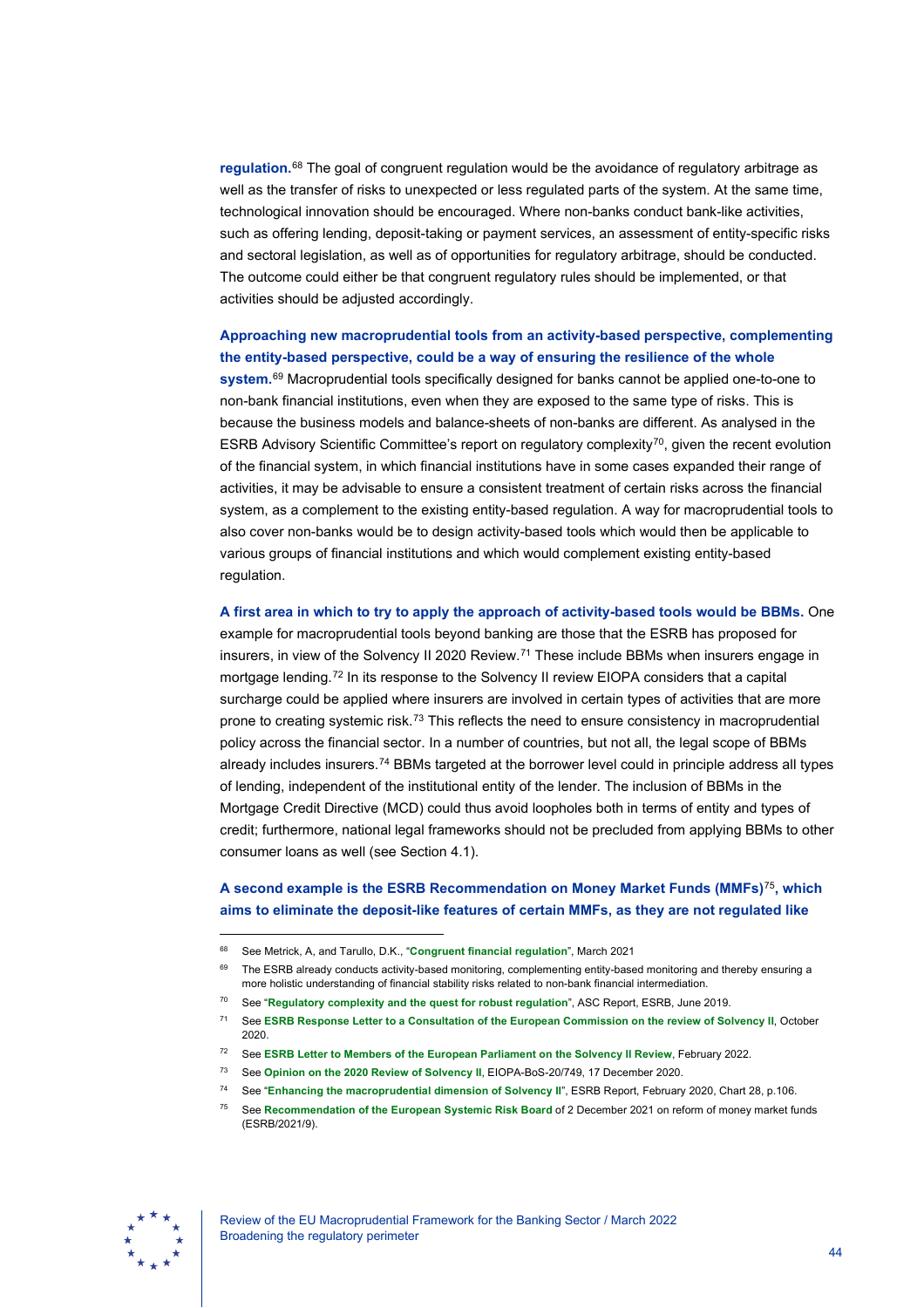**banks.** Certain private debt MMFs, known as "low volatility net asset value", can keep a stable net asset value under certain conditions. This means that they can offer redemption at par and provide a service which is similar to bank deposit-taking. They are, however, not subject to capital requirements which would allow them to absorb market losses and continue to provide this service in all market conditions. The ESRB has recommended that the Commission reduce the features that make MMFs similar to deposit-taking institutions and to increase the features that render MMFs similar to other investment funds. Concretely, all private debt MMFs should have a fluctuating net asset value.

**In the longer term, a dedicated macroprudential code, where a macroprudential framework is provided for the entire financial system, would have several advantages.** While the European Commission's recent call for advice on their 2022 review of the macroprudential framework for the banking sector is as such limited to the banking framework, it may be beneficial in the longer term to have a dedicated macroprudential regulatory framework, which covers the entire financial system, set out. This would cover all types of systemic risk independently of which entity is exposed to them. It would also be helpful to avoid gaps, inconsistencies or overlaps between different legal frameworks. This should be taken into account when reviewing other regulatory frameworks, such as Solvency II or digital finance.

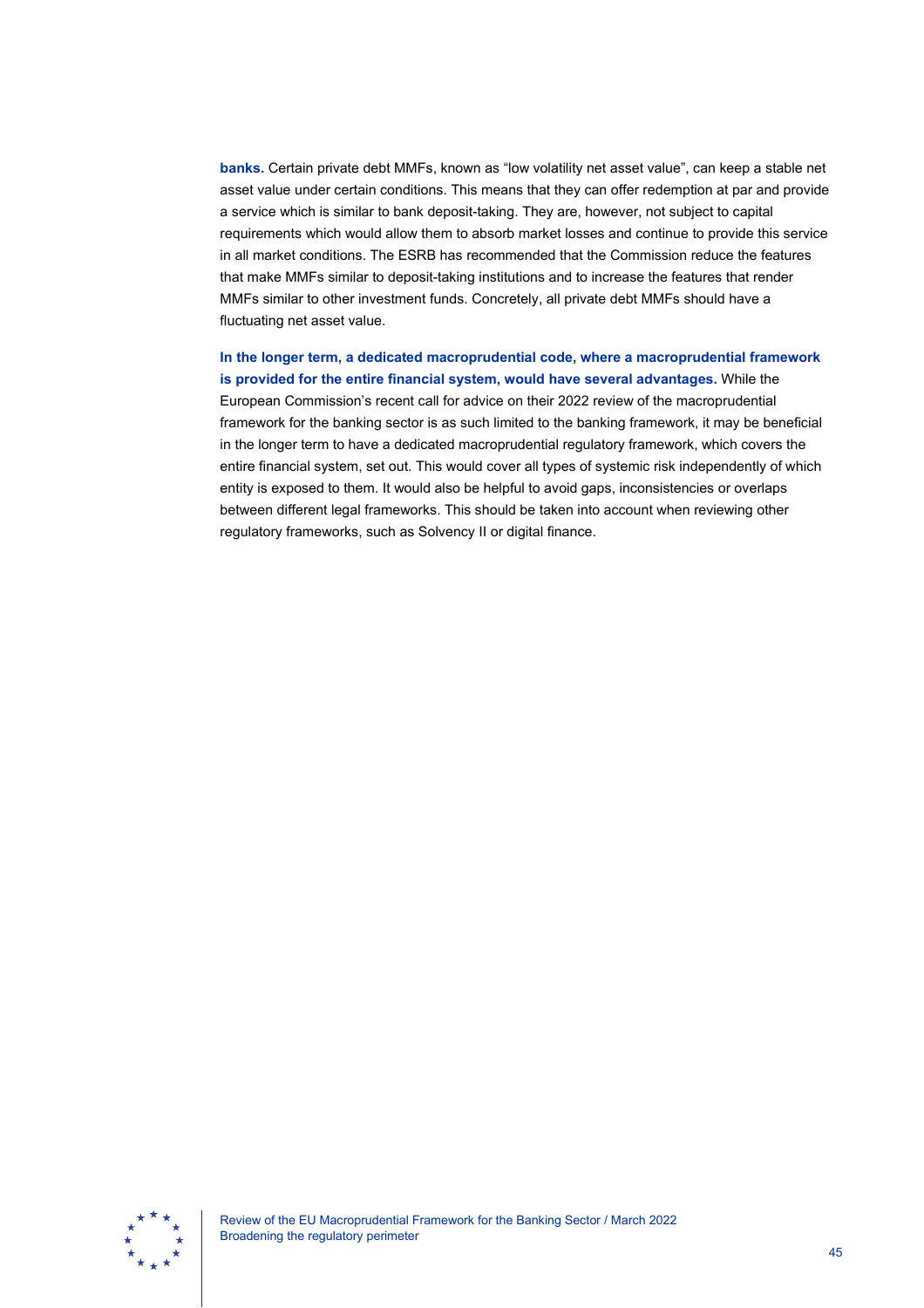# <span id="page-46-0"></span>5 Macroprudential tools to address hybrid risks in the next decade

# <span id="page-46-1"></span>5.1 Systemic cyber risks

**The impairing effect of cyber incidents on the financial system's operability adds a new dimension to macroprudential policy.** A cyber incident's impact on financial stability depends to a large extent on the duration and scale of operational disruptions. The long-lasting or frequently occurring unavailability of operational systems that provide critical economic functions could result in direct financial losses or trigger an erosion of confidence, posing a threat to financial stability. The ESRB recommends establishing a pan-European systemic cyber incident coordination framework (EU-SCICF) to strengthen coordination among financial authorities in the European Union, as well as with other authorities in the Union and key actors at international level.<sup>[76](#page-46-2)</sup>

**To mitigate systemic cyber risk at an early stage, the macroprudential framework needs to be expanded to encompass cyber resilience and thus beyond financial resilience alone.**[77](#page-46-3) Equally, the existing microprudential and oversight approach on cyber resilience would need to be reinforced by adding a systemic dimension.<sup>[78](#page-46-4)</sup> To fully address the systemic risk-related amplification or contagion channels associated with a cyber incident, the focus would need to be on the specific parts of the financial system that are systemic by nature.

**The macroprudential approach on systemic cyber risk needs to be applied beyond banks.**

Systemic cyber risk is perceived as a structural risk that any entity providing services in or to the financial system is exposed to. Consequently, the macroprudential mandate needs to be expanded beyond credit and other financial institutions to include third-party providers, as is also foreseen for microprudential authorities in the forthcoming Digital Operational Resilience Act (DORA).[79](#page-46-5)

**A new set of macroprudential tools is required to address systemic cyber risk.** Existing macroprudential tools are not designed specifically to manage the impact of a cyber incident and thus have limited capability to serve as systemic cyber risk mitigants. While greater financial resilience in the financial system contributes to its loss absorbing capacity in the event of a cyber incident, the corresponding tools are applied relatively late in crisis mitigation. The operational dimension of systemic cyber risk would remain unaddressed, which calls for specific macroprudential tools on cyber resilience. Of particular use are macroprudential tools which contribute to preventing the cyber incident`s impact spilling over from the operational to the financial level or affecting confidence in the financial system. The overall objective of this new set of

<span id="page-46-5"></span><span id="page-46-4"></span><span id="page-46-3"></span><span id="page-46-2"></span>

Review of the EU Macroprudential Framework for the Banking Sector / March 2022 Macroprudential tools to address hybrid risks in the next decade

<sup>76</sup> See **[Recommendation of the European Systemic Risk Board of 2 December 2021](https://www.esrb.europa.eu/pub/pdf/recommendations/esrb.recommendation220127_on_cyber_incident_coordination%7E0ebcbf5f69.en.pdf)** on a pan-European systemic cyber incident coordination framework for relevant authorities (ESRB/2021/17).

<sup>77</sup> See "**[Mitigating systemic cyber risk](https://www.esrb.europa.eu/pub/pdf/reports/esrb.SystemiCyberRisk.220127%7Eb6655fa027.en.pdf)**", ESRB Report, January 2022.

<sup>78</sup> See "**[Flagship report on macro-prudential policy in the banking sector](https://www.esrb.europa.eu/pub/pdf/other/140303_flagship_report.pdf)**", ESRB, 2014, Table 4.

<sup>79</sup> See the **European Commission Proposal** [on a Digital Operational Resilience Act \(DORA\), 2020](https://eur-lex.europa.eu/legal-content/EN/TXT/PDF/?uri=CELEX:52020PC0595&from=EN)**.**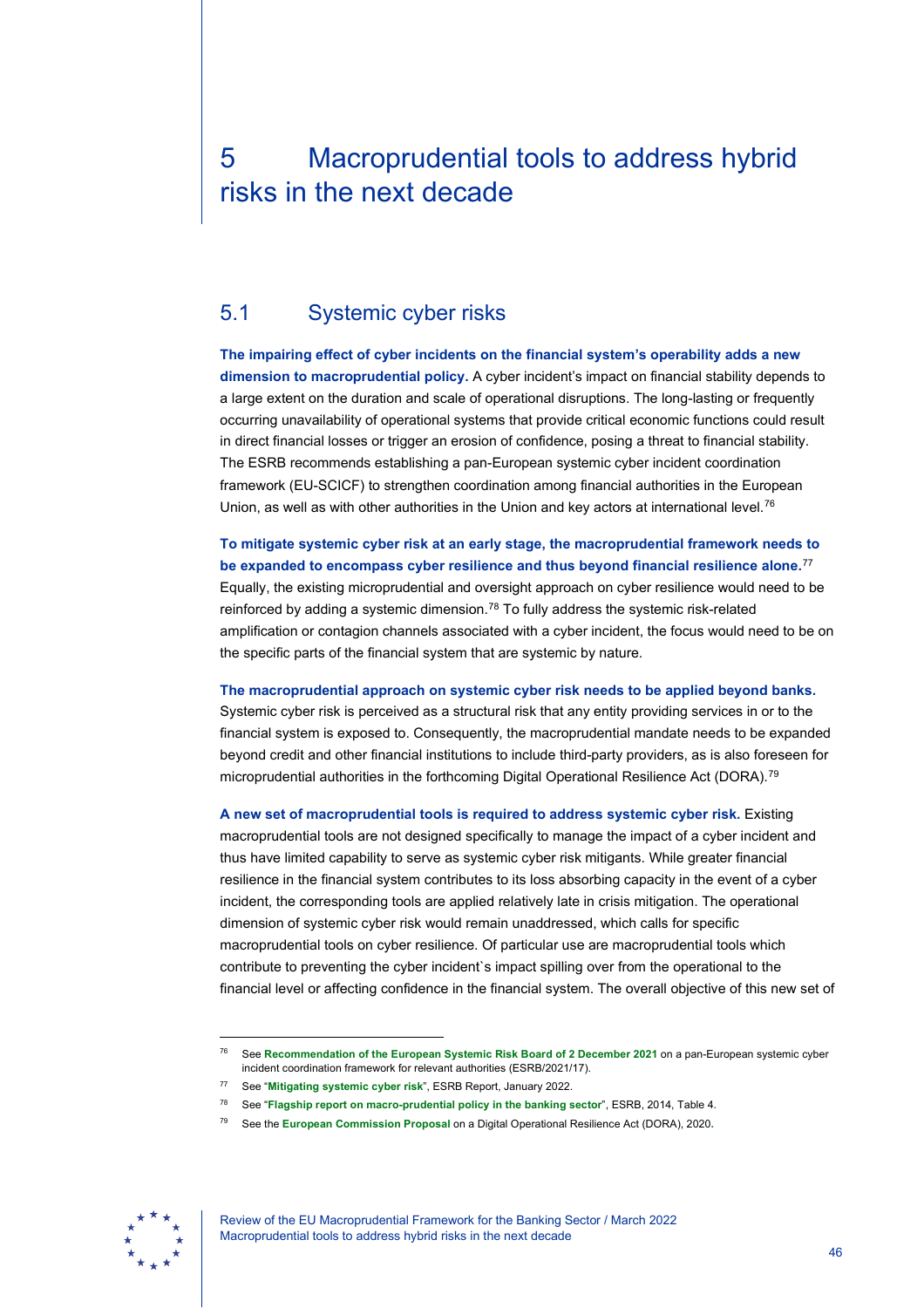macroprudential tools is to ensure the provision of critical economic functions even in severe cyber incident scenarios.

**New macroprudential tools could be included in the CRD/CRR or in the forthcoming DORA.** It is important to avoid gaps, so that all the regulatory needs described below can be addressed.

**Entity-based tools aim to achieve a higher level of cyber resilience of systemically important institutions compared with others.** In the financial system, critical economic functions are to a large extent provided by systemically important institutions or critical/core financial infrastructures and are to an increasing extent supported by third-party service providers of information and communication technologies (ICT).<sup>[80](#page-47-0)</sup> This can lead to dependency on third-party providers and concentrations across the value chain, such that ICT third-party providers might also become systemically important for the financial system.<sup>[81](#page-47-1)</sup> To mitigate contagion effects, systemic entities might need to operate with increased levels of cyber resilience, $82$  on which macroprudential authorities can provide guidance based on their definitions of tolerance for disruption. For the sake of proportionality, the application of stricter requirements might focus on G-SIIs and O-SIIs whose designation framework is based, among other aspects, on the substitutability of the services or of the financial infrastructure provided by the group. To avoid regulatory arbitrage, stricter cyber resilience requirements might also be applied to other systemically important nodes in the system, like third-party providers which will be designated under DORA.<sup>[83](#page-47-3)</sup> In addition, operational concentration risks to systemically important third-party providers need to be addressed to mitigate related contagion effects. Operational diversification can be a tool for mitigating concentration risk and can be implemented through a requirement for a multi-vendor strategy, in which services are replicated across more than one provider. $84$  Other forms of stricter cyber resilience requirements could be more appropriate if those third-party providers are not substitutable.

**Activity-based tools aim to make operational systems providing critical economic functions cyber resilient.** The objective of these tools is to ensure the timely recovery of operational systems which mitigate contagion related to cyber incidents. This work could build on existing microprudential and oversight authorities' initiatives in the area of tolerance for disruption. For instance, banks define their operational resilience expectations taking into account their risk appetite, risk capacity and risk profile.<sup>[85](#page-47-5)</sup> Macroprudential authorities could provide guidance to financial entities by defining their expectation as to a maximum acceptable level of disruption to critical economic functions which would not pose a risk to financial stability in severe, or even extreme but still plausible scenarios. Under Pillar 2, consideration could be given to how banks'

<span id="page-47-5"></span><span id="page-47-4"></span><span id="page-47-3"></span>

<sup>80</sup> See **[Financial Stability Review](https://www.ecb.europa.eu/pub/financial-stability/fsr/html/ecb.fsr202105%7E757f727fe4.en.html)**, ECB, May 2021.

<span id="page-47-1"></span><span id="page-47-0"></span><sup>81</sup> See "**[Cyber-resilience: Range of practices](https://www.bis.org/bcbs/publ/d454.pdf)**", Basel Committee on Banking Supervision, 2018.

<span id="page-47-2"></span><sup>82</sup> Against this background, the International Monetary Fund (IMF) has concluded that "... smaller and lower-capacity firms should focus on strengthening cyber hygiene, and the largest and most globally connected firms and key system nodes should be subject to heightened standards commensurate with their size, scale, interconnectedness, and risk profile." See "**[Cybersecurity Risk Supervision](https://www.imf.org/-/media/Files/Publications/DP/2019/English/CRSEA.ashx)**", IMF, 2019.

<sup>83</sup> See also "**[Cyber resilience practices –](https://www.bis.org/fsi/fsisummaries/cyber_resilience.pdf) Executive Summary**", Financial Stability Institute, Bank for International Settlements, 2021.

<sup>84</sup> See "**Third-party dependencies in cloud services – [Considerations on financial stability implications](https://www.fsb.org/wp-content/uploads/P091219-2.pdf)**", Financial Stability Board, December 2019.

<sup>85</sup> See "**[Principles for Operational Resilience](https://www.bis.org/bcbs/publ/d516.pdf)**", Basel Committee on Banking Supervision, 2021.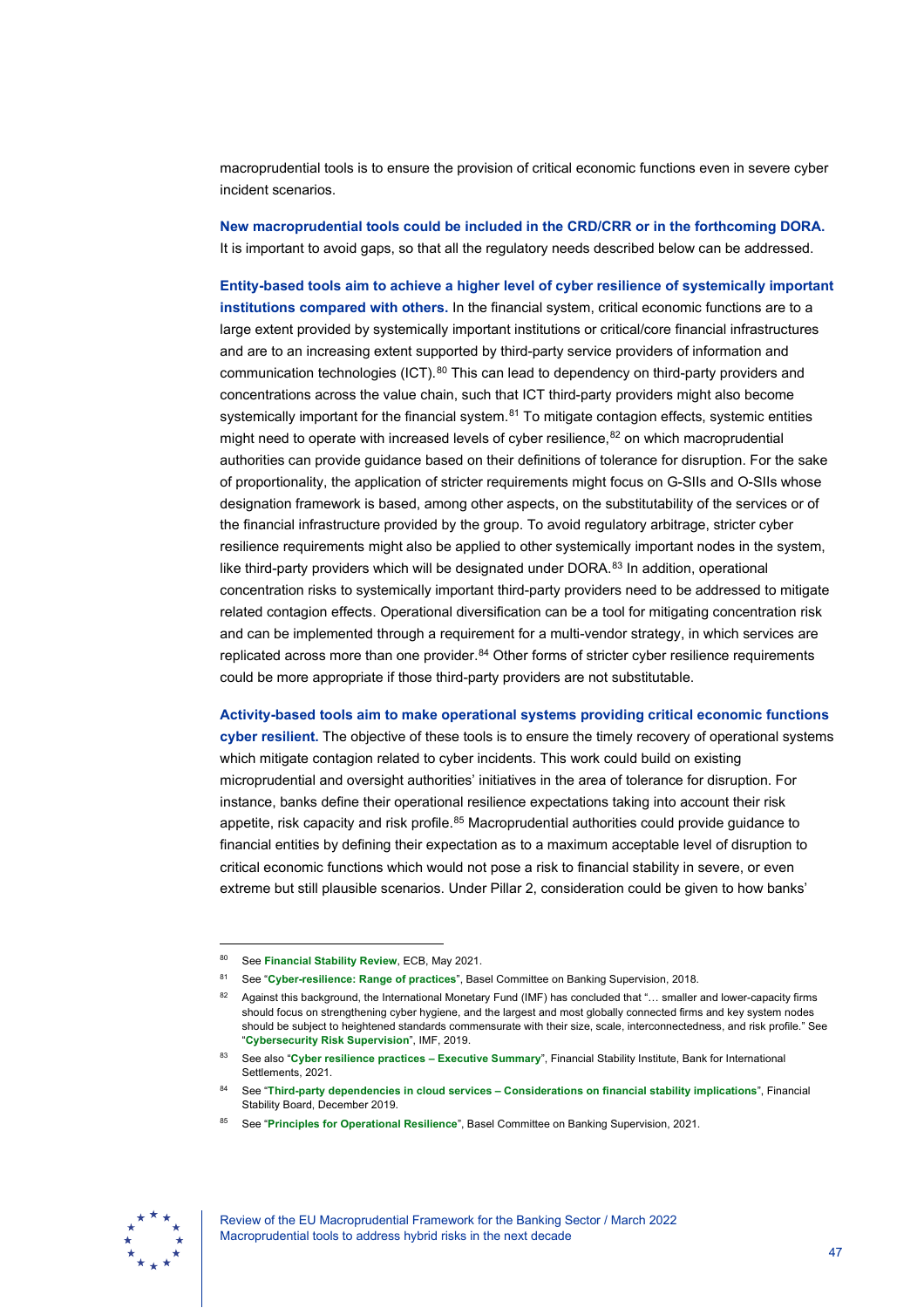cyber resilience is aligned with macroprudential authorities' expectations. Such an approach would reinforce existing initiatives by adding a systemic dimension to them.

## **As a sensible first step, macroprudential authorities need to expand their systemic cyber risk monitoring so that adequate mitigants can be developed, calibrated and activated.**

Macroprudential authorities need to develop cyber resilience scenario stress tests. These exercises provide insights into the financial system's operational capacity to absorb the shock stemming from a cyber incident in "what if" scenarios. Benchmarking exercises test results against institutions' and macroprudential authorities' tolerance for disruption, while cyber resilience scenario stress tests aim to reveal cyber risk-related vulnerabilities in the financial system. Consistent with other stress tests, the ESAs, in cooperation with the ESRB, should be responsible for developing the narratives, scenarios and impact tolerances and for identifying systemic firms to conduct the tests. For the sake of proportionality, these cyber resilience scenario stress tests should be focused on systemically important institutions.

**Timely and high-quality data are important for systemic cyber risk monitoring, instrument calibration and ex-post management of systemic cyber crises, both in terms of defining recovery strategies during the immediate impacts and for improving recovery plans.** As proposed in DORA, data collection initiatives should be supplemented by an information-sharing framework between authorities, including macroprudential ones, to overcome the lack of data at macroprudential level and facilitate risk assessment across jurisdictions and sectors.

# <span id="page-48-0"></span>5.2 Climate-related financial risks

**The systemic nature of climate-related financial risks (CRFR) is widely acknowledged, and numerous initiatives – in particular stress-testing – are being developed to better monitor and quantify their impact on the financial system.** Central banks and supervisors have been combining efforts both at the international and European level to better measure and model the potential impact of CRFR on the financial system.<sup>[86](#page-48-1)</sup> Work by the ESRB and the ECB, in particular, has been maturing as its broad membership works toward the measurement and modelling of climate related risk to financial stability.[87](#page-48-2)

**While an analysis of how the microprudential framework can account for idiosyncratic risks linked to CRFR is under way, complementary macroprudential policy options are needed to address the systemic aspects of climate risk.** The Basel Committee on Banking Supervision  $(BCBS)^{88}$  $(BCBS)^{88}$  $(BCBS)^{88}$  and the EBA $^{89}$  $^{89}$  $^{89}$  are working on adequately capturing CRFR in the banking regulatory

<span id="page-48-3"></span><span id="page-48-2"></span>

<span id="page-48-4"></span><span id="page-48-1"></span><sup>86</sup> See, for instance, "**[A call for action Climate change as a source of financial risk](https://www.ngfs.net/sites/default/files/medias/documents/ngfs_first_comprehensive_report_-_17042019_0.pdf)**", Network for Greening the Financial [System, First comprehensive](https://www.ngfs.net/sites/default/files/medias/documents/ngfs_first_comprehensive_report_-_17042019_0.pdf) report, April 2019, and "**[Positively green: Measuring climate change risks to financial](https://www.esrb.europa.eu/pub/pdf/reports/esrb.report200608_on_Positively_green_-_Measuring_climate_change_risks_to_financial_stability%7Ed903a83690.en.pdf)  stability**", [ESRB Report, June 2020.](https://www.esrb.europa.eu/pub/pdf/reports/esrb.report200608_on_Positively_green_-_Measuring_climate_change_risks_to_financial_stability%7Ed903a83690.en.pdf) In that context, see also the European Commission's **[Strategy for Financing the](https://eur-lex.europa.eu/legal-content/EN/TXT/HTML/?uri=CELEX:52021DC0390&from=BG)  [Transition to a Sustainable Economy](https://eur-lex.europa.eu/legal-content/EN/TXT/HTML/?uri=CELEX:52021DC0390&from=BG)**.

<sup>87</sup> See "**[Climate-related risk and financial stability](https://www.esrb.europa.eu/pub/pdf/reports/esrb.climateriskfinancialstability202107%7E79c10eba1a.en.pdf)**", ESRB Report, July 2021.

The BCBS has set up a Task Force on Climate-related Financial Risks (TFCR), which is charged with contributing to the Committee's mandate of strengthening the regulation and supervision of banks worldwide and ensuring that banks are better prepared to address risks related to climate change. The TFCR workplan includes three workstreams to assess each pillar of the Basel Framework: the regulatory framework; supervisory review process and practices; and disclosure requirements.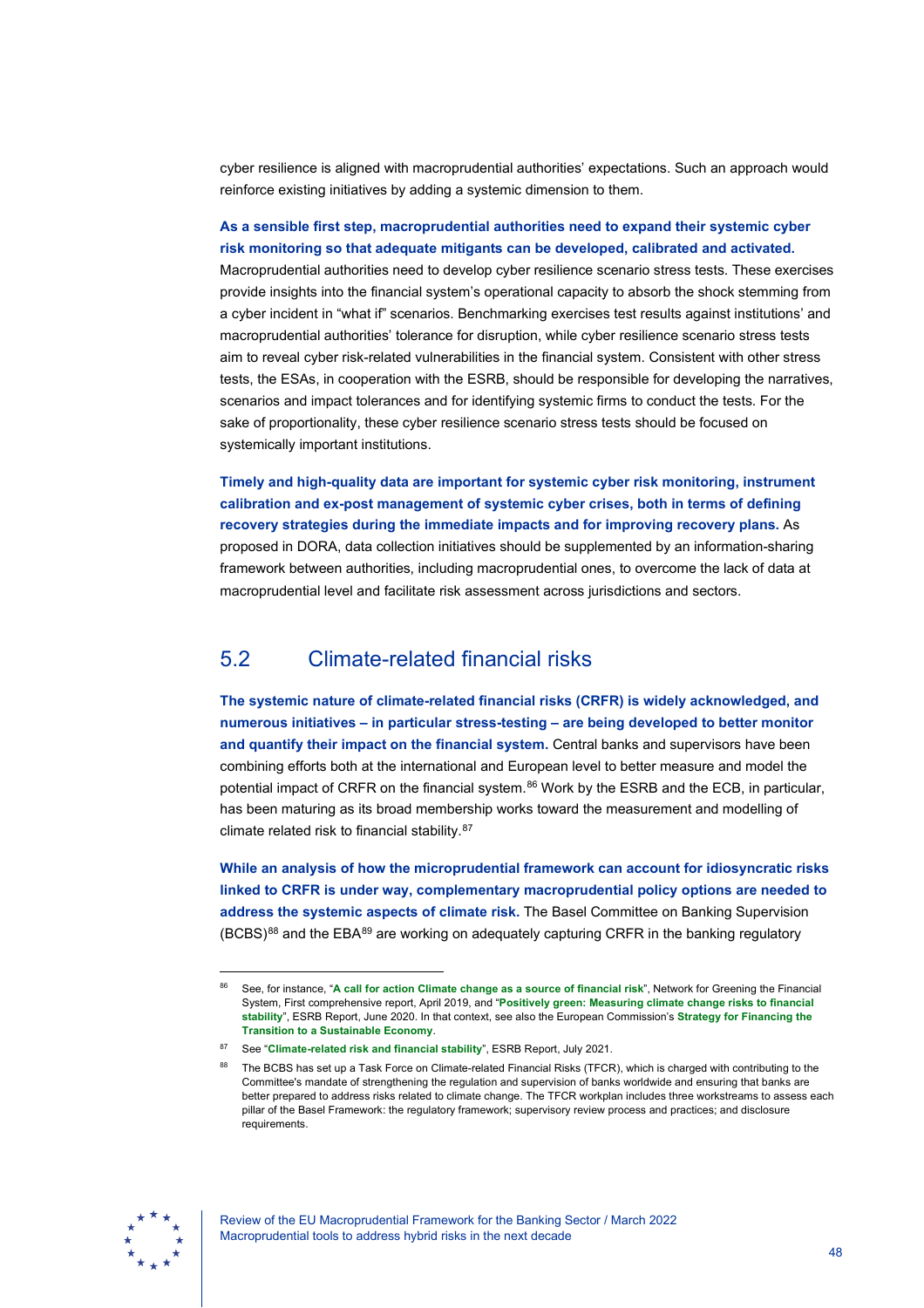framework, and ESG (environmental, social and governance) risks more generally. Beyond idiosyncratic risks, macroprudential policy should provide options for dealing with the system-wide impacts of CRFR. Macroprudential policy is thus complementary to microprudential policy and provides an additional layer in ensuring the stability of the financial system as a whole. The importance of adopting a preventive approach by building up resilience in good times also supports a role for macroprudential policy when dealing with CRFR. Indeed, macroprudential policy has the objective of helping safeguard the stability of the financial system by both preventing the build-up of vulnerabilities and strengthening the resilience of the system through pre-emptive interventions. Therefore, it is crucial to have tools at our disposal in advance, and as unlike minimum requirements, macroprudential buffers are meant to absorb unexpected or exogenous losses and to help sustain lending provision under stress conditions.<sup>[90](#page-49-0)</sup>

**The potential systemic impacts of CRFR, as well as their unique and complex features, justify macroprudential action to both reduce the build-up of systemic risks related to climate change, and strengthen the resilience of the financial system to those risks.** Owing to its unpredictability, irreversibility, tipping-points and long-term horizon, climate change can contribute to the build-up of systemic risks. The uncertainty and the long-term horizon of CRFR mean that they are not being adequately priced by financial markets.<sup>[91](#page-49-1)</sup> They can be amplified by classic systemic risk externalities such as financial system-wide common exposures and portfolio correlations, as well as spillovers and second-round effects across the financial system and the real economy. Moreover, as concluded by the 2021 report of the ESRB/ECB project team on climate risk monitoring, CRFR show a high concentration in specific sectors, geographies and firms. For instance, around 30% of euro area banking system credit exposures to non-financial corporations are to firms exposed to high or increasing risk owing to at least one physical risk driver.<sup>[92](#page-49-2)</sup> Finally, the assessment of the impact of CRFR on the financial system and the real economy needs to account for the interplay between credit institutions and insurers. As climate change risks intensify, insurance provision may be impaired or become more expensive, increasing the exposures of households and (financial) corporations to physical risk.

**The assessment of how the macroprudential toolkit could tackle climate-related systemic risks is still in its early stages. Ongoing work is focusing on applying a growing body of analysis to underpin policy.** Recent work by the ESRB and the ECB has turned towards developing an evidence-based view of macroprudential aspects. It focuses on how current macroprudential tools can limit the build-up of systemic financial risks linked to climate change, and increase the resilience of the financial system and notably the banking sector to these risks.<sup>[93](#page-49-3)</sup> This includes reflecting on intermediate macroprudential policy objectives as well as assessing the pros

<sup>93</sup> See, for instance, "**[Climate-related risks and opportunities](https://www.ecb.europa.eu/pub/financial-stability/macroprudential-bulletin/html/index.en.html)**", *Macroprudential Bulletin*, Issue 15, ECB, October 2021.

<span id="page-49-3"></span><span id="page-49-2"></span><span id="page-49-1"></span><span id="page-49-0"></span>

Review of the EU Macroprudential Framework for the Banking Sector / March 2022 Macroprudential tools to address hybrid risks in the next decade

Under Article 98(8) of the Capital Requirements Directive (CRD V) and Article 35 of the Investment Firms Directive (IFD) EBA is responsible for developing a report providing uniform definitions of ESG risks, and appropriate qualitative and quantitative criteria (including stress tests and scenario analyses) to assess the impact of ESG risks on the financial stability of institutions in the short, medium and long term. The EBA is notably working on recommendations for the incorporation of ESG risks into the governance, risk management and supervision of credit institutions and investment firms.

<sup>90</sup> See De Guindos, L., "**[Macroprudential policy after the COVID-19 pandemic](https://www.ecb.europa.eu/press/key/date/2021/html/ecb.sp210301%7E207a2ecf7e.en.html)**", Panel contribution at the Banque de [France / Sciences Po Financial Stability Review Conference 2021, 5 March](https://www.ecb.europa.eu/press/key/date/2021/html/ecb.sp210301%7E207a2ecf7e.en.html) 2021.

<sup>91</sup> See "**[Positively green: Measuring climate change risks to financial stability](https://www.esrb.europa.eu/pub/pdf/reports/esrb.report200608_on_Positively_green_-_Measuring_climate_change_risks_to_financial_stability%7Ed903a83690.en.pdf)**", ESRB Report, June 2020.

<sup>92</sup> See "**[Climate-related risk and financial stability](https://www.esrb.europa.eu/pub/pdf/reports/esrb.climateriskfinancialstability202107%7E79c10eba1a.en.pdf)**", ESRB Report, July 2021.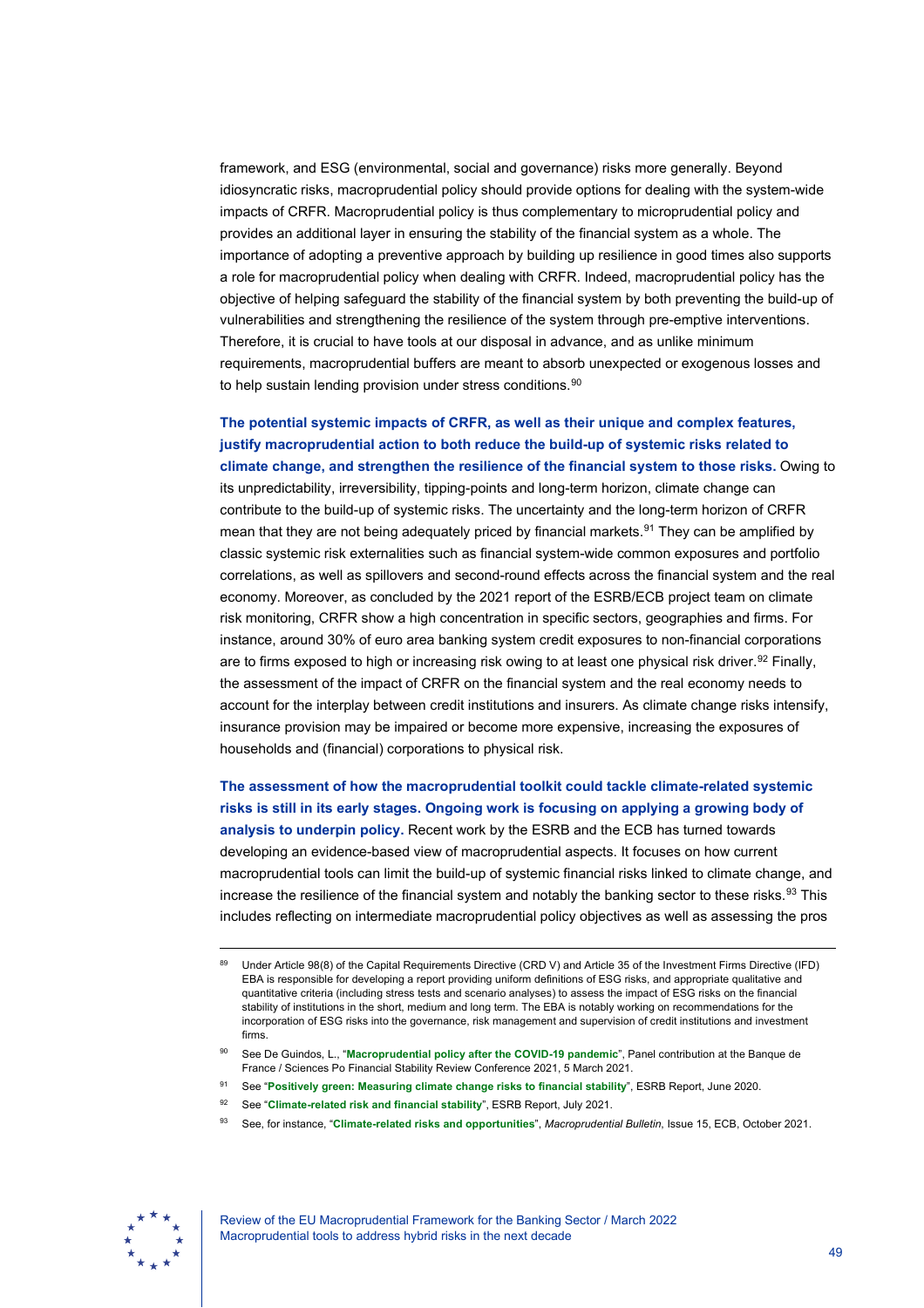and cons of each macroprudential tool in addressing the specificities of CRFR in their systemic dimension. The ESRB's work has taken into account work under way at the international level, such as that of the BCBS and the Financial Stability Board (FSB), to better measure and model CRFR, while assessing the adequacy of the current prudential policy framework.<sup>[94](#page-50-0)</sup>

**Preliminary findings indicate that the systemic risk buffer and large exposure limits could be relevant tools for addressing the systemic aspects of CRFR.** First, the systemic risk buffer (SyRB) as currently defined in Articles 133 and 134 of CRD V may also be used to address systemic CRFR. It can be applied to sectors defined by the nature of the debtor or of the exposure, or by the type of collateral, and to subsets of these sectors, or to geographical areas.<sup>95</sup> It appears feasible to apply a sectoral SyRB to increase resilience against environmentally harmful exposures by targeting carbon-intensive debtors and economic sectors. For this purpose, criteria for identifying economic sectors or asset classes that could be exposed to CRFR need to be further developed. Moreover, to be efficient this option would necessitate close coordination between European countries for setting a SyRB, in addition to a need to extend the sectoral SyRB to third country exposures. Second, large exposure restrictions could be imposed for macroprudential purposes to limit excessive exposures towards physical and/or transition risk, under the remit of Article 458 of the CRR (see Section 3.2.2). Clarification as to how to group clients based on CRFR exposures may be required. If this proves too complex, an alternative option could be the creation of a new concentration limit standard targeting exposures to CRFR. These tools have the advantage of limiting the build-up of CRFR without requesting financial institutions to set aside additional capital, and they have been suggested by some supervisory authorities (such as the Prudential Regulation Authority in the United Kingdom).

# **New macroprudential tools such as concentration charges may also complement supervisory measures and allow for more targeted reductions in the build-up of systemic**

**risks.** In general, capital-based macroprudential measures could increase banks' resilience to climate risks but would require careful calibration to balance their limitations on banks' available capital space and impact on funding transition. More generally, macroprudential options to account for CRFR must be evidence-based, and although the recent advances in empirical understanding of risks already provide a valuable foundation, further work needs to be done to assess how existing macroprudential tools might be adapted.

**The use of macroprudential tools to address CRFR must go hand in hand with the reduction of climate data gaps, as well as the development of harmonised and granular taxonomy and metrics.** Indeed, the calibration of macroprudential tools based on a risk approach is dependent on the ability to assess the level of risk across the emission spectrum, underscoring the importance of work under way at the international level to enhance the still incomplete and heterogeneous quantity and quality of climate-related disclosures. Moreover, an accurate assessment of financial stability risk from climate change would require aggregation of risk through a taxonomy of activities that are either sustainable or environmentally harmful – while work on developing a taxonomy of the former continues, a taxonomy of the latter still needs to be developed. As a growing body of

<span id="page-50-1"></span><span id="page-50-0"></span>

See, for instance, "[Principles for the effective management and supervision of climate-related financial risks](https://www.bis.org/press/p211116.htm)", BCBS, 2021, and "**[The implications of climate change for financial stability](https://www.fsb.org/2020/11/the-implications-of-climate-change-for-financial-stability/)**", FSB, 2020.

<sup>95</sup> See **[Guidelines on the appropriate subsets of sectoral exposures to which competent or designated authorities](https://eba.europa.eu/eba-publishes-final-guidelines-appropriate-subsets-sectoral-exposures-application-systemic-risk)  [may apply a systemic risk buffer](https://eba.europa.eu/eba-publishes-final-guidelines-appropriate-subsets-sectoral-exposures-application-systemic-risk)**, EBA, September 2020.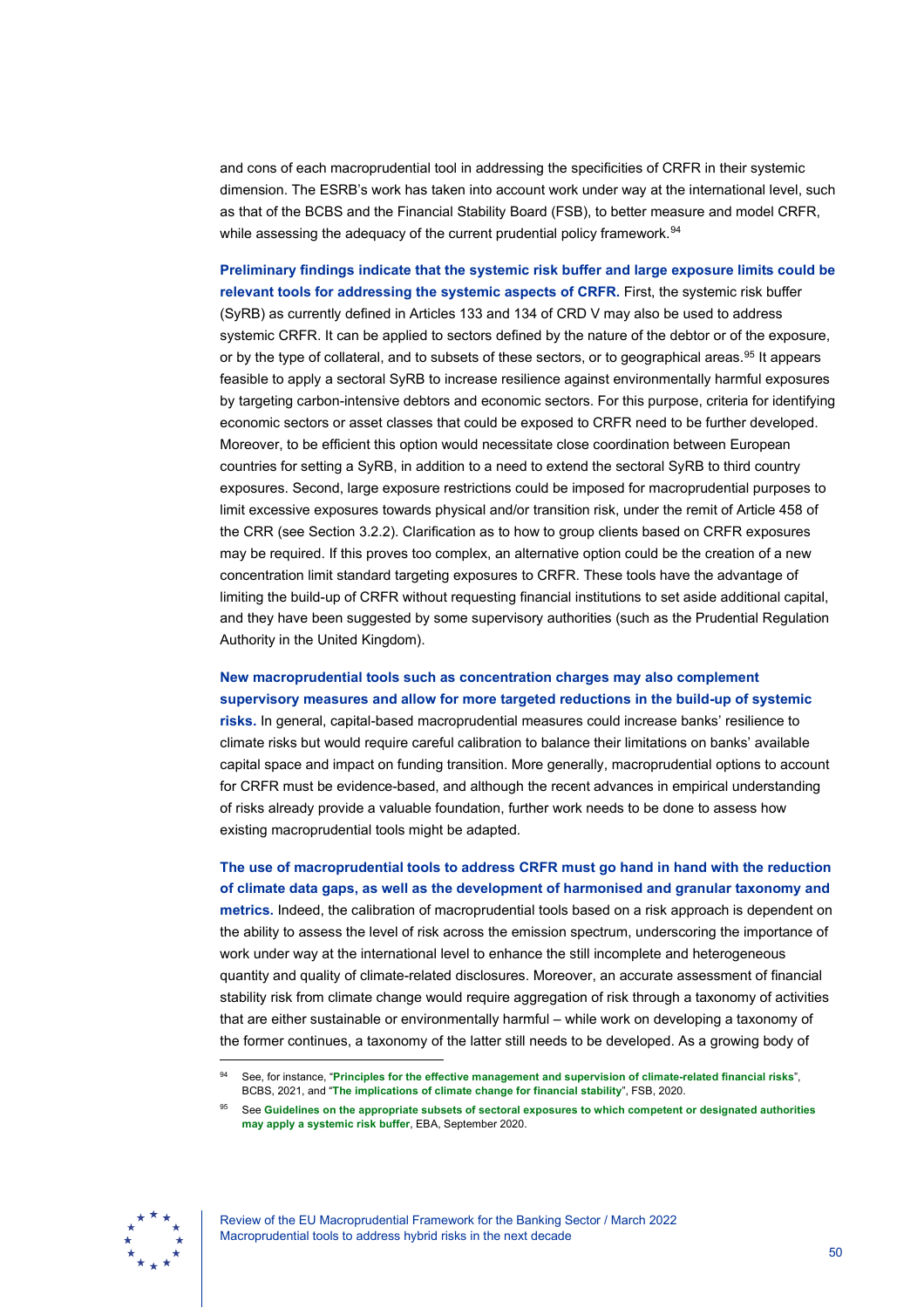analysis on climate-related risks becomes available, further adjustments to the macroprudential toolkit and new tools may be needed to mitigate risks to financial stability.

**Lastly, since climate issues may have far-reaching impacts, coordination at global, or at least EU, level when addressing systemic CRFR is paramount.** Macroprudential policy will also have to deal with cross-sectoral and cross-border issues in order to avoid arbitrage and waterbed effects<sup>[96](#page-51-0)</sup>, especially given the universal nature of climate change. In the EU, ESRB recommendations and warnings could potentially be used as a coordination tool. Indeed, the ESRB could issue recommendations/warnings to the EU as a whole or to individual Member States.

<span id="page-51-0"></span>

Review of the EU Macroprudential Framework for the Banking Sector / March 2022 Macroprudential tools to address hybrid risks in the next decade

<sup>96 &</sup>quot;Waterbed effects" are where credit grows in the non-regulated or under-regulated (shadow) banking sector.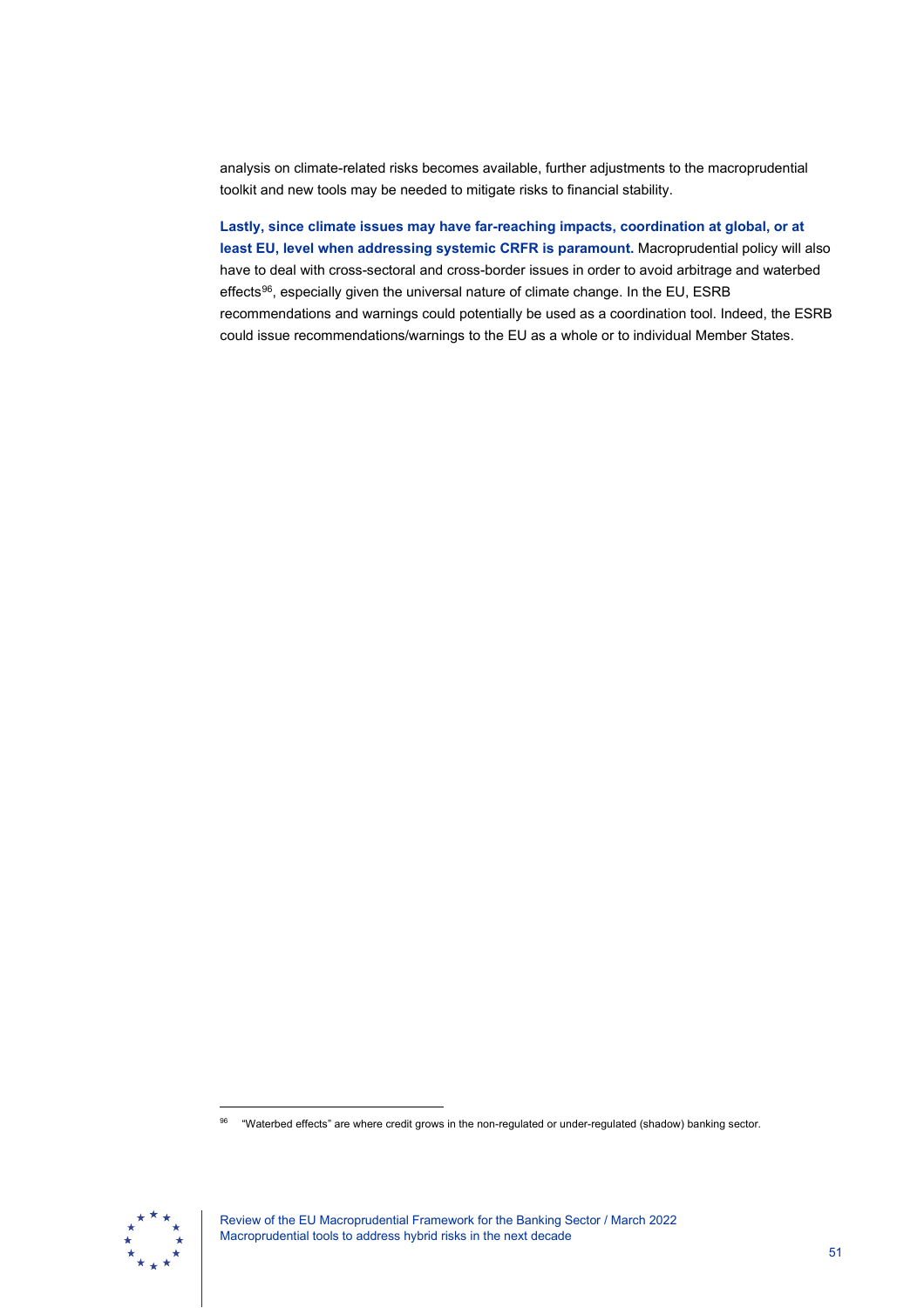# <span id="page-52-0"></span>6 Cooperation in a broader regulatory and institutional context

**Policymaking for the banking sector – and the financial sector in general – would benefit from enhanced coordination and communication, especially in times of crisis.** The recent COVID-19 pandemic has shown that national macroprudential, microprudential and fiscal authorities have, to a large extent, acted independently of the authorities of other Member States. Although the actions taken by Member States were mostly similar (i.e. reducing micro and macroprudential buffers, adopting fiscal support measures), a common coordination and communication approach could increase the effectiveness of the overall response in the EU, building market confidence in the response to the COVID-19 shock. On the one hand, systemic risk may vary across countries, even in the case of a common exogenous shock, as may the timing of risk build-up once the crisis has subsided. As such, national divergence in policy responses can be fully justified. On the other hand, enhanced coordination among authorities and aligned communication, which includes increased transparency and simplicity of messaging to financial market actors and the wider public, could enhance confidence in the ability of authorities to act in an organised, consistent and decisive manner, especially if this has already been established during "good times" as part of preparation for systemic crisis events.

**Closer cooperation between national authorities with different mandates and the EU authorities could help the various national and EU authorities to embed their specific policy responses in a system-wide context, thereby avoiding any unintended consequences.** The COVID-19 pandemic has also shown what unexpected forms crisis events can take. As such, preparation for systemic crises could be enhanced by closer cooperation between national authorities with different mandates (resolution, supervisory, macroprudential and financial stability, and fiscal), and the relevant authorities within EU structures. Such cooperation could include a discussion of systemic stress scenarios and the use of macroprudential analytical toolkits (e.g. macroprudential stress testing or an analysis of cross-border and cross-sectoral interconnectedness) to support crisis resolution processes. It could also enhance the development of methodologies to be applied in public interest assessments. The enhancement of bank resolution planning to consider situations involving broader financial instability or a system-wide event is an important development.<sup>[97](#page-52-1)</sup>

**A cross-sectoral analysis of the entire financial sector, its vulnerabilities and potential contagion effects is needed to effectively mitigate financial stability risks.** To facilitate such an analysis and react to the risks identified, macroprudential policy tools are warranted which also cover non-bank financial intermediaries. A dedicated macroprudential code providing the macroprudential framework for the entire financial system (see Section 4.3) would be helpful in this regard. While the ESRB already offers a discussion forum for cross-sectoral issues, more direct cooperation and exchange between the relevant authorities is key. This could, for example, take

<span id="page-52-1"></span>

Review of the EU Macroprudential Framework for the Banking Sector / March 2022 Cooperation in a broader regulatory and institutional context

<sup>97</sup> See the **[Addendum to the Public Interest Assessment: SRB Approach](https://www.srb.europa.eu/system/files/media/document/2021-05-29_srb_addendum_to_public_interest_assessment.pdf)**, Single Resolution Board, 31 May 2021.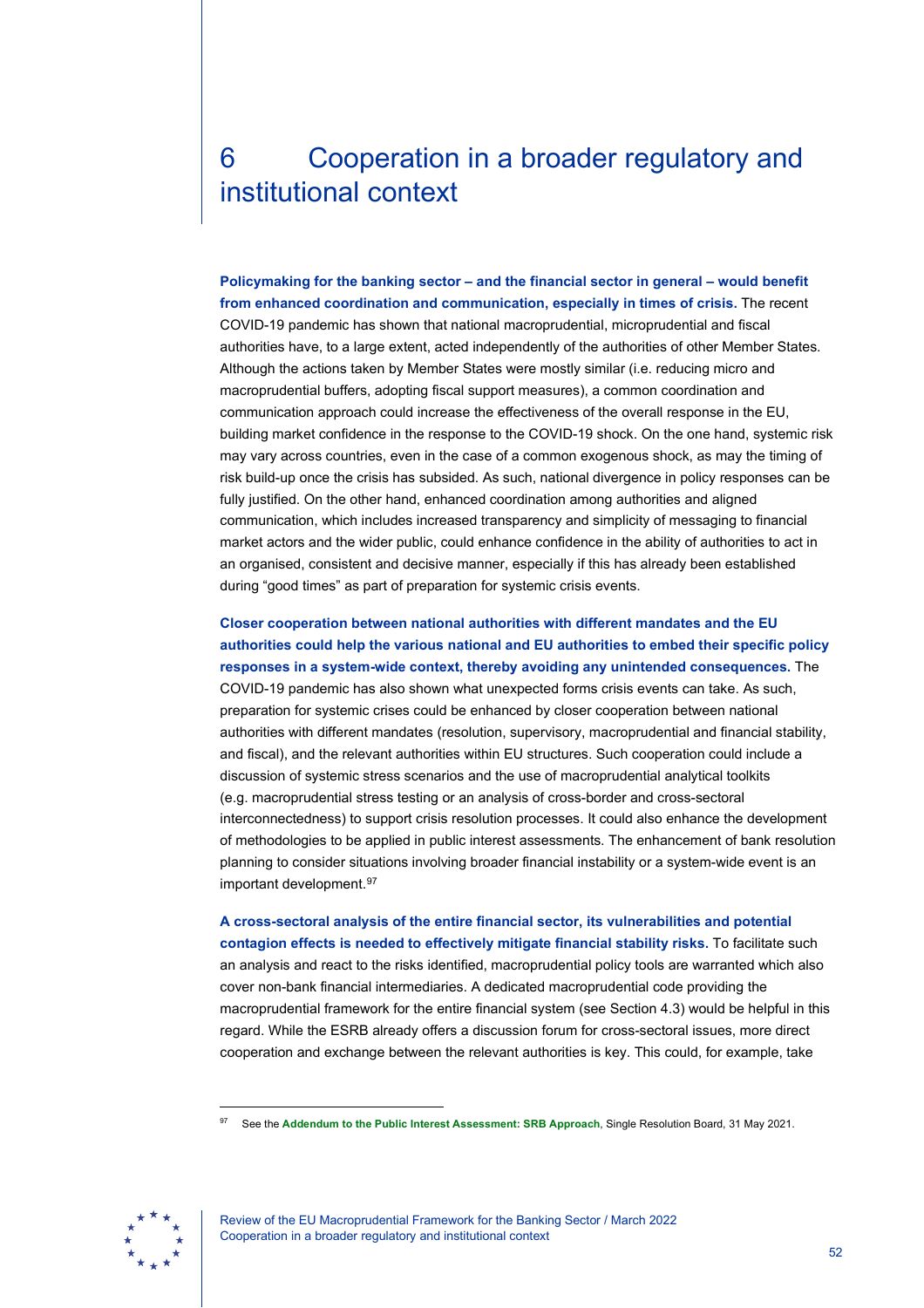the form of building on the work of supervisory colleges for conglomerates<sup>[98](#page-53-0)</sup>, the involvement of other sectoral supervisors in the respective resolution planning and crisis management exercises, and the participation of macroprudential authorities in supervisory and resolution colleges as well as in crisis management teams.

**To enhance processes of joint analysis and coordination, all relevant authorities should have access to the granular data needed to assess the systemic implications of idiosyncratic or system-wide stress.** Enhanced access to data would strengthen the analytical underpinnings of macroprudential policy measures, the aim being to target clearly identified risks, identify the possible side effects of policy measures at cross-border and EU level, and assess interactions with other policies. The timely exchange of granular data between micro and macroprudential authorities, central banks and resolution authorities at national and European level, as well as in a cross-border context between home and host authorities, would further improve the monitoring of systemic risks in the EU and enhance the transparency of policy actions.

**Given the sensitivity of some of the information, access to data should be reciprocal and should be on a strictly need-to-know basis.** These could, for example be indicators on the interconnectedness of the banking system itself and on interconnectedness between banks and non-bank financial intermediaries. In particular, it would be important for these indicators to monitor the distribution of bail-inable liabilities. The indicators could make it easier to anticipate potential spillovers, which could be cross-border as well as cross-sectoral and could enable the authorities to adopt a more appropriate policy response. For instance, it is a requirement of Article 504a of the CRR to assess whether the current MREL deduction regime, which applies only to G-SIBs that hold TLAC, and is therefore less comprehensive than the BCBS holdings standard, should be expanded.<sup>[99](#page-53-1)</sup> Due to the mitigating effect on contagion this is relevant from both a resolution and a macroprudential perspective.

**Where information access has not yet been ensured, targeted legal amendments should be considered to ensure the flow of information to the macroprudential authorities.** For example, in order to create a more systematic, closer interaction between the systemic risk buffer and risk weight measures, as well as more consistency across the macroprudential instruments, Article 133 of the CRD should include a provision requiring cooperation, coordination and the exchange of information between the micro and macroprudential authorities in the same way as has been suggested for the new single risk weight article (see Section 3.2.2). Another example relates to the resolution framework, where information sharing for macroprudential and financial stability

<span id="page-53-1"></span>

<span id="page-53-0"></span><sup>98</sup> In line with **[Directive 2002/87/EC](https://eur-lex.europa.eu/legal-content/EN/TXT/?uri=CELEX%3A02002L0087-20210626)** of the European Parliament and of the Council of 16 December 2002 on the supplementary supervision of credit institutions, insurance undertakings and investment firms in a financial conglomerate (OJ L 35, 11.2.2003, p. 1) and with the Basel Committee on Banking Supervision, Joint Forum, "**[Principles for the](https://www.bis.org/publ/joint29.htm)  [supervision of financial conglomerates](https://www.bis.org/publ/joint29.htm)**", Bank for International Settlements, September 2021.

Article 504a of the CRR mandates the EBA to provide an analysis by 28 June 2022 with, if possible, a legislative proposal from the Commission by 28 June 2023. According to the BCBS TLAC holding standard, all internationally active banks should deduct their TLAC holdings from their Tier 2 capital. In the EU, the currently limited deduction regime could be amended so that all banks earmarked for resolution would deduct MREL holdings (on the asset side) from their own MREL or Tier 2 capital (on the liability side).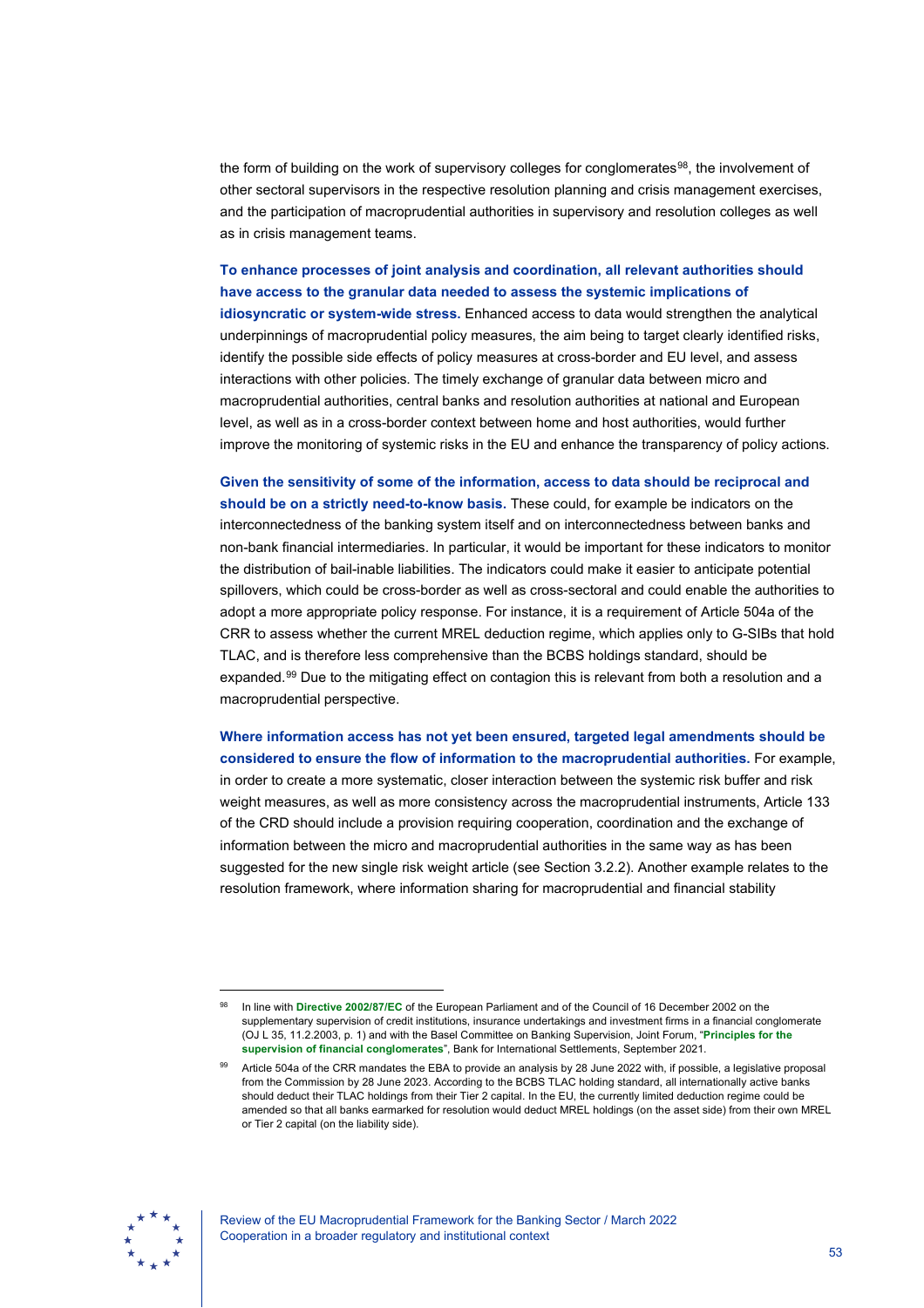purposes could be strengthened.[100](#page-54-0) Sharing information on impact analyses conducted on failing banks under system-wide events and on impediments to resolvability could inform the development of effective macroprudential policies. In addition, the possibility of timely accessing information on MREL requirements and resources is crucial for determining buffer usability, as shown by the ESRB<sup>101</sup>. In this regard, it is also important how the authorities address breaches of the combined buffer requirement on top of risk-weighted MREL. Current legal provisions give resolution authorities the power to impose distribution restrictions after consulting the microprudential supervisor. However, given the macroprudential nature of the combined buffer requirement, the macroprudential authorities should be consulted when deciding on distribution restrictions, or the restrictions should be made automatic, as is currently the case when the combined buffer requirement is breached on top of minimum risk-weighted capital requirements[.102](#page-54-2) Moreover, legal provisions should be strengthened so that the microprudential authorities can share information for macroprudential and financial stability purposes with other relevant authorities, subject to appropriate confidentiality arrangements.<sup>[103](#page-54-3)</sup> For instance, the microprudential authorities should immediately inform the macroprudential authorities when an institution breaches its buffer requirements. The macroprudential authorities should also be involved in assessing capital conservation plans in the event of a systemic crisis or if systemically important institutions are affected.

**Ensuring the reciprocation of macroprudential measures is an important factor contributing to the effectiveness of the measures, the level playing field within the EU internal market and the reduction of regulatory arbitrage between EU countries.** The reciprocation of all macroprudential measures should therefore be harmonised. Currently, reciprocation is only mandatory for the CCyB up to 2.5% in the CRD and risk weight measures in Articles 124 and 164 of the CRR. Going forward, reciprocation of Article 458 of the CRR should become mandatory, subject to materiality thresholds (see Section 3.2.2). As a consequence, the activating authority would not need to ask the ESRB to issue a recommendation to Member States asking for reciprocation of the measure. A similar requirement should be considered for the reciprocation of the SyRB above a materiality threshold<sup>104</sup>, which would enhance the consistency of the macroprudential framework. Furthermore, a separate article on reciprocation could be created outlining the scope for reciprocity of macroprudential measures (including the use of materiality thresholds), the assessment of overlaps and procedural requirements (i.e. notifications). For those measures for which reciprocation would be voluntary, procedures could be simplified.

<span id="page-54-4"></span><span id="page-54-3"></span><span id="page-54-2"></span><span id="page-54-1"></span>

<span id="page-54-0"></span><sup>100</sup> Article 90 of the BRRD (Directive 2014/59/EU of the European Parliament and of the Council of 15 May 2014 establishing a framework for the recovery and resolution of credit institutions and investment firms (OJ L 173, 12.6.2014, p. 190)) could explicitly ensure information sharing for macroprudential and financial stability purposes. The Commission should evaluate whether an amendment of the provisions in Article 84(4) of the BRRD is necessary and whether "macroprudential and financial stability purposes" should be explicitly included in that Article.

<sup>101</sup> See **[Report of the Analytical Task Force on the overlap between capital buffers and minimum requirements](https://www.esrb.europa.eu/pub/pdf/reports/esrb.ATFreport211217_capitalbuffers%7Ea1d4725ab0.en.pdf)**, ESRB, December 2021.

<sup>&</sup>lt;sup>102</sup> Article 16a and Article 17 of the BRRD should stipulate that the resolution authorities should consult the macroprudential authorities when deciding on distribution restrictions (so called M-MDA), or such restrictions should be made automatic. Distribution restrictions are also automatic when the leverage ratio buffer is breached see Article 92(1a) of the CRR).

 $103$  For this, Article 4 of the CRD should be amended.

<sup>104</sup> Non-material exposures should be exempted.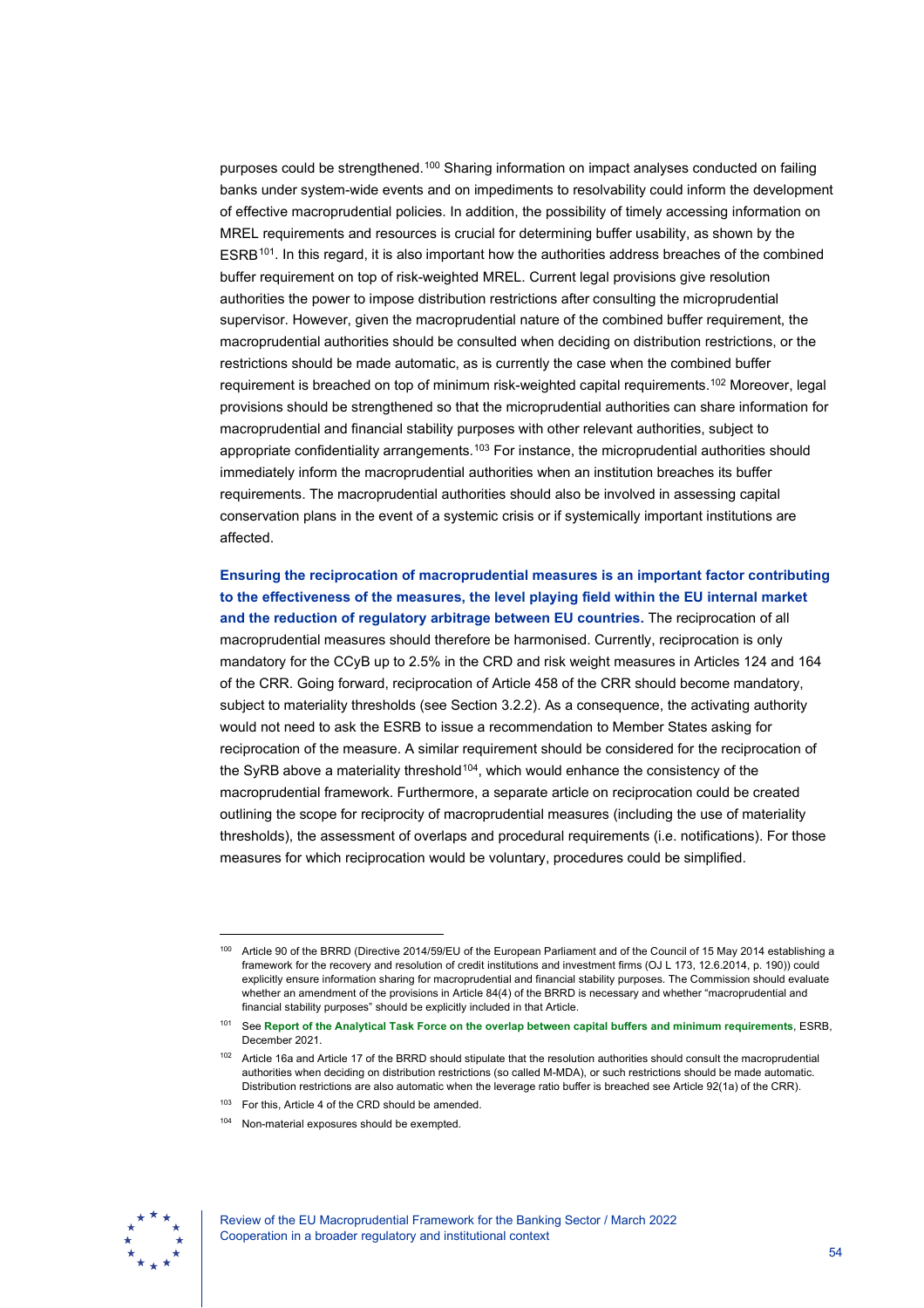# <span id="page-55-0"></span>**References**

Abreu, D. and Passinhas, J., "**[Curb your enthusiasm: the aggregate short-run effects of a](https://www.bportugal.pt/en/paper/curb-your-enthusiasm-aggregate-short-run-effects-borrower-based-measure)  [borrower-based measure](https://www.bportugal.pt/en/paper/curb-your-enthusiasm-aggregate-short-run-effects-borrower-based-measure)**", *Research Papers*, Banco de Portugal, 2021.

**[Act CXXXIX of 2013 on the Magyar Nemzeti Bank](https://www.mnb.hu/letoltes/mnb-torveny-2019-04-05-en.pdf)**, Magyar Nemzeti Bank, 2013.

**[Addendum to the Public Interest Assessment: SRB Approach](https://www.srb.europa.eu/system/files/media/document/2021-05-29_srb_addendum_to_public_interest_assessment.pdf)**, Banco de Portugal, May 2021.

Altavilla C., Boucinha, M. and Peydró, J.L., "**[Monetary policy and bank profitability in a low](https://www.ecb.europa.eu/pub/pdf/scpwps/ecb.wp2105.en.pdf)  [interest rate environment](https://www.ecb.europa.eu/pub/pdf/scpwps/ecb.wp2105.en.pdf)**", *Working Paper Series*, No 2105, ECB, October 2017.

Andrew M. and Tarullo, D., "**[Congruent Financial Regulation](https://www.brookings.edu/wp-content/uploads/2021/03/BPEASP21_Metrick-Tarullo_conf-draft.pdf)**", BPEA Conference Draft, Spring 2021.

Basel Committee on Banking Supervision, Committee on Payments and Market Infrastructure and Board of the International Organizations of Securities Commissions, "**[Consultative report: Review](https://www.bis.org/bcbs/publ/d526.pdf)  [of margining practices](https://www.bis.org/bcbs/publ/d526.pdf)**", Bank for International Settlements, October 2021.

Basel Committee on Banking Supervision, "**[Principles for the supervision of financial](https://www.bis.org/publ/joint29.htm)  [conglomerates](https://www.bis.org/publ/joint29.htm)**", Guidelines, Bank for International Settlements, 24 September 2012.

Basel Committee on Banking Supervision, **["Reforms – Basel III](https://www.bis.org/bcbs/basel3/b3_bank_sup_reforms.pdf)**", Bank for International Settlements.

Basel Committee on Banking Supervision, "**[Cyber-resilience: Range of practices](https://www.bis.org/bcbs/publ/d454.pdf)**", Bank for International Settlements, December 2018.

Basel Committee on Banking Supervision, "**[Principles for Operational Resilience](https://www.bis.org/bcbs/publ/d516.pdf)**", Bank for International Settlements, March 2021.

Basel Committee on Banking Supervision, "**[Early lessons from the Covid-19 pandemic on the](https://www.bis.org/bcbs/publ/d521.htm)  [Basel reforms](https://www.bis.org/bcbs/publ/d521.htm)**", Implementation Report, Bank for International Settlements, 6 July 2021.

Basel Committee on Banking Supervision, "**[Basel committee consults on principles for the](https://www.bis.org/press/p211116.htm)  [effective management and supervision of climate-related financial risks](https://www.bis.org/press/p211116.htm)**", Press Release, Bank for International Settlements, 16 November 2021.

Basel Committee on Banking Supervision, "**[Basel III Monitoring Report](https://www.bis.org/bcbs/publ/d531.pdf)**", Bank for International Settlements, February 2022.

Cerruti, E., Claessens, S. and Laeven, L., "**[The use and effectiveness of macroprudential](https://www.sciencedirect.com/science/article/pii/S1572308915001035)  [policies: New evidence](https://www.sciencedirect.com/science/article/pii/S1572308915001035)**", *Journal of Financial Stability*, Vol. 28, February 2017, pp. 203-224.

De Guindos, L.,"**[Is macroprudential policy resilient to the pandemic?](https://www.ecb.europa.eu/press/key/date/2021/html/ecb.sp210301%7E207a2ecf7e.en.html)**", Panel contribution at the Banque de France / Sciences Po Financial Stability Review Conference, 1 March 2021.

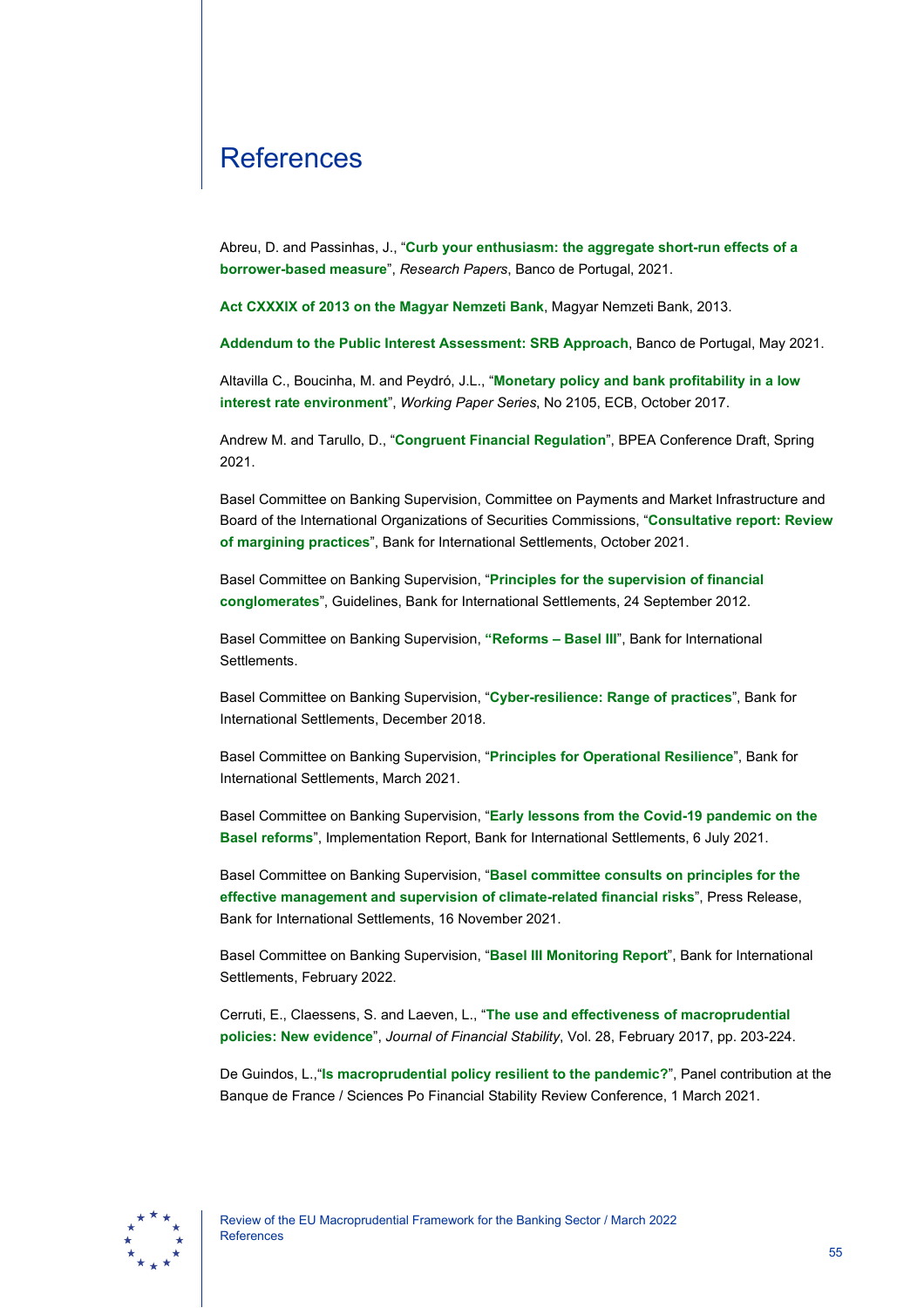**[Directive 2002/87/EC](https://eur-lex.europa.eu/legal-content/EN/TXT/?uri=CELEX%3A02002L0087-20210626)** of the European Parliament and of the Council of 16 December 2002 on the supplementary supervision of credit institutions, insurance undertakings and investment firms in a financial conglomerate (OJ L 035 11.2.2003, p. 1).

**[Draft RTS specifying the types of factors to be considered for the assessment of](https://www.eba.europa.eu/sites/default/documents/files/document_library/Publications/Draft%20Technical%20Standards/2021/1023596/EBA%20RTS%202021%2012%20EBA%20Final%20Report%20on%20draft%20RTS%20%20on%20Articles%20124%20%284%29%20and%20164%20%288%29%20of%20the%20CRR.pdf)  [appropriateness of risk weights and the conditions to be taken into account for the](https://www.eba.europa.eu/sites/default/documents/files/document_library/Publications/Draft%20Technical%20Standards/2021/1023596/EBA%20RTS%202021%2012%20EBA%20Final%20Report%20on%20draft%20RTS%20%20on%20Articles%20124%20%284%29%20and%20164%20%288%29%20of%20the%20CRR.pdf)  [assessment of appropriateness of minimum LGD values](https://www.eba.europa.eu/sites/default/documents/files/document_library/Publications/Draft%20Technical%20Standards/2021/1023596/EBA%20RTS%202021%2012%20EBA%20Final%20Report%20on%20draft%20RTS%20%20on%20Articles%20124%20%284%29%20and%20164%20%288%29%20of%20the%20CRR.pdf)**, EBA Final Report, October 2020.

"**[EBA publishes final guidelines on the appropriate subsets of sectoral exposures in the](https://www.eba.europa.eu/eba-publishes-final-guidelines-appropriate-subsets-sectoral-exposures-application-systemic-risk)  [application of a systemic risk buffer](https://www.eba.europa.eu/eba-publishes-final-guidelines-appropriate-subsets-sectoral-exposures-application-systemic-risk)**", EBA Press Release, 2 October 2020.

"**[EBA Report on the impact of Fintech on incumbent credit institutions' business models](https://www.eba.europa.eu/sites/default/documents/files/documents/10180/2270909/1f27bb57-387e-4978-82f6-ece725b51941/Report%20on%20the%20impact%20of%20Fintech%20on%20incumbent%20credit%20institutions%27%20business%20models.pdf)**", EBA, 3 July 2018.

"**[The EU Banking sector: First Insights into the Covid-19 impacts](https://www.eba.europa.eu/sites/default/documents/files/document_library/Risk%20Analysis%20and%20Data/Risk%20Assessment%20Reports/2020/Thematic%20notes/883986/Thematic%20note%20-%20Preliminary%20analysis%20of%20impact%20of%20COVID-19%20on%20EU%20banks%20%E2%80%93%20May%202020.pdf)**", *Thematic Notes*, No 17, [EBA, May 2020.](https://www.eba.europa.eu/sites/default/documents/files/document_library/Risk%20Analysis%20and%20Data/Risk%20Assessment%20Reports/2020/Thematic%20notes/883986/Thematic%20note%20-%20Preliminary%20analysis%20of%20impact%20of%20COVID-19%20on%20EU%20banks%20%E2%80%93%20May%202020.pdf)

"**[EBA Report on the appropriate methodology to calibrate O-SII buffer rates](https://www.eba.europa.eu/sites/default/documents/files/document_library/Publications/Reports/2020/961796/EBA%20report%20on%20calibration%20of%20OSII%20buffer%20rates.pdf)**", EBA, December [2020.](https://www.eba.europa.eu/sites/default/documents/files/document_library/Publications/Reports/2020/961796/EBA%20report%20on%20calibration%20of%20OSII%20buffer%20rates.pdf)

"**[EU-wide pilot exercise on climate risk](https://www.eba.europa.eu/risk-analysis-and-data/eu-wide-pilot-exercise-climate-risk#:%7E:text=The%20EU%2Dwide%20pilot%20exercise,have%20carried%20out%20so%20far.)**", EBA, May 2021.

"**[How can euro area banks reach sustainable profitability in the future?](https://www.ecb.europa.eu/pub/financial-stability/fsr/special/html/ecb.fsrart201811_1.en.html)**", *Financial Stability Review*[, ECB, November 2018.](https://www.ecb.europa.eu/pub/financial-stability/fsr/special/html/ecb.fsrart201811_1.en.html)

"**[Euro area bank profitability: where can consolidation help?](https://www.ecb.europa.eu/pub/financial-stability/fsr/special/html/ecb.fsrart201911_01%7E81377050be.en.html)**", *Financial Stability Review*, ECB, [November 2019.](https://www.ecb.europa.eu/pub/financial-stability/fsr/special/html/ecb.fsrart201911_01%7E81377050be.en.html)

**[Financial Stability Review](https://www.ecb.europa.eu/pub/financial-stability/fsr/html/ecb.fsr202105%7E757f727fe4.en.html)**, ECB, May 2021.

"**[Does the G-SIB framework incentivise window-dressing behaviour? Evidence of G-SIBs](https://www.ecb.europa.eu/pub/financial-stability/macroprudential-bulletin/html/ecb.mpbu201810_02.en.html#:%7E:text=Window-dressing%20behaviour%20could%20have%20detrimental%20effects%20on%20financial,in%20this%20article%20suggests%20that%20both%20G%20)  and reporting banks**", *Macroprudential Bulletin*[, Issue 6, ECB, October 2018.](https://www.ecb.europa.eu/pub/financial-stability/macroprudential-bulletin/html/ecb.mpbu201810_02.en.html#:%7E:text=Window-dressing%20behaviour%20could%20have%20detrimental%20effects%20on%20financial,in%20this%20article%20suggests%20that%20both%20G%20)

"**[Macroeconomic impact of Basel III finalisation on the euro area](https://www.ecb.europa.eu/pub/financial-stability/macroprudential-bulletin/html/ecb.mpbu202107_1%7E3292170452.en.html)**", *Macroprudential Bulletin*, [Issue 14, ECB, July 2021.](https://www.ecb.europa.eu/pub/financial-stability/macroprudential-bulletin/html/ecb.mpbu202107_1%7E3292170452.en.html)

"**[The challenge of capturing climate risks in the banking regulatory framework: is there a](https://www.ecb.europa.eu/pub/financial-stability/macroprudential-bulletin/html/ecb.mpbu202110_1%7E5323a5baa8.en.html)  [need for a macroprudential response?](https://www.ecb.europa.eu/pub/financial-stability/macroprudential-bulletin/html/ecb.mpbu202110_1%7E5323a5baa8.en.html)**", *Macroprudential Bulletin*, Issue 15, ECB, October 2021.

"**[Measuring the cost of equity of euro area banks](https://www.ecb.europa.eu/pub/pdf/scpops/ecb.op254%7E664ed99e11.en.pdf)**", *Occasional Paper Series*, No 254, ECB, January 2021.

**[Opinion on the 2020 Review of Solvency II](https://www.eiopa.europa.eu/sites/default/files/solvency_ii/eiopa-bos-20-749-opinion-2020-review-solvency-ii.pdf)**, EIOPA-BoS-20/749, 17 December 2020.

"**[Stress simulation for investment funds](https://www.esma.europa.eu/sites/default/files/library/esma50-164-2458_stresi_report.pdf)**", ESMA Economic Report, 2019.

"Measuring the Shadow banking system – a focused approach", in **[Report on Trends, Risks and](https://www.esma.europa.eu/sites/default/files/library/2015_esma_-_1290_-_trv_2_2015.pdf)  [Vulnerabilities](https://www.esma.europa.eu/sites/default/files/library/2015_esma_-_1290_-_trv_2_2015.pdf)**, No 2, ESMA, 2015.

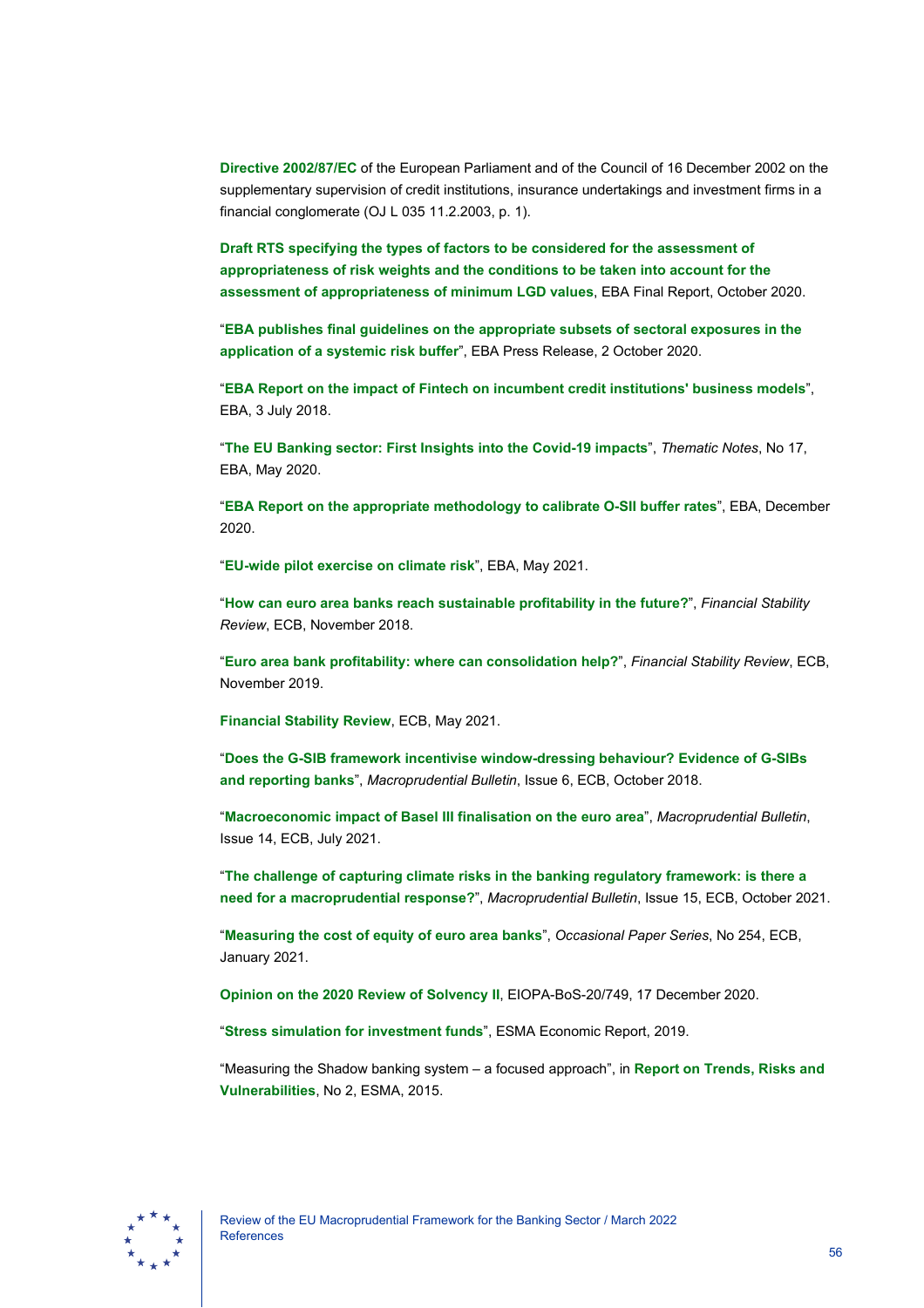**[ESRB Handbook on Operationalising Macroprudential Policy in the Banking Sector.](https://www.esrb.europa.eu/pub/pdf/other/150625_esrb_handbook_addendum.en.pdf)  [Addendum: Macroprudential Leverage Ratios](https://www.esrb.europa.eu/pub/pdf/other/150625_esrb_handbook_addendum.en.pdf)**, June 2015.

**[ESRB Annual Report](https://www.esrb.europa.eu/pub/pdf/ar/2019/esrb.ar2018%7Ed69ff774ac.en.pdf)**, 2018.

**[ESRB Annual Report](https://www.esrb.europa.eu/pub/pdf/ar/2020/esrb.ar2019%7E03c9997400.en.pdf)**, 2019.

**[ESRB Annual Report](https://www.esrb.europa.eu/pub/pdf/ar/2021/esrb.ar2020%7Ef20842b253.en.pdf)**, 2020.

"**[Report of the Analytical Task Force on the overlap between capital buffers and minimum](https://www.esrb.europa.eu/pub/pdf/reports/esrb.ATFreport211217_capitalbuffers%7Ea1d4725ab0.en.pdf)  [requirements](https://www.esrb.europa.eu/pub/pdf/reports/esrb.ATFreport211217_capitalbuffers%7Ea1d4725ab0.en.pdf)**", ESRB Report, No 4, June 2014.

"**[Too late, too sudden: Transition to a low-carbon economy and systemic risk](https://www.esrb.europa.eu/pub/pdf/asc/Reports_ASC_6_1602.pdf)**", ESRB ASC Report, No 6, February 2016.

"**[Regulatory complexity and the quest for robust regulation](https://www.esrb.europa.eu/pub/pdf/asc/esrb.asc190604_8_regulatorycomplexityquestrobustregulation%7Ee63a7136c7.en.pdf)**", ESRB ASC Report, No 8, June 2019.

"**[Preparing for the post-pandemic rise in corporate insolvencies](https://www.esrb.europa.eu/pub/asc/insights/shared/pdf/esrb.ascinsight212101_2%7E534e2c6120.en.pdf)**", ESRB ASC Insight, No 2, January 2021.

"**Will video kill the radio star? – [Digitalisation and the future of banking](https://www.esrb.europa.eu/pub/pdf/asc/esrb.ascreport202201_digitalisationandthefutureofbanking%7E83f079b5c7.en.pdf)**", ESRB ASC Report, [No 12, January 2022.](https://www.esrb.europa.eu/pub/pdf/asc/esrb.ascreport202201_digitalisationandthefutureofbanking%7E83f079b5c7.en.pdf)

**[Letter to Members of the European Parliament on the Solvency II Review](https://www.esrb.europa.eu/pub/pdf/other/esrb.letter220202_on_solvencyii_to_EU_Parliament%7Ee573a2038c.en.pdf)**, ESRB, 2 February 2022.

"**[Flagship Report on Macro-prudential Policy in the Banking Sector](https://www.esrb.europa.eu/pub/pdf/other/140303_flagship_report.pdf)**", ESRB, March 2014.

"**[Macroprudential policy issues arising from low interest rates and structural changes in the](https://www.esrb.europa.eu/pub/pdf/reports/161128_low_interest_rate_report.en.pdf)  [EU financial system](https://www.esrb.europa.eu/pub/pdf/reports/161128_low_interest_rate_report.en.pdf)**", ESRB Joint Task Force Report, November 2016.

"**[Regulatory complexity and the quest for robust regulation](https://www.esrb.europa.eu/pub/pdf/asc/esrb.asc190604_8_regulatorycomplexityquestrobustregulation%7Ee63a7136c7.en.pdf)**", ESRB ASC Report, No 8, June 2019.

"**[ESRB publishes a Report on mitigating the procyclicality of margins and haircuts in](https://www.esrb.europa.eu/news/pr/date/2020/html/esrb.pr200109%7E242bd091d4.en.html)  [derivatives markets and securities financing transactions](https://www.esrb.europa.eu/news/pr/date/2020/html/esrb.pr200109%7E242bd091d4.en.html)**", ESRB Press Release, 9 January 2020.

"**[Enhancing the macroprudential dimension of Solvency II](https://www.esrb.europa.eu/pub/pdf/reports/esrb.200226_enhancingmacroprudentialdimensionsolvency2%7E1264e30795.en.pdf)**", ESRB Report, February 2020.

"**[Systemic cyber risk](https://www.esrb.europa.eu/pub/pdf/reports/esrb.report200219_systemiccyberrisk%7E101a09685e.en.pdf)**", ESRB Report, February 2020.

"**[A Review of Macroprudential Policy in the EU in 2019](https://www.esrb.europa.eu/pub/pdf/reports/review_macroprudential_policy/esrb.report200429_reviewofmacroprudentialpolicy%7E13aab65584.en.pdf)**", ESRB Report, April 2020.

"**[Positively green: measuring climate change risks to financial stability](https://www.esrb.europa.eu/pub/pdf/reports/esrb.report200608_on_Positively_green_-_Measuring_climate_change_risks_to_financial_stability%7Ed903a83690.en.pdf)**", ESRB Report, June 2020.

"**[Liquidity risks arising from margin calls](https://www.esrb.europa.eu/pub/pdf/reports/esrb.report200608_on_Liquidity_risks_arising_from_margin_calls_3%7E08542993cf.en.pdf)**", ESRB Report, June 2020.

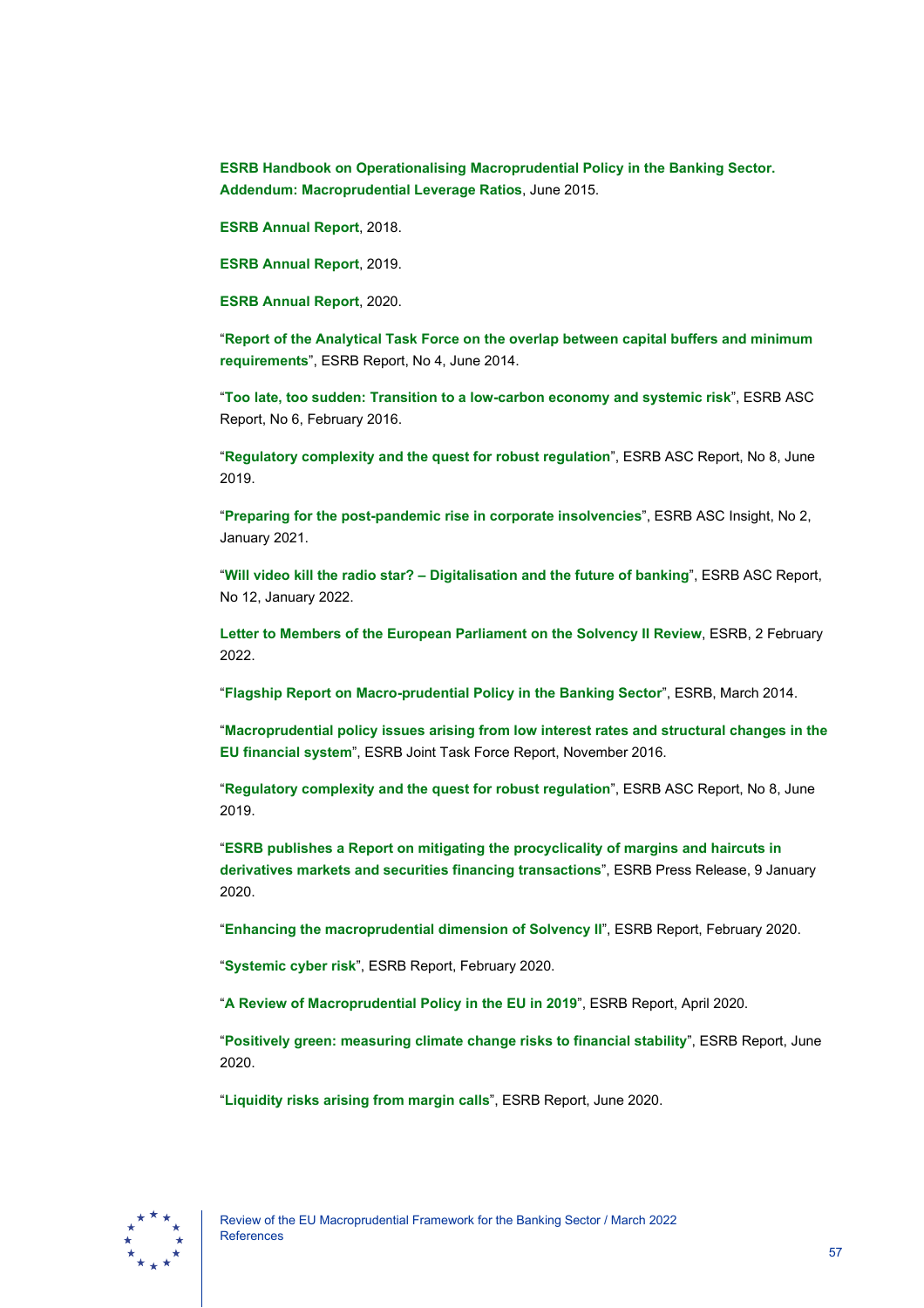"**[System-wide restraints on dividend payments, share buybacks and other pay-outs](https://www.esrb.europa.eu/pub/pdf/reports/esrb.report200608_on_System-wide_restraints_on_dividend_payments_share_buybacks_and_other_pay-outs_2%7Ec77216425b.en.pdf)**", ESRB [Report, June 2020.](https://www.esrb.europa.eu/pub/pdf/reports/esrb.report200608_on_System-wide_restraints_on_dividend_payments_share_buybacks_and_other_pay-outs_2%7Ec77216425b.en.pdf)

"**[Prevention and management of a large number of corporate insolvencies](https://www.esrb.europa.eu/pub/pdf/reports/esrb.report210428_PreventionAndManagementOfALargeNumberOfCorporateInsolvencies%7Ecf33e0285f.en.pdf)**", ESRB Report, April 2021.

"**Lower for longer – [macroprudential policy issues arising from the low interest rate](https://www.esrb.europa.eu/pub/pdf/reports/esrb.reports210601_low_interest_rate%7E199fb84437.en.pdf)  environment**[", ESRB Report, June 2021.](https://www.esrb.europa.eu/pub/pdf/reports/esrb.reports210601_low_interest_rate%7E199fb84437.en.pdf)

"**[Climate-related risk and financial stability](https://www.esrb.europa.eu/pub/pdf/reports/esrb.climateriskfinancialstability202107%7E79c10eba1a.en.pdf)**", ESRB Report, July 2021.

"**[Report of the Analytical Task Force on the overlap between capital buffers and minimum](https://www.esrb.europa.eu/pub/pdf/reports/esrb.ATFreport211217_capitalbuffers%7Ea1d4725ab0.en.pdf?1485b688223df041bdf275ea2384aab3)  [requirements](https://www.esrb.europa.eu/pub/pdf/reports/esrb.ATFreport211217_capitalbuffers%7Ea1d4725ab0.en.pdf?1485b688223df041bdf275ea2384aab3)**", ESRB Report, December 2021.

"**[Mitigating systemic cyber risk](https://www.esrb.europa.eu/pub/pdf/reports/esrb.SystemiCyberRisk.220127%7Eb6655fa027.en.pdf)**", ESRB Report, January 2022.

"**[Vulnerabilities in the residential real estate sectors of the EEA countries](https://www.esrb.europa.eu/pub/pdf/reports/esrb.report220211_vulnerabilities_eea_countries%7E27e571112b.en.pdf)**", ESRB Report, [February 2022.](https://www.esrb.europa.eu/pub/pdf/reports/esrb.report220211_vulnerabilities_eea_countries%7E27e571112b.en.pdf)

**[Response Letter to a Consultation of the European Commission on the review of](https://www.esrb.europa.eu/pub/pdf/other/esrb.letter201016_on_response_to_Solvency_II_review_consultation%7E8898c97469.en.pdf)  [Solvency](https://www.esrb.europa.eu/pub/pdf/other/esrb.letter201016_on_response_to_Solvency_II_review_consultation%7E8898c97469.en.pdf) II**, ESRB, 16 October 2020.

**ESRB risk dashboard**[, Issue 38, ESRB, 18 November 2021.](https://www.esrb.europa.eu/pub/pdf/dashboard/esrb.risk_dashboard211209%7Ec09aef002a.en.pdf)

**[Macroprudential policy beyond banking:](https://www.esrb.europa.eu/pub/pdf/reports/20160718_strategy_paper_beyond_banking.en.pdf) an ESRB Strategy Paper**, ESRB, July 2016.

**[Non-bank Financial Intermediation Risk Monitor](https://www.esrb.europa.eu/pub/pdf/reports/nbfi_monitor/esrb.202010_eunon-bankfinancialintermediationriskmonitor2020%7E89c25e1973.en.pdf)**, No 5, ESRB, October 2020.

**[Non-Bank Financial Intermediation Risk Monitor](https://www.esrb.europa.eu/pub/pdf/reports/nbfi_monitor/esrb.202108_eunon-bankfinancialintermediationriskmonitor2021_%7E88093a4a94.en.pdf)**, No 6, ESRB, August 2021.

**[ESRB/2011/3 Recommendation](https://www.esrb.europa.eu/pub/pdf/ESRB_Recommendation_on_National_Macroprudential_Mandates.pdf)**.

**[ESRB/2013/1 Recommendation](https://www.esrb.europa.eu/pub/pdf/recommendations/2013/ESRB_2013_1.en.pdf)**.

**[ESRB/2014/1 Recommendation](https://www.esrb.europa.eu/pub/pdf/recommendations/140630_ESRB_Recommendation.en.pdf)**.

**[ESRB/2019/3 Recommendation](https://www.esrb.europa.eu/pub/pdf/recommendations/esrb.recommendation190819_ESRB_2019-3%7E6690e1fbd3.en.pdf)**.

**[ESRB/2019/4 Recommendation](https://www.esrb.europa.eu/pub/pdf/recommendations/esrb.recommendation190923_be_recommandation%7E2cb5134896.en.pdf)**.

**[ESRB/2019/5 Recommendation](https://www.esrb.europa.eu/pub/pdf/recommendations/esrb.recommendation190923_dk_recommandation%7E85f24c864d.en.pdf)**.

**[ESRB/2019/6 Recommendation](https://www.esrb.europa.eu/pub/pdf/recommendations/esrb.recommendation190923_lu_recommandation%7E6577fe0f0d.en.pdf)**.

**[ESRB/2019/7 Recommendation](https://www.esrb.europa.eu/pub/pdf/recommendations/esrb.recommendation190923_nl_recommandation%7Ededbe77acd.en.pdf)**.

**[ESRB/2019/8 Recommendation](https://www.esrb.europa.eu/pub/pdf/recommendations/esrb.recommendation190923_fi_recommandation%7E60d62c4314.en.pdf)**.

**[ESRB/2019/9 Recommendation](https://www.esrb.europa.eu/pub/pdf/recommendations/esrb.recommendation190923_se_recommandation%7Ea11003ac8e.en.pdf)**.

**[ESRB/2020/7 Recommendation](https://www.esrb.europa.eu/pub/pdf/recommendations/esrb.recommendation200608_on_restriction_of_distributions_during_the_COVID-19_pandemic_2%7Ef4cdad4ec1.en.pdf)**.

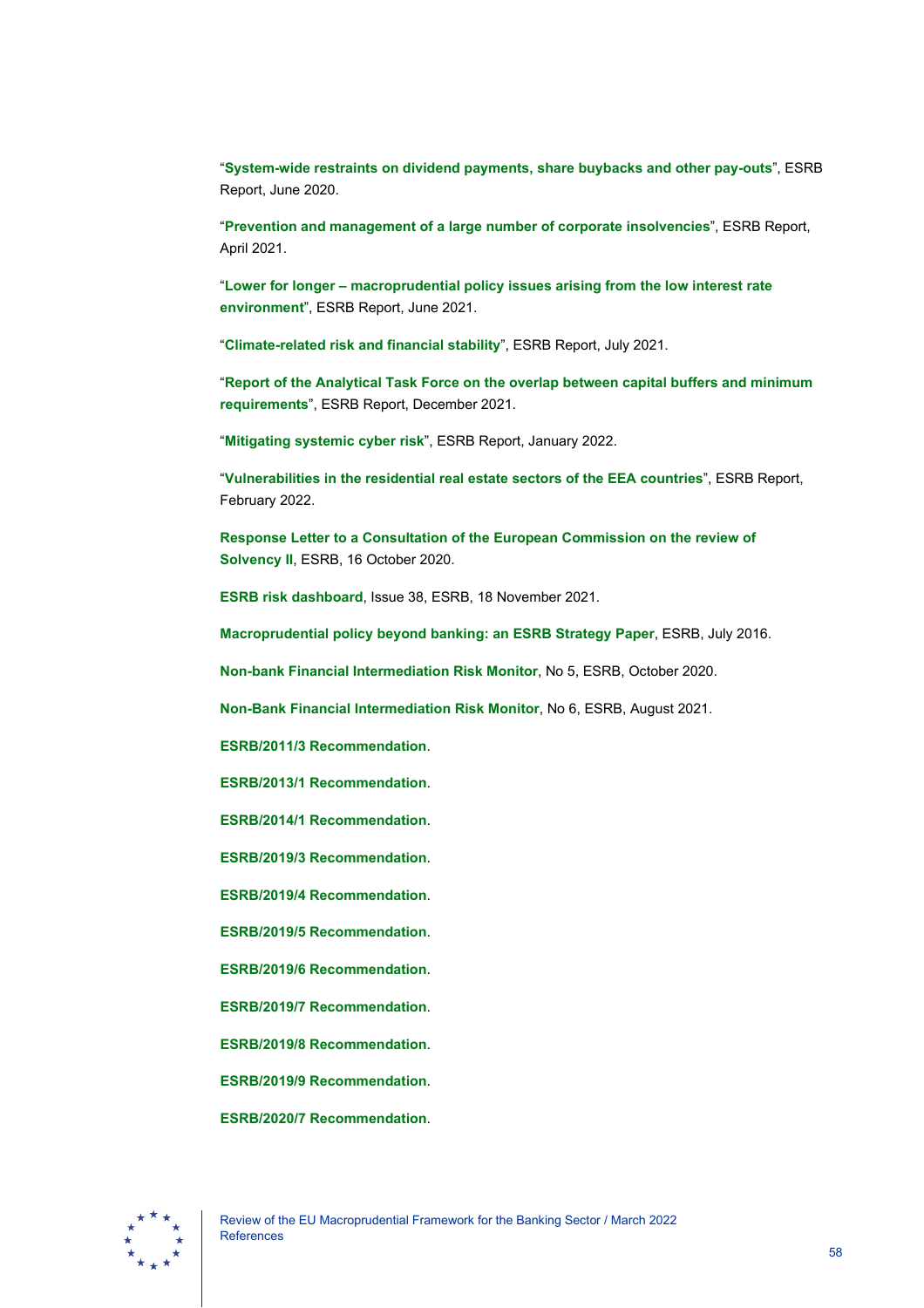**[ESRB/2020/15 Recommendation](https://www.esrb.europa.eu/pub/pdf/recommendations/esrb.recommendation201215_on_restriction_of_distributions_during_the_COVID-19_pandemic%7E2502cd1d1c.en.pdf)**.

**[ESRB/2021/9 Recommendation](https://www.esrb.europa.eu/pub/pdf/recommendations/esrb.recommendation220125_on_reform_of_money_market_funds%7E30936c5629.en.pdf)**.

**[ESRB/2021/17 Recommendation](https://www.esrb.europa.eu/pub/pdf/recommendations/esrb.recommendation220127_on_cyber_incident_coordination%7E0ebcbf5f69.en.pdf)**.

**[ESRB/2016/5 Warning](https://www.esrb.europa.eu/pub/pdf/warnings/161128_ESRB_AT_warning.en.pdf)**.

**[ESRB/2016/6 Warning](https://www.esrb.europa.eu/pub/pdf/warnings/161128_ESRB_BE_warning.en.pdf)**.

**[ESRB/2016/7 Warning](https://www.esrb.europa.eu/pub/pdf/warnings/161128_ESRB_DK_warning.en.pdf)**.

**[ESRB/2016/8 Warning](https://www.esrb.europa.eu/pub/pdf/warnings/161128_ESRB_FI_warning.en.pdf)**.

**[ESRB/2016/9 Warning](https://www.esrb.europa.eu/pub/pdf/warnings/161128_ESRB_LU_warning.en.pdf)**.

**[ESRB/2016/10 Warning](https://www.esrb.europa.eu/pub/pdf/warnings/161128_ESRB_NL_warning.en.pdf)**.

**[ESRB/2016/11 Warning](https://www.esrb.europa.eu/pub/pdf/warnings/161128_ESRB_SE_warning.en.pdf)**.

**[ESRB/2019/10 Warning](https://www.esrb.europa.eu/pub/pdf/warnings/esrb.warning190923_cz_warning%7Ebd479e5cb1.en.pdf)**.

**[ESRB/2019/11 Warning](https://www.esrb.europa.eu/pub/pdf/warnings/esrb.warning190923_de_warning%7E6e31e93446.en.pdf)**.

**[ESRB/2019/12 Warning](https://www.esrb.europa.eu/pub/pdf/warnings/esrb.warning190923_fr_warning%7E48c2ad6df4.en.pdf)**.

**[ESRB/2019/13 Warning](https://www.esrb.europa.eu/pub/pdf/warnings/esrb.warning190923_is_warning%7E32a34b069f.en.pdf)**.

**[ESRB/2019/14 Warning](https://www.esrb.europa.eu/pub/pdf/warnings/esrb.warning190923_no_warning%7Ed3e4f2c135.en.pdf)**.

**[European Commission Statement on Prudential requirements](https://ec.europa.eu/info/business-economy-euro/banking-and-finance/financial-supervision-and-risk-management/managing-risks-banks-and-financial-institutions/prudential-requirements_en)**.

**[European Commission Strategy for Financing the Transition to a Sustainable Economy](https://eur-lex.europa.eu/legal-content/EN/TXT/HTML/?uri=CELEX:52021DC0390&from=BG)**.

**[European Commission Proposal on Digital Operational Resilience Act](https://eur-lex.europa.eu/legal-content/EN/TXT/PDF/?uri=CELEX:52020PC0595&from=EN)**.

Financial Stability Institute, "**[Cyber resilience practices –](https://www.bis.org/fsi/fsisummaries/cyber_resilience.pdf) Executive Summary**", Bank for International Settlements, May 2021.

"**[Financial Stability Implications from FinTech: Supervisory and Regulatory Issues that Merit](https://www.fsb.org/wp-content/uploads/R270617.pdf)  [Authorities' Attention](https://www.fsb.org/wp-content/uploads/R270617.pdf)**", Financial Stability Board, June 2017.

"**[Third-party dependencies in cloud services –](https://www.fsb.org/wp-content/uploads/P091219-2.pdf) Considerations on financial stability [implications](https://www.fsb.org/wp-content/uploads/P091219-2.pdf)**", Financial Stability Board, December 2019.

"**[The implications of climate change for financial stability](https://www.fsb.org/2020/11/the-implications-of-climate-change-for-financial-stability/)**", Financial Stability Board, November 2020.

"**[Evaluation of the Effects of Too-Big-to-Fail Reforms](https://www.fsb.org/wp-content/uploads/P010421-1.pdf)**", Financial Stability Board, April 2021.

Galán, J., "**[The benefits are at the tail: uncovering the impact of macroprudential policy on](https://www.sciencedirect.com/science/article/pii/S1572308920301340)  growth-at-risk**", *Journal [of Financial Stability](https://www.sciencedirect.com/science/article/pii/S1572308920301340)*, 2020.

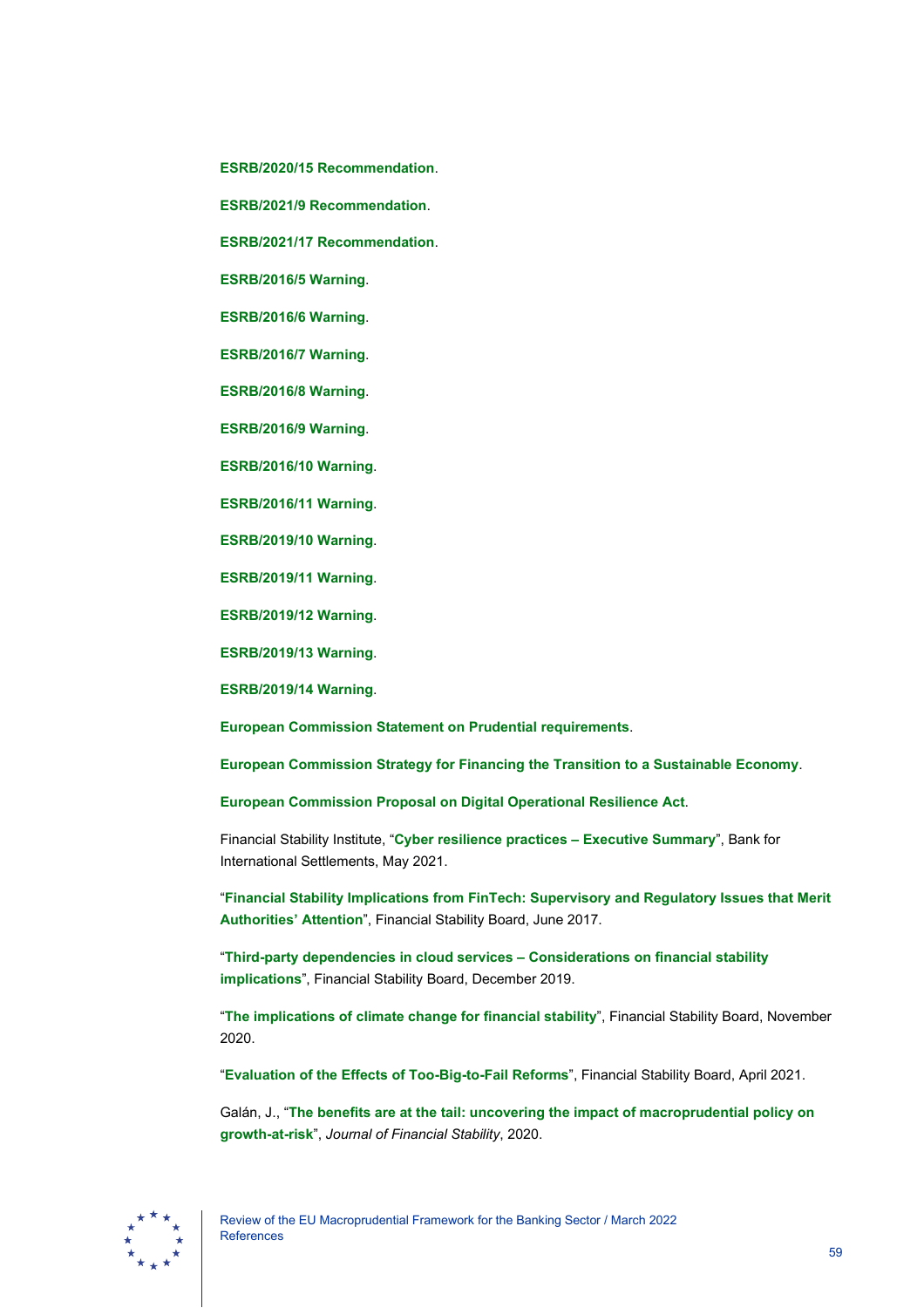Gaidosch, T. et al., **[Cybersecurity Risk Supervision](https://www.imf.org/en/Publications/Departmental-Papers-Policy-Papers/Issues/2019/09/23/Cybersecurity-Risk-Supervision-46238)**, IMF, December 2019.

Garcia et al. "**[Window dressing systemic importance –](https://www.eba.europa.eu/sites/default/documents/files/document_library/972420/Window%20dressing%20systemic%20importance%20-%20Garcia%20Lewrick%20Secnik.pdf) Evidence from EU banks and the G-SIB framework**", *[EBA Staff Paper Series](https://www.eba.europa.eu/sites/default/documents/files/document_library/972420/Window%20dressing%20systemic%20importance%20-%20Garcia%20Lewrick%20Secnik.pdf)*, EBA, April 2021.

Garcia et al. "**[Is window dressing by banks systemically important?](https://www.bis.org/publ/work960.pdf)**", *BIS Working Papers*, Bank for International Settlements, August 2021.

Gross, M. and Población, J., "**[Assessing the efficacy of borrower-based macroprudential](https://www.sciencedirect.com/science/article/pii/S0264999316309117)  [policy using an integrated micro-macro model for European households](https://www.sciencedirect.com/science/article/pii/S0264999316309117)**", *Economic Modelling*[, No 61, 2017.](https://www.sciencedirect.com/science/article/pii/S0264999316309117)

Hartmann, P., "**[Real estate markets and macroprudential policy in Europe](https://www.ecb.europa.eu/pub/pdf/scpwps/ecbwp1796.en.pdf)**", *Working Paper Series*[, No 1796, ECB, May 2015.](https://www.ecb.europa.eu/pub/pdf/scpwps/ecbwp1796.en.pdf)

Jordà, O., Schularick, M. and Taylor, M., "**[Leveraged Bubbles](https://ideas.repec.org/a/eee/moneco/v76y2015isps1-s20.html)**", *Journal of Monetary Economics*, Vol. 76(S), 2015, pp. S1-S20.

Lim, C. et al., "Macroprudential policy: what instruments and how to use them? Lessons from country experiences", *IMF Working Paper Series*, IMF, October 2011.

**[Law of 22 February 1998 establishing the organic statute of the National Bank of Belgium](https://www.nbb.be/doc/ts/enterprise/juridisch/e/organic_act.pdf)**.

Network for Greening the Financial System, "**[A call for action, Climate change as a source of](https://www.ngfs.net/sites/default/files/medias/documents/ngfs_first_comprehensive_report_-_17042019_0.pdf)  [financial risk](https://www.ngfs.net/sites/default/files/medias/documents/ngfs_first_comprehensive_report_-_17042019_0.pdf)**", April 2019.

Poghosyan, T., "**[How Effective is Macroprudential Policy? Evidence from Lending Restriction](https://www.imf.org/en/Publications/WP/Issues/2019/03/01/How-Effective-is-Macroprudential-Policy-Evidence-from-Lending-Restriction-Measures-in-EU-46640)  [Measures in EU Countries](https://www.imf.org/en/Publications/WP/Issues/2019/03/01/How-Effective-is-Macroprudential-Policy-Evidence-from-Lending-Restriction-Measures-in-EU-46640)**", IMF Working Papers, IMF, 2017.

Reinhart, C. M. and Rogoff, K. S., "**[The Aftermath of Financial Crises](https://www.aeaweb.org/articles?id=10.1257/aer.99.2.466)**", *American Economic Review*, Vol. 99(2), 2009, pp. 466-472.

Suarez, J., "**[Growth-at-risk and macroprudential policy design](https://www.esrb.europa.eu/pub/pdf/occasional/esrb.op.19%7E43eb11b861.en.pdf)**", *Occasional Paper Series*, No 19, ESRB, September 2019.

SUERF Policy Note, "**[Consequences for banks' business from Covid-19 and policy](https://www.suerf.org/docx/f_e0c4ac2b3663de42c0d23a34498a70bd_19457_suerf.pdf)  [responses](https://www.suerf.org/docx/f_e0c4ac2b3663de42c0d23a34498a70bd_19457_suerf.pdf)**", No 215, December 2020.

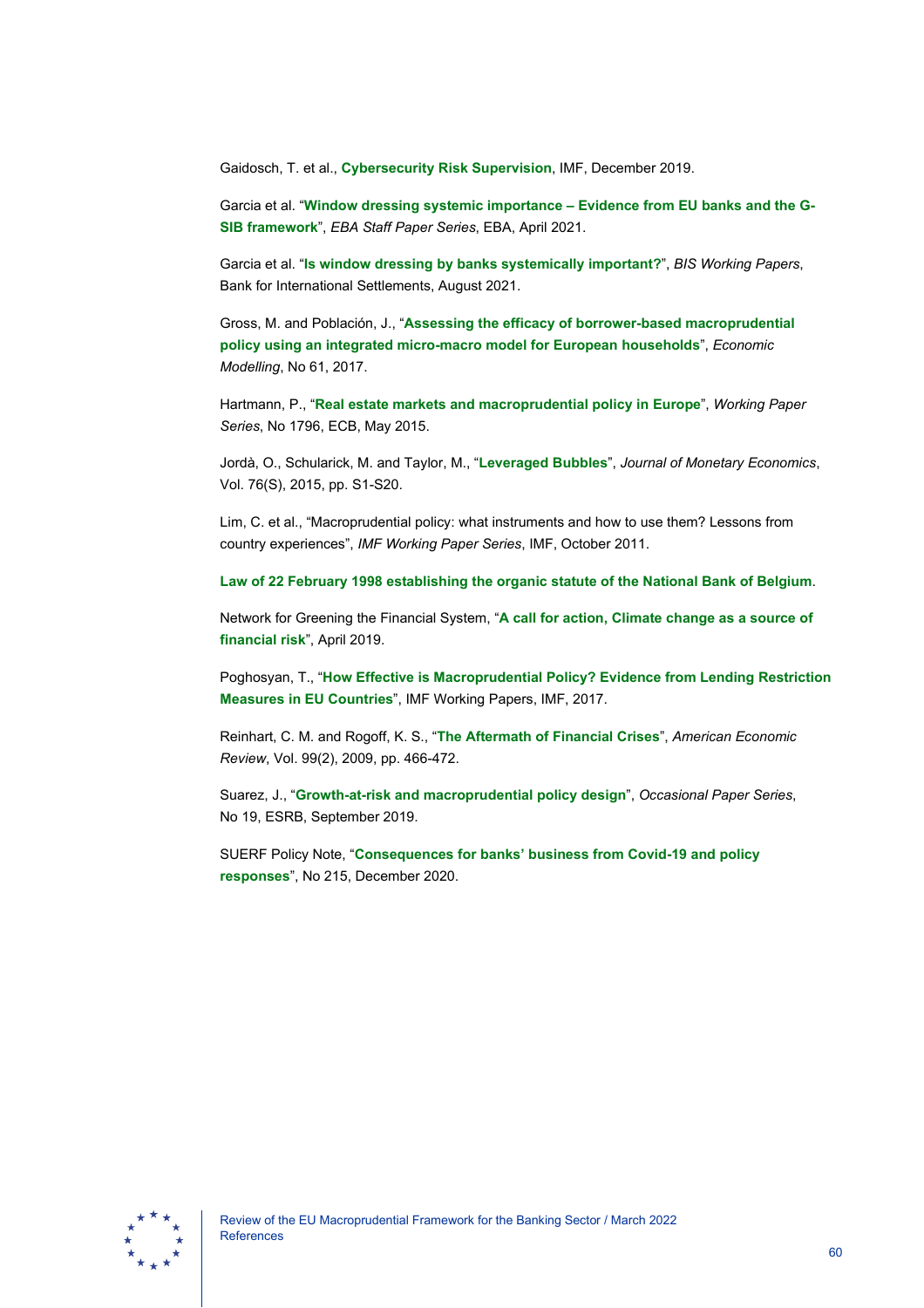# <span id="page-61-0"></span>Annex

### <span id="page-61-1"></span>Box A1

# **Elements of a harmonised macroprudential risk weight article for real estate exposures**

**Design of instrument.** The instrument can be designed as a risk weight add-on, a risk weight multiplier, a risk weight floor or a combination of all three. It could also link the risk weight measure to specific risk metrics such as the loan-to-value ratio, the debt-to-income ratio or the debt serviceto-income ratio (in line with the definitions in the ESRB Recommendation on closing real estate data gaps[105\)](#page-61-2). The instrument could also encompass the possibility of setting stricter criteria used to determine when an exposure under the standardised approach (SA) can be considered to be fully and completely secured.

**Scope.** All exposures secured by immovable property (i.e. RRE and commercial real estate (CRE) exposures) within the Member State independent of the risk measurement approach used for capital purposes (i.e. the SA or the IRB approach). Where appropriate, the scope could also include a subset of the above-mentioned exposures (e.g. a geographical or property segment). This sectoral approach is a direct transposition of the current risk weight provisions in the CRR and mirrors some of the features of the sectoral SyRB. For this purpose, the Commission could mandate the ESRB, in collaboration with the EBA, to issue a recommendation on the appropriate identification of these subsets of real estate property exposures. The intention would be to reduce inaction bias and increase symmetry within the macroprudential toolkit in order to avoid overlaps and double-counting.

**Governance.** The relevant authority (national competent authority or national designated authority) would be appointed by the Member State while adding the requirement of cooperation, coordination and exchange of information between the national designated authority and the national competent authority in the same way as currently required in Articles 124 and 164 of the CRR. The relevant authority should aim to avoid any duplicative or inconsistent use of the macroprudential measures laid down in the CRD and the CRR.<sup>[106](#page-61-3)</sup> In particular, the relevant competent authority should consider whether measures implemented under this new single article duplicate or are inconsistent with other existing or upcoming systemic risk buffers.

**Conditions to be met for activation.** First, the actual risk weights for the exposures mentioned under "Scope" should not reflect the actual systemic risk related to the immovable property. This should be assessed and monitored by the relevant authority at least once a year (there is already a related requirement in Articles 124 and 164 of the CRR). Second, it should be ascertained that any inadequacy of risk weights identified by this assessment could have negative and severe consequences for the financial stability and real economy of a Member State.

<span id="page-61-3"></span><span id="page-61-2"></span>

<sup>105</sup> Recommendation of the European Systemic Risk Board of 21 March 2019 on closing real estate data gaps (ESRB/2019/3) (OJ C 271, 13.8.2019, p. 1).

<sup>106</sup> Recital 26 in CRD V.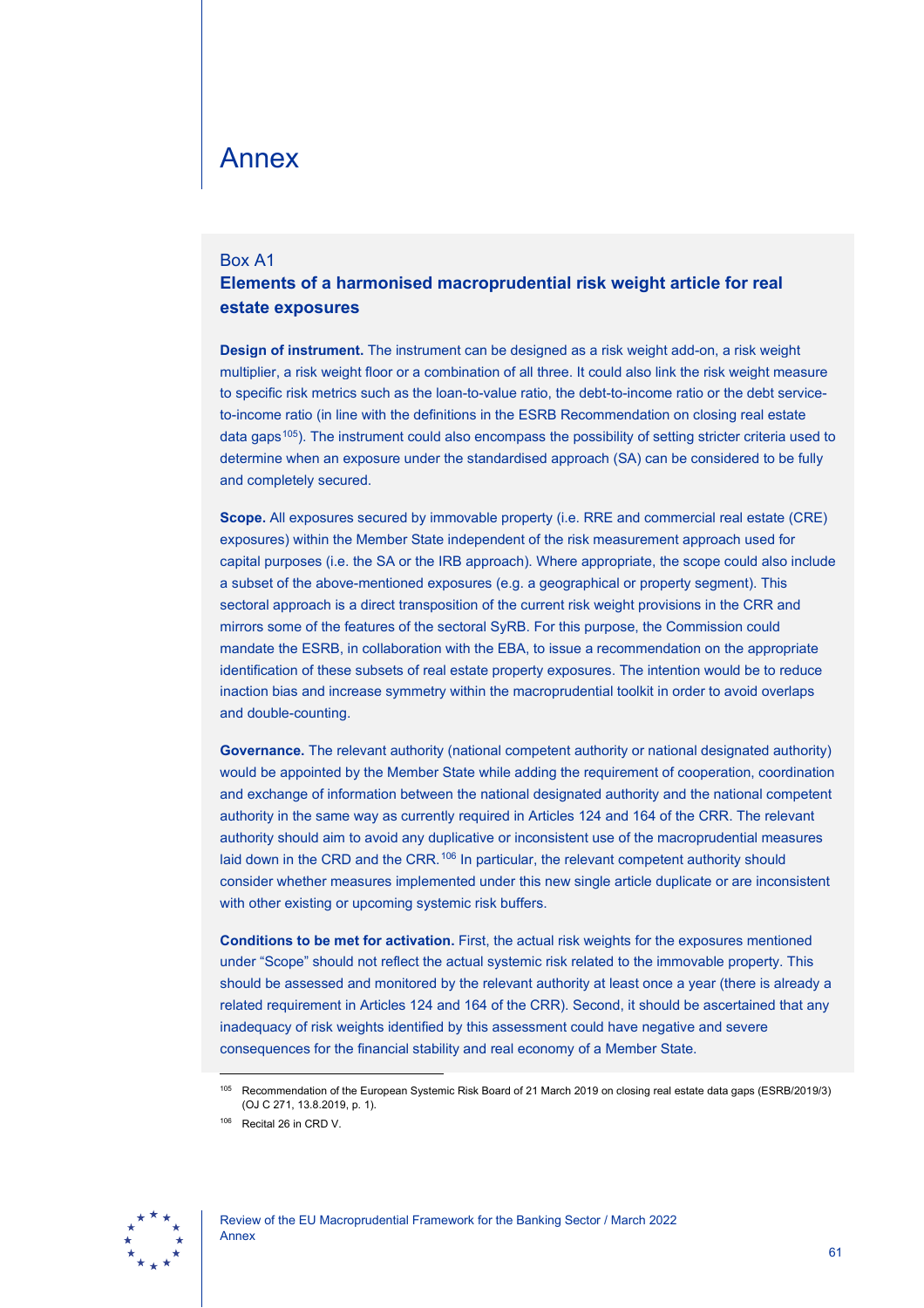**Methodology.** For assessment and monitoring according to the first condition for activation, the relevant authority should follow a common methodology when assessing the appropriateness of risk weights for macroprudential risk, while taking into consideration microprudential IRB regulation, the relevant active macroprudential measures and national specificities. For this purpose, the EBA should adjust the existing guidance concerning the assessment of the appropriateness of risk weights to reflect the features of this new single risk weight article. For the second condition mentioned above, the ESRB should provide guidance on setting higher risk weights, in the form of a recommendation based on a guided discretion approach. This recommendation should also touch on overlaps with other active instruments (such as the sectoral SyRB and CCyB), and with the output floor, without under-provisioning the targeted risk.

**Limits.** The article should not set ceilings on how much an authority can increase risk weights, although different authorisation requirements should apply, depending on the magnitude of the risk weight adjustment. For exposures secured by immovable property under the SA, the risk weight could be increased to 150%, which is an existing limit in Article 124 of the CRR, without an authorisation requirement. No specific limit exists (in respect of minimum average LGD values) for similar exposures under the IRB approach, and a threshold-dependent authorisation requirement is proposed.

**Authorisation requirement.** The ESRB would be notified prior to the activation of the instrument. If the measure concerns SA risk weights, an increase above 150% would require authorisation by the Commission and, therefore, notification which is similar to the existing notification under Article 458 of the CRR. If the measure concerns IRB risk weights, the new single article would include a threshold-dependent authorisation requirement. [107](#page-62-0) If the country-average IRB risk weight for the target portfolio increases, after activation, above a given threshold, the ESRB and the EBA must provide opinions to the Member State within two months after receiving a notification[.108](#page-62-1) If both opinions object to the measure, the relevant authority must comply or explain. If the countryaverage IRB risk weight for the target portfolio increases, after activation, to above an even higher threshold, authorisation from the Commission will be required, taking into account the opinions received from the ESRB and the EBA.[109](#page-62-2) The notification requirements when the measure crosses the second threshold should be similar to the existing notification requirements under Article 458 of the CRR. Any authorisation provided by the Commission can only last three years but can be renewed. If the EBA and the ESRB provide opinions, they should evaluate the measure once every three years and notify the Commission if the measure no longer complies with the regulation or has a negative impact on the Single Market which outweighs the financial stability benefits resulting from the reduction in macroprudential or systemic risk. It is important for the legislator to calibrate these thresholds using data from all EU IRB banks and to clarify their measurement type (i.e. relative or levels). More importantly, the first threshold should be set much higher than the existing threshold applicable in Article 458(10) of the CRR.

<span id="page-62-2"></span><span id="page-62-1"></span><span id="page-62-0"></span>

<sup>&</sup>lt;sup>107</sup> The SyRB has a similar feature (see Article 133(10)-(12) of the CRD).

 $108$  The threshold feature is already present in Article 458(10) of the CRR: "Notwithstanding the procedure as set out in paragraphs 3 to 9 of this Article, Member States shall be allowed to increase the risk weights beyond those provided for in this Regulation by up to 25 % […]".

<sup>&</sup>lt;sup>109</sup> The aim of this threshold is to ensure that the activated risk weight measure (if relatively high) does not entail disproportionate adverse effects on the whole or parts of the financial system in other Member States or in the EU as a whole, thus forming or creating an obstacle to the functioning of the Internal Market.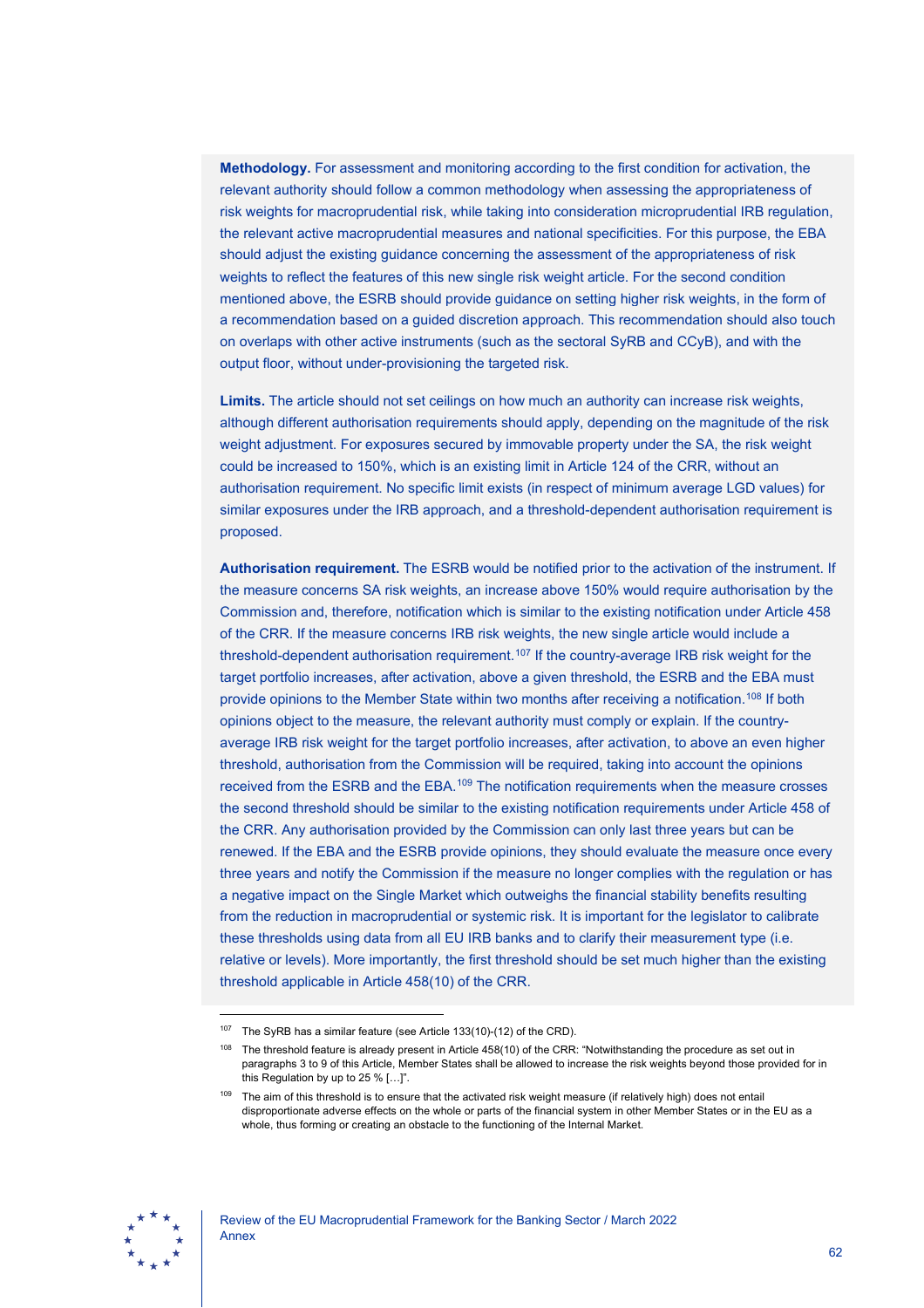**Activation.** The recitals in the CRR should underline the fact that the relevant authority can immediately deactivate the measure in cases of market distress which jeopardises credit supply to the real economy.

**Consolidation and reciprocity.** It should be possible to apply the instrument at group or individual level (or both). Risk weight measures shall be subject to mandatory recognition (as is currently the case in Articles 124 and 164 of the CRR) but should be based on a defined materiality threshold which would allow banks with exposures below this threshold not to apply the measure. This threshold should be set in accordance with the ESRB Recommendation on the assessment of cross-border effects of and voluntary reciprocity for macroprudential policy measures[110](#page-63-1), it should follow the calibration guidance provided in the ESRB handbook on operationalising macroprudential policy in the banking sector, and it should be publicly disclosed on the ESRB's website. The host authority should aim to avoid any application of the reciprocated measure which is duplicative of or inconsistent with a similar existing risk weight measure or systemic risk buffer in the host country.

**Disclosure.** The relevant authority should announce the activation or deactivation of the instrument (including the assessment of the appropriateness of risk weights and other relevant background information) on an appropriate website.

# <span id="page-63-0"></span>Box A2 **Proposal for including BBMs in EU legislation**

A minimum set of BBMs for RRE should be included in EU legislation, applying the BBMs to natural persons and potentially – in accordance with national frameworks – also to legal persons. The proposal envisages a common basis for BBMs but it also ensures that Member States are left with sufficient flexibility. EU legislation should define the **key concepts for BBMs** at EU level but Member States should have flexibility over specific elements of the definitions and indicators of lending standards used by national authorities in decision-making with regard to the activation, release and calibration of BBMs.

To ensure that BBMs are applied with the same scope as capital-based measures for **banks**, while at the same time extending the scope of BBMs to **non-banks**, it would be most effective to refer to BBMs in both legal texts (the CRD and the MCD), despite the existing differences between the regulatory objectives of the CRD and the MCD.

The design, calibration and activation of BBMs would remain solely at **national level** and the Commission should provide for the implementation of sufficient safeguards to ensure that the national authorities are responsible for BBMs. Member States and their authorities remain fully responsible for any decision to activate BBMs. However, it would also be strongly advisable to entrust the designated or macroprudential authorities with an active role in the activation and

<span id="page-63-1"></span>

Recommendation of the European Systemic Risk Board of 15 December 2015 on the assessment of cross-border effects of and voluntary reciprocity for macroprudential policy measures (ESRB/2015/2) (OJ C 97, 12.3.2016, p. 9).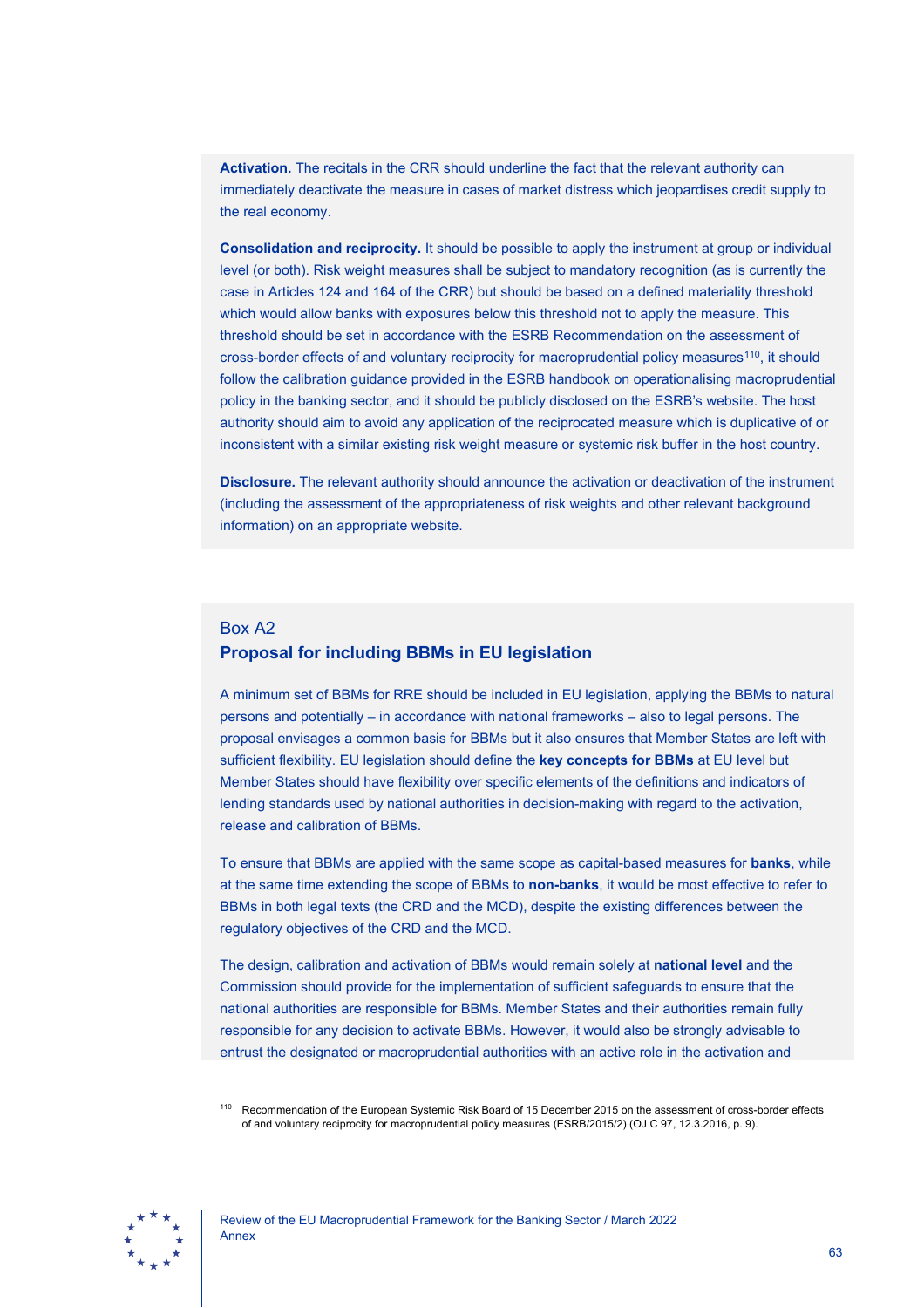calibration of BBMs as it is essential, with regard to the application of BBMs, to involve authorities with sufficient experience of addressing the financial stability risks stemming from the RRE market.

Furthermore, to reduce the number of potential sources of inaction bias, a **regular assessment of the need to act using BBMs** should be made mandatory for all national authorities entrusted with decision-making in respect of BBMs. The main observations from the assessments of vulnerabilities conducted by the relevant authorities should be made transparent (e.g. in a part of the regular financial stability publication or in **another dedicated publication**).

In addition to the key elements of BBMs, EU legislation should also include an **ex post reporting** obligation to inform the ESRB of the activation/setting of BBMs, **although it should not require an authorisation procedure prior to the activation of BBMs.**

**1. The inclusion of BBMs in EU legislation.** Introducing BBMs into EU law, thereby enhancing the macroprudential toolkit available to all EU Member States, would be an important step towards strengthening Member States' ability to contain systemic risk related to RRE markets across the EU. This could be achieved by establishing a common basis for BBMs at EU level and facilitating the coordination of national measures to activate or set BBMs. However, the proposal does not intend to establish uniform and directly applicable prudential requirements for credit institutions in the area of lending for the financing of RRE. Instead, it seeks to ensure accountability and transparency, as well as to allow for better comparability in the activation and definition of BBMs at national level.

To ensure that the scope of BBMs is at least the same as that of capital-based measures, and at the same time to extend the scope of BBMs to non-banks, it would be more effective to refer to BBMs in both legal texts, the CRD and the MCD. Including BBMs in the CRD would complement the existing set of macroprudential instruments for the banking sector and emphasise the financial stability dimension of BBMs alongside existing capital-based and other measures, while including BBMs in the MCD would allow the authorities to apply BBMs to loans granted by all types of lenders, including insurance companies, investment funds and pension funds. In addition, Member States should be allowed to extend the scope of BBMs to other consumer loans to avoid circumvention. This would ensure a level playing field and prevent regulatory arbitrage.

**2. Types of instrument.** The proposal is to incorporate a minimum set of instruments for BBMs into European law. EU legislation should provide for several BBMs to address the risks to financial stability stemming from the RRE market. The BBMs to be incorporated into EU legislation should be, at a minimum, the following:

(a) limits that apply to the debt-to-income (DTI) ratio and limits that apply to the debt service-toincome (DSTI) ratio;

- (b) limits that apply to the loan-to-value (LTV) ratio;
- (c) limits that apply to the maturity;
- (d) amortisation requirements.

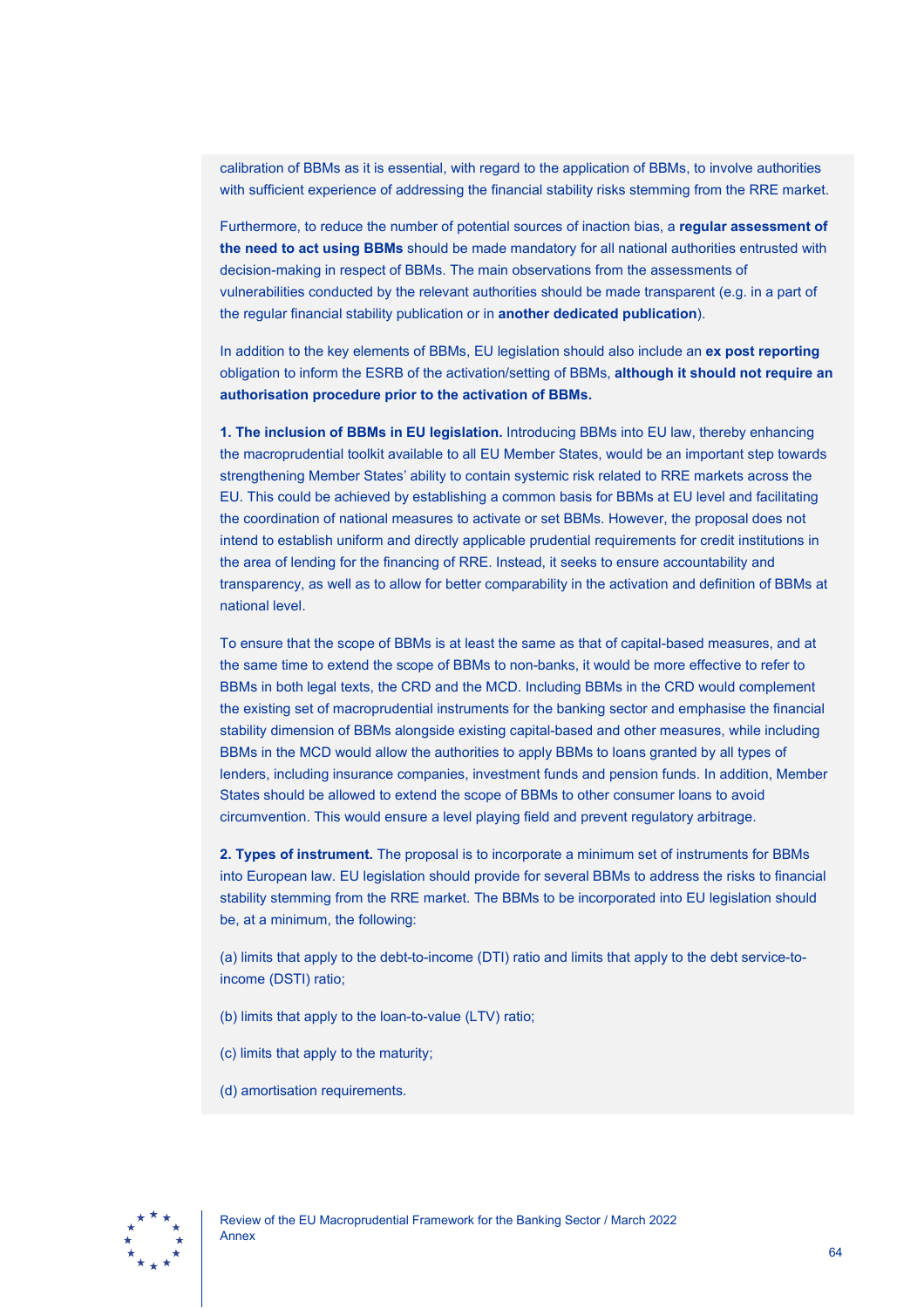These instruments are regarded as the minimum set of tools, and it should be ensured that they are available to help mitigate systemic risk, in line with international experience of BBMs. Member States should feel encouraged to go beyond this set of tools or to allow full flexibility to the respective authorities to use any macroprudential instruments related to the loan or borrower characteristics of RRE loans. Legal frameworks for BBMs, which give flexibility to the national authorities in terms of instruments that can be activated (i.e. national legal frameworks that allow for the activation of the aforementioned BBMs without listing them explicitly) should be considered to be compliant with this requirement.

In addition to making it possible to apply this set of instruments in a legally binding manner, EU legislation should explicitly allow Member States the flexibility to adapt the details (e.g. definitions), of these instruments to their national macroprudential policy needs (e.g. taking into account the specific characteristics of their national RRE market) and to add further instruments to their respective toolkits<sup>111</sup>. Also, in line with the principle of proportionality, Member States should be able to activate non-legally binding limits if this is deemed more appropriate in a specific situation. More specifically, Member States should therefore also be able to introduce non-legally binding BBMs by issuing macroprudential expectations. Such a possibility could either be included in EU legislation or could be an element of guidance to be issued by the ESRB in the form of recommendations.

**3. Definitions of indicators.** EU legislation should describe the general principles and concepts of the BBMs, leaving further details of the definitions of the BBMs to Member States, and should contain a reference to the definitions in the ESRB Recommendation on closing real estate data gaps[112.](#page-65-1) This recommendation is particularly suitable as a starting point for establishing certain definitions of general aspects of BBMs at European level, as it has been prepared while taking into account ongoing international and European initiatives in the area of data harmonisation and collection. Although the definitions of the indicators to be used to monitor risks stemming from the RRE market should follow the aforementioned ESRB Recommendation, it should be possible to make national modifications, especially when the indicators are used in the monitoring of risks as well as the activation and calibration of BBMs at the national level. This ensures that Member States that have already activated BBMs have a level of flexibility that enables them to continue to use their current definitions of indicators at national level. To provide for sufficient flexibility at Member State level, the proposal to include BBMs at EU level would therefore not include any detailed definitions and methods for calculating indicators for BBMs such as those specified in Annex IV of the ESRB Recommendation. At this stage, detailed harmonisation of the definitions of indicators to be used in BBMs at EU level would be counterproductive in respect of the broader acceptance of BBMs and their potential use. However, Member States should be encouraged to follow the definitions specified in Annex IV of the ESRB Recommendation as closely as possible when introducing new BBMs or when amending the legal framework applicable to BBMs, if this is in line with their national specificities.

<span id="page-65-1"></span><span id="page-65-0"></span>

<sup>111</sup> Depending on the availability in each country of data on individual borrowers and their overall debt in each country, limits to loan-to-income (LTI) and loan service-to-income (LSTI) should be considered to be available in the national toolkit for BBMs.

<sup>112</sup> See **[Recommendation of the European Systemic Risk Board of 31 October 2016](https://www.esrb.europa.eu/pub/pdf/recommendations/esrb.recommendation190819_ESRB_2019-3%7E6690e1fbd3.en.pdf)** on closing real estate data gaps [\(ESRB/2016/14\) \(as amended by Recommendation ESRB/2019/3\).](https://www.esrb.europa.eu/pub/pdf/recommendations/esrb.recommendation190819_ESRB_2019-3%7E6690e1fbd3.en.pdf)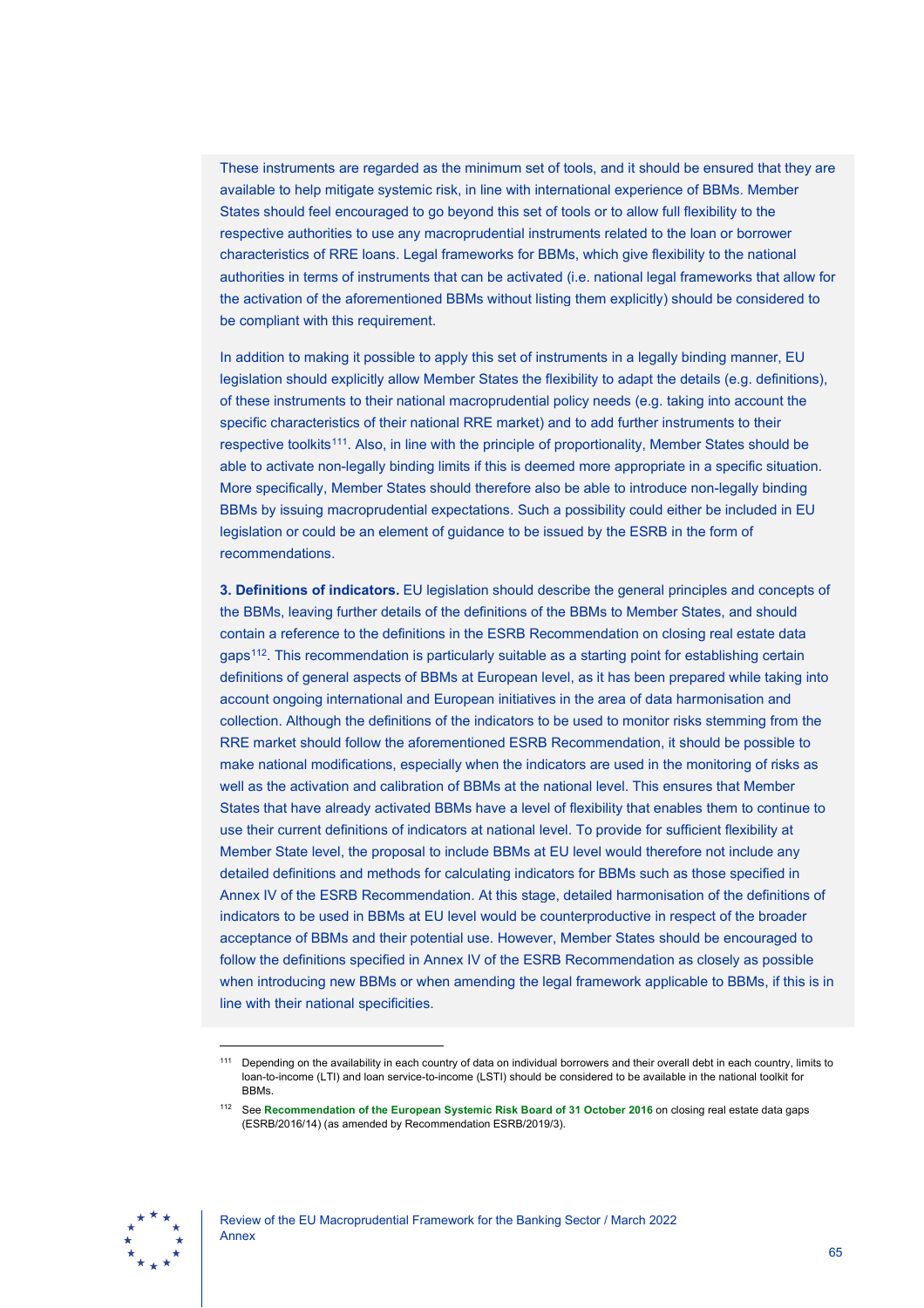**An example of the inclusion of the definition of a BBM (DTI) in EU legislation based on the ESRB Recommendation on closing real estate data gaps:** 

*"A DTI instrument should be defined as limits to or requirements of debt-to-income ratio, which means the total debt of the borrower at the moment of loan origination relative to the borrower's total annual income at the moment of loan origination."*

Apart from the definition of income as "total annual income", the proposal would not contain any other elements of income definition. In particular, it would not include the first-best definition of "disposable income" described in Annex IV of the ESRB Recommendation on closing real estate data gaps.

**4. Governance. The Commission's proposal should clearly assign the responsibility for activating and calibrating BBMs to national level, and should explicitly rule out any toppingup powers for European authorities or institutions.** Member States and their authorities remain fully responsible for the decision to activate, release and calibrate BBMs. However, the designated or macroprudential authorities should be entrusted with an active role in the activation and calibration of BBMs, as it is essential for the application of BBMs to involve authorities with sufficient experience of addressing the financial stability risks stemming from the RRE market. Furthermore, the regular monitoring of the risks stemming from the RRE market is essential for the supervision of the financial system and the prevention or mitigation of systemic risks to financial stability. The main observations from the assessments of vulnerabilities conducted by the relevant authorities (those entrusted with assessing systemic risk as well as those entrusted with the activation of BBMs) should be made transparent in, for example, a regular financial stability publication or in another dedicated publication. Conferring tasks associated with the monitoring of risks on macroprudential authorities should be in line with the mandates of national macroprudential authorities, as required by the ESRB in its Recommendation on the macroprudential mandate of national authorities<sup>113</sup>. The additional burden on macroprudential authorities would therefore be limited. In addition, the ESRB may always issue recommendations addressed to Member States that do not take appropriate action in response to risks to financial stability.

Furthermore, the requirement for cooperation, coordination and exchange of information between national authorities (including the designated or macroprudential authorities), as well as between national and EU authorities, should be a key element of the proposal to establish a common minimum toolbox of BBMs at EU level.

**5. Flexibility in the use of BBMs.** When transposing BBMs into national legal frameworks, Member States should be required to provide for the possibility of activating legally binding instruments so that such instruments may be effectively and efficiently used to avoid the build-up of vulnerabilities. Based on appropriateness, sufficiency and proportionality, Member States' authorities should, however, have the possibility of deciding if those instruments are activated in a legally or non-legally binding manner.

In particular, national authorities should be able to:

<span id="page-66-0"></span>

Recommendation of the European Systemic Risk Board of 22 December 2011 on the macro-prudential mandate of national authorities (ESRB/2011/3) (OJ C 41, 14.2.2012, p. 1).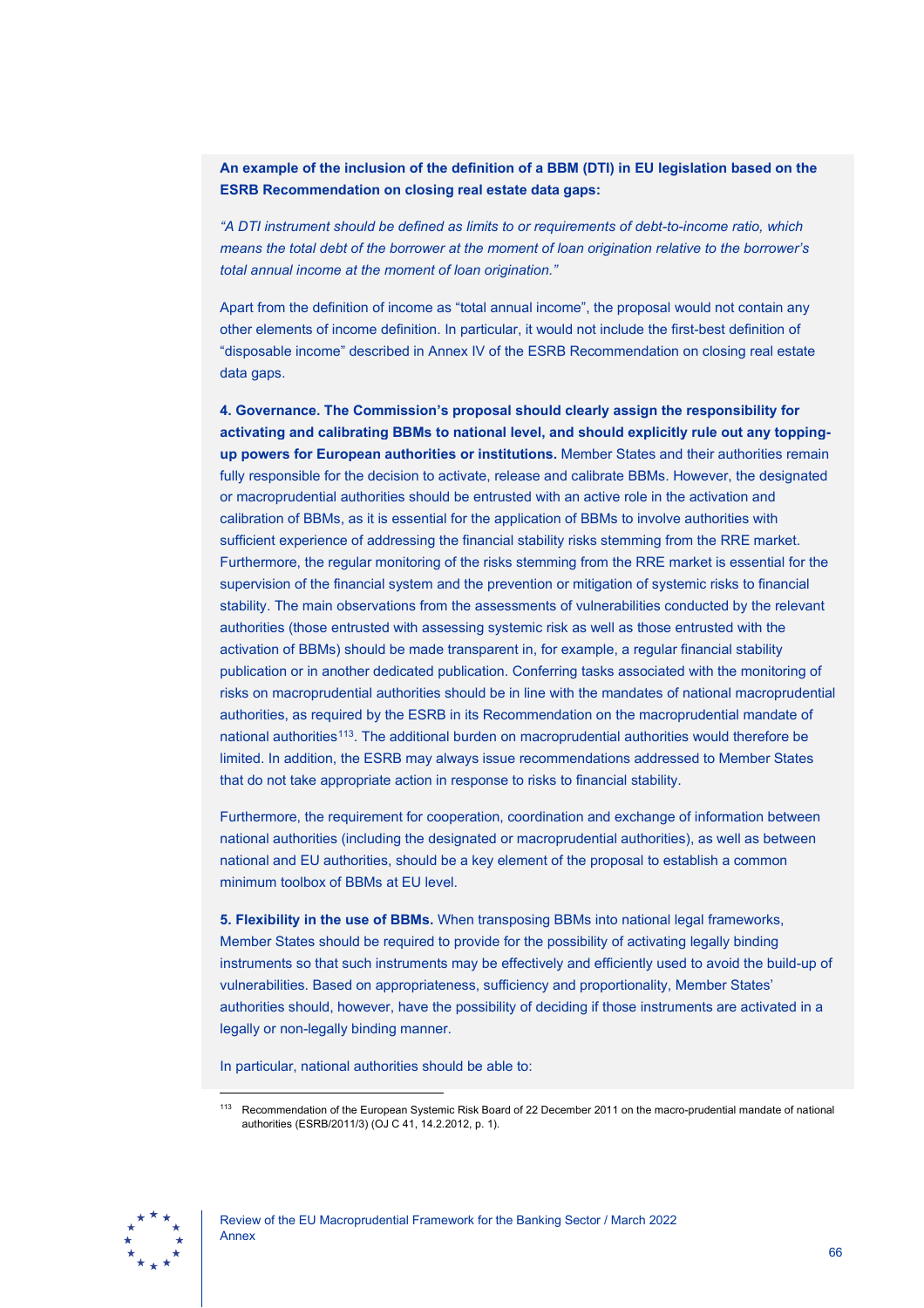(i) activate the BBMs pre-emptively to avoid the build-up of vulnerabilities;

(ii) activate one or more BBMs at the same time, possibly in combination with other macroprudential instruments such as capital buffers;

(iii) activate BBMs in a conditional form (e.g. by applying an LTV limit or amortisation requirement to loans that do not comply with certain DSTI limits);

(iv) activate different instruments, or calibrate the same instruments differently, depending on distinct specific borrower or loan characteristics (e.g. by applying less stringent LTV limits to firsttime buyers);

(v) define exemptions from the BBMs (e.g. by allowing a certain percentage of loans to be provided in breach of LTV limits or exempting certain product types altogether).

**6. Conditions to be met for activation, release and calibration.** The conditions to be met for the activation of or changes to BBMs should be set exclusively by Member States. To further ensure consistency the ESRB could develop a framework providing guidance to national authorities on issues such as the activation, release and calibration of BBMs as well as the principles behind the monitoring of risks related to RRE. This would promote sound and consistent decision-making across Member States, while any policy decision regarding the use of BBMs would remain explicitly with the Member States. Furthermore, BBMs should not be included in the so-called pecking order of macroprudential measures (i.e. capital buffers as well as risk weights and other measures) given their different yet complementary nature and their differing objectives and transmission channels. Decisions about the activation of BBMs and the right mix of borrower-based and capital-based measures in place should follow careful assessment of the nature and intensity of the vulnerabilities.

**7. Methodologies.** Member States should preferably apply a methodology, established by each Member State, when assessing and monitoring risks and when calibrating BBMs. The ESRB would be available to assist them in developing such a methodology, for instance issuing a recommendation based on the "guided discretion" approach. This approach could provide guidance on the assessment of interactions between the envisaged BBMs and other macroprudential tools, such as capital-based measures. In addition, the ESRB could facilitate discussions among Member States, as well as with the European institutions, on the setting of BBMs.

**8. Ex post reporting of the measures.** There should be no authorisation requirements for activating or setting BBMs. Although EU legislation should not provide for any authorisation procedure it should, however, include an ex post obligation for Member States to report to the ESRB on the activation/setting of BBMs. To promote the further transparency and comparability of national measures it would also be beneficial to include an explanation of the activated measures and to accompany the reporting with reasons for the activation, release or calibration of BBMs. There could also be an obligation to include an explanation as to why the measure is considered suitable, effective and proportionate to address the situation. The ESRB would be able to assess the proposed measures, looking at both the benefits of the macroprudential measures from a national financial stability perspective and potential spillover effects. The reporting obligation would also allow the ESRB to contribute to a further deepening of coordination between the authorities

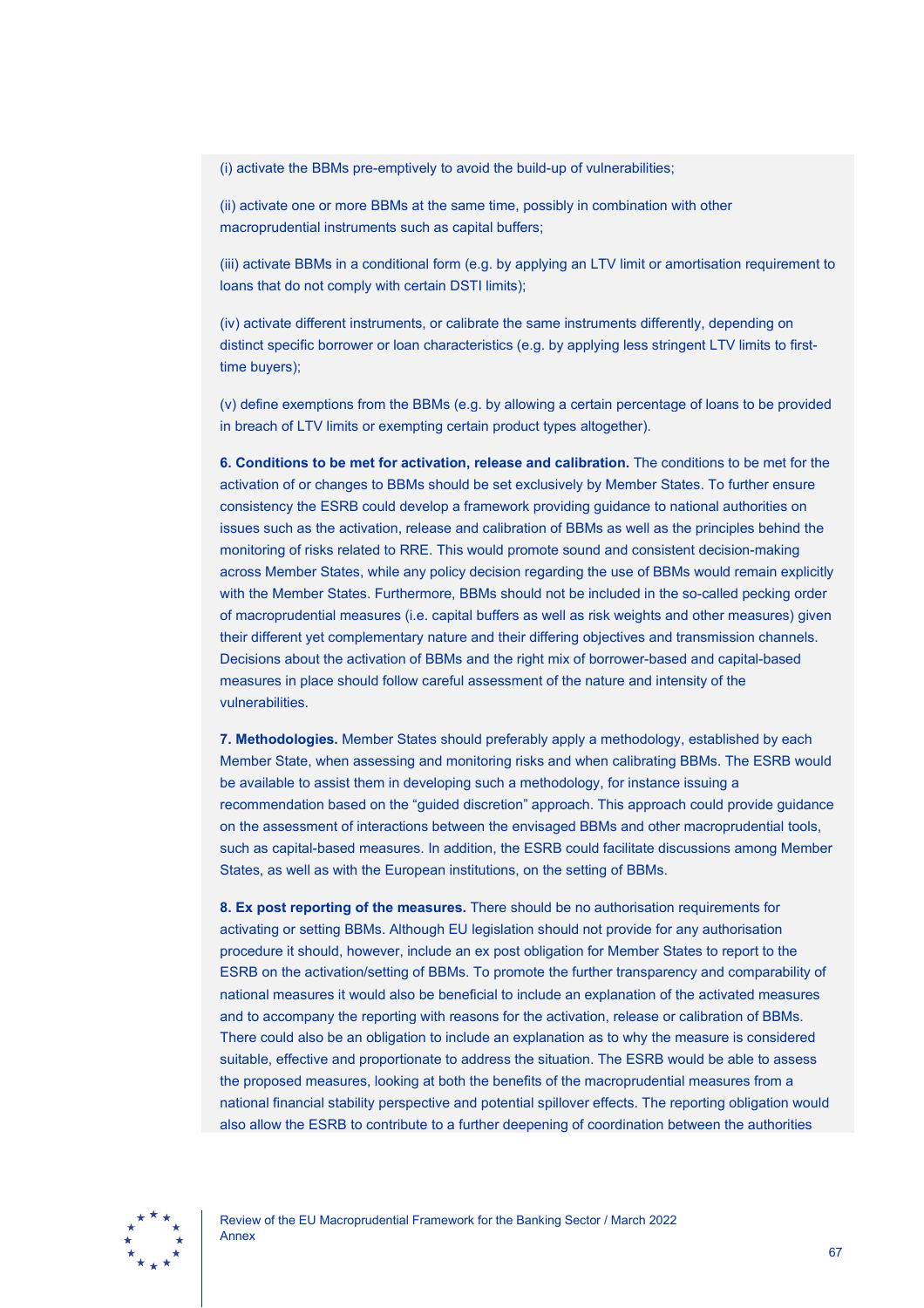involved by developing a coherent and consistent macroprudential policy framework in the EU and by promoting best practices.

**9. Reciprocity.** Ensuring the reciprocation of national measures is an important part of creating a level playing field for lenders. In principle, reaching a common understanding of the BBMs at EU level should pave the way for the implementation of provisions on reciprocation.

**10. Disclosure.** The relevant authority should publicly announce the activation and setting of the BBMs (including the assessment of appropriateness and other relevant background information) through the usual communication channels (such as websites) used for other macroprudential measures.

**11. Transitional period.** The proposal would not lead to the existing national measures being discontinued, as it does not alter the existing national frameworks for BBMs that already include the proposed set of instruments and, in principle, allow national authorities to activate legally binding instruments. However, some Member States would need to adjust their legal frameworks if these did not include the possibility of activating the full set of instruments in a legally binding manner. In order to keep transition costs low and to avoid too much interference with existing national frameworks, especially for national measures based on such national frameworks, the proposal to include BBMs at EU level would also provide for a sufficient transition period.